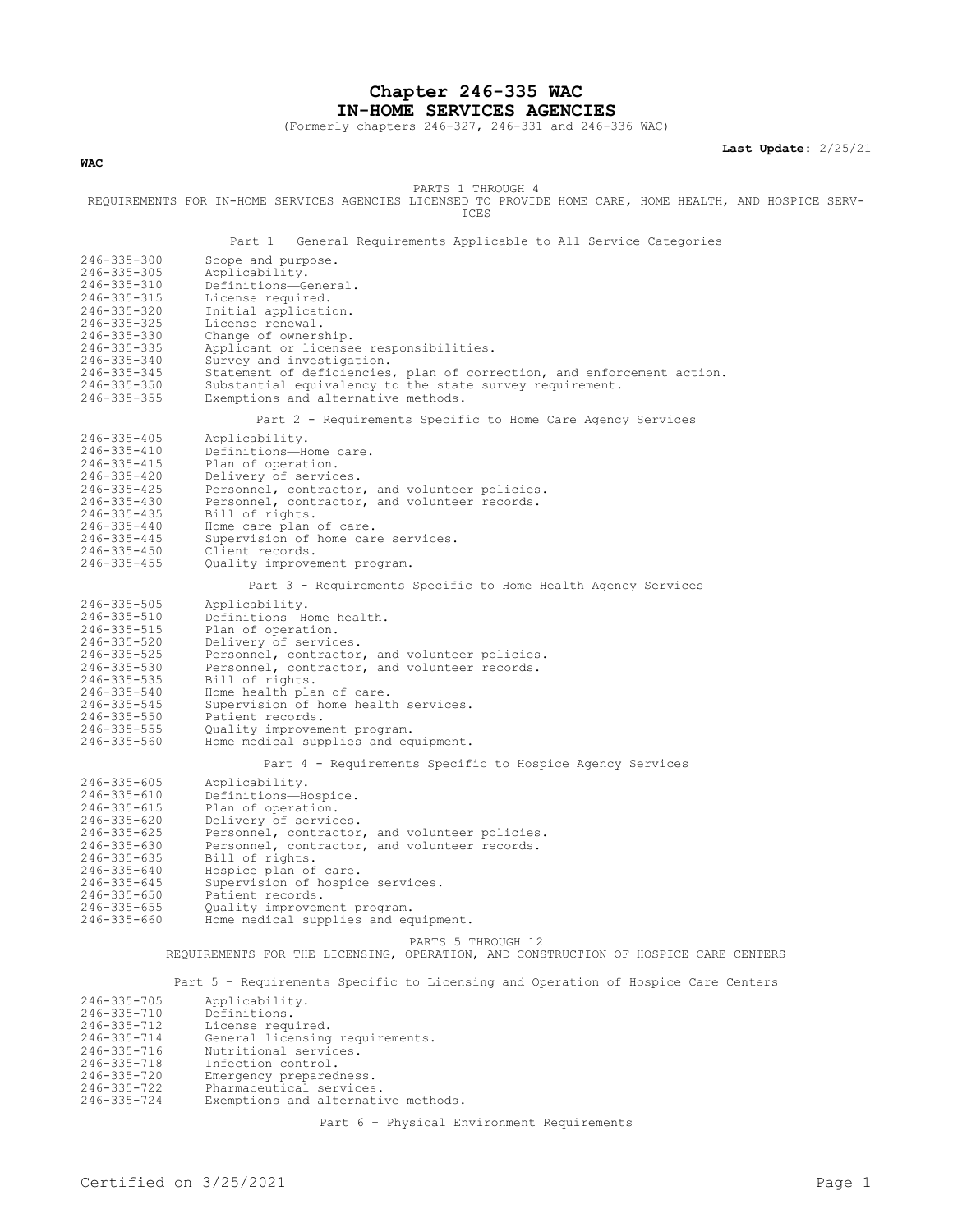| 246-335-726<br>246-335-728<br>246-335-730<br>246-335-732                               | Applicability.<br>Construction and design codes.<br>Design, construction review and approval of plans.<br>Site and site development.                                                                                                                                                                                                                                                                                                  |
|----------------------------------------------------------------------------------------|---------------------------------------------------------------------------------------------------------------------------------------------------------------------------------------------------------------------------------------------------------------------------------------------------------------------------------------------------------------------------------------------------------------------------------------|
|                                                                                        | Part 7 - General Design Requirements                                                                                                                                                                                                                                                                                                                                                                                                  |
| 246-335-734<br>246-335-736<br>246-335-738<br>246-335-740<br>246-335-742<br>246-335-744 | General requirements.<br>Furnishings.<br>Pharmaceutical services area.<br>Food preparation.<br>Linen handling facilities.<br>Laundry facilities.                                                                                                                                                                                                                                                                                      |
| 246-335-746                                                                            | Utility rooms.<br>Part 8 - Specific Design Requirements                                                                                                                                                                                                                                                                                                                                                                               |
| 246-335-748                                                                            | Plumbing.                                                                                                                                                                                                                                                                                                                                                                                                                             |
| 246-335-750<br>246-335-752<br>246-335-754                                              | Medical gases.<br>Heating, ventilating and air conditioning.<br>Electrical and communication systems.                                                                                                                                                                                                                                                                                                                                 |
|                                                                                        | Part 9 - Patient Areas                                                                                                                                                                                                                                                                                                                                                                                                                |
| 246-335-756<br>246-335-758                                                             | Patient rooms.<br>Patient toilets and bathing facilities.                                                                                                                                                                                                                                                                                                                                                                             |
|                                                                                        | Part 10 - Family, Personnel, Volunteer, Contractor, and Public Areas                                                                                                                                                                                                                                                                                                                                                                  |
| 246-335-760                                                                            | Family, personnel, volunteer, contractor, and public areas.                                                                                                                                                                                                                                                                                                                                                                           |
|                                                                                        | Part 11 - Facility Support                                                                                                                                                                                                                                                                                                                                                                                                            |
| $246 - 335 - 762$<br>246-335-764<br>246-335-766                                        | Environmental services facilities.<br>Maintenance facilities.<br>Receiving, storage and distribution facilities.                                                                                                                                                                                                                                                                                                                      |
|                                                                                        | Part 12 - Exemptions and Alternative Methods                                                                                                                                                                                                                                                                                                                                                                                          |
| 246-335-768                                                                            | Exemptions and alternative methods.                                                                                                                                                                                                                                                                                                                                                                                                   |
| 246-335-990                                                                            | Part $13$ - Fees<br>Fees.                                                                                                                                                                                                                                                                                                                                                                                                             |
|                                                                                        | DISPOSITION OF SECTIONS FORMERLY CODIFIED IN THIS CHAPTER                                                                                                                                                                                                                                                                                                                                                                             |
| 246-335-001                                                                            | Scope and purpose. [Statutory Authority: Chapter 70.127 RCW. WSR 02-18-026, §<br>246-335-001, filed 8/23/02, effective $10/1/02$ . Repealed by WSR 18-06-093, filed 3/6/18,<br>effective $4/6/18$ . Statutory Authority: RCW 70.127.120 and $43.70.250$ .                                                                                                                                                                             |
| 246-335-010                                                                            | Applicability. [Statutory Authority: Chapter 70.127 RCW. WSR 02-18-026, \$ 246-335-010,<br>filed $8/23/02$ , effective $10/1/02$ . Repealed by WSR 18-06-093, filed $3/6/18$ , effective<br>4/6/18. Statutory Authority: RCW 70.127.120 and 43.70.250.                                                                                                                                                                                |
| 246-335-015                                                                            | Definitions. [Statutory Authority: 2013 c 19 and RCW 70.127.120. WSR 15-09-108, §<br>246-335-015, filed 4/20/15, effective 5/21/15. Statutory Authority: Chapter 70.127 RCW.<br>WSR 04-01-197, § 246-335-015, filed 12/24/03, effective 1/24/04; WSR 02-18-026, §<br>246-335-015, filed 8/23/02, effective 10/1/02.] Repealed by WSR 18-06-093, filed 3/6/18,<br>effective 4/6/18. Statutory Authority: RCW 70.127.120 and 43.70.250. |
| 246-335-020                                                                            | License required. [Statutory Authority: Chapter 70.127 RCW. WSR 02-18-026, § 246-335-020,<br>filed $8/23/02$ , effective $10/1/02$ .] Repealed by WSR 18-06-093, filed $3/6/18$ , effective<br>4/6/18. Statutory Authority: RCW 70.127.120 and 43.70.250.                                                                                                                                                                             |
| 246-335-025                                                                            | Initial application. [Statutory Authority: Chapter 70.127 RCW. WSR 02-18-026, \$<br>246-335-025, filed 8/23/02, effective 10/1/02.] Repealed by WSR 18-06-093, filed 3/6/18,<br>effective 4/6/18. Statutory Authority: RCW 70.127.120 and 43.70.250.                                                                                                                                                                                  |
| 246-335-030                                                                            | Renewal. [Statutory Authority: Chapter 70.127 RCW. WSR 02-18-026, § 246-335-030, filed<br>$8/23/02$ , effective $10/1/02$ . Repealed by WSR 18-06-093, filed $3/6/18$ , effective $4/6/18$ .<br>Statutory Authority: RCW 70.127.120 and 43.70.250.                                                                                                                                                                                    |
| 246-335-035                                                                            | Change of ownership. [Statutory Authority: Chapter 70.127 RCW. WSR 02-18-026, §<br>246-335-035, filed 8/23/02, effective 10/1/02.] Repealed by WSR 18-06-093, filed 3/6/18,<br>effective $4/6/18$ . Statutory Authority: RCW 70.127.120 and 43.70.250.                                                                                                                                                                                |
| 246-335-040                                                                            | Applicant or licensee rights and responsibilities. [Statutory Authority: Chapter 70.127<br>RCW. WSR 02-18-026, \$ 246-335-040, filed 8/23/02, effective 10/1/02.] Repealed by WSR<br>18-06-093, filed 3/6/18, effective 4/6/18. Statutory Authority: RCW 70.127.120 and<br>43.70.250.                                                                                                                                                 |
| 246-335-045                                                                            | Department responsibilities. [Statutory Authority: Chapter 70.127 RCW. WSR 02-18-026, §<br>246-335-045, filed 8/23/02, effective 10/1/02.] Repealed by WSR 18-06-093, filed 3/6/18,<br>effective $4/6/18$ . Statutory Authority: RCW 70.127.120 and $43.70.250$ .                                                                                                                                                                     |
| $246 - 335 - 050$                                                                      | Deemed status. [Statutory Authority: Chapter 70.127 RCW. WSR 02-18-026, \$ 246-335-050,<br>filed $8/23/02$ , effective $10/1/02$ . Repealed by WSR 18-06-093, filed $3/6/18$ , effective<br>4/6/18. Statutory Authority: RCW 70.127.120 and 43.70.250.                                                                                                                                                                                |
| $246 - 335 - 055$                                                                      | Plan of operation. [Statutory Authority: Chapter 70.127 RCW. WSR 02-18-026, §<br>246-335-055, filed 8/23/02, effective 10/1/02.] Repealed by WSR 18-06-093, filed 3/6/18,<br>effective $4/6/18$ . Statutory Authority: RCW 70.127.120 and $43.70.250$ .                                                                                                                                                                               |
| 246-335-060                                                                            | Delivery of services. [Statutory Authority: Chapter 70.127 RCW. WSR 04-01-197, §<br>246-335-060, filed 12/24/03, effective 1/24/04; WSR 02-18-026, § 246-335-060, filed<br>$8/23/02$ , effective $10/1/02$ . Repealed by WSR 18-06-093, filed $3/6/18$ , effective $4/6/18$ .<br>Statutory Authority: RCW 70.127.120 and 43.70.250.                                                                                                   |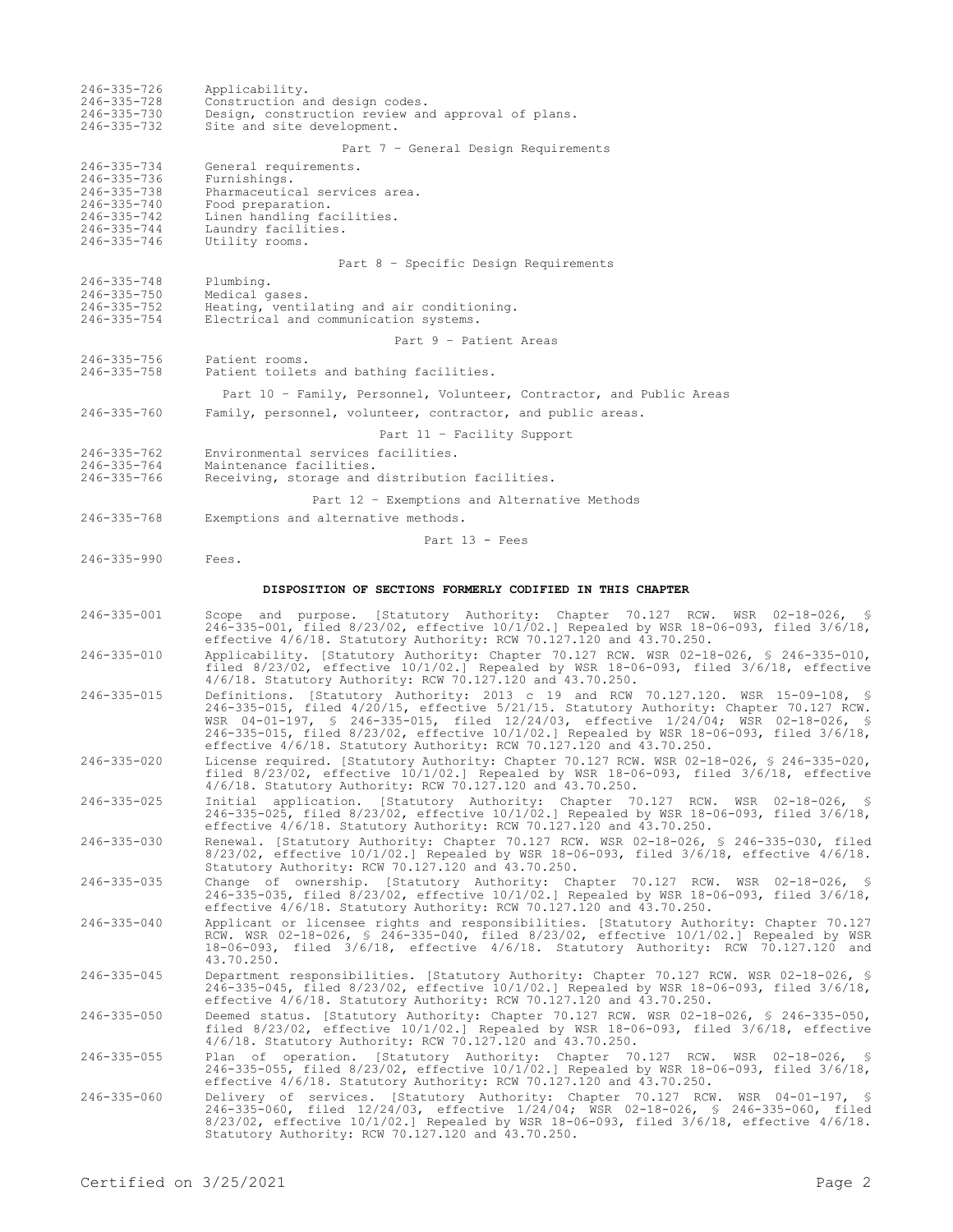- 246-335-065 Personnel, contractor, and volunteer policies. [Statutory Authority: Chapter 70.127 RCW. WSR 02-18-026, § 246-335-065, filed 8/23/02, effective 10/1/02.] Repealed by WSR 18-06-093, filed 3/6/18, effective 4/6/18. Statutory Authority: RCW 70.127.120 and 43.70.250.
- 246-335-070 Personnel, contractor and volunteer records. [Statutory Authority: Chapter 70.127 RCW. WSR 02-18-026, § 246-335-070, filed 8/23/02, effective 10/1/02.] Repealed by WSR 18-06-093, filed 3/6/18, effective 4/6/18. Statutory Authority: RCW 70.127.120 and 43.70.250.

246-335-075 Bill of rights. [Statutory Authority: Chapter 70.127 RCW. WSR 02-18-026, § 246-335-075, filed 8/23/02, effective 10/1/02.] Repealed by WSR 18-06-093, filed 3/6/18, effective 4/6/18. Statutory Authority: RCW 70.127.120 and 43.70.250.

246-335-080 Home health plan of care. [Statutory Authority: Chapter 70.127 RCW. WSR 02-18-026, § 246-335-080, filed 8/23/02, effective 10/1/02.] Repealed by WSR 18-06-093, filed 3/6/18, effective 4/6/18. Statutory Authority: RCW 70.127.120 and 43.70.250.

246-335-085 Hospice plan of care. [Statutory Authority: Chapter 70.127 RCW. WSR 02-18-026, § 246-335-085, filed 8/23/02, effective 10/1/02.] Repealed by WSR 18-06-093, filed 3/6/18, effective 4/6/18. Statutory Authority: RCW 70.127.120 and 43.70.250.

246-335-090 Home care plan of care. [Statutory Authority: Chapter 70.127 RCW. WSR 02-18-026, § 246-335-090, filed 8/23/02, effective 10/1/02.] Repealed by WSR 18-06-093, filed 3/6/18, effective 4/6/18. Statutory Authority: RCW 70.127.120 and 43.70.250.

246-335-095 Supervision of home health care. [Statutory Authority: Chapter 70.127 RCW. WSR 02-18-026, § 246-335-095, filed 8/23/02, effective 10/1/02.] Repealed by WSR 18-06-093, filed 3/6/18, effective 4/6/18. Statutory Authority: RCW 70.127.120 and 43.70.250.

246-335-100 Supervision of hospice care. [Statutory Authority: Chapter 70.127 RCW. WSR 02-18-026, § 246-335-100, filed 8/23/02, effective 10/1/02.] Repealed by WSR 18-06-093, filed 3/6/18, effective 4/6/18. Statutory Authority: RCW 70.127.120 and 43.70.250.

246-335-105 Supervision of home care. [Statutory Authority: Chapter 70.127 RCW. WSR 02-18-026, § 246-335-105, filed 8/23/02, effective 10/1/02.] Repealed by WSR 18-06-093, filed 3/6/18, effective 4/6/18. Statutory Authority: RCW 70.127.120 and 43.70.250.

246-335-110 Patient/client records. [Statutory Authority: Chapter 70.127 RCW. WSR 02-18-026, § 246-335-110, filed 8/23/02, effective 10/1/02.] Repealed by WSR 18-06-093, filed 3/6/18, effective 4/6/18. Statutory Authority: RCW 70.127.120 and 43.70.250.

246-335-115 Quality improvement. [Statutory Authority: Chapter 70.127 RCW. WSR 02-18-026, § 246-335-115, filed 8/23/02, effective 10/1/02.] Repealed by WSR 18-06-093, filed 3/6/18, effective 4/6/18. Statutory Authority: RCW 70.127.120 and 43.70.250.

246-335-120 Home medical supplies and equipment. [Statutory Authority: Chapter 70.127 RCW. WSR 02-18-026, § 246-335-120, filed 8/23/02, effective 10/1/02.] Repealed by WSR 18-06-093, filed 3/6/18, effective 4/6/18. Statutory Authority: RCW 70.127.120 and 43.70.250.

246-335-125 Exemptions and alternative methods. [Statutory Authority: Chapter 70.127 RCW. WSR 02-18-026, § 246-335-125, filed 8/23/02, effective 10/1/02.] Repealed by WSR 18-06-093, filed 3/6/18, effective 4/6/18. Statutory Authority: RCW 70.127.120 and 43.70.250.

246-335-130 Applicability. [Statutory Authority: Chapter 70.127 RCW. WSR 02-18-026, § 246-335-130, filed 8/23/02, effective 10/1/02.] Repealed by WSR 18-06-093, filed 3/6/18, effective 4/6/18. Statutory Authority: RCW 70.127.120 and 43.70.250.

246-335-135 Definitions. [Statutory Authority: Chapter 70.127 RCW. WSR 02-18-026, § 246-335-135, filed 8/23/02, effective 10/1/02.] Repealed by WSR 18-06-093, filed 3/6/18, effective 4/6/18. Statutory Authority: RCW 70.127.120 and 43.70.250.

246-335-140 License required. [Statutory Authority: Chapter 70.127 RCW. WSR 02-18-026, § 246-335-140, filed 8/23/02, effective 10/1/02.] Repealed by WSR 18-06-093, filed 3/6/18, effective 4/6/18. Statutory Authority: RCW 70.127.120 and 43.70.250.

246-335-145 Initial application. [Statutory Authority: Chapter 70.127 RCW. WSR 02-18-026, § 246-335-145, filed 8/23/02, effective 10/1/02.] Repealed by WSR 18-06-093, filed 3/6/18, effective 4/6/18. Statutory Authority: RCW 70.127.120 and 43.70.250.

246-335-150 Renewal. [Statutory Authority: Chapter 70.127 RCW. WSR 02-18-026, § 246-335-150, filed 8/23/02, effective 10/1/02.] Repealed by WSR 18-06-093, filed 3/6/18, effective 4/6/18. Statutory Authority: RCW 70.127.120 and 43.70.250.

246-335-155 Other general hospice care center licensing requirements. [Statutory Authority: Chapter 70.127 RCW. WSR 02-18-026, § 246-335-155, filed 8/23/02, effective 10/1/02.] Repealed by WSR 18-06-093, filed 3/6/18, effective 4/6/18. Statutory Authority: RCW 70.127.120 and 43.70.250.

246-335-160 Nutritional services. [Statutory Authority: Chapter 70.127 RCW. WSR 02-18-026, § 246-335-160, filed 8/23/02, effective 10/1/02.] Repealed by WSR 18-06-093, filed 3/6/18, effective 4/6/18. Statutory Authority: RCW 70.127.120 and 43.70.250.

246-335-165 Infection control. [Statutory Authority: Chapter 70.127 RCW. WSR 02-18-026, § 246-335-165, filed 8/23/02, effective 10/1/02.] Repealed by WSR 18-06-093, filed 3/6/18, effective 4/6/18. Statutory Authority: RCW 70.127.120 and 43.70.250.

246-335-170 Emergency preparedness. [Statutory Authority: Chapter 70.127 RCW. WSR 02-18-026, § 246-335-170, filed 8/23/02, effective 10/1/02.] Repealed by WSR 18-06-093, filed 3/6/18, effective 4/6/18. Statutory Authority: RCW 70.127.120 and 43.70.250.

246-335-175 Pharmaceutical services. [Statutory Authority: 2013 c 19 and RCW 70.127.120. WSR<br>15-09-108, \$ 246-335-175, filed 4/20/15, effective 5/21/15. Statutory Authority: Chapter<br>70.127 RCW. WSR 02-18-026, \$ 246-335-175 WSR 18-06-093, filed 3/6/18, effective 4/6/18. Statutory Authority: RCW 70.127.120 and 43.70.250.

246-335-180 Applicability. [Statutory Authority: Chapter 70.127 RCW. WSR 02-18-026, § 246-335-180, filed 8/23/02, effective 10/1/02.] Repealed by WSR 18-06-093, filed 3/6/18, effective 4/6/18. Statutory Authority: RCW 70.127.120 and 43.70.250.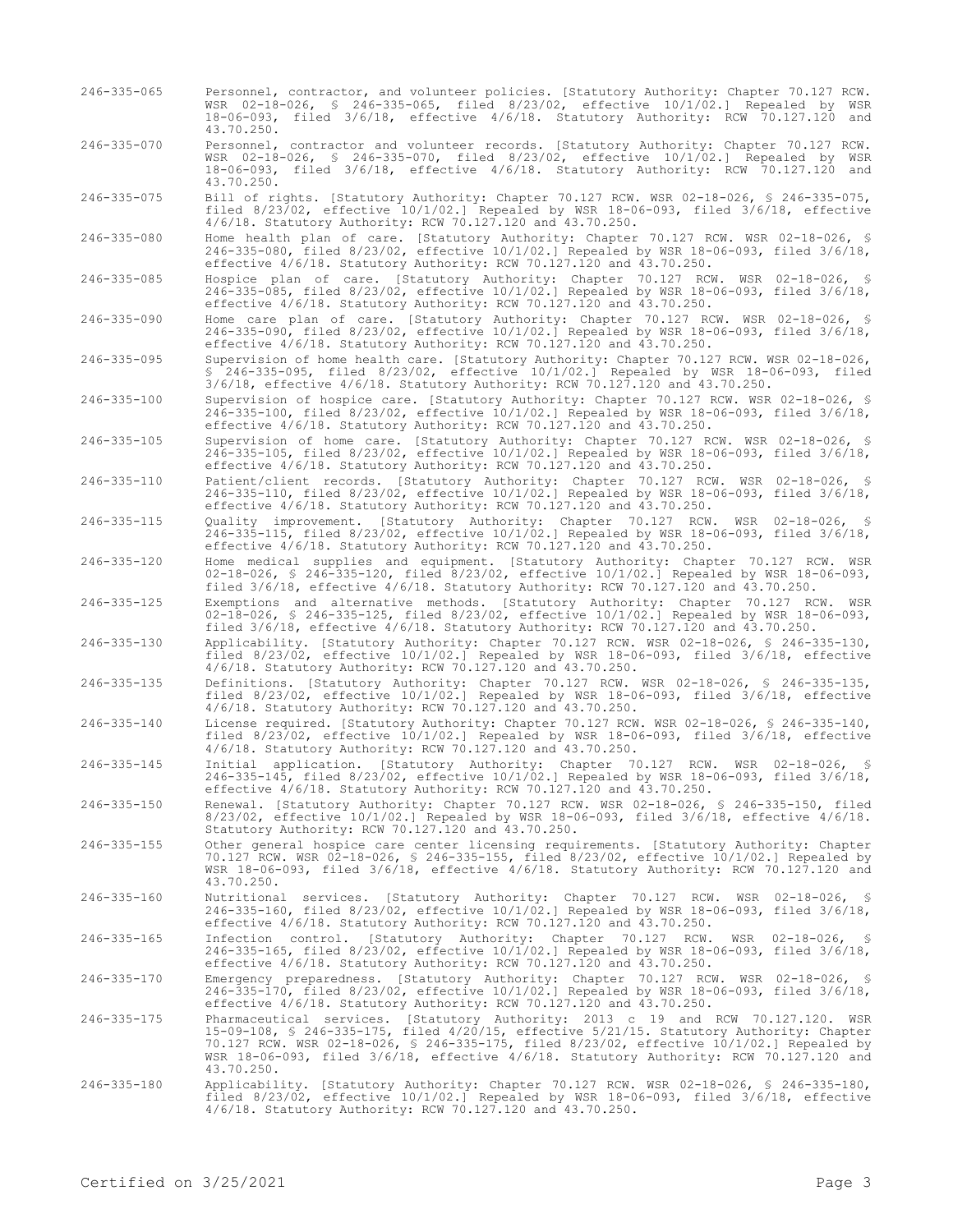- 246-335-185 Application and approval. [Statutory Authority: Chapter 70.127 RCW. WSR 02-18-026, § 246-335-185, filed 8/23/02, effective 10/1/02.] Repealed by WSR 18-06-093, filed 3/6/18, effective 4/6/18. Statutory Authority: RCW 70.127.120 and 43.70.250.
- 246-335-190 Construction and design codes. [Statutory Authority: Chapter 70.127 RCW. WSR 02-18-026, § 246-335-190, filed 8/23/02, effective 10/1/02.] Repealed by WSR 18-06-093, filed 3/6/18, effective 4/6/18. Statutory Authority: RCW 70.127.120 and 43.70.250.

246-335-195 Construction documents. [Statutory Authority: Chapter 70.127 RCW. WSR 02-18-026, § 246-335-195, filed 8/23/02, effective 10/1/02.] Repealed by WSR 18-06-093, filed 3/6/18, effective 4/6/18. Statutory Authority: RCW 70.127.120 and 43.70.250.

246-335-200 Site and site development. [Statutory Authority: Chapter 70.127 RCW. WSR 02-18-026, § 246-335-200, filed 8/23/02, effective 10/1/02.] Repealed by WSR 18-06-093, filed 3/6/18, effective 4/6/18. Statutory Authority: RCW 70.127.120 and 43.70.250.

246-335-205 General requirements. [Statutory Authority: Chapter 70.127 RCW. WSR 02-18-026, § 246-335-205, filed 8/23/02, effective 10/1/02.] Repealed by WSR 18-06-093, filed 3/6/18, effective 4/6/18. Statutory Authority: RCW 70.127.120 and 43.70.250.

246-335-210 Furnishings. [Statutory Authority: Chapter 70.127 RCW. WSR 02-18-026, § 246-335-210, filed 8/23/02, effective 10/1/02.] Repealed by WSR 18-06-093, filed 3/6/18, effective 4/6/18. Statutory Authority: RCW 70.127.120 and 43.70.250.

- 246-335-220 Pharmaceutical services area. [Statutory Authority: Chapter 70.127 RCW. WSR 02-18-026, § 246-335-220, filed 8/23/02, effective 10/1/02.] Repealed by WSR 18-06-093, filed 3/6/18, effective 4/6/18. Statutory Authority: RCW 70.127.120 and 43.70.250.
- 246-335-225 Food preparation. [Statutory Authority: Chapter 70.127 RCW. WSR 02-18-026, § 246-335-225, filed 8/23/02, effective 10/1/02.] Repealed by WSR 18-06-093, filed 3/6/18, effective 4/6/18. Statutory Authority: RCW 70.127.120 and 43.70.250.

246-335-230 Linen handling facilities. [Statutory Authority: Chapter 70.127 RCW. WSR 02-18-026, § 246-335-230, filed 8/23/02, effective 10/1/02.] Repealed by WSR 18-06-093, filed 3/6/18, effective 4/6/18. Statutory Authority: RCW 70.127.120 and 43.70.250.

- 246-335-235 Laundry facilities. [Statutory Authority: Chapter 70.127 RCW. WSR 02-18-026, § 246-335-235, filed 8/23/02, effective 10/1/02.] Repealed by WSR 18-06-093, filed 3/6/18, effective 4/6/18. Statutory Authority: RCW 70.127.120 and 43.70.250.
- 246-335-240 Utility rooms. [Statutory Authority: Chapter 70.127 RCW. WSR 02-18-026, § 246-335-240, filed 8/23/02, effective 10/1/02.] Repealed by WSR 18-06-093, filed 3/6/18, effective 4/6/18. Statutory Authority: RCW 70.127.120 and 43.70.250.
- 246-335-245 Plumbing. [Statutory Authority: Chapter 70.127 RCW. WSR 02-18-026, § 246-335-245, filed 8/23/02, effective 10/1/02.] Repealed by WSR 18-06-093, filed 3/6/18, effective 4/6/18. Statutory Authority: RCW 70.127.120 and 43.70.250.
- 246-335-250 Medical gases. [Statutory Authority: Chapter 70.127 RCW. WSR 02-18-026, § 246-335-250, filed 8/23/02, effective 10/1/02.] Repealed by WSR 18-06-093, filed 3/6/18, effective 4/6/18. Statutory Authority: RCW 70.127.120 and 43.70.250.
- 246-335-255 Heating, ventilating and air conditioning. [Statutory Authority: Chapter 70.127 RCW. WSR 02-18-026, § 246-335-255, filed 8/23/02, effective 10/1/02.] Repealed by WSR 18-06-093, filed 3/6/18, effective 4/6/18. Statutory Authority: RCW 70.127.120 and 43.70.250.
- 246-335-260 Electrical service and distribution. [Statutory Authority: Chapter 70.127 RCW. WSR 02-18-026, § 246-335-260, filed 8/23/02, effective 10/1/02.] Repealed by WSR 18-06-093, filed 3/6/18, effective 4/6/18. Statutory Authority: RCW 70.127.120 and 43.70.250.
- 246-335-265 Patient rooms. [Statutory Authority: Chapter 70.127 RCW. WSR 02-18-026, § 246-335-265, filed 8/23/02, effective 10/1/02.] Repealed by WSR 18-06-093, filed 3/6/18, effective 4/6/18. Statutory Authority: RCW 70.127.120 and 43.70.250.
- 246-335-270 Patient toilets and bathing facilities. [Statutory Authority: Chapter 70.127 RCW. WSR 02-18-026, § 246-335-270, filed 8/23/02, effective 10/1/02.] Repealed by WSR 18-06-093, filed 3/6/18, effective 4/6/18. Statutory Authority: RCW 70.127.120 and 43.70.250.
- 246-335-275 Family, personnel, volunteer, contractor, and public areas. [Statutory Authority: Chapter 70.127 RCW. WSR 02-18-026, § 246-335-275, filed 8/23/02, effective 10/1/02.] Repealed by WSR 18-06-093, filed 3/6/18, effective 4/6/18. Statutory Authority: RCW 70.127.120 and 43.70.250.
- 246-335-280 Environmental services facilities. [Statutory Authority: Chapter 70.127 RCW. WSR 02-18-026, § 246-335-280, filed 8/23/02, effective 10/1/02.] Repealed by WSR 18-06-093, filed 3/6/18, effective 4/6/18. Statutory Authority: RCW 70.127.120 and 43.70.250.
- 246-335-285 Maintenance facilities. [Statutory Authority: Chapter 70.127 RCW. WSR 02-18-026, § 246-335-285, filed 8/23/02, effective 10/1/02.] Repealed by WSR 18-06-093, filed 3/6/18, effective 4/6/18. Statutory Authority: RCW 70.127.120 and 43.70.250.
- 246-335-290 Receiving, storage and distribution facilities. [Statutory Authority: Chapter 70.127 RCW. WSR 02-18-026, § 246-335-290, filed 8/23/02, effective 10/1/02.] Repealed by WSR 18-06-093, filed 3/6/18, effective 4/6/18. Statutory Authority: RCW 70.127.120 and 43.70.250.
- 246-335-295 Exemptions and alternative methods. [Statutory Authority: Chapter 70.127 RCW. WSR 02-18-026, § 246-335-295, filed 8/23/02, effective 10/1/02.] Repealed by WSR 18-06-093, filed 3/6/18, effective 4/6/18. Statutory Authority: RCW 70.127.120 and 43.70.250.

#### **PARTS 1 THROUGH 4**

### **REQUIREMENTS FOR IN-HOME SERVICES AGENCIES LICENSED TO PROVIDE HOME CARE, HOME HEALTH, AND HOSPICE SERVICES**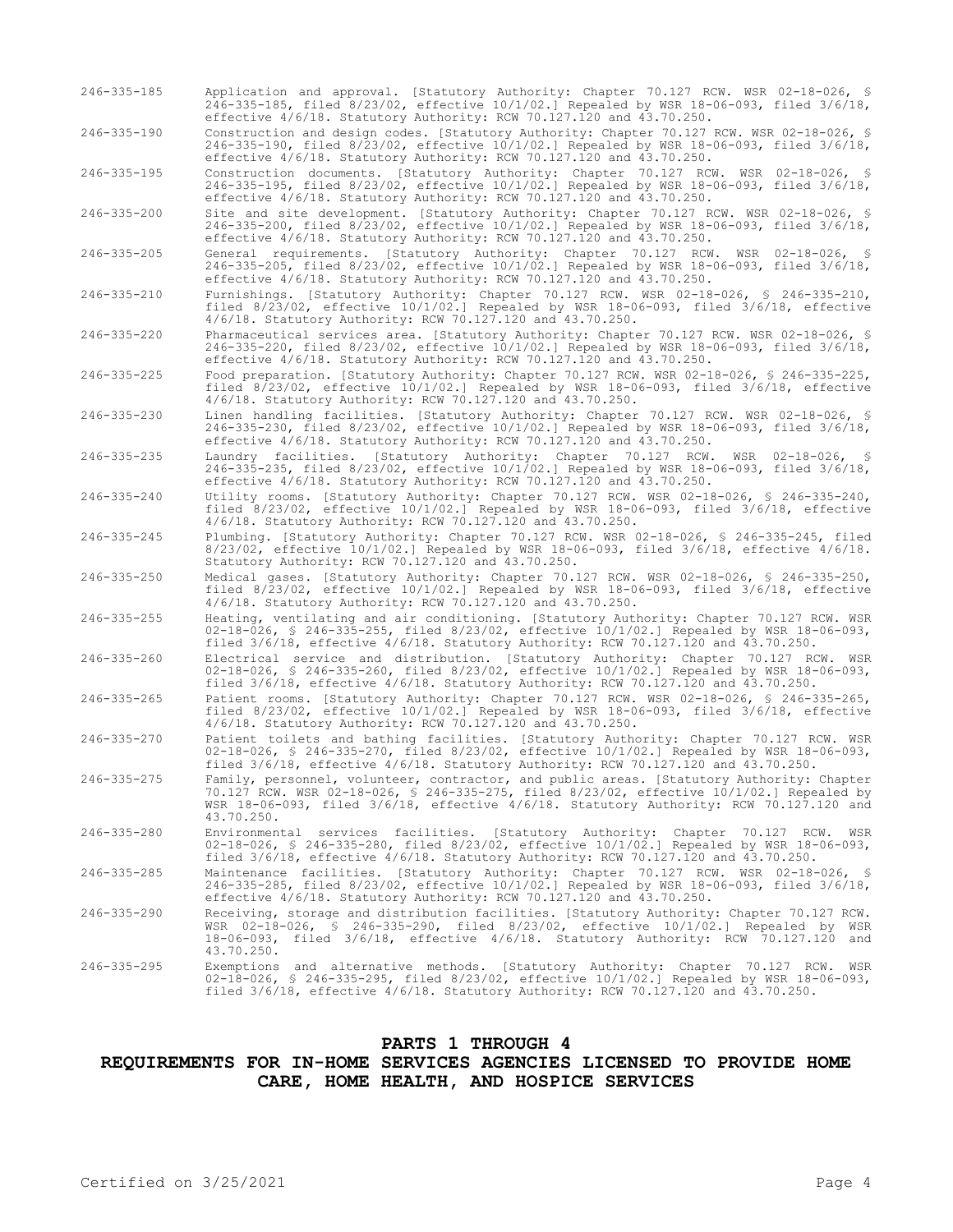### **Part 1 – General Requirements Applicable to All Service Categories**

**WAC 246-335-300 Scope and purpose.** (1) These rules implement chapter 70.127 RCW which requires the department of health to set minimum health and safety standards for in-home services agencies licensed to provide home care, home health, hospice, or hospice care center services.

(2) Applicants and licensees must meet the requirements of this chapter and other applicable state and local laws.

(3) This chapter does not apply to services provided by persons exempt from requirements of chapter 70.127 RCW as provided in RCW 70.127.040 and 70.127.050.

[Statutory Authority: RCW 70.127.120 and 43.70.250. WSR 18-06-093, § 246-335-300, filed 3/6/18, effective 4/6/18.]

**WAC 246-335-305 Applicability.** The requirements in WAC 246-335-300 through 246-335-660 apply to in-home services agencies licensed to provide home care, home health, and/or hospice services unless otherwise noted in the specific sections. The requirements in WAC 246-335-705 through 246-335-768 apply to hospice care centers. The fee requirements in WAC 246-335-990 apply to all in-home services agencies licensed to provide home care, home health, hospice, and hospice care center services.

[Statutory Authority: RCW 70.127.120 and 43.70.250. WSR 18-06-093, § 246-335-305, filed 3/6/18, effective 4/6/18.]

**WAC 246-335-310 Definitions—General.** The definitions in this section apply throughout this chapter unless the context clearly indicates otherwise:

(1) "Activities of daily living" or "ADL" means routine activities performed around the home or in the community and includes:

(a) "Ambulation" means how an individual moves between locations in their immediate living environment and how they move to and return from more distant areas. Assistance with ambulation includes supervising or guiding the client or patient when walking alone or with the help of a mechanical device such as a walker, assisting with difficult parts of walking such as climbing stairs, supervising or guiding the client or patient if they are able to propel a wheelchair, pushing of the wheelchair, and providing constant or standby physical assistance to the client or patient if totally unable to walk alone or with a mechanical device.

(b) "Bathing" means how an individual takes a full-body bath or shower, sponge bath, and transfers in and out of the tub or shower. Assistance with bathing includes supervising or guiding the client or patient to bathe, assisting the client or patient with difficult tasks such as getting in or out of the tub or shower, washing their back and other hard to reach areas, and completely bathing the client or patient if they are totally unable to wash themselves.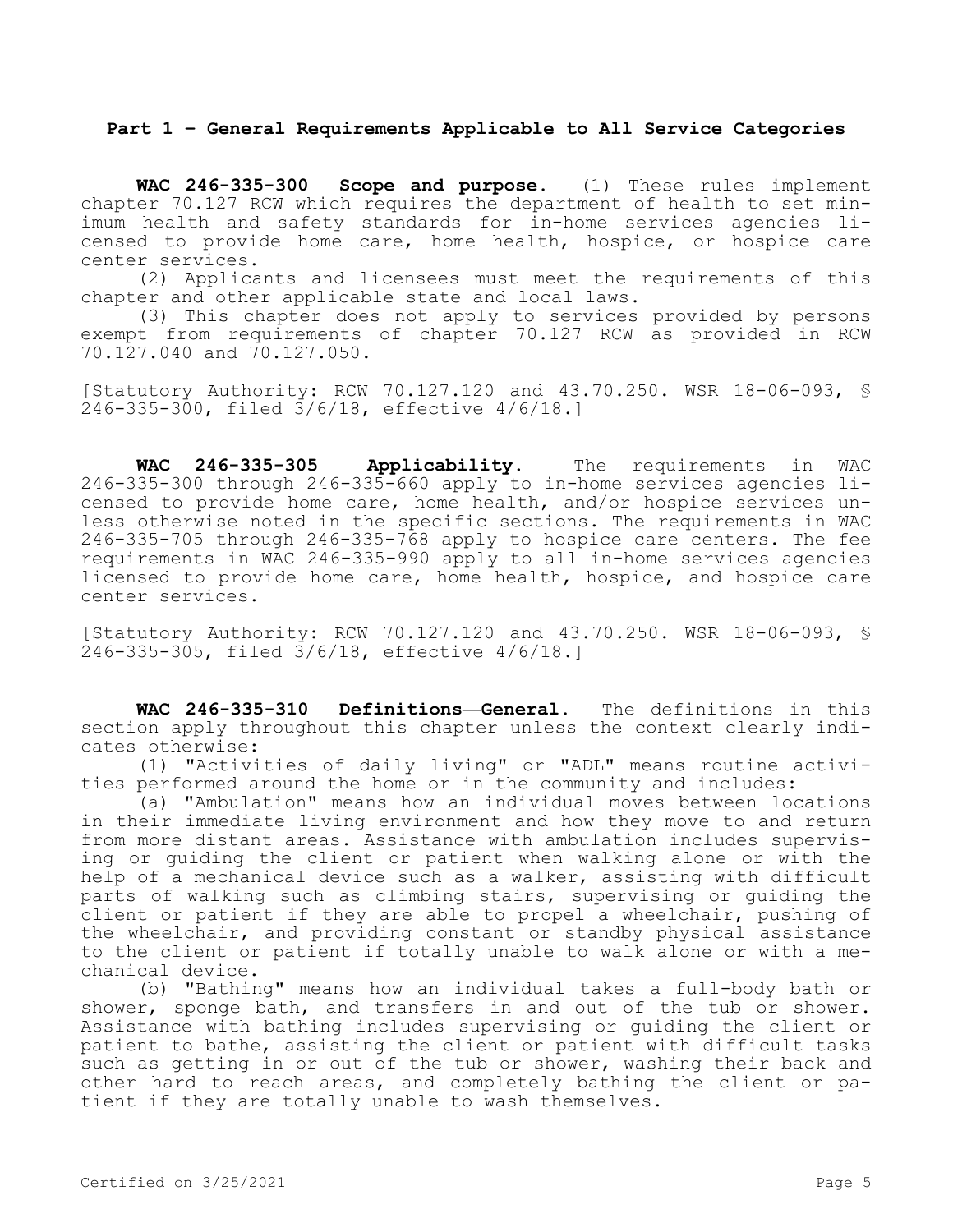(c) "Body care" means how an individual performs applications of dressings and ointments or lotions to their body, trims their toenails, and applies lotion to their feet. Assistance with body care includes general skin care and the application of over-the-counter ointments or lotions. Body care excludes foot care for clients or patients who are diabetic or have poor circulation, and changing bandages or dressings when sterile procedures are required.

(d) "Dressing" means how an individual puts on, fastens, and takes off all items of clothing, including donning or removing a prosthesis. Assistance with dressing includes supervising or cueing the client or patient to dress and assisting them with difficult tasks such as putting on socks, pants, shoes, and fastening, zipping, or tying clothing related items.

(e) "Eating" means how an individual eats and drinks, regardless of skill. Assistance with eating includes supervising or guiding the client or patient when they are able to feed themselves, assisting with difficult tasks such as cutting food or buttering bread, and orally feeding the client or patient when they are unable to feed themselves.

(f) "Medication management" means how an individual ingests or applies medications or herbal supplements. Assistance with medication management includes reminding, coaching, and handing medication containers to the client or patient.

(g) "Personal hygiene" means how an individual maintains their personal hygiene. Assistance with personal hygiene includes helping the client or patient with combing hair, brushing teeth, shaving, applying makeup, washing and drying face, trimming finger nails, applying nail polish, and menses care.

(h) "Positioning" means how an individual moves to and from a lying position, turns side to side, and positions their body while in bed, in a recliner, or other type of furniture. Assistance with positioning includes helping the client or patient to assume a desired position, helping with turning, and setting up for the client or patient to perform exercises or active range of motion. Positioning assistance may also include passive range of motion to maintain joint flexibility or prevent complications, such as contractures and pressure sores.

(i) "Toileting" means how an individual uses the toilet room, commode, bedpan, or urinal. Assistance with toileting includes helping the client or patient to and from the bathroom, assisting with bedpan routines, using incontinent briefs, cleaning after elimination, and assisting the client or patient on and off the toilet.

(j) "Transfer" means how an individual moves between surfaces such as to and from a bed, chair, wheelchair, or standing position. Assistance with transferring includes helping the client or patient with getting in and out of a bed or wheelchair or on and off the toilet or in and out of the bathtub. Transfer includes supervising or guiding the client or patient when they are able to transfer, providing steadying assistance, and helping the client or patient when they are able to assist in their own transfers. This does not include transfers when the client or patient is unable to assist in their own transfer or needs assistive devices unless specific training or skills verification has occurred consistent with agency policies and procedures.

(2) "Administrator" means an individual responsible for managing the operation of an agency.

(3) "Advanced directive" means a legal document in which a person specifies what actions should be taken for their health if they are no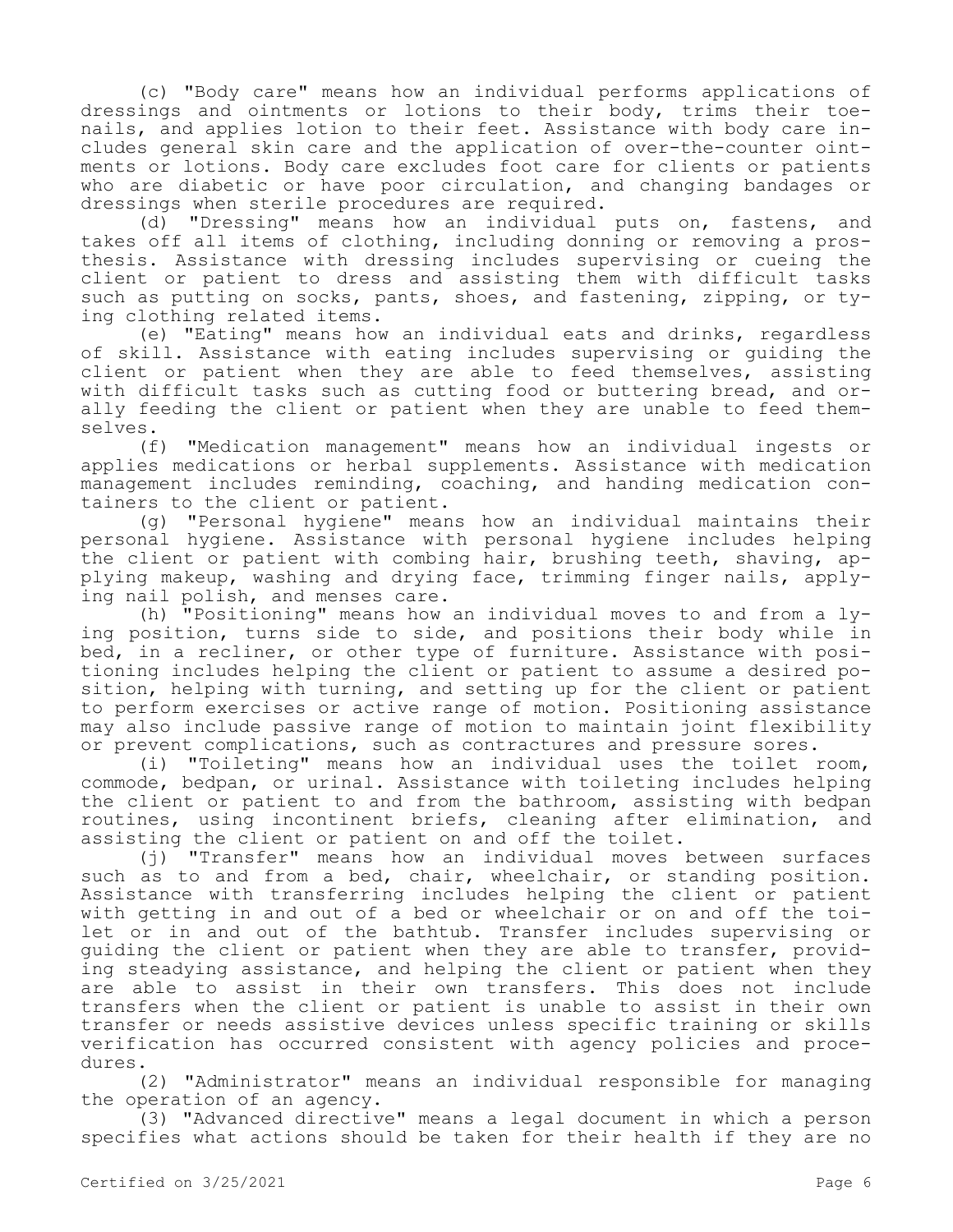longer able to make decisions for themselves because of illness or incapacity. Advanced directives are not intended to guide the actions of emergency medical personnel.

(4) "Area agencies on aging" or "AAA" means an agency established under 42 U.S.C. chapter 35 and designated by the department of social and health services (DSHS) to contract for home care services on behalf of DSHS.

(5) "Authenticated" means a written signature or unique identifier verifying accuracy of information.

(6) "Back-up care" means substitute care for a client or patient arranged by the agency's administration when caregiving staff, aides, or health services cannot be provided as scheduled.

(7) "Client abandonment" or "patient abandonment" occur when an in-home services agency establishes a care relationship with a client or patient, as evidenced by signed admission forms and plan of care, and the agency ends the care relationship without referring to an appropriate alternative agency or caregiver, or not following applicable<br>discharge requirements in WAC 246-335-420, 246-335-520, and discharge requirements in WAC 246-335-420, 246-335-520, and 246-335-620.

(8) "Clinical judgment" means an interpretation or conclusion about a client or patient's needs, concerns, or health problems by a physician licensed under chapter 18.57 or 18.71 RCW, a podiatric physician and podiatric surgeon licensed under chapter 18.22 RCW, an advanced registered nurse practitioner licensed under chapter 18.79 RCW, a registered nurse licensed under chapter 18.79 RCW, a physical therapist licensed under chapter 18.74 RCW, an occupational therapist licensed under chapter 18.59 RCW, or a speech and language therapist licensed under chapter 18.35 RCW. Clinical judgment includes the decision to take action or not, use or modify standard approaches, or improvise new ones as deemed appropriate by the client or patient's response.

(9) "Contractor" means a person who is self-employed who enters into agreement with an in-home services agency to provide client or patient care services or equipment.

(10) "Department" means the Washington state department of health.

(11) "Directed plan of correction" means a plan developed by the department, based on a current statement of deficiencies and a licensee's survey history, which specifies the corrective actions the licensee must take and time frames in which those actions are to be completed.

(12) "Document" means the process of recording information relating to client or patient care verified by signature or unique identifier, title, and date.

(13) "DSHS" means the Washington state department of social and health services.

(14) "Family" means individuals who are important to, and designated by, the patient or client and who need not be relatives.

(15) "Health care professional" means an individual who provides health or health-related services within the individual's authorized scope of practice and who is licensed, registered or certified under Title 18 RCW.

(16) "In-home services agency" means a person licensed to administer or provide home health, home care, hospice services, or hospice care center services directly or through a contract arrangement to individuals in a place of temporary or permanent residence.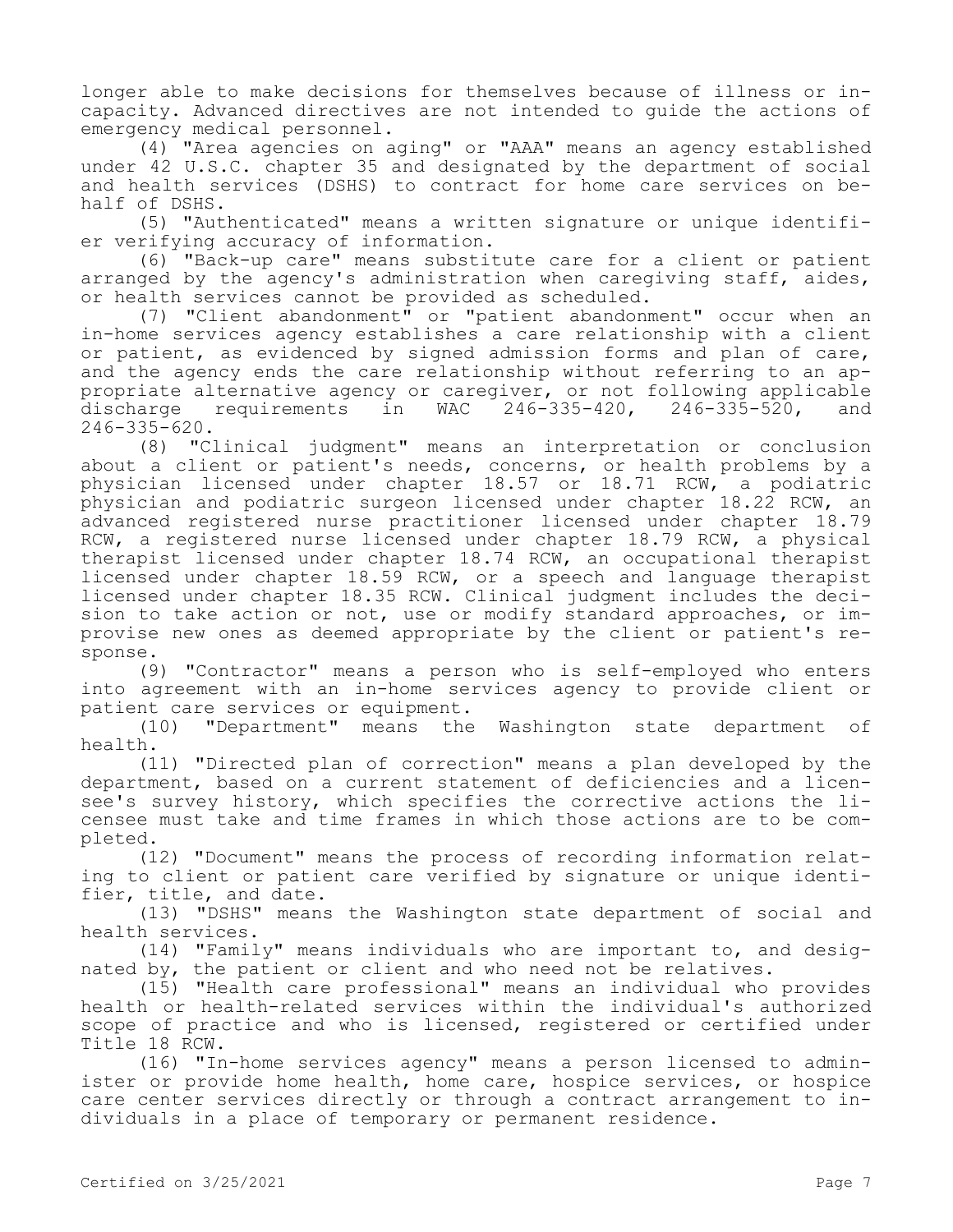(17) "In-home services category" means home care, home health, hospice, or hospice care center services.

(18) "Instrumental activities of daily living" or "IADL" means routine activities performed around the home or in the community and includes:

(a) "Meal preparation" means how an individual prepares their meals. Assistance with meal preparation includes planning meals for clients or patients, cooking, assembling ingredients, setting out food, utensils, and cleaning up after meals.

(b) "Ordinary housework" means how an individual performs ordinary work around the house. Assistance with ordinary housework includes washing dishes and cookware, dusting, vacuuming, mopping, making bed, tidying up, laundry, taking out garbage, or other like activities.

(c) "Essential shopping" means how an individual completes shopping tasks to meet their health and nutritional needs. Assistance with essential shopping includes trips in the local area to shop for food, medical necessities and household items required specifically for a client or patient's health, maintenance, or well-being. Shopping assistance can be done with a client or patient or on their behalf. Within the context of IADL services, essential shopping does not include client or patient transfer assistance.

(d) "Wood supply" means how an individual supplies their home with wood when wood is used as the sole source of fuel for heating or cooking. Assistance with wood supply includes splitting, stacking, carrying wood, or other like activities.

(e) "Travel to medical services" means how an individual travels by vehicle, bus, or taxi to a physician's office or clinic in the local area to obtain medical diagnosis or treatment. Assistance with travel to medical services includes driving the client or patient yourself, or traveling as a support person in a personal vehicle, bus, or taxi. Within the context of IADL services, travel to medical services does not include client or patient transfer assistance.

(f) "Managing finances" means how an individual manages their personal finances. Assistance with managing finances includes helping the client or patient to pay bills, balance checkbook, or other like activities.

(g) "Telephone use" means how an individual makes and receives telephone calls and text messages. Assistance with telephone use includes bringing a phone to the client or patient, helping with dialing numbers, helping with sending and retrieving text messages, helping with general phone operation, or other like activities.

(19) "Licensee" means the person to whom the department issues the in-home services license.

(20) "Managed care plan" means a plan controlled by the terms of the reimbursement source.

(21) "Mandatory reporter" means an administrator, authorizing practitioner, director of clinical services, health care professional, home care aide, home health aide, medical director, licensed nurse, social worker, supervisor of direct care services, therapist, therapy assistant, volunteer, or other individuals associated with an in-home services agency.

(22) "Medication self-administration with assistance" means reminding or coaching the client or patient to take their medication, handing the medication container to the client or patient, opening the medication container, using an enabler, or placing the medication in the hand of the client or patient, along with other assistance, as de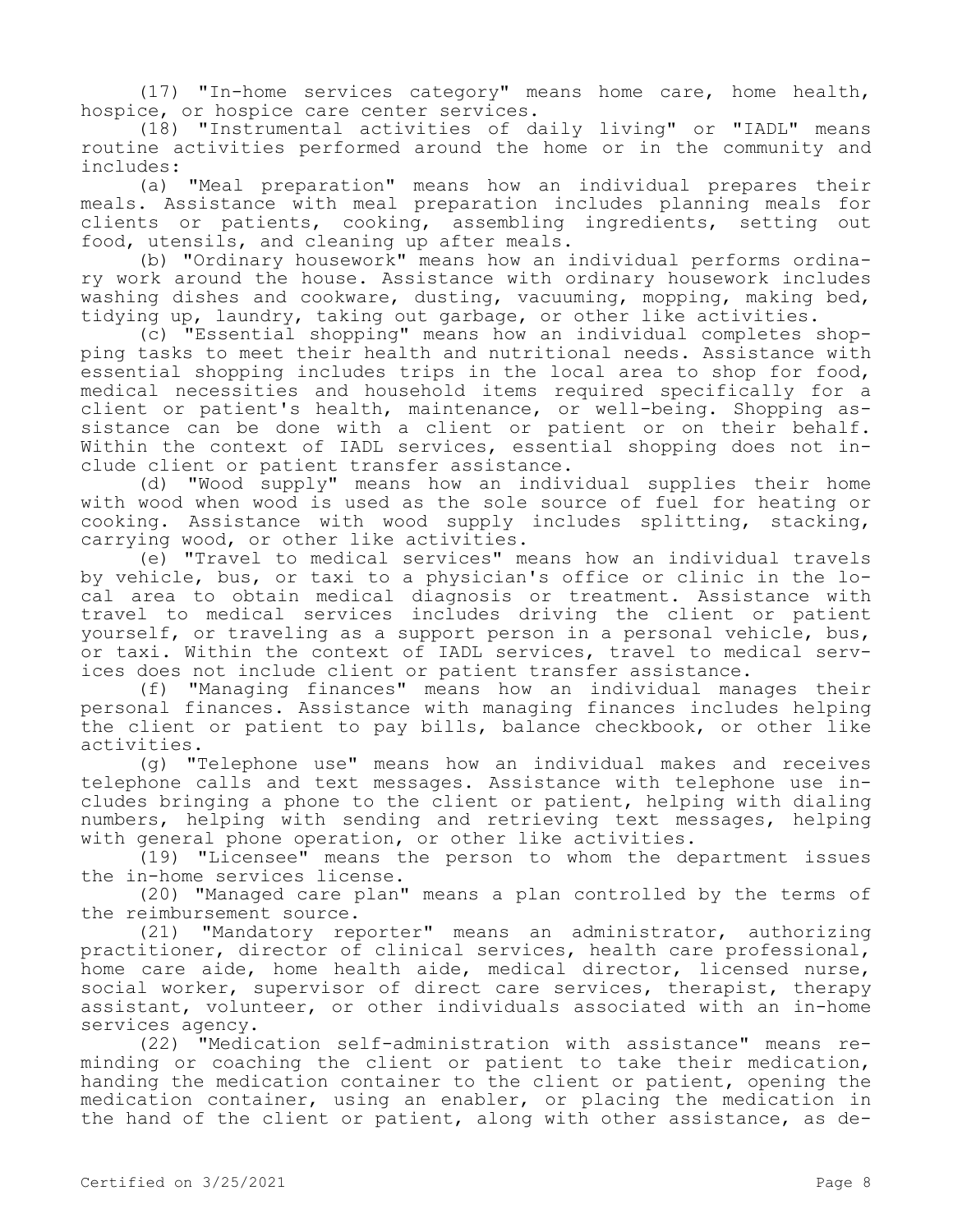fined by the pharmacy quality assurance commission in chapter 246-888 WAC.

(23) "Minimum health care credentialing" or "minimum credentialing" means the minimum credential level necessary to provide safe and quality care to adequately meet the care needs of clients and patients:

(a) For home care agencies, minimum health care credentialing is a certified home care aide or higher credential. Minimum health care credentialing is not required for long-term care workers who meet the exemption criteria in chapter 246-980 WAC;

(b) For home health and hospice agencies, minimum health care credentialing is a certified nursing assistant or higher level health care credential necessary to meet patient care needs.

(24) "Nonmedical services" means ADL and IADL tasks which do not require clinical judgment and are ordinarily performed by the client or patient, which if not for the client or patient's functional, physical, or mental limitation(s), would be completed independently by the client or patient, or family.

(25) "Nursing assistant certified" means an individual certified as a nursing assistant under chapter 18.88A RCW.

(26) "Nursing assistant registered" means an individual registered as a nursing assistant under chapter 18.88A RCW.

(27) "Nurse delegation" means the process, as described in RCW<br>.260 (3)(e), WAC 246-840-910 through 246-840-970, and 18.79.260 (3)(e), WAC 246-840-910 through 246-840-970, and 246-980-130, a registered nurse takes to transfer the performance of selected nursing tasks in selected situations to competent nursing assistants or home care aides. The registered nurse delegating the task retains the responsibility and accountability for the nursing care of the client or patient. Except for the delegation of the administration of insulin by injection for the purpose of caring for individuals with diabetes, nurse delegation does not include delegating the administration of medications by injection, sterile procedures, and central line maintenance.

(28) "Occupational exposure" means reasonably anticipated skin, eye, mucous membrane, or parenteral contact with blood or other potentially infectious materials that may result from the performance of the employee's duties.

(29) "One-time visit" means a single visit by one individual to provide home care, home health, or hospice services with no predictable need for continuing visits, not to exceed twenty-four hours.

(30) "On-site" means the location where client or patient services are provided.

(31) "Person" means any individual, business, firm, partnership, corporation, company, association, joint stock association, public or private organization, or the legal successor thereof that employs or contracts with two or more individuals.

(32) "Personnel" means individuals employed and compensated by the licensee.

(33) "Plan of care" means a written document based on assessment of individual needs that identifies services to meet these needs.

(34) "Plan of correction" means a licensee authored document based on a statement of deficiencies, and includes specific corrective actions that must be taken to correct identified deficiencies to include, but not be limited to:

(a) How the deficiency will be or was corrected;

(b) What measures or monitors will be put in place to ensure the deficient practice does not recur;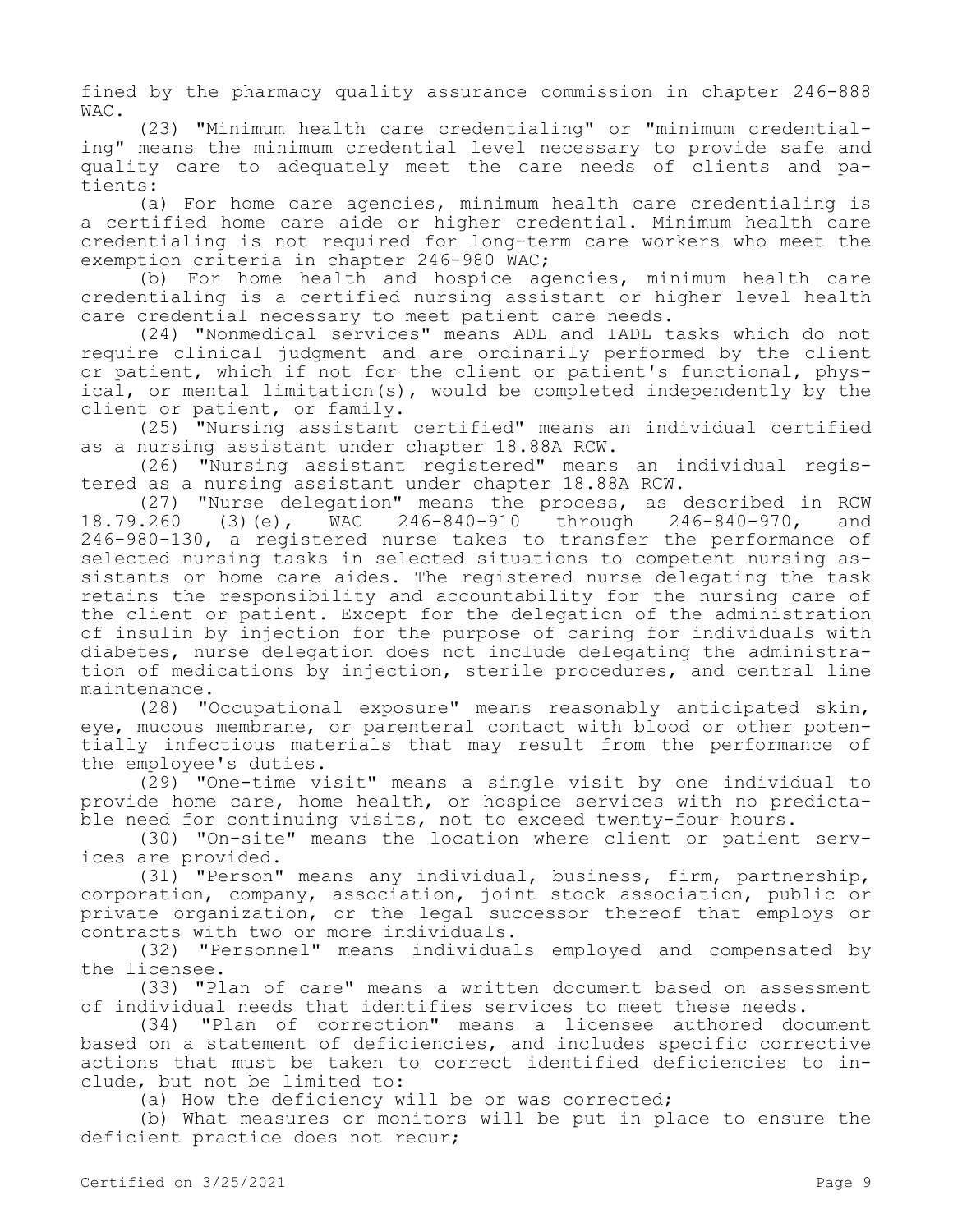(c) Who is responsible for the correction; and

(d) When each deficiency will be corrected.

(35) "Physician orders for life sustaining treatment" or "POLST" means a set of medical orders intended to guide emergency medical personnel in the initial treatment for persons with advanced life limiting illness based on their current medical condition and goals. The POLST form is not a living will or advanced directive but a physician order that communicates the details of those documents.

(36) "Quality improvement" means reviewing and evaluating appropriateness and effectiveness of services provided under this chapter.

(37) "Range of motion" or "ROM" means the extent or limit to which a part of the body can be moved around a joint or a fixed point; the totality of movement a joint is capable of doing. ROM exercises are active or passive movements to assess, maintain, or restore the motion of joints in the body. Active and passive ROM are defined as:

(a) "Active range of motion" means independent exercises performed by an individual to restore or maintain their joint function to its optimal range (may require cuing or reminders by an agency worker).

(b) "Passive range of motion" means exercises performed by a trained individual to restore or maintain an individual's joint function to its optimal range when they are unable to independently move their joint. Passive ROM involves performing movements to each joint only to the extent the joint is able to move. Passive ROM, for either restoration or maintenance purposes, may be performed by home health agencies, hospice agencies, and hospice care centers following the established program. Passive range of motion, for maintenance purposes only, may be performed by home care agencies.

(38) "Record" means all documented information, regardless of its characteristics, media, physical form, and the manner in which it is recorded or stored.

(39) "Service area" means the geographic area in which the department has given prior approval to a licensee to provide home health, hospice, or home care services.

(40) "Statement of deficiencies" means a survey or investigation report completed by the department identifying one or more violations of chapter 70.127 RCW or this chapter. The report clearly identifies the specific law or rule that has been violated along with a description of the reasons for noncompliance.

(41) "Survey" means an inspection conducted by the department to evaluate and monitor an agency's compliance with this chapter.

(42) "Vital signs" means clinical measurements, specifically pulse rate, temperature, respiration rate, and blood pressure that indicate the state of a client or patient's essential body functions.

(43) "Volunteer" means an individual who provides direct care to a client or patient and who:

(a) Is not compensated by the in-home services licensee;

(b) May be reimbursed for personal mileage incurred to deliver services; and

(c) Is considered a mandatory reporter.

Volunteers providing services to vulnerable persons are considered permissive reporters and are subject to the mandatory reporting laws in chapters 74.34 and 26.44 RCW.

(44) "Vulnerable person" means a person:

(a) Sixty years of age or older who has the functional, mental, or physical inability to care for himself or herself;

(b) Found incapacitated under chapter 11.88 RCW;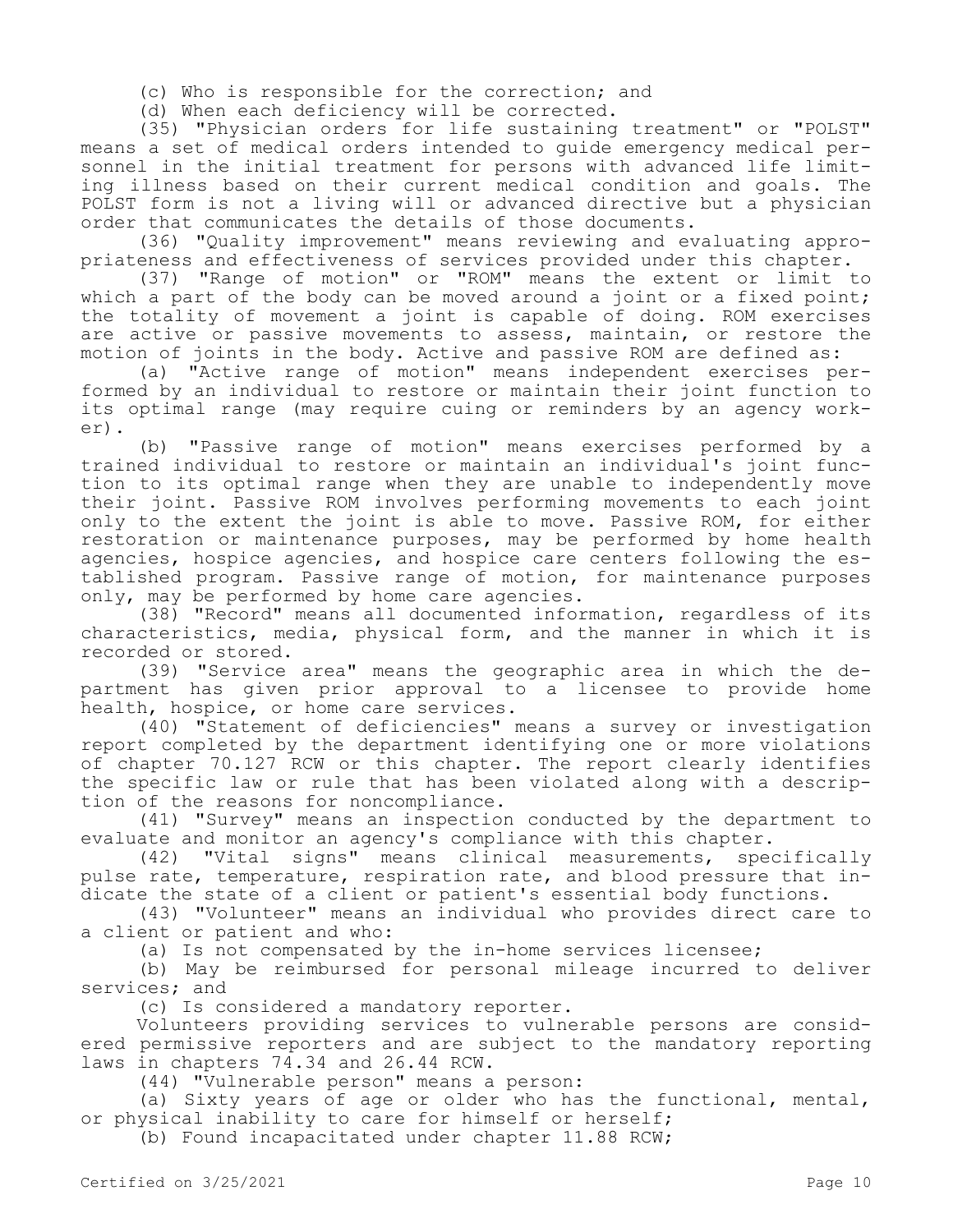(c) Who has a developmental disability as defined under RCW 71A.10.020;

(d) Admitted to any facility; or

(e) Receiving services from home care, home health, or hospice agencies licensed or required to be licensed under chapter 70.127 RCW.

[Statutory Authority: RCW 70.127.120 and 43.70.250. WSR 18-06-093, § 246-335-310, filed 3/6/18, effective 4/6/18.]

**WAC 246-335-315 License required.** A person must possess a current license issued by the department before advertising, operating, managing, conducting, opening or maintaining an in-home services agency unless exempt under RCW 70.127.040 or 70.127.050. Any person who employs or contracts with two or more individuals to provide any one or combination of in-home services as defined by chapter 70.127 RCW and this chapter is subject to licensure.

[Statutory Authority: RCW 70.127.120 and 43.70.250. WSR 18-06-093, § 246-335-315, filed 3/6/18, effective 4/6/18.]

**WAC 246-335-320 Initial application.** An applicant for initial licensure must:

(1) Complete a department sponsored in-home services orientation class prior to submitting a state licensing application. The purpose of the orientation class is to provide prospective applicants an overview of the state licensing process, explain the differences between home care, home health, and hospice service categories, and department expectations of licensees providing care to vulnerable persons.

(2) Submit to the department:

(a) A completed initial licensing application on forms provided by the department;

(b) Evidence of current commercial general liability insurance indicating the following minimum coverage:

(i) Bodily injury, property damage, and contractual liability, in the amount of one million dollars per occurrence; or

(ii) Combined single limit coverage of two million dollars.

(c) A completed and signed full-time equivalent employee worksheet on forms provided by the department;

(d) Copies of criminal history background checks and disclosure statements in accordance with the following:

(i) RCW 43.43.830 through 43.43.842;

(A) For home care agencies, copies are required for the administrator and the supervisor of direct care services;

(B) For home health agencies and hospice agencies, copies are required for the administrator and the director of clinical services;

(ii) Criminal history background checks must be processed through the Washington state patrol;

(iii) Disclosure statements must be approved by the department; and

(iv) Criminal history background checks and disclosure statements must be obtained within three months of the application date.

(e) A description of the agency's organizational structure. For example, an organizational chart or narrative describing key positions and duties;

(f) A copy of the current business license(s);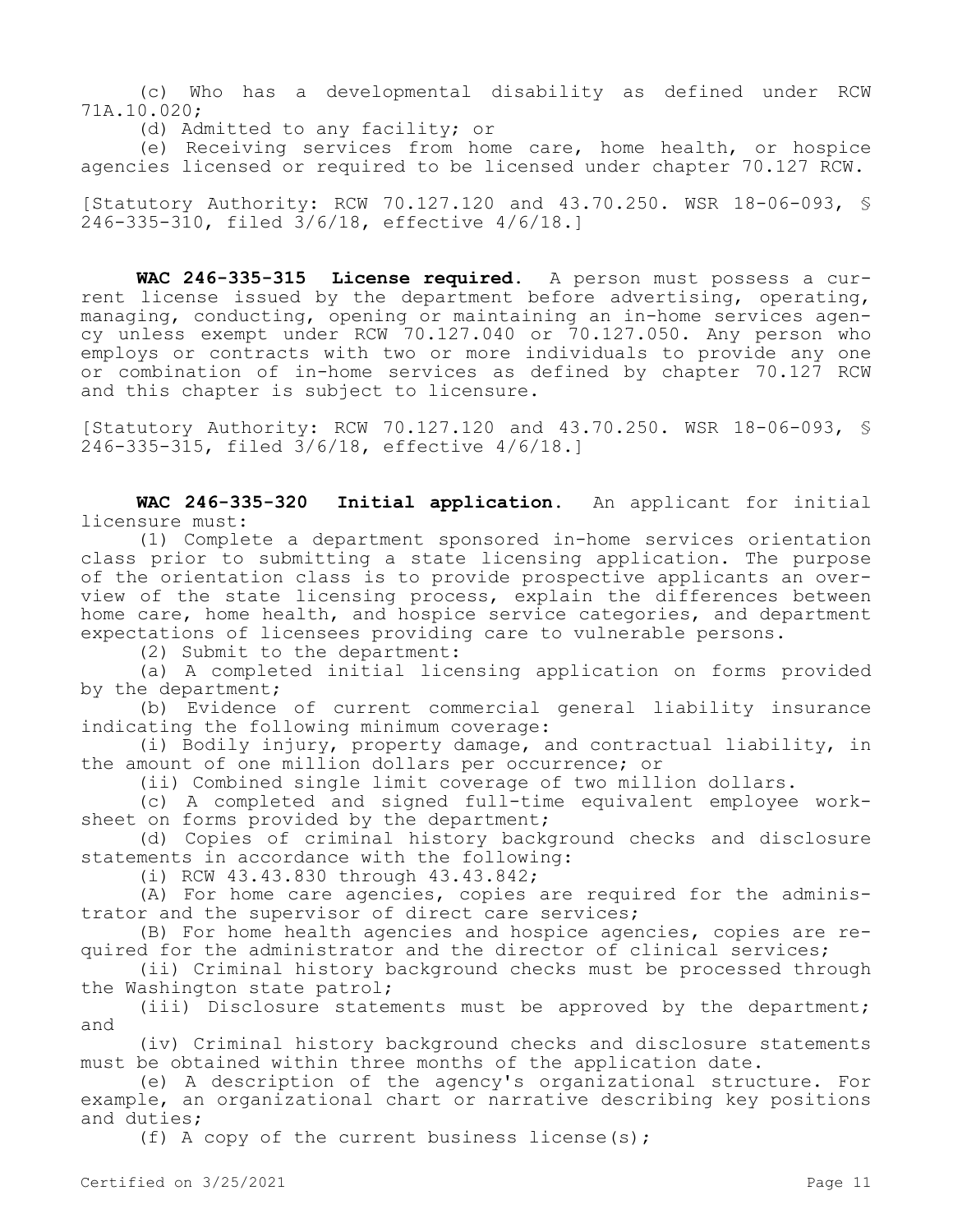(g) Policies and procedures addressing the content of this chapter for the service category(ies) to be provided. Policies and procedures must clearly demonstrate compliance with the applicable chapter requirements.

(i) Home care agency policies and procedures will not reference federal medicare requirements and may only reference an accrediting organization's requirements if they are accredited by that organization.

(ii) Home health and hospice agency policies and procedures may only reference federal medicare requirements or accrediting organization requirements if they are medicare certified or accredited;

(h) A copy of the in-home services orientation class certificate of completion;

(i) Other information as required by the department; and

(i) Fees specified in WAC  $246-335-990$ .

(3) An applicant must meet the requirements of this chapter. An initial announced survey conducted by the department will confirm the applicant meets the requirements of this chapter.

(4) With the exception of a hospice care center applicant, an applicant has nine months from the application submission date to complete all steps required for initial licensure or adding one or more service categories to an existing license.

(a) The department may close out an application, with no refund of licensing fees being issued, if an applicant has not completed all steps required for licensure within nine months.

(b) An applicant whose application has been closed due to the nine-month time period lapsing is eligible to reapply at any time by submitting an initial application and appropriate fees.

(5) A licensee adding a new service category to their existing license must comply with subsections (2), (3) and (4) of this section. Licensees are not required to complete an orientation class in order to add a new service category to their license.

[Statutory Authority: RCW 70.127.120 and 43.70.250. WSR 18-06-093, § 246-335-320, filed 3/6/18, effective 4/6/18.]

**WAC 246-335-325 License renewal.** At least thirty days before the expiration date of the current license, the licensee must submit to the department:

(1) A completed renewal licensing application on forms provided by the department;

(2) Evidence of continuing insurance coverage according to WAC 246-335-320 (2)(b);

(3) A completed and signed full-time equivalent employee worksheet on forms provided by the department;

(4) Copies of the most current criminal history background checks and disclosure statements for the administrator, director of clinical services, or supervisor of direct care services in accordance with WAC 246-335-320 (2)(d). All criminal history background checks and disclosure statements required under this chapter must be renewed within two years from the date of the previous check;

(5) A description of the agency's current organizational structure. For example, an organizational chart or narrative describing key positions and duties;

(6) Documentation required under WAC 246-335-350, if initially applying or reapplying for substantial equivalency status;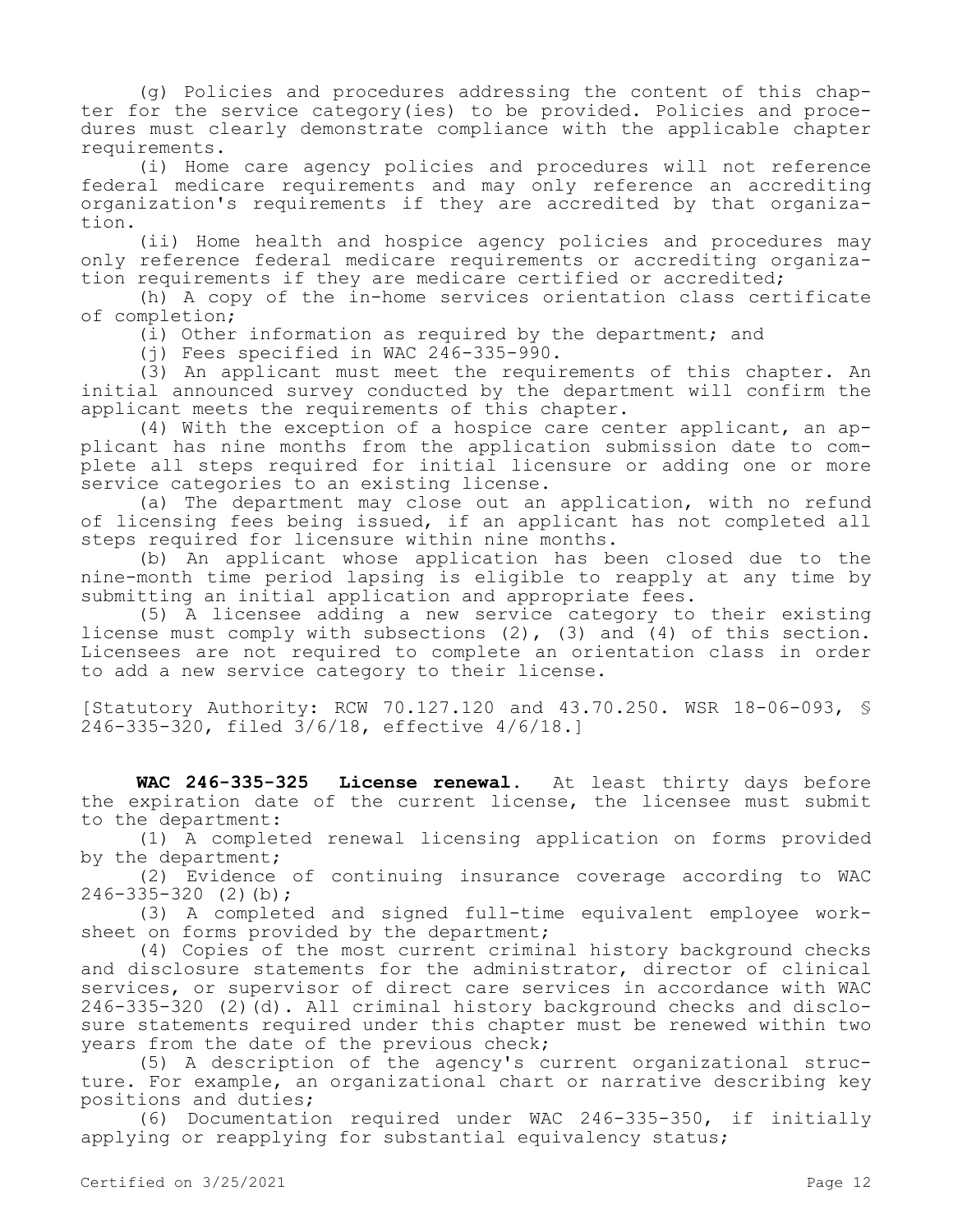- (7) Other information as required by the department; and
- (8) Fees specified in WAC  $246-335-990$ .

[Statutory Authority: RCW 70.127.120 and 43.70.250. WSR 18-06-093, § 246-335-325, filed 3/6/18, effective 4/6/18.]

**WAC 246-335-330 Change of ownership.** A change of ownership on an in-home services agency includes any of the following:

(1) Transferring ownership, either whole or part, to a new owner;

(2) Dissolving a partnership or corporation;

(3) Merging with another entity taking on that entity's identity;

(4) Consolidating with another entity, creating a new identity; or

(5) A change of the unified business identifier number and/or federal employer identification number.

(6) At least thirty days prior to changing ownership of an inhome services agency, the licensee must submit to the department a change of ownership form as provided by the department. The form must include:

(a) The full name, address and phone number of the current and prospective owner;

(b) The name, address, and phone number of the currently licensed in-home services agency and the name under which the prospective agency will operate; and

(c) Date of the proposed change of ownership.

(7) At least thirty days prior to changing ownership of an inhome services agency, the prospective new owner must submit a change of ownership application, on forms provided by the department:

- (a) Information listed in WAC 246-335-320 (2)(a) through (f); and
- (b) The change of ownership fee specified in WAC 246-335-990.

(8) Home health or hospice agencies that are certified by the Centers for Medicare and Medicaid Services must inform the department's certificate of need program of the pending change in ownership and receive program approval before the state change of ownership application can be approved.

(9) The department may conduct a survey after the change of ownership approval to assess the new ownership's delivery of care to clients or patients.

[Statutory Authority: RCW 70.127.120 and 43.70.250. WSR 18-06-093, § 246-335-330, filed 3/6/18, effective 4/6/18.]

**WAC 246-335-335 Applicant or licensee responsibilities.** An applicant or licensee must:

(1) Comply with the provisions of chapter 70.127 RCW and this chapter;

(2) Maintain at least one in-state office location where records are kept, secured, and accessible;

(3) Display the license issued by the department in an area within the main office that is visible to the public, including branch office locations if applicable;

(4) Cooperate with the department during surveys which may include reviewing licensee records and conducting on-site visits with client or patient consent;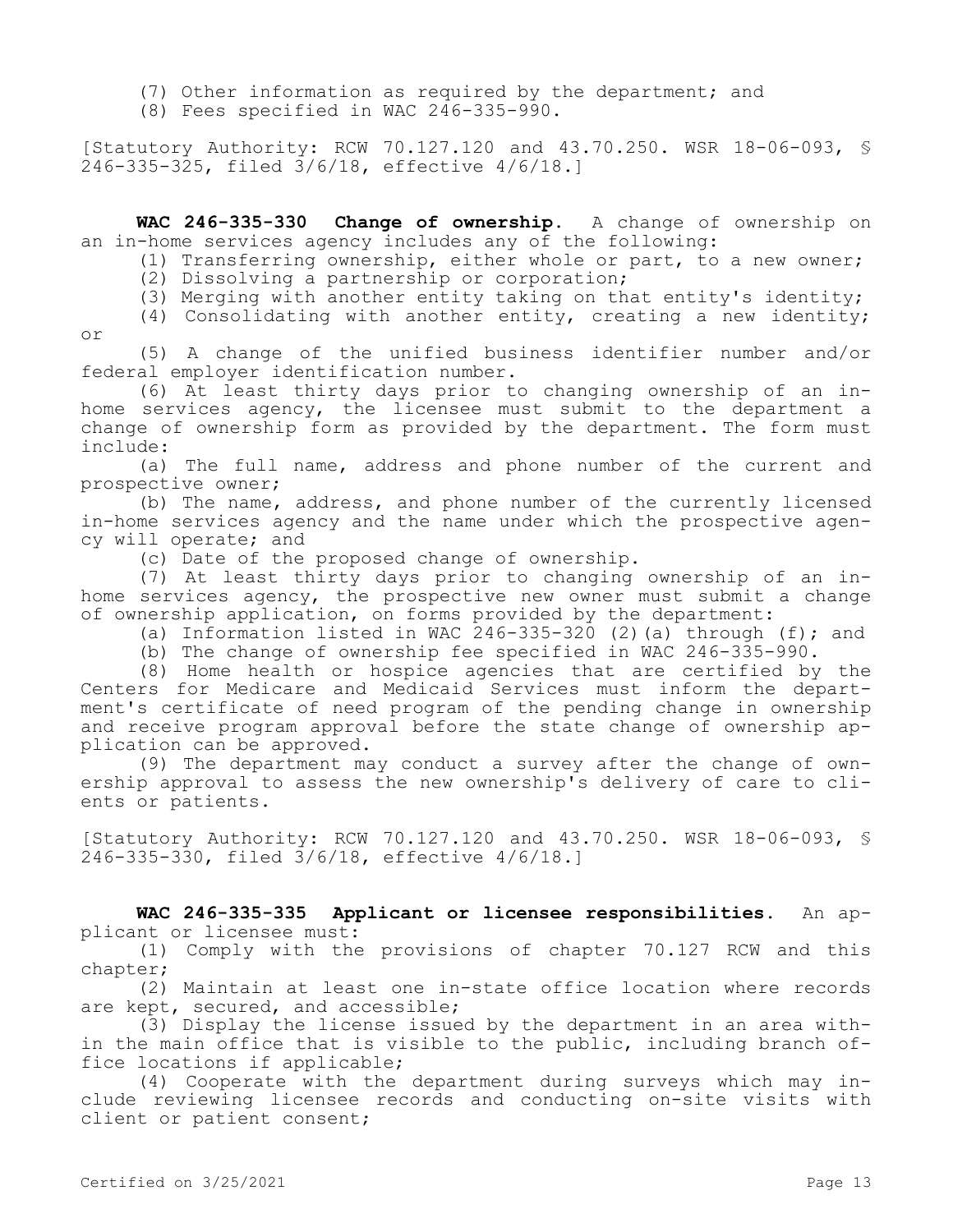(5) Notify the department in writing within thirty days of any of the following:

(a) Changes of administrator, director of clinical services, or supervisor of direct care services;

(b) Beginning or ceasing operation of any office location(s);

(c) Ceasing operation of home care, home health, hospice, or hospice care centers services;

(d) Decreasing home care, home health, or hospice service areas; and

(e) Survey or monitoring decisions and findings from a department approved accrediting organization, DSHS, or area agency on aging for agencies approved through substantial equivalency according to WAC 246-335-350.

(6) Request approval to expand state licensing home care, home health, or hospice service areas, by submitting an amended application, on forms provided by the department, which lists all service areas for which the agency is seeking approval and information based<br>on the criteria in WAC 246-335-415(6), 246-335-515(6), or on the criteria in WAC 246-335-415(6), 246-335-515(6), or 246-335-615(6).

(a) To request approval to expand services areas for home health or hospice agencies that are certified by the Centers for Medicare and Medicaid Services, a licensee must contact the department's certificate of need program and follow their separate application and approval process.

(b) Licensees must receive department approval for service area expansion prior to providing services in the proposed expanded service area(s).

[Statutory Authority: RCW 70.127.120 and 43.70.250. WSR 18-06-093, § 246-335-335, filed 3/6/18, effective 4/6/18.]

**WAC 246-335-340 Survey and investigation.** To ensure compliance with chapters 246-335 WAC and 70.127 RCW, the department may:

(1) Conduct unannounced surveys at any time and at least once during a licensure period, except for agencies approved through substantial equivalency according to WAC 246-335-350;

(2) Survey a licensee at any time if the department has reason to believe the licensee is providing unsafe, insufficient, inadequate or inappropriate client or patient care;

(3) Investigate any person suspected of advertising, operating, managing, conducting, opening or maintaining an in-home services agency or providing in-home services, including hospice care center services, without a license unless exempt from licensure under RCW 70.127.040 and 70.127.050;

(4) Investigate complaints against in-home services licensees that allege noncompliance with chapter 70.127 RCW and this chapter;

(5) Investigate allegations of noncompliance with RCW 43.43.830 through 43.43.842, and, when necessary, in consultation with law enforcement personnel; and

(6) Require the licensee to complete additional criminal history background checks and disclosure statements for an individual associated with the licensee or having direct contact with children under sixteen years of age, people with developmental disabilities, or vulnerable persons if the department has reason to believe that offenses specified under RCW 43.43.830 have occurred since completion of the previous disclosure statement and criminal background inquiry.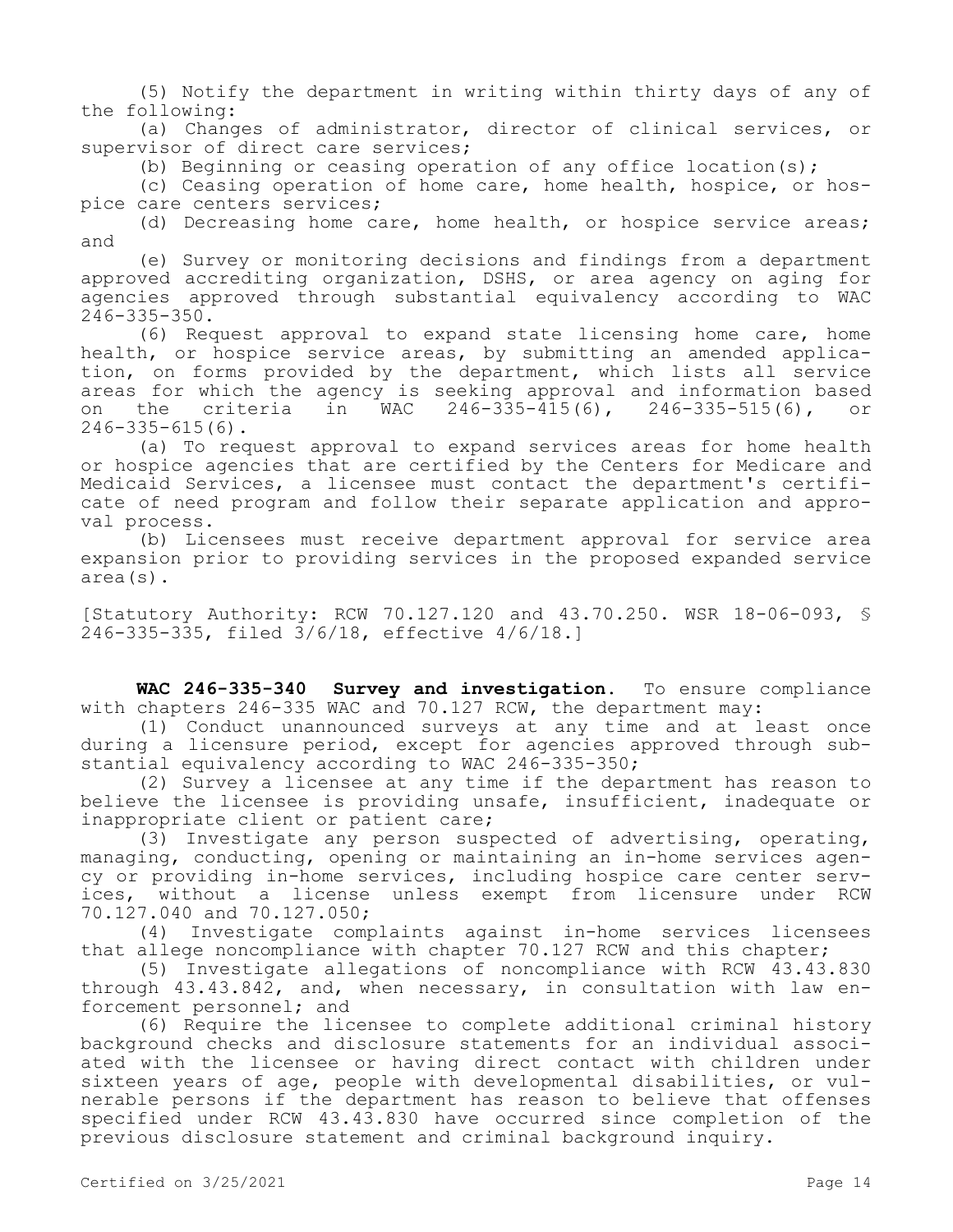[Statutory Authority: RCW 70.127.120 and 43.70.250. WSR 18-06-093, § 246-335-340, filed 3/6/18, effective 4/6/18.]

**WAC 246-335-345 Statement of deficiencies, plan of correction,**  and enforcement action. To ensure compliance with chapters 246-335 WAC and 70.127 RCW, the department may:

(1) Issue a statement of deficiencies following a survey which identifies noncompliance with chapter 70.127 RCW and this chapter. The statement of deficiencies will include a brief statement of what is required to achieve compliance, the date by which the department requires compliance to be achieved, contact information for any technical assistance services provided by the department, and notice of the process and timeline for requesting an extension of time for good cause to achieve compliance.

(2) Require licensee to submit a written plan of correction within ten working days of receipt of the statement of deficiencies to address deficiencies that are determined to not be significant, broadly systemic, or recurring.

(a) Under this chapter, a "plan of correction" is a form developed by the department and completed by the licensee that describes:

(i) How each deficiency will be or was corrected;

(ii) What measures or monitors will be put in place to ensure the deficiencies do not recur;

(iii) Who is responsible for correcting each deficiency; and

(iv) When each deficiency will be or has been corrected.

(b) The licensee must complete all corrections within sixty days, unless the department authorizes a longer time frame for correction of some of the deficiencies. Implementation of the plan of correction is subject to verification by the department.

(3) Issue a directed plan of correction following a survey which identifies deficiencies that are determined to be significant, broadly systemic, and are not in the categories specified in RCW 70.127.180(3) for which a licensee may be subject to a formal enforcement action.

(a) The department may choose to issue a directed plan of correction if the department deems the plan of correction submitted by the licensee to be unacceptable because the actions proposed will not correct the deficiencies, will take too long, or fails to protect the public health, safety, and welfare;

(b) Implementation, progression, and completion of the directed plan of correction may be verified by the department.

(4) Deny, restrict, condition, modify, suspend, or revoke a license and assess civil monetary penalties as authorized in RCW 70.127.170 and 70.127.180(3).

(5) Summarily suspend or limit a license pending an enforcement action as authorized in RCW 34.05.479 if deficiencies are identified that pose an imminent risk of harm to clients or patients.

(6) The licensee shall sign and return the completed plan of correction or directed plan of correction to the department on or before the required date.

(7) Neither the requirement to submit a plan of correction nor a directed plan of correction is an agency action for which an adjudicative hearing must be afforded to the licensee.

(8) The failure to correct the deficiencies in the statement of deficiencies or the failure to comply with the plan of correction or directed plan of correction may be grounds for an action against the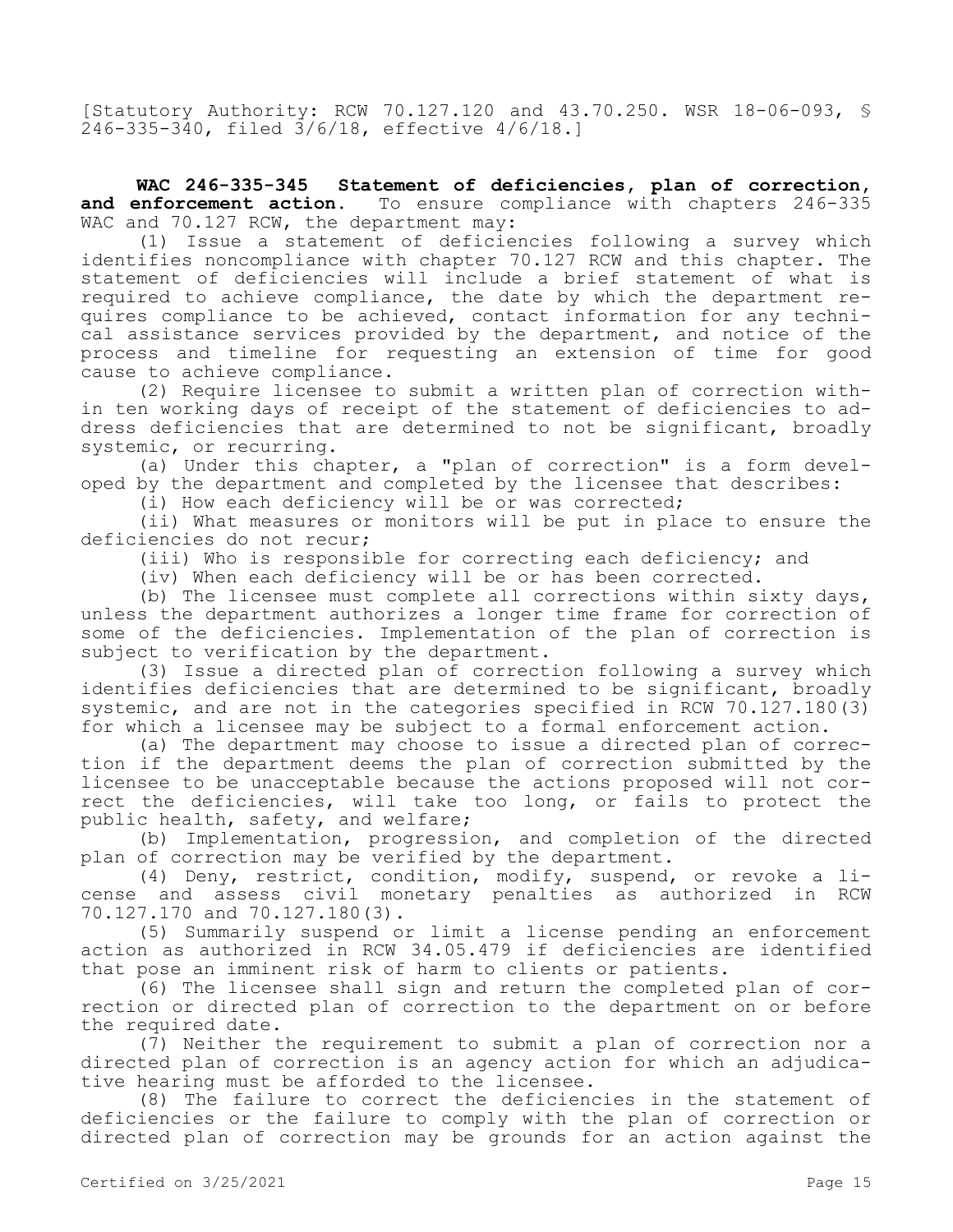license or a civil monetary penalty under RCW 70.127.170 and 70.127.180(3).

(9) If the department initiates action to deny, restrict, condition, modify, suspend or revoke a license or to assess civil monetary penalties as authorized in RCW 70.127.170 and 70.127.180(3), the applicant or licensee will be afforded an adjudicative hearing opportunity under chapter 34.05 RCW, RCW 43.70.115, and chapter 246-10 WAC.

[Statutory Authority: RCW 70.127.120 and 43.70.250. WSR 18-06-093, § 246-335-345, filed 3/6/18, effective 4/6/18.]

**WAC 246-335-350 Substantial equivalency to the state survey requirement.** To ensure compliance with chapters 246-335 WAC and 70.127 RCW, the following substantial equivalency options apply that satisfy the state survey requirement:

(1) An in-home services licensee that is approved to provide home health or hospice services and is certified by the federal medicare program is not subject to the state survey requirement when the following have been met:

(a) The department has determined that the applicable survey standards of the certification program are substantially equivalent to those required by this chapter and chapter 70.127 RCW;

(b) Verification that an on-site medicare survey has been conducted during the previous twenty-four months; and

(c) The licensee or the federal medicare program submits to the department the information required in subsection (4) of this section.

(2) An in-home services licensee that is approved to provide home health or hospice services and is accredited by a department approved certification or accrediting organization is not subject to the state survey requirement when the following have been met:

(a) The department has determined that the applicable survey standards of the certification or accrediting program are substantially equivalent to those required by this chapter and chapter 70.127 RCW;

(b) Verification that an on-site accreditation survey has been conducted during the previous twenty-four months; and

(c) The licensee or the certification or accrediting program submits to the department the information required in subsection (4) of this section.

(3) An in-home services licensee that is approved to provide home care services under contract with and monitored by DSHS or the AAA to provide home care services is not subject to the state survey requirement when the following have been met:

(a) The department has determined that the applicable survey standards of DSHS or the AAA are substantially equivalent to those required by this chapter and chapter 70.127 RCW;

(b) Verification that an on-site DSHS or AAA monitoring has been conducted during the previous twenty-four months;

(c) The licensee has submitted to the department a copy of the final executed contract; and

(d) DSHS or the AAA submits to the department copies of monitoring reports and other relevant reports or finding that indicate compliance with licensure requirements, and the monitoring reports include samples of private pay clients, if applicable.

(4) An in-home services licensee that is approved to provide home health or hospice services and is accredited by a department approved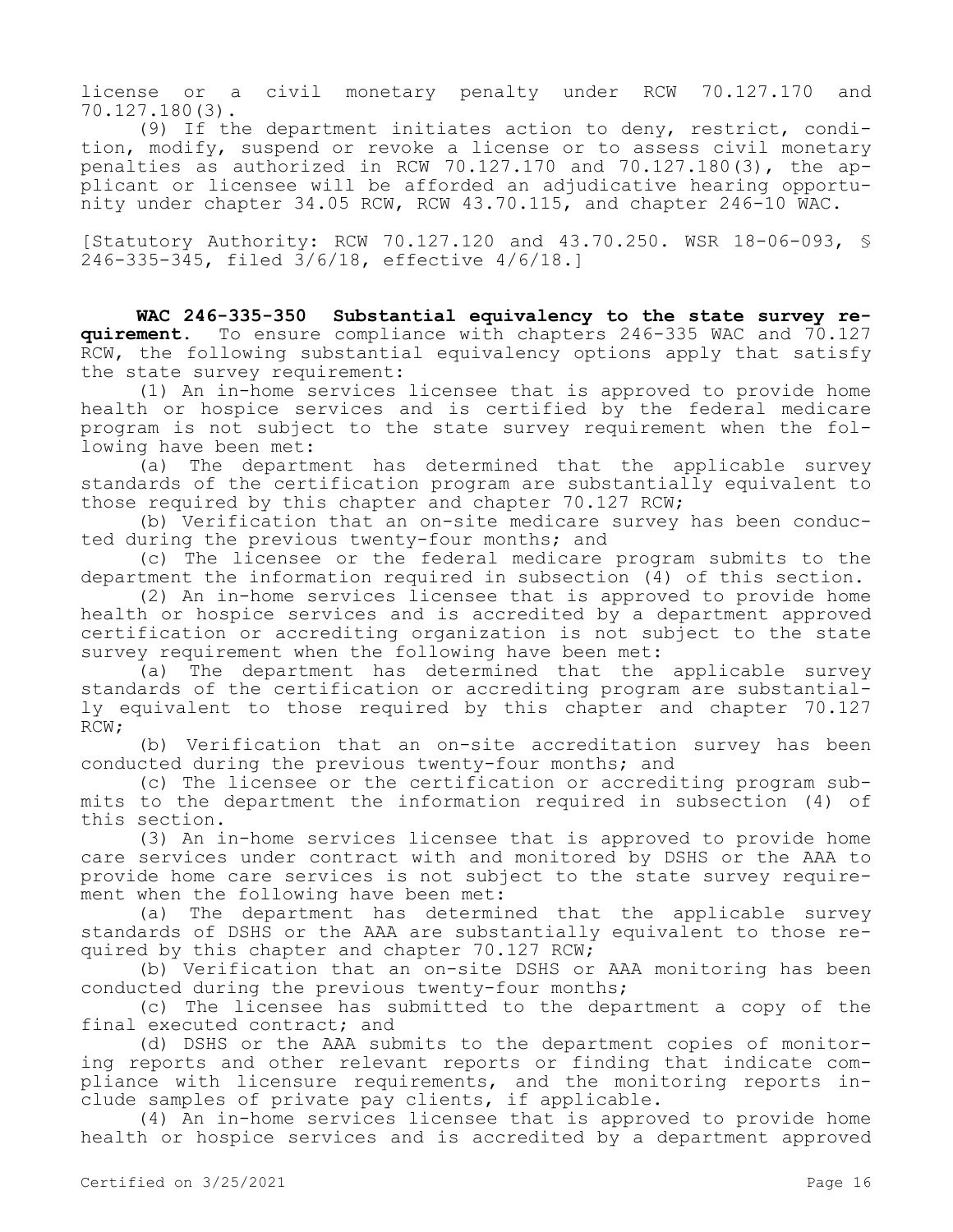accrediting organization or certified by the federal medicare program, that wants to be exempt from the state survey requirement as authorized in RCW 70.127.085, must submit to the department:

(a) Verification of initial or ongoing accreditation or certification; and

(b) A copy of the most recent decisions and findings of the accrediting organization or the federal medicare program based on an onsite survey within the twenty-four month period preceding the request for state survey exemption.

(5) Nothing in this section shall prevent the department from:

(a) Conducting validation surveys of agencies consistent with RCW 70.127.085;

(b) Conducting initial surveys for applicants applying for initial licensure or licensees applying to add a new service category to their existing license under this chapter;

(c) Surveying in-home services licensees who have service categories that are not medicare certified, accredited, or monitored by DSHS or the AAA; and

(d) Investigating complaints against in-home services licensees approved through substantial equivalency.

[Statutory Authority: RCW 70.127.120 and 43.70.250. WSR 18-06-093, § 246-335-350, filed 3/6/18, effective 4/6/18.]

**WAC 246-335-355 Exemptions and alternative methods.** To request an exemption from specific requirements in this chapter, the applicant or licensee must submit a written request to the department including:

(1) A description of the requested exemption and alternatives, if appropriate;

(2) Rationale for the exemption;

(3) Impact of the exemption on public health and safety; and

(4) Any other information the department requests.

(5) The department may grant the applicant or licensee an exemption from a requirement of this chapter if:

(a) The department determines the exemption will not jeopardize public health or safety; and

(b) The exemption is not contrary to the intent of chapter 70.127 RCW and the requirements of this chapter.

(6) The licensee must retain a copy of each approved exemption and have them available at all times.

(7) An exemption is limited to a specific requirement and for the licensee who receives it. The exemption does not apply to a new owner due to a change of ownership under WAC 246-335-330.

[Statutory Authority: RCW 70.127.120 and 43.70.250. WSR 18-06-093, § 246-335-355, filed 3/6/18, effective 4/6/18.]

## **Part 2 - Requirements Specific to Home Care Agency Services**

**WAC 246-335-405 Applicability.** The requirements in WAC 246-335-405 through 246-335-455 apply to all in-home services agencies licensed to provide home care services.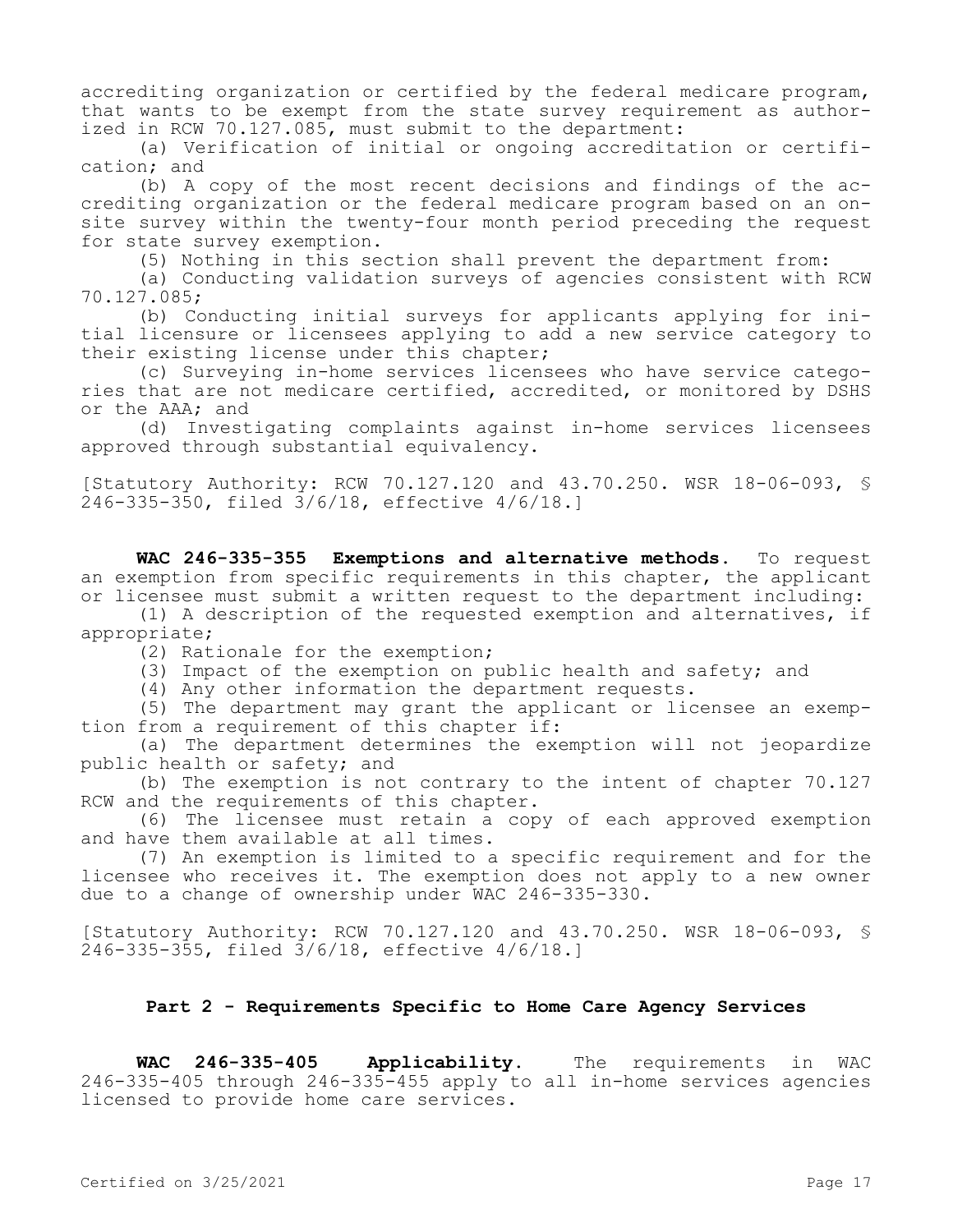[Statutory Authority: RCW 70.127.120 and 43.70.250. WSR 18-06-093, § 246-335-405, filed 3/6/18, effective 4/6/18.]

**WAC 246-335-410 Definitions—Home care.** The definitions in this section apply throughout WAC 246-335-405 through 246-335-455 unless the context clearly indicates otherwise:

(1) "Certified home care aide" or "home care aide" means an individual credentialed under chapters 18.88B RCW and 246-980 WAC.

(2) "Client" means an individual receiving home care services.

(3) "Comprehensive assessment reporting evaluation" or "CARE" means the DSHS assessment tool used by case managers to document a client's functional ability, determine eligibility for long-term care services, evaluate what and how much assistance a client will receive, and develop a plan of care.

(4) "Home care agency" means a person administering or providing home care services directly or through a contract arrangement to individuals in places of permanent or temporary residence. A home care agency that provides delegated tasks of nursing under RCW 18.79.260 (3)(e) is not considered a home health agency for purposes of this chapter.

(5) "Home care services" means nonmedical services and assistance provided to ill, disabled, or vulnerable individuals that enable them to remain in their residences. Home care services include, but are not limited to: Personal care such as assistance with dressing, feeding, and personal hygiene to facilitate self-care; homemaker assistance with household tasks, such as housekeeping, shopping, meal planning and preparation, and transportation; respite care assistance and support provided to the family; or other nonmedical services or delegated tasks of nursing under RCW 18.79.260 (3)(e).

(6) "Long-term care worker" means an individual providing handson personal care services to the elderly or persons with disabilities according to RCW 74.39A.009. A long-term care worker employed by a home care agency is either credentialed as a certified home care aide under chapters 18.88A RCW and 246-980 WAC or meets the exemption criteria according to chapter 246-980 WAC.

(7) "Supervisor of direct care services" means an individual responsible for services that support the plan of care provided by an in-home services agency licensed to provide home care services.

[Statutory Authority: RCW 70.127.120 and 43.70.250. WSR 18-06-093, § 246-335-410, filed 3/6/18, effective 4/6/18.]

**WAC 246-335-415 Plan of operation.** The applicant or licensee must develop and implement a plan of operation which includes:

- (1) A description of the organizational structure;
- (2) Personnel job descriptions according to WAC 246-335-425(2);
- (3) Responsibilities of contractors and volunteers;
- (4) Services to be provided;
- (5) The days and hours of agency operation; and

(6) Criteria for management and supervision of home care services throughout all approved service areas, which includes:

(a) How the initial intake and development of the plan of care will be completed per WAC 246-335-440;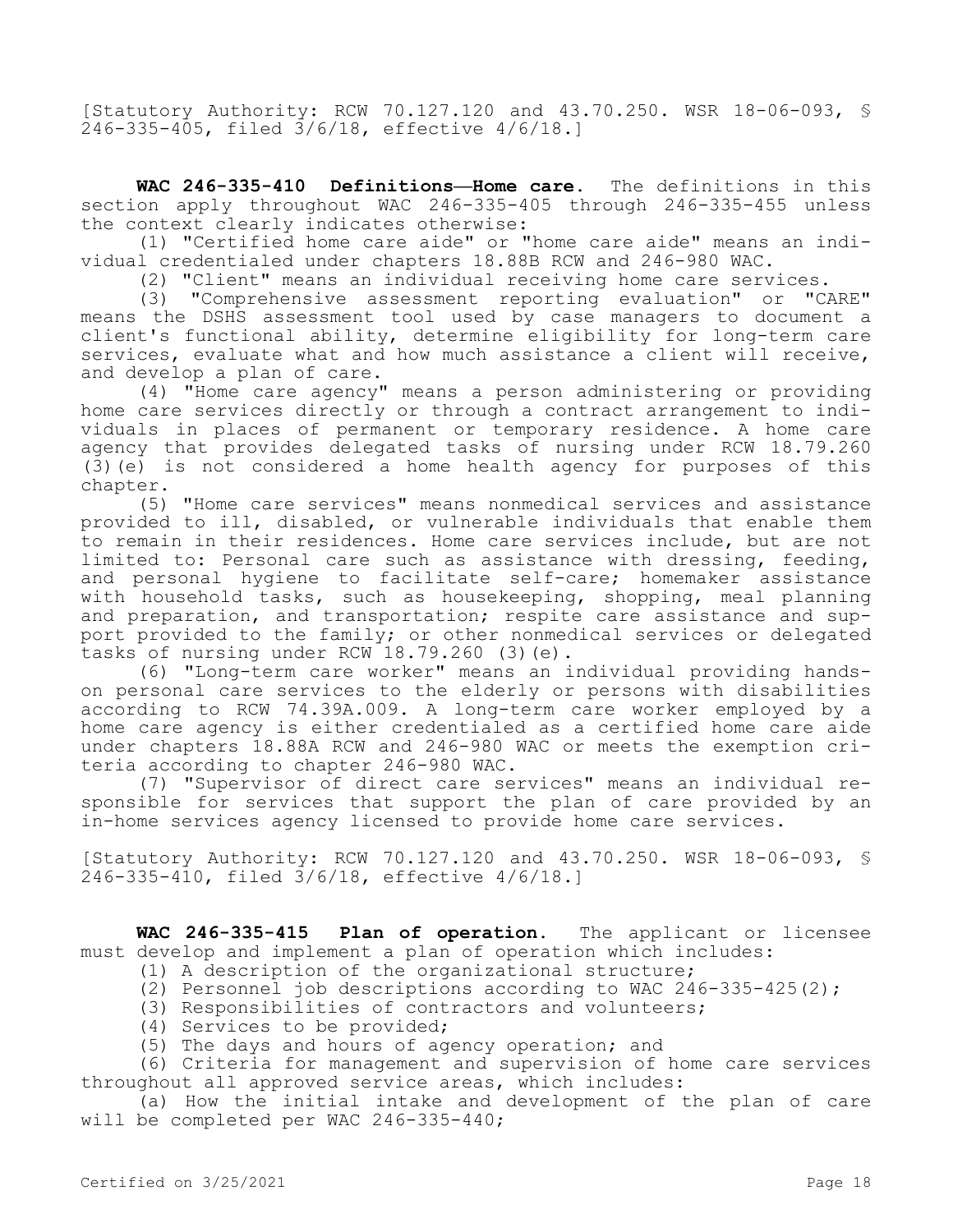(b) How supervision of personnel and volunteers and monitoring of services provided by contractors will occur which meet the requirements of WAC 246-335-445;

(c) How performance evaluations for personnel and volunteers and evaluation of services provided by contractors will be conducted per WAC 246-335-425 (13) and (14); and

(d) How the quality improvement program required in WAC 246-335-455 will be applied throughout all approved service areas.

(7) A process to inform clients of alternative services prior to ceasing operation or when the licensee is unable to meet the client's needs;

(8) A plan for preserving records, including the process to preserve or dispose of records prior to ceasing operation according to WAC 246-335-450 (7) and  $(8)$ ; and

(9) Time frames for filing documents in the client records;

(10) Emergency preparedness that addresses service delivery when natural disasters, man-made incidents, or public health emergencies occur that prevent normal agency operation. Include, at minimum: Risk assessment and emergency planning, communication plan, coordination of service delivery with emergency personnel to meet emergent needs of clients, and staff training;

(11) The applicant or licensee must identify an administrator. The administrator must be a home care employee and possess education and experience required by the agency's policies. The administrator is responsible to:

(a) Oversee the day-to-day operation and fiscal affairs of the agency;

(b) Implement the provisions of this section;

(c) Designate in writing an alternate to act in the administrator's absence;

(d) Provide management and supervision of services throughout all approved service areas according to subsection (6) of this section;

(e) Arrange for necessary services;<br>(f) Keep contracts current

(f) Keep contracts current and consistent with WAC  $246 - 335 - 425(4)$ ;

(g) Serve as a liaison between the licensee, personnel, contractors and volunteers;

(h) Ensure personnel, contractors and volunteers are currently credentialed by the state of Washington, when appropriate, according to applicable practice acts and consistent with WAC 246-335-425(5);

(i) Ensure personnel, contractors and volunteers comply with the licensee's policies and procedures;

(j) Implement a quality improvement process consistent with WAC  $246 - 335 - 455;$ 

(k) Manage recordkeeping according to WAC 246-335-450;

(l) Ensure supplies and equipment necessary to client care are available, maintained, and in working order;

(m) Ensure the accuracy of public information materials; and

(n) Ensure current written policies and procedures are accessible to personnel, contractors, and volunteers during hours of operation.

(12) The licensee must continue to update its plan of operation to reflect current practice, services provided by the agency, and state and local laws.

[Statutory Authority: RCW 70.127.120 and 43.70.250. WSR 18-06-093, § 246-335-415, filed 3/6/18, effective 4/6/18.]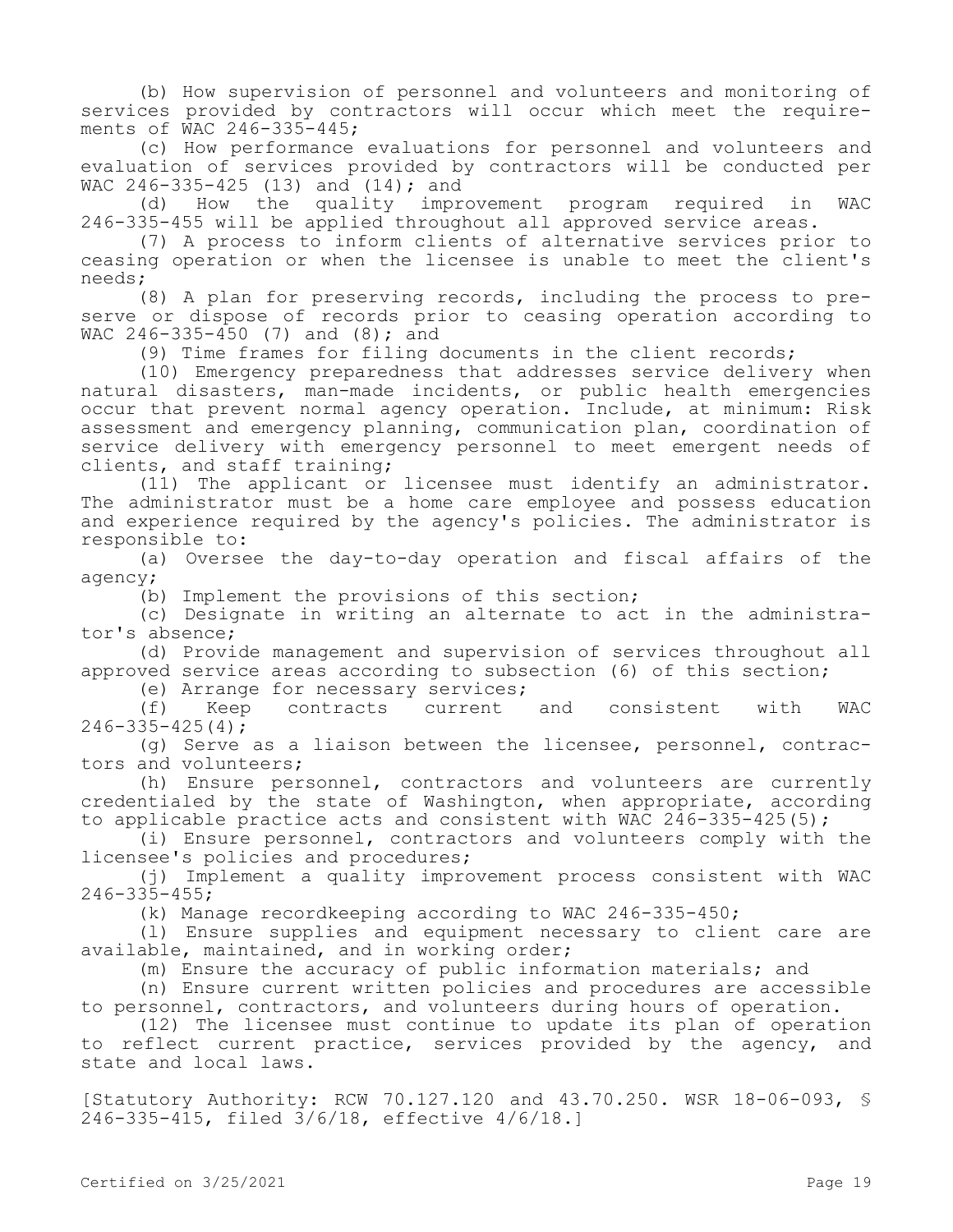**WAC 246-335-420 Delivery of services.** The applicant or licensee must develop and operationalize delivery of services policies and procedures that describe:

(1) Admission, transfer, discharge, and referral processes:

(a) In order to minimize the possibility of client abandonment, clients must be given at least a forty-eight hour written or verbal notice prior to discharge that will be documented in the client record;

(b) Forty-eight hour notice is not required if home care agency worker safety, significant client noncompliance, or client's failure to pay for services rendered are the reason(s) for the discharge;

(c) A home care agency discharging a client that is concerned about their ongoing care and safety may submit a self-report to appropriate state agencies which identifies the reasons for discharge and the steps taken to mitigate safety concerns;

(d) Home care agencies under contract with DSHS or the AAA may follow different time frames for notice of discharge as established in the terms of the contract.

(2) Specific nonmedical services available to meet client, or family needs as identified in the plan of care;

(3) Home care services starting within seven calendar days of receiving and accepting a referral for services. Longer time frames are permitted when one or more of the following is documented:

(a) Longer time frame for the start of services is requested by the client, designated family member, or legal representative, or referral source;

(b) Longer time frame for the start of services is agreed upon by the client, designated family member, or legal representative, or referral source in order for agency to select and hire an appropriate caregiver to meet the needs of the client;

(c) Start of services was delayed due to agency having challenges contacting client, designated family member, or legal representative;

(d) Home care agencies under contract with DSHS or the AAA may follow different time frames for the start of services as established in the terms of the contract.

(4) Agency personnel, contractor, and volunteer roles and responsibilities related to medication self-administration with assistance;

(5) Coordination of care, including:

(a) Coordination among services being provided by a licensee having an additional home health or hospice service category; and

(b) Coordination with other agencies when the care being provided impacts client health;

(6) Actions to address client, or family communication needs;

(7) Emergency care of the client;

(8) Providing back-up care to the client when services cannot be provided as scheduled. Back-up care which requires assistance with client ADLs must be provided by staff with minimum credentialing or workers who meet the exemption criteria in chapter 246-980 WAC. Noncredentialed staff may provide back-up care only when assisting a client with IADLs or in emergency situations;

(9) Actions to be taken upon death of a client;

(10) Actions to be taken when client has a signed advanced directive;

(11) Actions to be taken if a client has a signed POLST form. Any section of the POLST form not completed implies full treatment for that section. At minimum, include: In the event of a client medical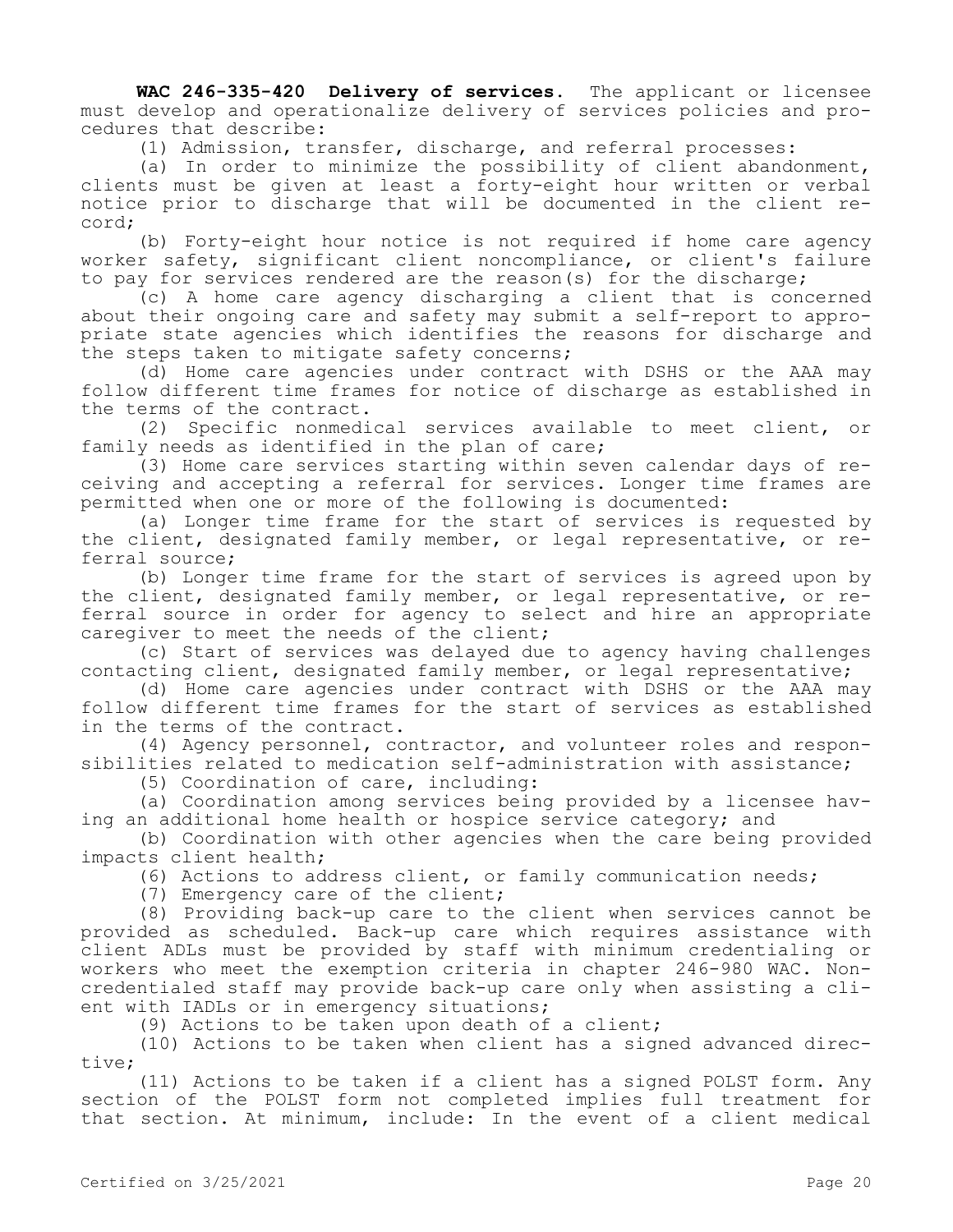emergency and agency staff are present, provide emergency medical personnel with a client's signed POLST form;

(12) If the home care agency chooses to offer assistance with taking vital signs, then relevant policies and procedures must comply with the following minimum requirements:

(a) Assistance with taking vital signs for informational purposes only, due to client being unable to complete tasks independently. Home care agency workers may only assist clients in the process of taking their own vital signs. Examples of assistance include, but are not limited to, handing client a digital thermometer, sliding blood pressure cuff over client's arm, turning on a device, recording digital readings and communicating those readings back to the client, designated family member, or legal representative. Devices used must be electronically operated with digital readouts; and

(b) Assistance with taking vital signs to determine when to take or exclude prescribed medications, or what dosage of medication to take due to client being unable to complete tasks independently. Agencies must contract with a registered nurse to determine if nurse delegation is appropriate and train agency worker(s) on taking specific vital signs and to understand how the readings relate to the medications that the client needs to take;

(13) If a home care agency chooses to offer assistance with passive range of motion exercises for maintenance purposes only, then relevant policies and procedures must comply with the following minimum requirements:

(a) Ensure the client provides the agency with a copy of their passive range of motion exercise plan established by a physical therapist licensed under chapter 18.74 RCW, an occupational therapist licensed under chapter 18.59 RCW, or qualified registered nurse licensed under chapter 18.79 RCW. The date of the plan must be within twelve months of requesting assistance with passive range of motion. The plan must clearly state that the passive range of motion is for maintenance purposes only. Passive range of motion for purposes of restoring joint function is outside the scope of a home care agency to provide;

(b) If the exercise plan is older than twelve months or does not clearly state for maintenance purposes only, the agency will direct client to get an updated or new passive range of motion plan from their health care provider;

(c) Ensure and document passive range of motion skills verification of assigned agency workers, consistent with WAC 246-335-425(9), prior to the provision of these services; and

(d) Ensure clients receiving passive range of motion submit to the agency an updated exercise plan from their health care provider at least annually;

(14) Nurse delegation according to the following:

(a) Delegation is only permitted for stable and predictable clients requiring specific nursing tasks that do not require clinical judgment;

(b) Home care agencies are not required to provide nurse delegation services and do not need a policy if they do not provide these services;

(c) A licensee with an approved home care service category only may provide nurse delegation in the following ways:

(i) Contract with a registered nurse for any client needing nurse delegation;

(ii) DSHS or the AAA that contracts with licensees to provide home care services to medicaid eligible clients are responsible to es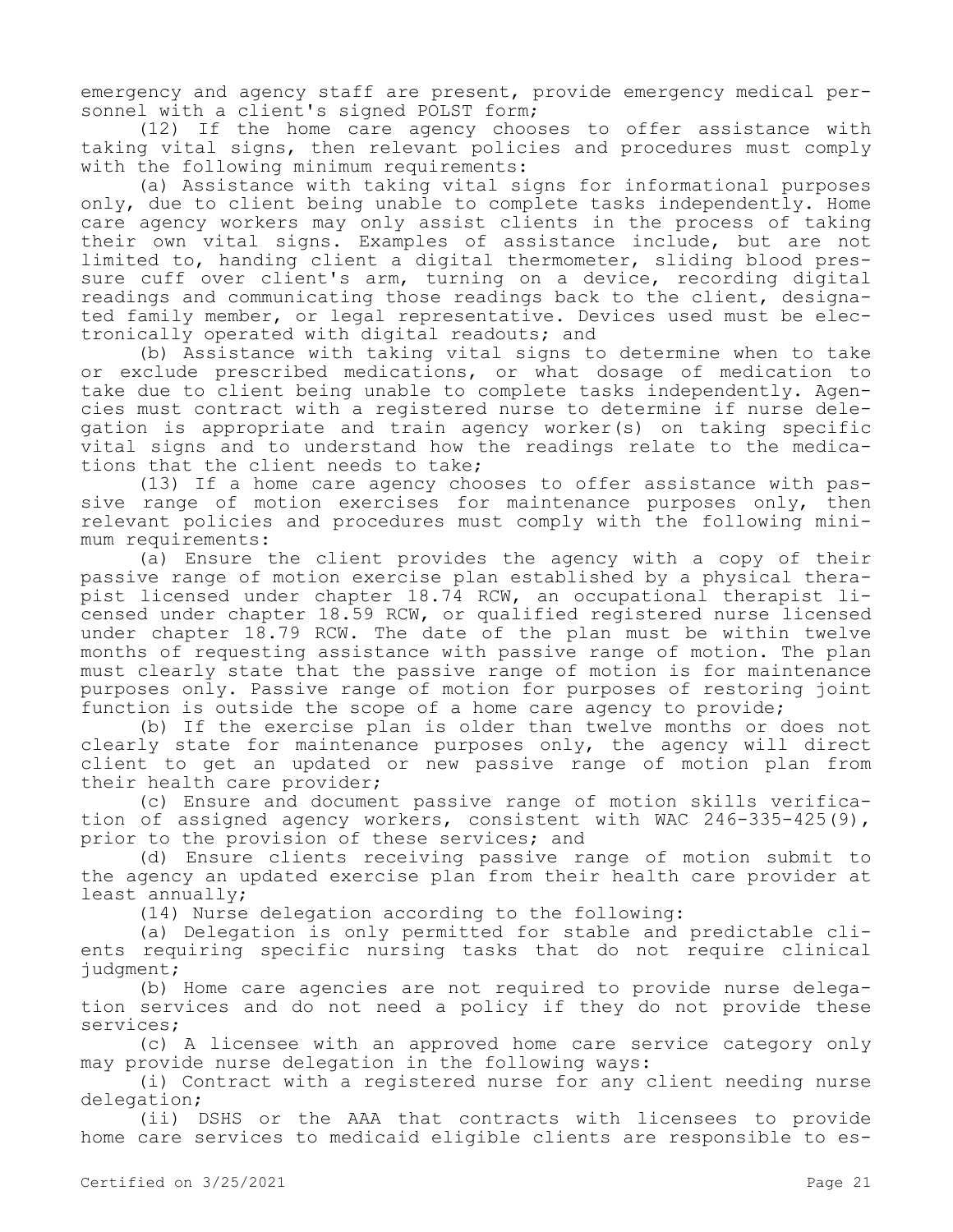tablish contracts with registered nurse delegators for any client needing nurse delegation; and

(d) Home care agency credentialed workers must complete the core delegation training from DSHS prior to participating in the delegation process. Home care agency workers must also comply with any nurse delegation requirements specific to their department issued credential.

[Statutory Authority: RCW 70.127.120 and 43.70.250. WSR 18-06-093, § 246-335-420, filed 3/6/18, effective 4/6/18.]

**WAC 246-335-425 Personnel, contractor, and volunteer policies.**  The applicant or licensee must develop and operationalize personnel, contractor, and volunteer policies and procedures that describe:

(1) Employment criteria regarding discrimination consistent with chapter 49.60 RCW;

(2) Job descriptions that contain responsibilities and are consistent with health care professional credentialing and scope of practice as defined in relevant practice acts and rules;

(3) References for personnel, contractors and volunteers;

(4) Contracting process when using a contractor. The contract should include, at minimum, a description of the duties the contractor will perform, and a statement indicating that the contractor, not the employer, is responsible for withholding any necessary taxes. As with personnel and volunteers, contractors are subject to all applicable requirements in this chapter;

(5) Credentials of health care professionals that are current and in good standing;

(6) Criminal history background checks and disclosure statements for personnel, contractors, volunteers, students, and any other individual associated with the licensee having direct contact with children under sixteen years of age, people with developmental disabilities or vulnerable persons according to RCW 43.43.830 through 43.43.842 and the following:

(a) Criminal history background checks must be processed through the Washington state patrol (WSP);

(b) Disclosure statements must be approved by the department; and

(c) All criminal history background checks and disclosure statements required under this chapter must be renewed within two years from the date of the previous check;

(7) Character, competence, and suitability determination conducted for personnel, contractors, volunteers, and students whose background check results reveal nondisqualifying convictions, pending charges, or negative actions. Factors to consider when making a determination include, but are not limited to:

(a) Whether there is a reasonable, good faith belief that they would be unable to meet the care needs of the client;

(b) Level of vulnerability of the client under their care;

(c) Behaviors since the convictions, charges, negative actions or other adverse behaviors;

(d) Pattern of offenses or other behaviors that may put the client at risk;

(e) Number of years since the conviction, negative action, or other issue;

(f) Whether they self-disclosed the conviction(s), pending charge(s) or negative action(s);

(g) Other health and safety concerns; and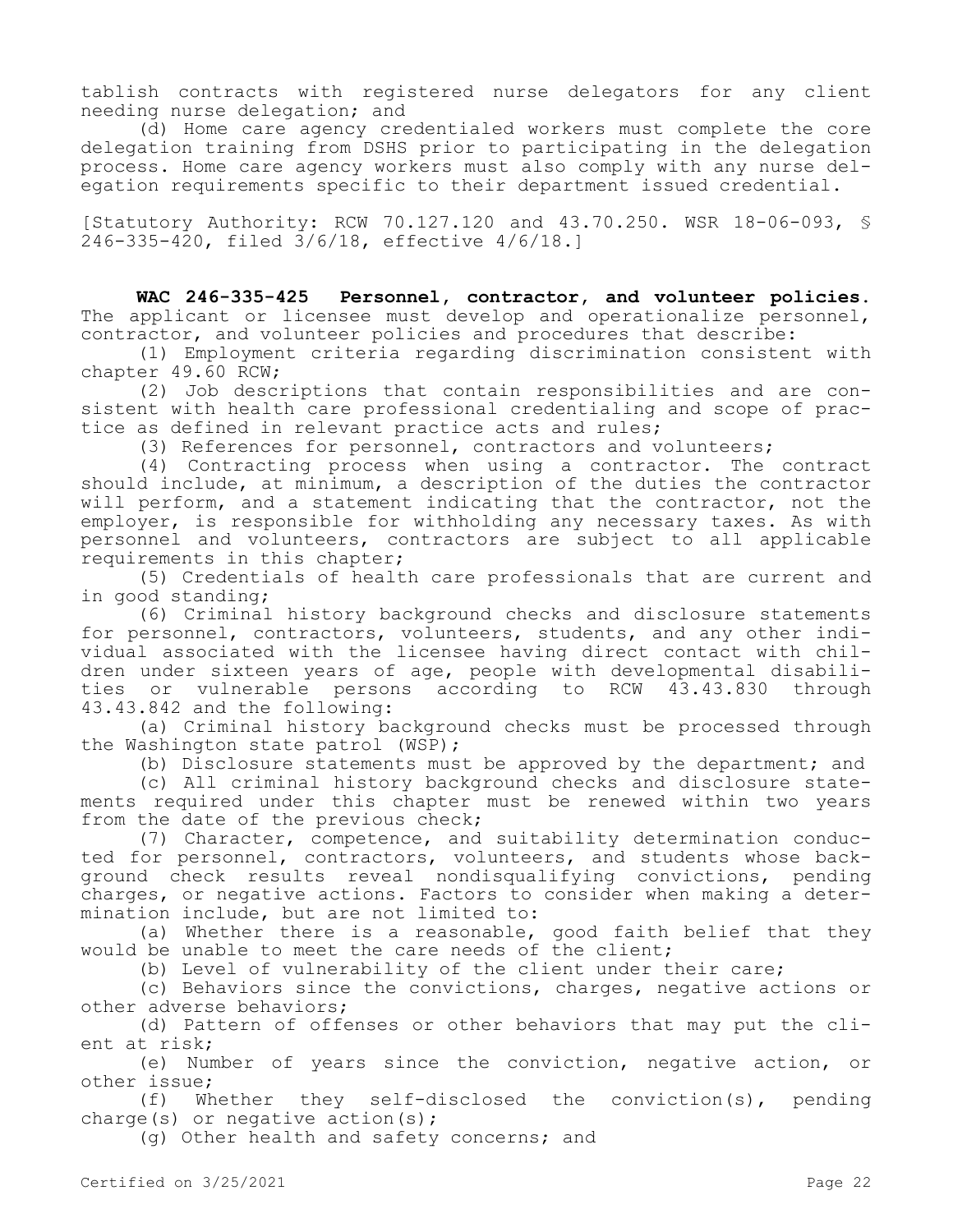(h) Although a licensee may determine, based on their assessment process, that an employee is suitable to work with vulnerable clients, the department has the final authority to deny, revoke, modify, or suspend any professional credential it issues based on application and criminal background check information.

(8) Mandatory reporting:

(a) Mandatory reporters shall report failure to comply with the requirements of chapters 246-335 WAC and 70.127 RCW to the department. The report must be submitted on department forms. Reports must be submitted within fourteen calendar days after the reporting person has knowledge of noncompliance that must be reported;<br>(b) Mandatory reporters shall report su

Mandatory reporters shall report suspected abandonment, abuse, financial exploitation, or neglect of a person in violation of RCW 74.34.020 or 26.44.030 to the department of social and health services and the proper law enforcement agency. Reports must be submitted immediately when the reporting person has reasonable cause to believe that abandonment, abuse, financial exploitation, or neglect of a vulnerable adult has occurred.

(9) In-person orientation to current agency policies and procedures and verification of skills or training prior to independently providing client care. Examples of skills verification include written testing, skills observation, and evidence of previous training and experience such as long-term care worker training as detailed in RCW 74.39A.074 and certified nursing assistant training as detailed in WAC 246-841-400;

(10) Ongoing training pertinent to client care needs;

(11) Safe food storage, preparation and handling practices consistent with the United States Food and Drug Administration's recommendations for "food safety at home" for personnel, contractors, and volunteers involved in food preparation services on behalf of clients. Personnel, contractors, and volunteers may not provide clients with homemade food items or baked goods that they themselves prepared;

(12) Infection control practices, communicable disease testing, and vaccinations. Policies and procedures must include, at minimum:

(a) Standard precautions such as hand hygiene, respiratory hygiene and cough etiquette, and personal protective equipment;

(b) Availability of personal protective equipment and other equipment necessary to implement client plans of care;

(c) Tuberculosis (TB) infection control program. Key elements include, but are not limited to:

(i) Conducting a TB risk assessment for all new employees upon hire. Agencies must use a tuberculosis risk assessment form provided by the department. Based on risk assessment results, determine the agency's responsibility to conduct TB testing of new employees. If TB testing is required, follow the department's tuberculosis risk assessment form testing recommendations;

(ii) Conducting an annual assessment of new TB risk factors for all employees. Agencies must use a tuberculosis risk assessment form provided by the department. Based on risk assessment results, determine agency's responsibility to conduct TB testing of employees. Retesting should only be done for persons who previously tested negative and have new risk factors since the last assessment; and

(iii) Ensuring workers receive TB related training and education at the time of hire or during new employee orientation. Training and education must be consistent with the department's tuberculosis program's online posted educational materials.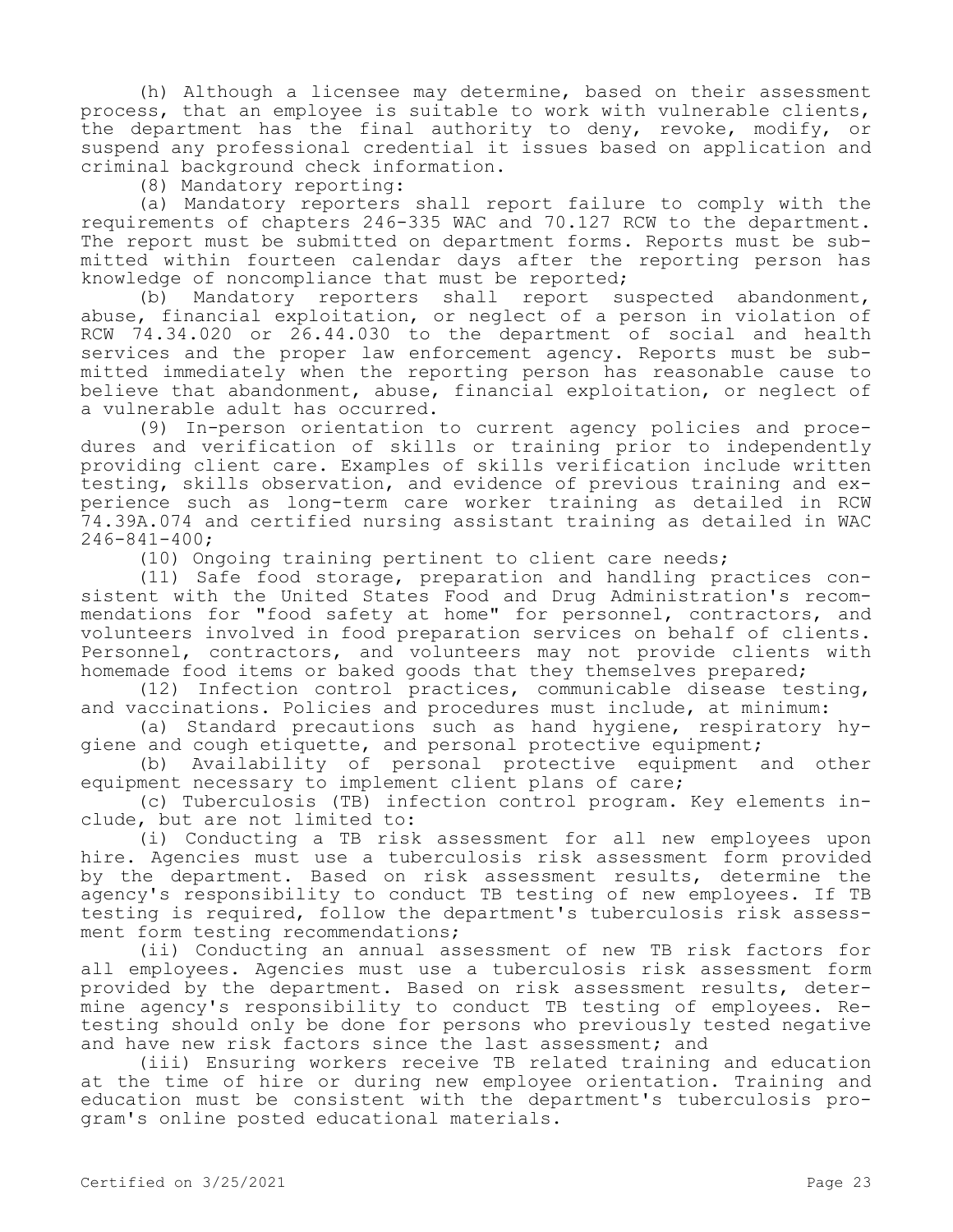(d) Actions to take when personnel, volunteers, contractors, or clients exhibit or report symptoms of a communicable disease in an infectious stage in accordance with chapters 246-100 and 246-101 WAC;

(e) Exposure to bloodborne pathogens such as Hepatitis B and HIV and other potentially infectious materials in compliance with the department of labor and industries, chapter 296-823 WAC. Key elements include, but are not limited to:

(i) Conducting an initial risk assessment of the environment in which personnel, volunteers, and contractors perform their assigned duties to determine occupational exposure. The results of the risk assessment will inform policy and procedure development and level of employee training and education. Annually, agencies must determine if significant changes have occurred that would require a new risk assessment to be performed;

(ii) If the risk assessment concludes that workers have a reasonably anticipated risk of occupational exposure to blood and other potentially infectious materials, agencies must offer workers the Hepatitis B vaccine series at the agency's expense. Workers have the right to decline the Hepatitis B vaccine series; and

(f) Agencies must document an annual review of applicable state and federal health authority recommendations related to infection control practices, communicable disease testing, and vaccinations and update trainings and policies and procedures as necessary.

(13) Annual performance evaluations of all personnel and volunteers providing direct client care, including on-site observation of care and skills specific to the care needs of clients; and

(14) Annual evaluations of services provided by contractors providing direct client care.

[Statutory Authority: RCW 70.127.120 and 43.70.250. WSR 18-06-093, § 246-335-425, filed 3/6/18, effective 4/6/18.]

**WAC 246-335-430 Personnel, contractor, and volunteer records.**  The licensee must maintain records on all personnel and volunteers and have access to records on all contractors to include:

(1) Current practice certification, credential, licensure, or documentation that noncredentialed long-term care workers meet the exemption criteria in chapter 246-980 WAC, as applicable;

(2) Documentation of references;

(3) Evidence of orientation to current agency policies and procedures;

(4) Contracts when using contractors;

(5) Verification of personnel, contractor, and volunteer skills or training specific to meeting the care needs of clients;

(6) Evidence of initial and subsequent criminal history background checks and disclosure statements according to RCW 43.43.830 through 43.43.842 and this chapter;

(7) Training on current and revised agency policies and procedures, including client care issues;

(8) Documentation for personnel, contractors, and volunteers who prepare food for the client independent of the client's assistance, including:

(a) A current food worker card per chapter 246-215 WAC; or

(b) Training equivalent to United States Food and Drug Administration; or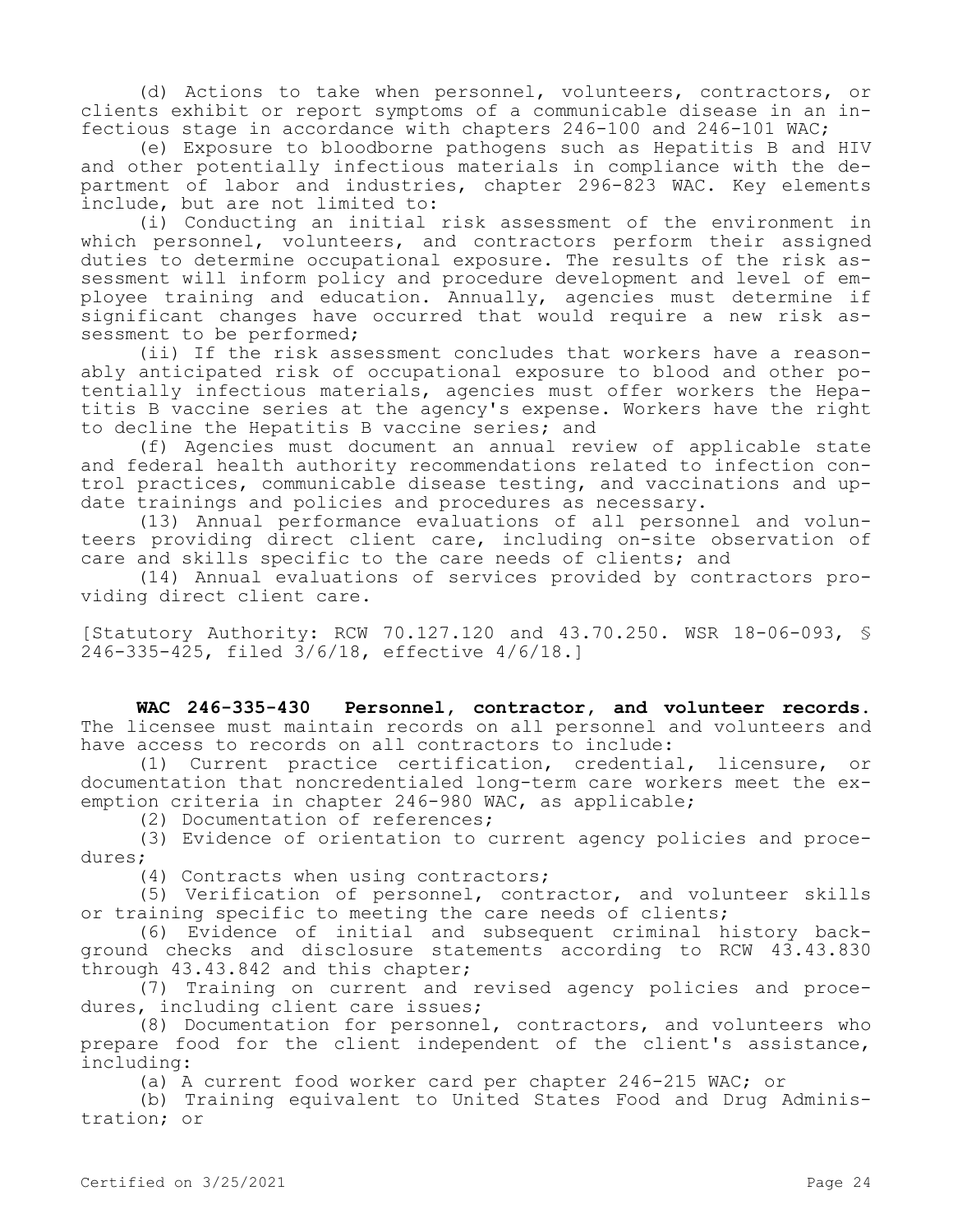(c) Home care aide certification for personnel, contractors, and volunteers involved in food preparation services on behalf of clients. (9) Communicable disease testing and vaccination according to

current state and federal health authority recommendations; and

(10) Documentation of performance evaluations of personnel and volunteers providing direct client care and evaluations of services provided by contractors providing direct client care as required in  $WAC$  246-335-425 (13) and  $(14)$ .

[Statutory Authority: RCW 70.127.120 and 43.70.250. WSR 18-06-093, § 246-335-430, filed 3/6/18, effective 4/6/18.]

**WAC 246-335-435 Bill of rights.** A home care agency at the time of admission must provide each client, designated family member, or legal representative with a written bill of rights affirming each client's right to:

(1) Receive quality services from the home care agency for services identified in the plan of care;

(2) Be cared for by appropriately trained or credentialed personnel, contractors and volunteers with coordination of services;

(3) A statement advising of the right to ongoing participation in the development of the plan of care;

(4) A statement advising of the right to have access to the department's listing of licensed home care agencies and to select any licensee to provide care, subject to the individual's reimbursement mechanism or other relevant contractual obligations;

(5) A listing of the total services offered by the home care agency and those being provided to the client;

(6) Refuse specific services;

(7) The name of the individual within the home care agency responsible for supervising the client's care and the manner in which that individual may be contacted;

(8) Be treated with courtesy, respect, and privacy;

(9) Be free from verbal, mental, sexual, and physical abuse, neglect, exploitation, and discrimination;

(10) Have property treated with respect;

(11) Privacy and confidentiality of personal information and health care related records;

(12) Be informed of what the home care agency charges for services, to what extent payment may be expected from care insurance, public programs, or other sources, and what charges the client may be responsible for paying;

(13) A fully itemized billing statement upon request, including the date of each service and the charge. Agencies providing services through a managed care plan are not required to provide itemized billing statements;

(14) Be informed about advanced directives and POLST, and the agency's scope of responsibility;

(15) Be informed of the agency's policies and procedures regarding the circumstances that may cause the agency to discharge a client;

(16) Be informed of the agency's policies and procedures for providing back-up care when services cannot be provided as scheduled;

(17) A description of the agency's process for clients and family to submit complaints to the home care agency about the services and care they are receiving and to have those complaints addressed without retaliation;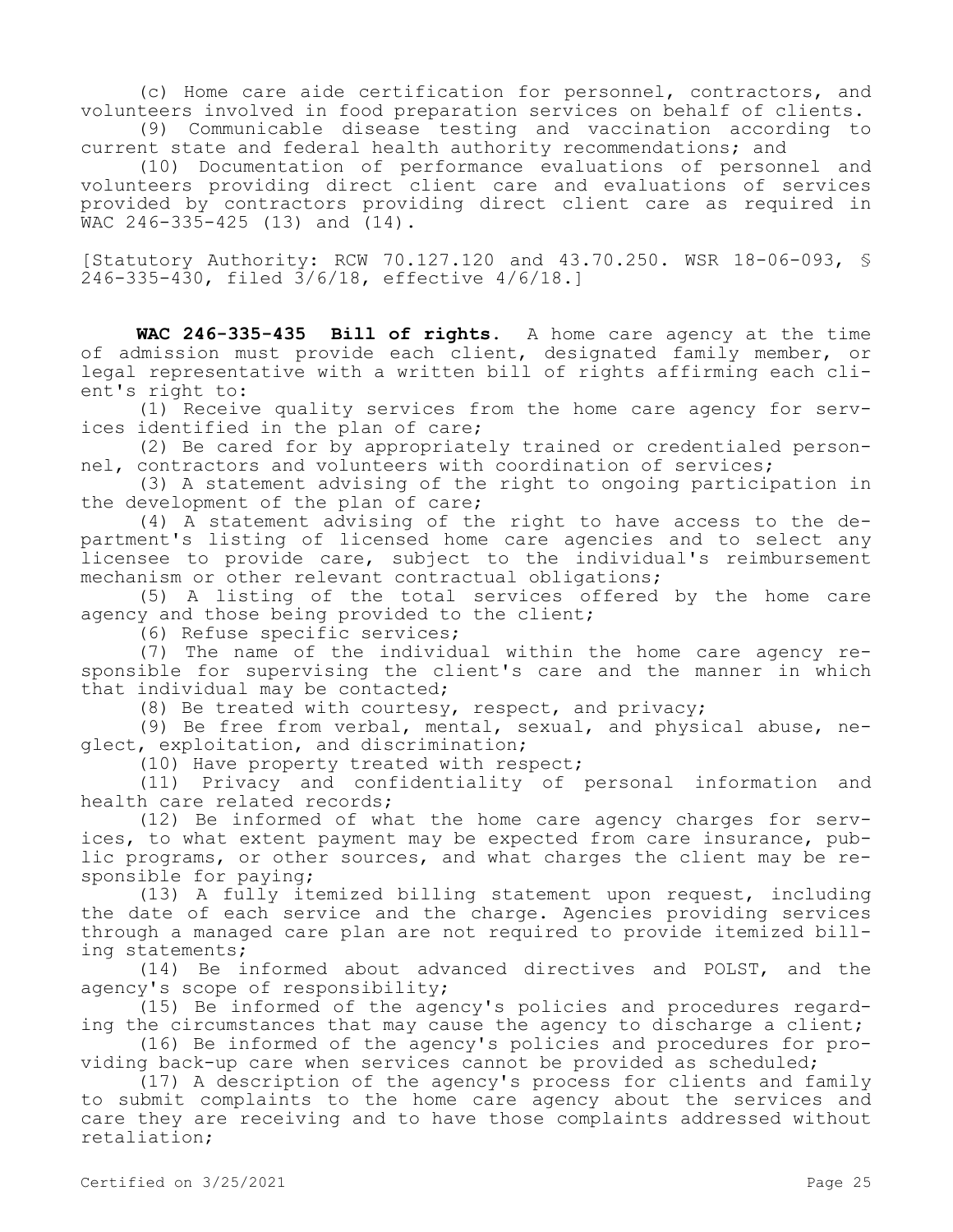(18) Be informed of the department's complaint hotline number to report complaints about the licensed agency or credentialed health care professionals; and

(19) Be informed of the DSHS end harm hotline number to report suspected abuse of children or vulnerable adults.

(20) The home care agency must ensure that the client rights under this section are implemented and updated as appropriate.

[Statutory Authority: RCW 70.127.120 and 43.70.250. WSR 18-06-093, § 246-335-435, filed 3/6/18, effective 4/6/18.]

**WAC 246-335-440 Home care plan of care.** Except as provided in subsections (5) and (6) of this section, the licensee must:

(1) Develop and implement a written home care plan of care for each client with input and written approval by the client, designated family member, or legal representative;

(2) Ensure each plan of care is developed by appropriately trained or credentialed agency personnel, lists services requested or recommended to meet client needs, and is based on an on-site visit and according to agency policies and procedures;

(3) Ensure the home care plan of care includes:

(a) The client's functional limitations;

(b) Nutritional needs and food allergies for meal preparation;

(c) Home medical equipment and supplies relevant to the plan of care;

(d) Indication that the client has a signed advanced directive or POLST, if applicable;

(e) Nurse delegation tasks, if applicable; and

(f) Specific nonmedical services to be provided and their frequency.

(4) Develop and implement a system to:

(a) Ensure the plan of care is reviewed on-site, updated, approved and signed by appropriate agency personnel and the client, designated family member, or legal representative every twelve months and whenever significant changes to client care needs are identified; and

(b) Inform the supervisor of direct care services regarding changes in the client's condition that indicate a need to update the plan of care.

(5) Home care agencies providing a one-time visit for a client may provide the following written documentation in lieu of the home care plan of care requirements in subsection (3) of this section:

(a) Client name, age, current address, and phone number;

(b) Confirmation that the client was provided a written bill of rights under WAC 246-335-435;

(c) Client consent for services to be provided; and

(d) Documentation of services provided.

(6) Home care agencies that have a contract with the AAA to provide home care services to medicaid eligible clients may use the DSHS CARE assessment details and service summary, or successor assessment tool, as the plan of care if it covers all items in subsection (3) of this section.

[Statutory Authority: RCW 70.127.120 and 43.70.250. WSR 18-06-093, § 246-335-440, filed 3/6/18, effective 4/6/18.]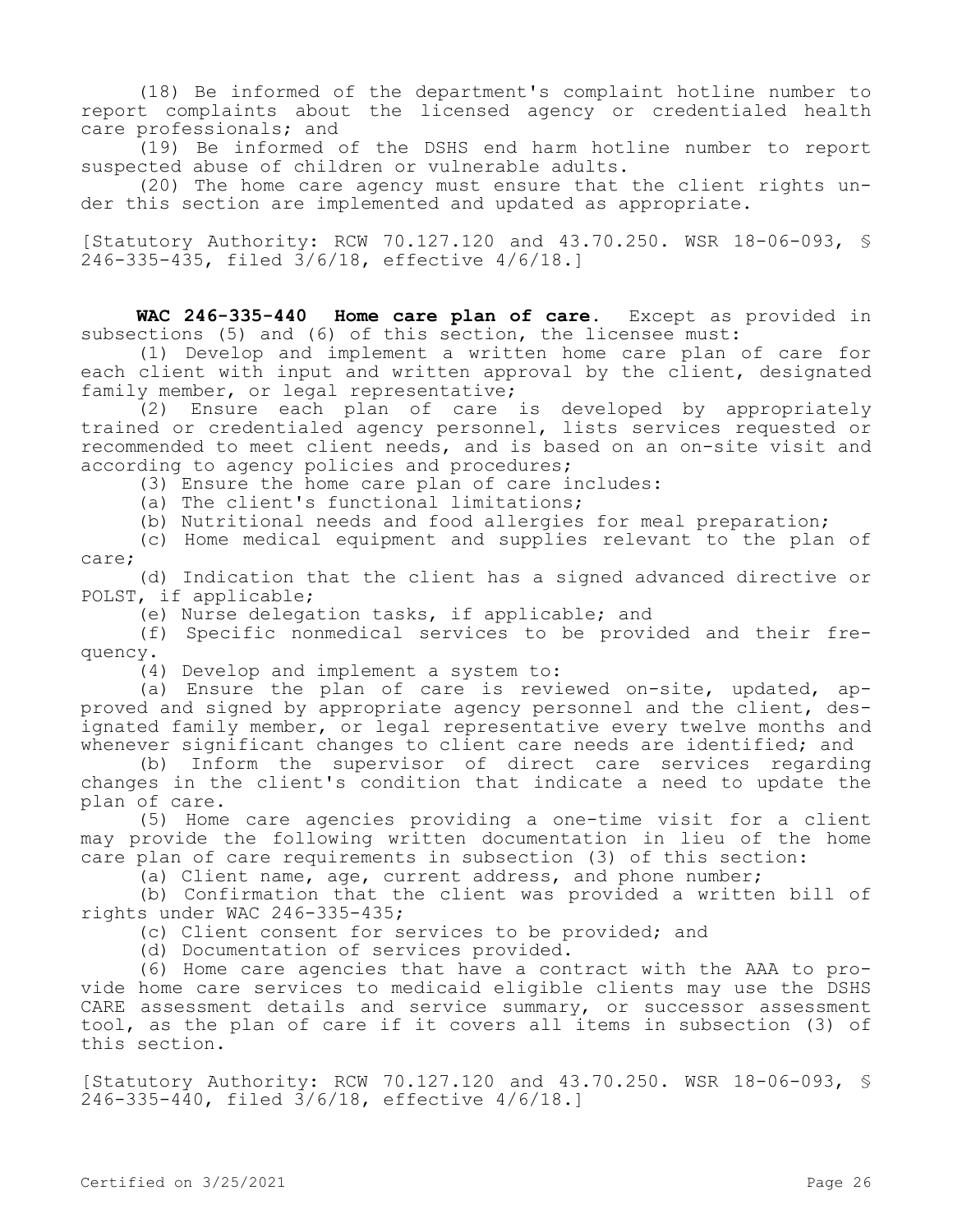**WAC 246-335-445 Supervision of home care services.** (1) The licensee must employ a supervisor of direct care services;

(2) The supervisor of direct care services must designate in writing a similarly qualified alternate to act in the supervisor's absence;

(3) The licensee shall ensure the supervisor of direct care services and the designated alternate completes a minimum of ten hours of training annually. Training must be documented and maintained in the personnel files. Training may include a combination of topics related to supervisory duties and the delivery of home care services. Examples of appropriate training include, but are not limited to:

(a) Agency sponsored in-services;

(b) Community venues;

(c) Community classes;

(d) Conferences;

(e) Seminars;

(f) Continuing education related to the supervisor's professional credential, if applicable; and

(g) Supervisory responsibilities in the event of a natural disaster, man-made incident, or public health emergency.

(4) The supervisor or designee must be available during all hours of client care;

(5) The supervisor of direct care services must ensure:

(a) Supervision of all client care provided by personnel and volunteers;

(b) Evaluation of services provided by contractors;

(c) Coordination, development, and revision of written client care policies;

(d) Participation in coordination of services when more than one licensee is providing care to the client;

(e) Compliance with the plan of care;

(f) All direct care personnel, contractors, and volunteers observe and recognize changes in the client's condition and needs, and report any changes to the supervisor of direct care services or the designee;

(g) All direct care personnel, contractors, and volunteers initiate emergency procedures according to agency policy;

(h) Each home care agency worker reviews the plan of care and any additional written instructions for the care of each client prior to providing home care services and whenever there is a change in the plan of care; and

(i) Each home care agency worker assists with medications according to agency policy and this chapter.

(6) The supervisor of direct care services must conduct and document client contact by phone or visit every six months to evaluate compliance with the plan of care and to assess client satisfaction with care.

[Statutory Authority: RCW 70.127.120 and 43.70.250. WSR 18-06-093, § 246-335-445, filed 3/6/18, effective 4/6/18.]

# **WAC 246-335-450 Client records.** The licensee must:

(1) Maintain a current record for each client consistent with chapter 70.02 RCW;

(2) Ensure that client records are: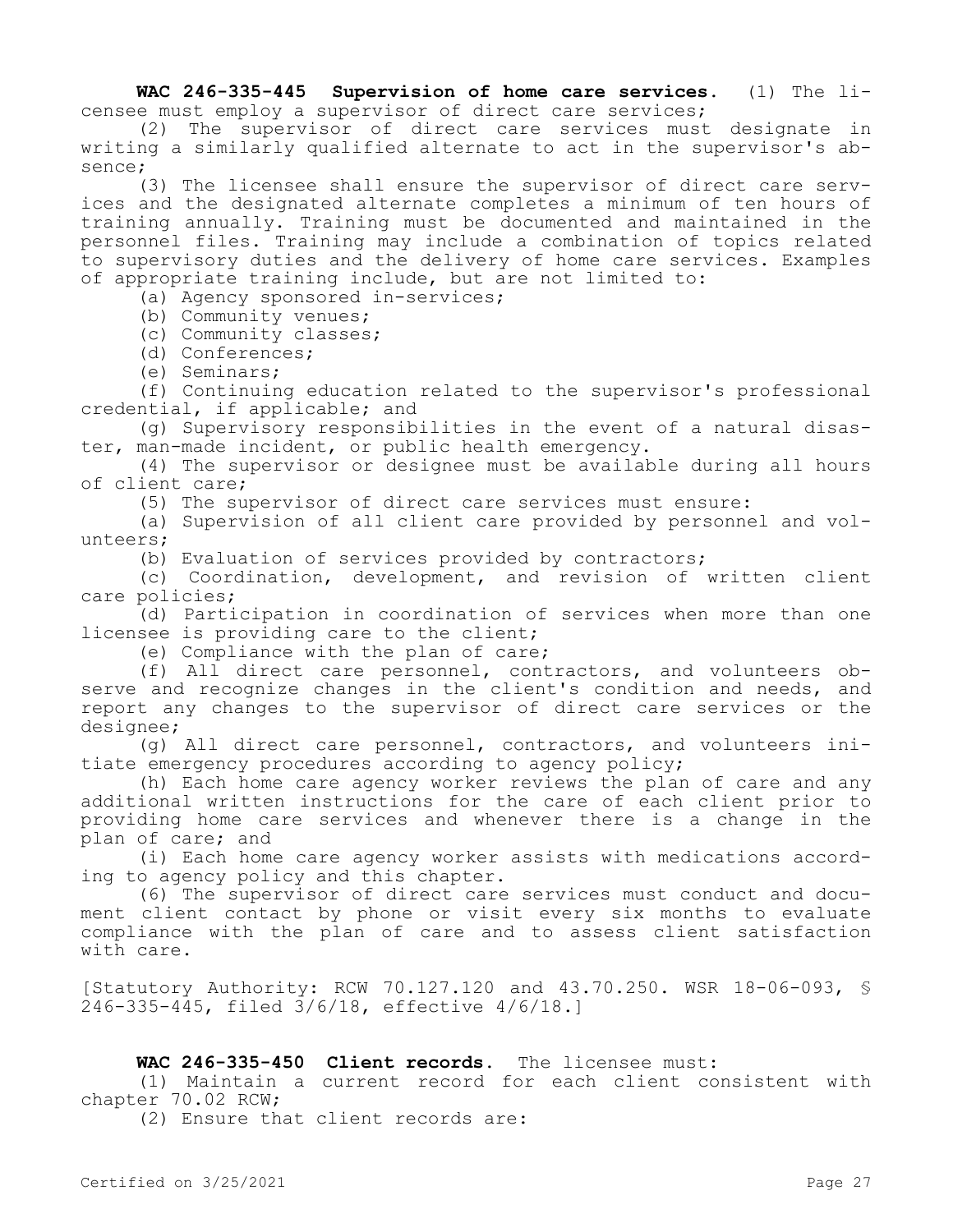(a) Accessible in the licensee's office location for review by appropriate direct care personnel, volunteers, contractors, and the department;

(b) Written legibly in permanent ink or retrievable by electronic means;

(c) On the licensee's standardized forms or electronic templates;

(d) In a legally acceptable manner;

(e) Kept confidential;

(f) Chronological in its entirety or by the service provided;

(g) Fastened together to avoid loss of record contents (paper documents); and

(h) Kept current with all documents filed according to agency time frames per agency policies and procedures.

(3) Except as provided in subsection (4) of this section, include documentation of the following in each record:

(a) Client's name, age, current address, and phone number;

(b) Client's consent for services and care;

(c) Payment source and client responsibility for payment;

(d) Plan of care according to WAC 246-335-440, depending upon the services provided;

(e) Signed or electronically authenticated and dated notes documenting and describing services provided during each client contact;

(f) Supervision of home care services according to WAC 246-335-445; and

(g) Other documentation as required by this chapter.

(4) For clients receiving a one-time visit, provide the documentation required in WAC 246-335-440(5) in lieu of the requirements in subsection (3) of this section;

(5) Consider the records as property of the licensee and allow the client access to his or her own record; and

(6) Upon request and according to agency policy and procedure, provide client information or a summary of care when the client is transferred or discharged to another agency or facility.

(7) The licensee must keep client records for:

(a) Adults - Three years following the date of termination of services;

(b) Minors - Three years after attaining age eighteen, or five years following discharge, whichever is longer; and

(c) Client death - Three years following the last date or termination of services if client was on services when death occurred.

(d) Home care agencies under contract with DSHS or the AAA may keep client records for a longer period of time as established in the terms of the contract.

(8) The licensee must:

(a) Store client records in a safe and secure manner to prevent loss of information, to maintain the integrity of the record, and to protect against unauthorized use;

(b) Maintain or release records in accordance with chapter 70.02 RCW; and

(c) After ceasing operation, retain or dispose of client records in a confidential manner according to the time frames in subsection (7) of this section.

[Statutory Authority: RCW 70.127.120 and 43.70.250. WSR 18-06-093, § 246-335-450, filed 3/6/18, effective 4/6/18.]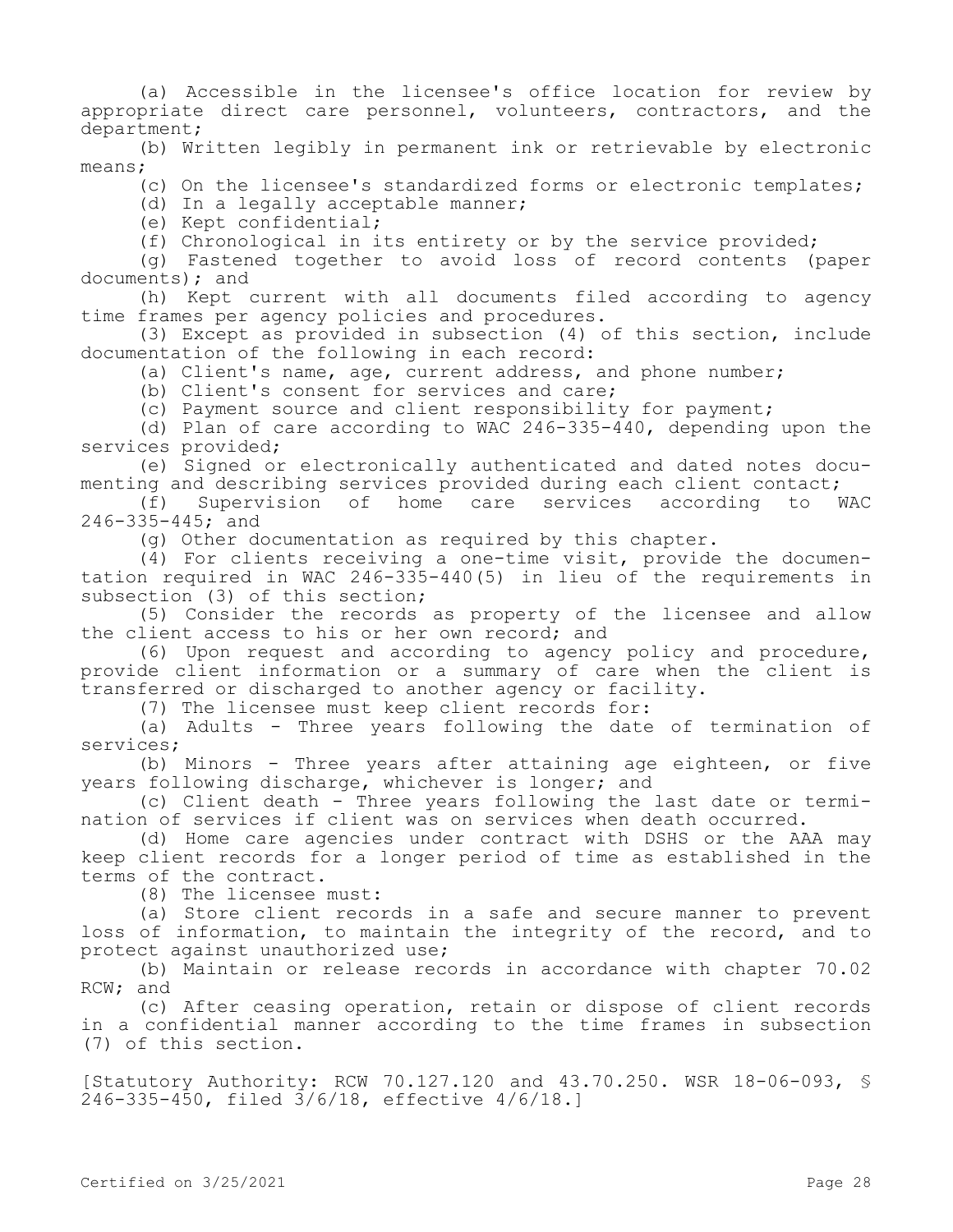**WAC 246-335-455 Quality improvement program.** Every home care licensee must develop and operationalize a quality improvement program to ensure the quality of care and services provided throughout all approved service areas including, at a minimum:

(1) A complaint process that includes a procedure for the receipt, investigation, and disposition of complaints regarding services provided;

(2) A method to identify, monitor, evaluate, and correct problems identified by clients, families, personnel, contractors, or volunteers; and

(3) A system to assess client satisfaction with the overall services provided by the agency.

[Statutory Authority: RCW 70.127.120 and 43.70.250. WSR 18-06-093, § 246-335-455, filed 3/6/18, effective 4/6/18.]

## **Part 3 - Requirements Specific to Home Health Agency Services**

**WAC 246-335-505 Applicability.** The requirements in WAC 246-335-505 through 246-335-560 apply to all in-home services agencies licensed to provide home health services.

[Statutory Authority: RCW 70.127.120 and 43.70.250. WSR 18-06-093, § 246-335-505, filed 3/6/18, effective 4/6/18.]

**WAC 246-335-510 Definitions—Home health.** The definitions in the section apply throughout WAC 246-335-505 through 246-335-560 unless the context clearly indicates otherwise:

(1) "Acute care" means care provided by an in-home services agency licensed to provide home health services for patients who are not medically stable or have not attained a satisfactory level of rehabilitation. These patients require frequent monitoring by a registered nurse licensed under chapter 18.79 RCW, a physical therapist licensed under chapter 18.74 RCW, a respiratory therapist licensed under chapter 18.89 RCW, an occupational therapist licensed under chapter 18.59 RCW, a speech therapist licensed under chapter 18.35 RCW, a dietitian or nutritionist as defined in subsection (5) of this section, or social worker licensed under chapter 18.320 RCW to assess health status and progress.

(2) "Assessment" means an evaluation performed by an appropriate health care professional of a patient's needs.

(3) "Authorizing practitioner" means the individual practitioners licensed in Washington state, or another state according to the exemption criteria established in chapters 18.57, 18.71, and 18.79 RCW, and authorized to approve a home health plan of care:

(a) A physician licensed under chapter 18.57 or 18.71 RCW;

(b) A podiatric physician and surgeon licensed under chapter 18.22 RCW;

(c) A physician assistant licensed under chapter 18.71A or 18.57A RCW; or

(d) An advanced registered nurse practitioner (ARNP), as authorized under chapter 18.79 RCW.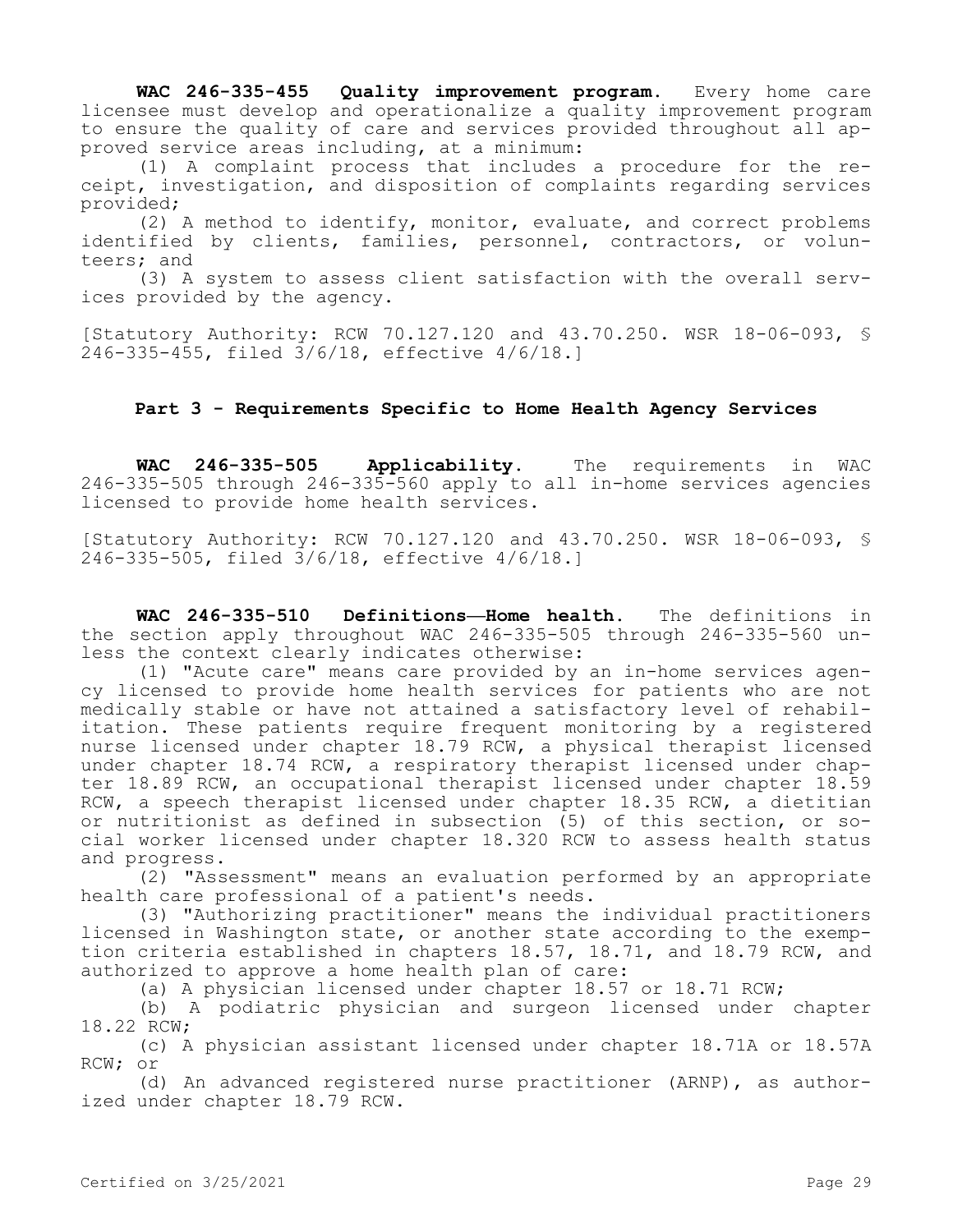(4) "Cardiopulmonary resuscitation" or "CPR" means a procedure to support and maintain breathing and circulation for a person who has stopped breathing (respiratory arrest) or whose heart has stopped (cardiac arrest).

(5) "Dietitian or nutritionist" means a person certified as such under chapter 18.138 RCW or registered by the Academy of Nutrition and Dietetics as a registered dietitian nutritionist; certified by the board for certification of nutrition specialists as a certified nutrition specialist; or certified by the American Clinical Board of Nutrition as a diplomate of the American Clinical Board of Nutrition.

(6) "Director of clinical services" means an individual responsible for nursing, therapy, nutritional, social, and related services that support the plan of care provided by in-home health and hospice agencies.

(7) "Home health agency" means a person administering or providing two or more home health services directly or through a contract arrangement to individuals in places of temporary or permanent residence. A person administering or providing nursing services only may elect to be designated a home health agency for purposes of licensure.

(8) "Home health aide" means an individual who is a nursing assistant certified or nursing assistant registered under chapter 18.88A RCW.

(9) "Home health aide services" means services provided by a home health agency or a hospice agency under the supervision of a registered nurse, physical therapist, occupational therapist, or speech therapist who is employed by or under contract to a home health or hospice agency. Such care includes ambulation and exercise, assistance with self-administered medications, reporting changes in patients' conditions and needs, completing appropriate records, and personal care or homemaker services.

(10) "Home health services" means services provided to ill, disabled, or vulnerable individuals. These services include, but are not limited to, nursing services, home health aide services, physical therapy services, occupational therapy services, speech therapy services, respiratory therapy services, nutritional services, medical social services, and home medical supplies or equipment services.

(11) "Home medical supplies or equipment services" means diagnostic, treatment, and monitoring equipment and supplies provided for the direct care of individuals within a plan of care.

(12) "Licensed practical nurse" or "LPN" means an individual licensed under chapter 18.79 RCW.

(13) "Licensed nurse" means a licensed practical nurse or registered nurse under chapter 18.79 RCW.

(14) "Maintenance care" means care provided by in-home services agencies licensed to provide home health services that are necessary to support an existing level of health, to preserve a patient from further failure or decline, or to manage expected deterioration of disease. Maintenance care consists of periodic monitoring by a licensed nurse, therapist, dietitian or nutritionist, or social worker to assess a patient's health status and progress.

(15) "Medication administration" means assistance with the application, instillation, or insertion of medications according to a plan of care, for patients of an in-home services agency licensed to provide home health services and are under the direction of appropriate agency health care personnel. The assistance is provided in accordance with the Nurse Practice Act as defined in chapters 18.79 RCW and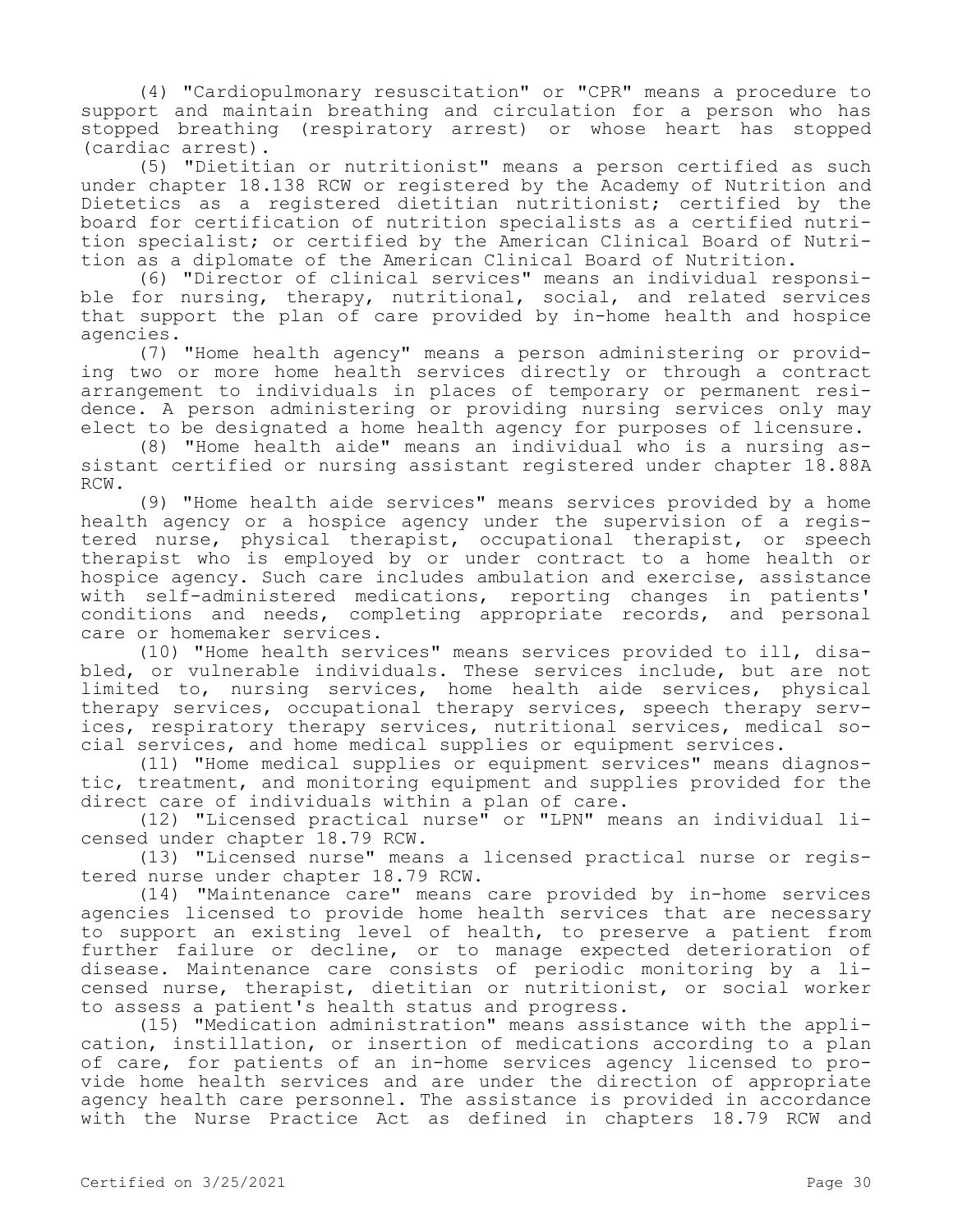246-840 WAC and the nursing assistant scope of practice as defined in chapters 18.88A RCW and 246-841 WAC.

(16) "Palliative care" means specialized care for people living with serious illness. Care is focused on relief from the symptoms and stress of the illness and treatment whatever the diagnosis. The goal is to improve and sustain quality of life for both the patient, loved ones, and other care companions. It is appropriate at any age and at any stage in a serious illness and can be provided along with active treatment. Palliative care facilitates patient autonomy, access to information, and choice. The palliative care team helps patients and families understand the nature of their illness, and make timely, informed decisions about care.

(17) "Patient" means an individual receiving home health services.

(18) "Professional medical equipment assessment services" means periodic care provided by a registered nurse licensed under chapter 18.79 RCW, a physical therapist licensed under chapter 18.74 RCW, an occupational therapist licensed under chapter 18.59 RCW, a respiratory therapist licensed under chapter 18.89 RCW, or dietitian or nutritionist as defined in subsection (5) of this section within their scope of practice, for patients who are medically stable, for the purpose of assessing the patient's medical response to prescribed professional medical equipment, including, but not limited to, measurement of vital signs, oximetry testing, and assessment of breath sounds and lung function (spirometry).

(19) "Registered nurse" or "RN" means an individual licensed under chapter 18.79 RCW.

(20) "Social worker" means a person with a degree from a social work educational program accredited and approved as provided in RCW 18.320.010 or who meets qualifications provided in 42 C.F.R. Sec. 418.114 as it existed on January 1, 2012.

(21) "Telehealth" means a collection of means or methods for enhancing health care, public health, and health education delivery and support using telecommunications technology. Telehealth encompasses a broad variety of technologies and tactics to deliver virtual medical, health, and education services.

(22) "Telemedicine" means the delivery of health care services through the use of interactive audio and video technology, permitting real-time communication between the patient at the originating site and the provider, for the purpose of diagnosis, consultation, or treatment. "Telemedicine" does not include the use of audio-only telephone, facsimile, or electronic mail.

(23) "Therapist" means an individual who is:

- (a) A physical therapist licensed under chapter 18.74 RCW;
- (b) A respiratory therapist licensed under chapter 18.89 RCW;
- (c) An occupational therapist licensed under chapter 18.59 RCW;
- (d) A speech therapist licensed under chapter 18.35 RCW; or
- (e) A massage therapist licensed under chapter 18.108 RCW.

(24) "Therapy assistant" means a licensed occupational therapy assistant defined under chapter 18.59 RCW or physical therapist assistant defined under chapter 18.74 RCW.

[Statutory Authority: RCW 70.127.120 and 42 U.S.C. 1395f. WSR 21-06-054, § 246-335-510, filed 2/25/21, effective 3/28/21. Statutory Authority: RCW 70.127.120 and 43.70.250. WSR 18-06-093, § 246-335-510, filed  $3/6/18$ , effective  $4/6/18$ .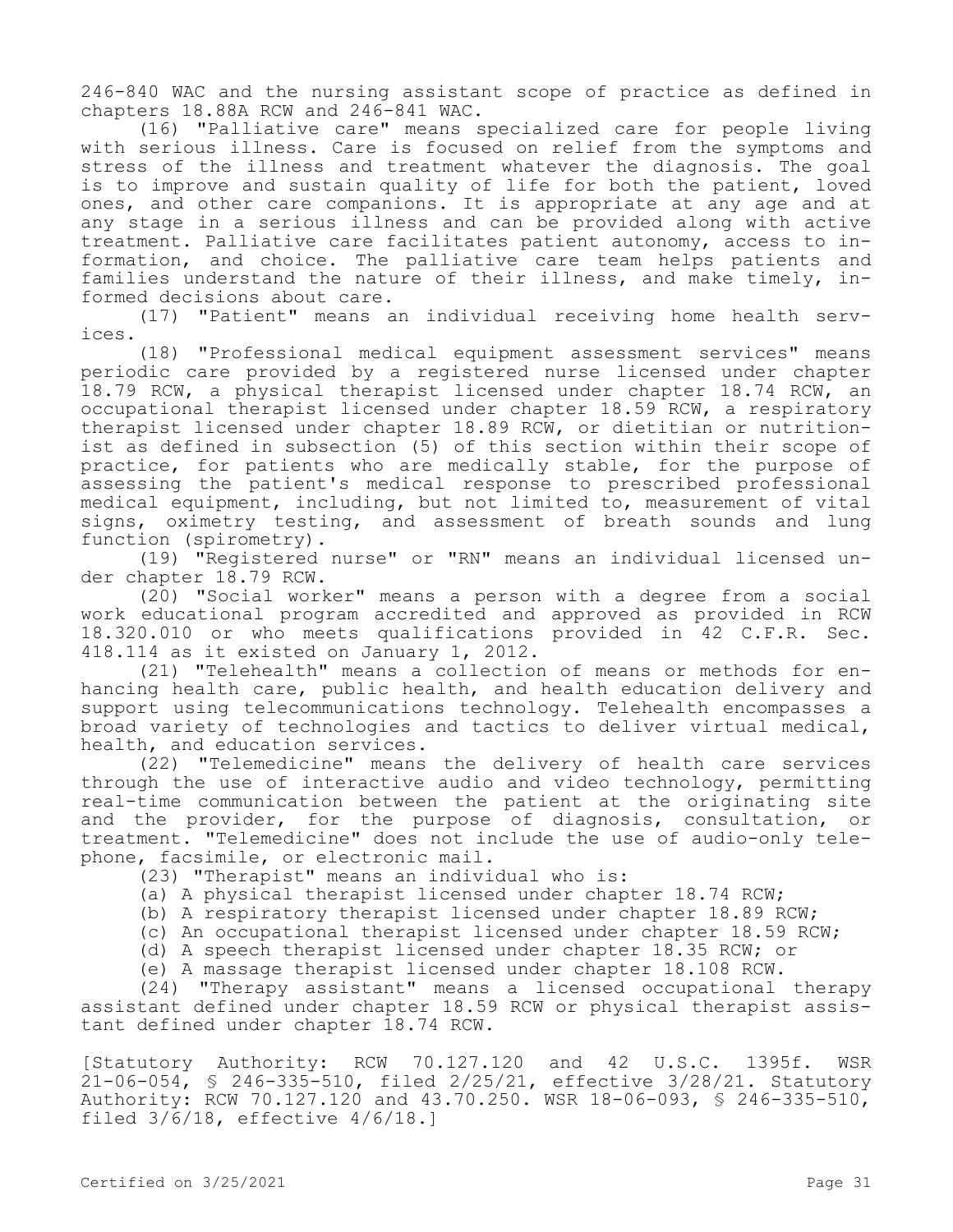**WAC 246-335-515 Plan of operation.** The applicant or licensee must develop and implement a plan of operation which includes:

(1) A description of the organizational structure;

(2) Personnel job descriptions according to WAC 246-335-525(2);

(3) Responsibilities of contractors and volunteers;

(4) Services to be provided;

(5) The days and hours of agency operation;

(6) Criteria for management and supervision of home health services throughout all approved service areas, which include:

(a) How the initial assessment and development of the plan of care will be completed per WAC 246-335-540;

(b) How supervision of personnel and volunteers and monitoring of services provided by contractors will occur which meet the requirements of WAC 246-335-545;

(c) How performance evaluations for personnel and volunteers and evaluation of services provided by contractors will be conducted per WAC 246-335-525 (16) and (17); and

(d) How the quality improvement program required in WAC 246-335-555 will be applied throughout all approved service areas.

(7) A process to inform patients of alternative services prior to ceasing operation or when the licensee is unable to meet the patient's needs;

(8) A plan for preserving records, including the process to preserve or dispose of records prior to ceasing operation according to WAC 246-335-550 (7) and (8);

(9) Time frames for filing documents in the patient records;

(10) Emergency preparedness that addresses service delivery when natural disasters, man-made incidents, or public health emergencies occur that prevent normal agency operation. Include, at minimum: Risk assessment and emergency planning, communication plan, coordination of service delivery with emergency personnel to meet emergent needs of patients, and staff training;

(11) The applicant or licensee must identify an administrator. The administrator must be a home health employee and possess education and experience required by the agency's policies. The administrator is responsible to:

(a) Oversee the day-to-day operation and fiscal affairs of the agency;

(b) Implement the provisions of this section;

(c) Designate in writing an alternate to act in the administrator's absence;

(d) Provide management and supervision of services throughout all approved service areas according to subsection (6) of this section;

(e) Arrange for necessary services;

(f) Keep contracts current and consistent with WAC  $246 - 335 - 525(4)$ ;

(g) Serve as a liaison between the licensee, personnel, contractors and volunteers;

(h) Ensure personnel, contractors and volunteers are currently credentialed by the state of Washington, when appropriate, according to applicable practice acts and consistent with WAC 246-335-525(5);

(i) Ensure personnel, contractors and volunteers comply with the licensee's policies and procedures;

(j) Implement a quality improvement process consistent with WAC 246-335-555;

(k) Manage recordkeeping according to WAC 246-335-550;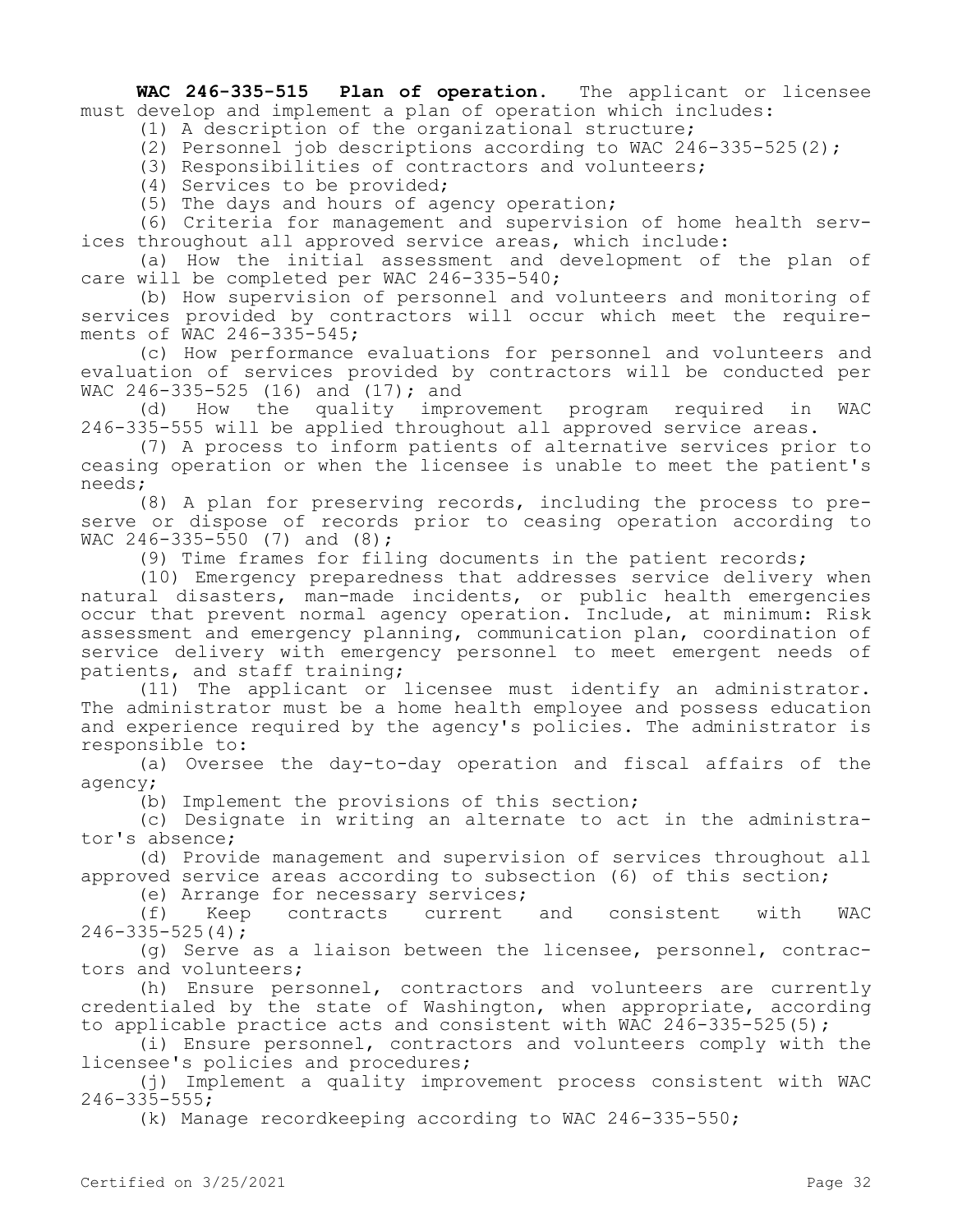(l) Ensure supplies and equipment necessary to patient care are available, maintained, and in working order;

(m) Ensure the accuracy of public information materials; and

(n) Ensure current written policies and procedures are accessible to personnel, contractors, and volunteers during hours of operation.

(12) The licensee must continue to update its plan of operation to reflect current practice, services provided by the agency, and state and local laws.

[Statutory Authority: RCW 70.127.120 and 43.70.250. WSR 18-06-093, § 246-335-515, filed 3/6/18, effective 4/6/18.]

**WAC 246-335-520 Delivery of services.** The applicant or licensee must develop and operationalize delivery of services policies and procedures that describe:

(1) Admission, transfer, discharge, and referral processes:

(a) In order to minimize the possibility of patient abandonment, patients must be given at least a forty-eight hour written or verbal notice prior to discharge that will be documented in the patient record;

(b) Forty-eight hour notice is not required if home health agency worker safety, significant patient noncompliance, or patient's failure to pay for services rendered are the reason(s) for the discharge;

(c) A home health agency discharging a patient that is concerned about their ongoing care and safety may submit a self-report to appropriate state agencies which identifies the reasons for discharge and the steps taken to mitigate safety concerns;

(2) Specific home health services, including any nonmedical services, available to meet patient or family needs as identified in plans of care;

(3) Home health services starting within seven calendar days of receiving and accepting a physician or practitioner referral for services. Longer time frames are permitted when one or more of the following is documented:

(a) Longer time frame for the start of services is requested by physician or practitioner;

(b) Longer time frame for the start of services is requested by the patient, designated family member, legal representative, or referral source; or

(c) Start of services was delayed due to agency having challenges contacting patient, designated family member, or legal representative;

(4) Agency personnel, contractor, and volunteer roles and responsibilities related to medication self-administration with assistance and medication administration;

(5) Coordination of care, including:

(a) Coordination among services being provided by a licensee having an additional home care or hospice service category; and

(b) Coordination with other agencies when the care being provided impacts patient health.

(6) Actions to address patient, or family communication needs;

(7) Utilization of telehealth or telemedicine for patient consultation purposes or to acquire patient vitals and other health data in accordance with state and federal laws;

(8) Management of patient medications and treatments in accordance with appropriate practice acts;

(9) Emergency care of the patient;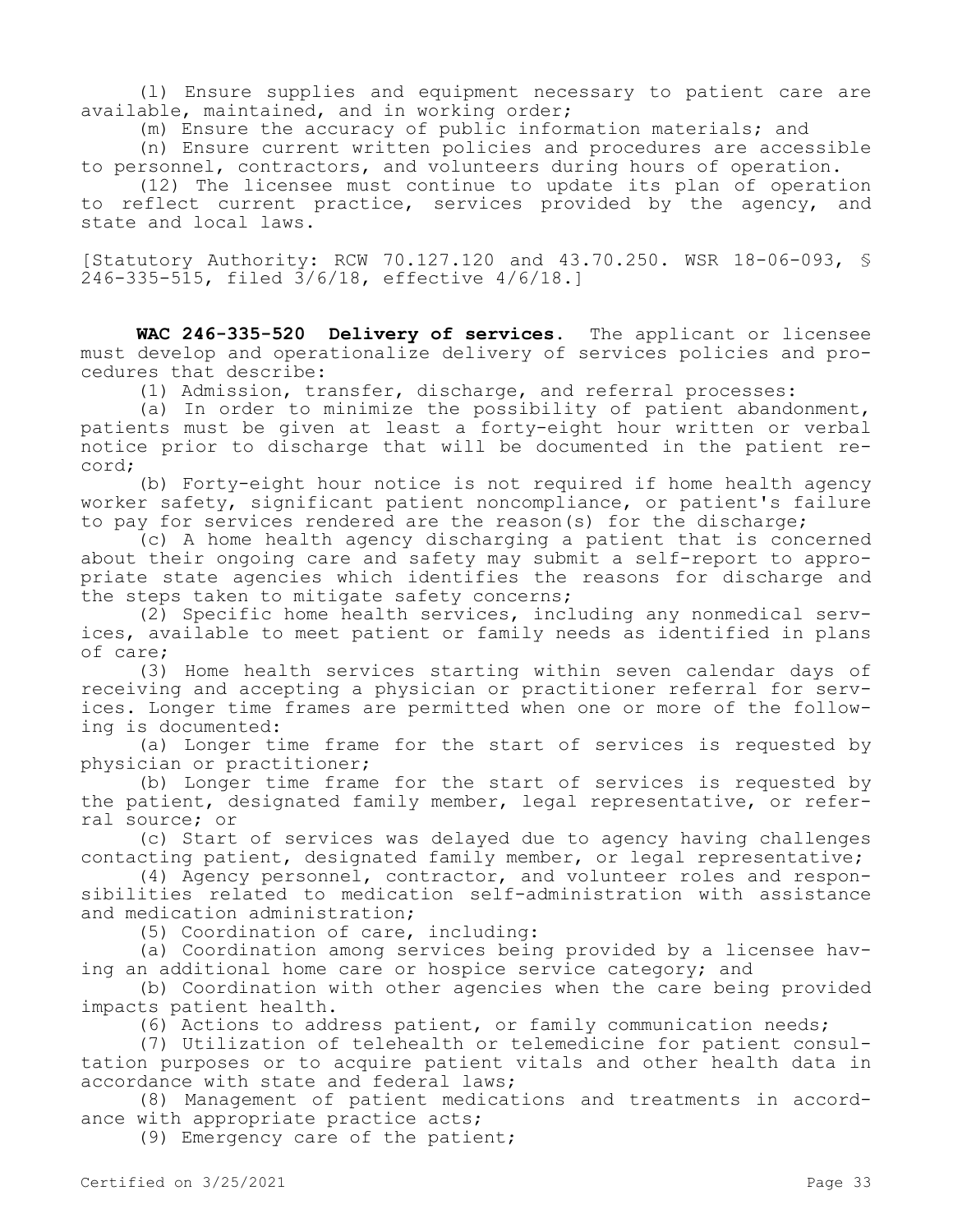(10) Actions to be taken upon death of a patient;

(11) Providing back-up care to the patient when services cannot be provided as scheduled. Back-up care which requires assistance with patient ADLs or patient health services must be provided by staff with minimum health care credentialing. Noncredentialed staff may provide back-up care only when assisting a patient with IADLs or in emergency situations;

(12) Actions to be taken when the patient has a signed advanced directive;

(13) Actions to be taken if a patient has a signed POLST form. Any section of the POLST form not completed implies full treatment for that section. Also include: In the event of a patient medical emergency and agency staff are present, provide emergency medical personnel with a patient's signed POLST form;

(14) Nurse delegation according to the following:

(a) Delegation is only permitted for stable and predictable patients requiring specific nursing tasks that do not require clinical judgment;

(b) A licensee with an approved home health service category only may use their RN on staff for patient nurse delegation needs;

(c) A licensee with approved home health and home care service categories may provide nurse delegation in the following ways:

(i) Use an RN from their home health side to contract with and delegate to their home care side; or

(ii) Transfer a home care client needing delegation to the agency's home health side;

(d) Home health aides must complete the DSHS nurse delegation class prior to participating in the delegation process. If the tasks are ones considered by the nursing quality assurance commission to be simple care tasks, such as blood pressure monitoring, personal care services, diabetic insulin device set up, and verbal verification of insulin dosage for sight-impaired individuals, the DSHS training is not required.

[Statutory Authority: RCW 70.127.120 and 43.70.250. WSR 18-06-093, § 246-335-520, filed 3/6/18, effective 4/6/18.]

**WAC 246-335-525 Personnel, contractor, and volunteer policies.**  The applicant or licensee must develop and operationalize personnel, contractor, and volunteer policies and procedures that describe:

(1) Employment criteria regarding discrimination consistent with chapter 49.60 RCW;

(2) Job descriptions that contain responsibilities and are consistent with health care professional credentialing and scope of practice as defined in relevant practice acts and rules;

(3) References for personnel, contractors and volunteers;

(4) Contracting process when using a contractor. The contract should include, at minimum, a description of the duties the contractor will perform, and a statement indicating that the contractor, not the employer, is responsible for withholding any necessary taxes. As with personnel and volunteers, contractors are subject to all applicable requirements in this chapter;

(5) Credentials of health care professionals that are current and in good standing;

(6) Criminal history background checks and disclosure statements for personnel, contractors, volunteers, students, and any other indi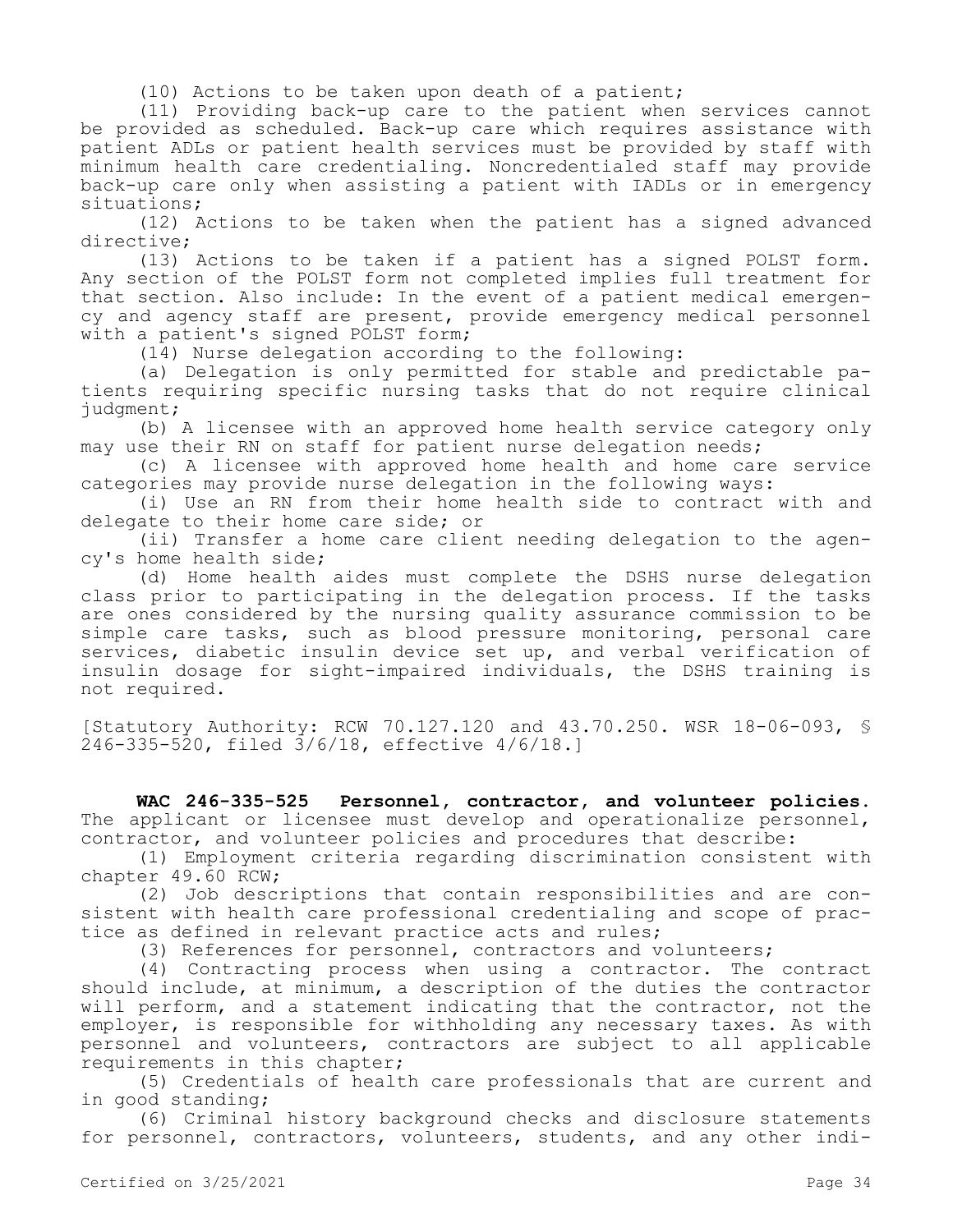vidual associated with the licensee having direct contact with children under sixteen years of age, people with developmental disabilities or vulnerable persons, according to RCW 43.43.830 through 43.43.842 and the following:

(a) Criminal history background checks must be processed through the Washington state patrol;

(b) Disclosure statements must be approved by the department; and

(c) All criminal history background checks and disclosure statements required under this chapter must be renewed within two years from the date of the previous check;

(7) Character, competence, and suitability determination conducted for personnel, contractors, volunteers, and students whose background check results reveal nondisqualifying convictions, pending charges, or negative actions. Factors to consider when making a determination include, but are not limited to:

(a) Whether there is a reasonable, good faith belief that they would be unable to meet the care needs of the patient;

(b) Level of vulnerability of the patient under their care;

(c) Behaviors since the convictions, charges, negative actions or other adverse behaviors;

(d) Pattern of offenses or other behaviors that may put the patient at risk;

(e) Number of years since the conviction, negative action, or other issue;

(f) Whether they self-disclosed the conviction(s), pending charge(s) and/or negative action(s);

(g) Other health and safety concerns; and

(h) Although a licensee may determine, based on their assessment process, that an employee is suitable to work with vulnerable patients, the department has the final authority to deny, revoke, modify, or suspend any professional credential it issues based on application and criminal background check information.

(8) Mandatory reporting:

(a) Mandatory reporters shall report failure to comply with the requirements of chapters 246-335 WAC and 70.127 RCW to the department. The report must be submitted on department forms. Reports must be submitted within fourteen calendar days after the reporting person has knowledge of noncompliance that must be reported;

(b) Mandatory reporters shall report suspected abandonment, abuse, financial exploitation, or neglect of a person in violation of RCW 74.34.020 or 26.44.030 to the department of social and health services and the proper law enforcement agency. Reports must be submitted immediately when the reporting person has reasonable cause to believe that abandonment, abuse, financial exploitation, or neglect of a vulnerable adult has occurred.

(9) In-person orientation to current agency policies and procedures and verification of skills or training prior to independently providing patient care. Examples of skills verification include written testing, skills observation, and evidence of previous training and experience such as a certified nursing assistant training as detailed in WAC 246-841-400;

(10) The process for personnel and contractors holding a nursing assistant registration to become credentialed as a nursing assistant certified. The policies and procedures must include, at minimum:

(a) Personnel and contractors holding a nursing assistant registration must become credentialed as a nursing assistant certified within twelve months of the date of hire. The date of hire is specific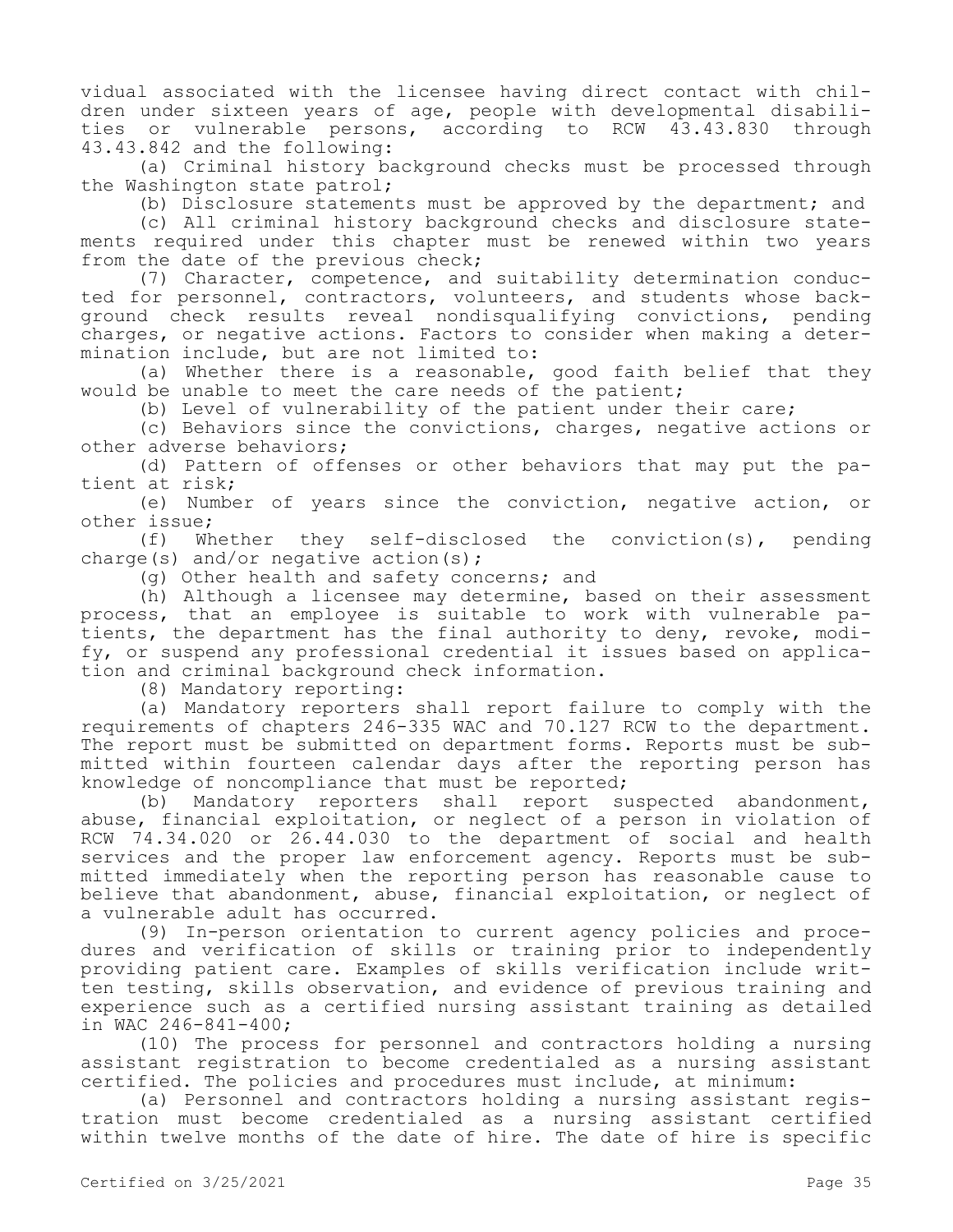to each registered nursing assistant, not to the employer, and does not change if the registered nursing assistant changes employers;

(b) Personnel and contractors who hold a nursing assistant registration and do not become credentialed as a nursing assistant certified within twelve months of the date of hire cannot continue to provide patient care; and

(c) Personnel and contractors hired by an in-home services licensee prior to March 1, 2018, who held a nursing assistant registration and have maintained their registration and employment with the licensee are not required to become credentialed as a nursing assistant certified.

(11) Training on the use of telehealth or telemedicine for patient consultation and the transmission of health data;

(12) Ongoing training pertinent to patient care needs;

(13) Safe food storage, preparation and handling practices consistent with the United States Food and Drug Administration's recommendations for "food safety at home" for personnel, contractors, and volunteers involved in food preparation services on behalf of patients. Personnel, contractors, and volunteers may not provide patients with homemade food items or baked goods that they themselves prepared;

(14) Current cardiopulmonary resuscitation (CPR) training consistent with agency policies and procedures for direct care personnel and contractors. Internet-based classroom training is permissible but demonstration of skills must be hands on and observed by a certified trainer;

(15) Infection control practices, communicable disease testing, and vaccinations. Policies and procedures must include, at minimum:

(a) Standard precautions such as hand hygiene, respiratory hygiene and cough etiquette, and personal protective equipment;

(b) Availability of personal protective equipment and other equipment necessary to implement client plans of care;

(c) Tuberculosis (TB) infection control program. Key elements include, but are not limited to:

(i) Conducting a TB risk assessment for all new employees upon hire. Agencies must use a tuberculosis risk assessment form provided by the department. Based on risk assessment results, determine the agency's responsibility to conduct TB testing of new employees. If TB testing is required, follow the department's tuberculosis risk assessment form testing recommendations;

(ii) Conducting an annual assessment of new TB risk factors for all employees. Agencies must use a tuberculosis risk assessment form provided by the department. Based on risk assessment results, determine agency's responsibility to conduct TB testing of employees. Retesting should only be done for persons who previously tested negative and have new risk factors since the last assessment; and

(iii) Ensuring workers receive TB related training and education at the time of hire or during new employee orientation. Training and education must be consistent with the department's tuberculosis program's online posted educational materials.

(d) Actions to take when personnel, volunteers, contractors, or clients exhibit or report symptoms of a communicable disease in an infectious stage in accordance with chapters 246-100 and 246-101 WAC;

(e) Exposure to bloodborne pathogens such as Hepatitis B and HIV, and other potentially infectious materials in compliance with the department of labor and industries chapter 296-823 WAC. Key elements include, but are not limited to: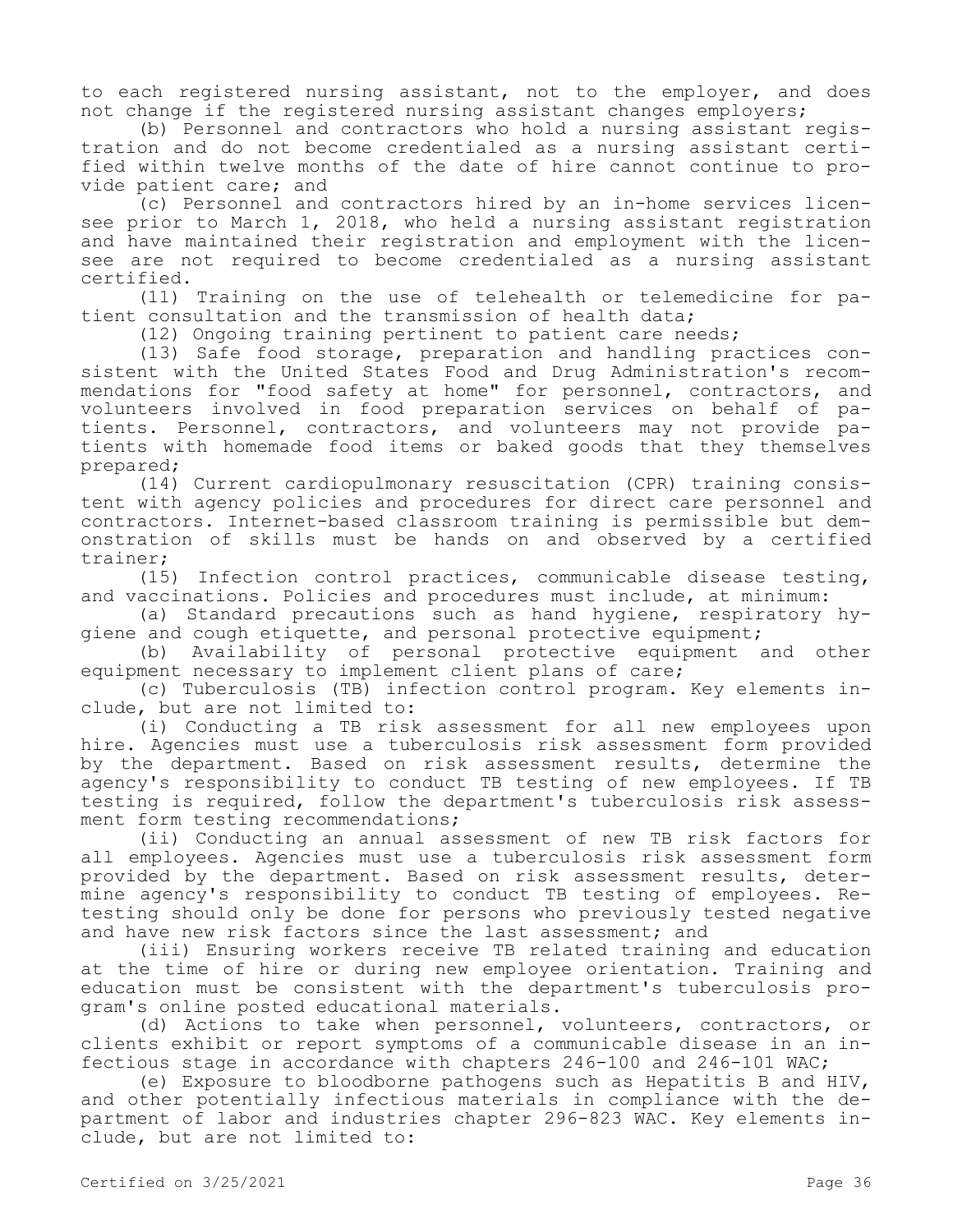(i) Conducting an initial risk assessment of the environment in which personnel, volunteers, and contractors perform their assigned duties to determine occupational exposure. The results of the risk assessment will inform policy and procedure development and level of employee training and education. Annually, agencies must determine if significant changes have occurred that would require a new risk assessment to be performed;

(ii) If the risk assessment concludes that workers have a reasonably anticipated risk of occupational exposure to blood and other potentially infectious materials, agencies must offer workers the Hepatitis B vaccine series at the agency's expense. Workers have the right to decline the Hepatitis B vaccine series; and

(f) Agencies must document an annual review of applicable state and federal health authority recommendations related to infection control practices, communicable disease testing, and vaccinations and update trainings and policies and procedures as necessary.

(16) Annual performance evaluations of all personnel and volunteers providing direct patient care, including on-site observation of care and skills specific to the care needs of patients; and

(17) Annual evaluations of services provided by contractors providing direct patient care.

[Statutory Authority: RCW 70.127.120 and 43.70.250. WSR 18-06-093, § 246-335-525, filed 3/6/18, effective 4/6/18.]

**WAC 246-335-530 Personnel, contractor, and volunteer records.**  The licensee must maintain records on all personnel and volunteers and have access to records on all contractors, to include:

(1) Current practice certification, credential or licensure, as applicable;

(2) Documentation of references;

(3) Contracts when using contractors;

(4) Evidence of orientation to current agency policies and procedures;

(5) Verification of personnel, contractor, and volunteer skills or training specific to meeting the care needs of patients;

(6) Documentation that personnel and contractors holding a nursing assistant registration became credentialed as a nursing assistant certified under chapter 246-841 WAC within twelve months of the date of hire or met the exemption criteria in WAC 246-335-525 (10)(c);

(7) Evidence of initial and subsequent criminal history background checks and disclosure statement(s) according to RCW 43.43.830 through 43.43.842 and this chapter;

(8) Training on current and revised agency policies and procedures, including patient care issues;

(9) Current CPR training for direct care personnel and contractors;

(10) Documentation for personnel, contractors, and volunteers who prepare food for the patient independent of the patient's assistance, including:

(a) A current food worker card per chapter 246-215 WAC; or

(b) Training equivalent to United States Food and Drug Administration for personnel, contractors, and volunteers involved in food preparation services on behalf of patients;

(11) Communicable disease testing and vaccination according to current state and federal health authority recommendations; and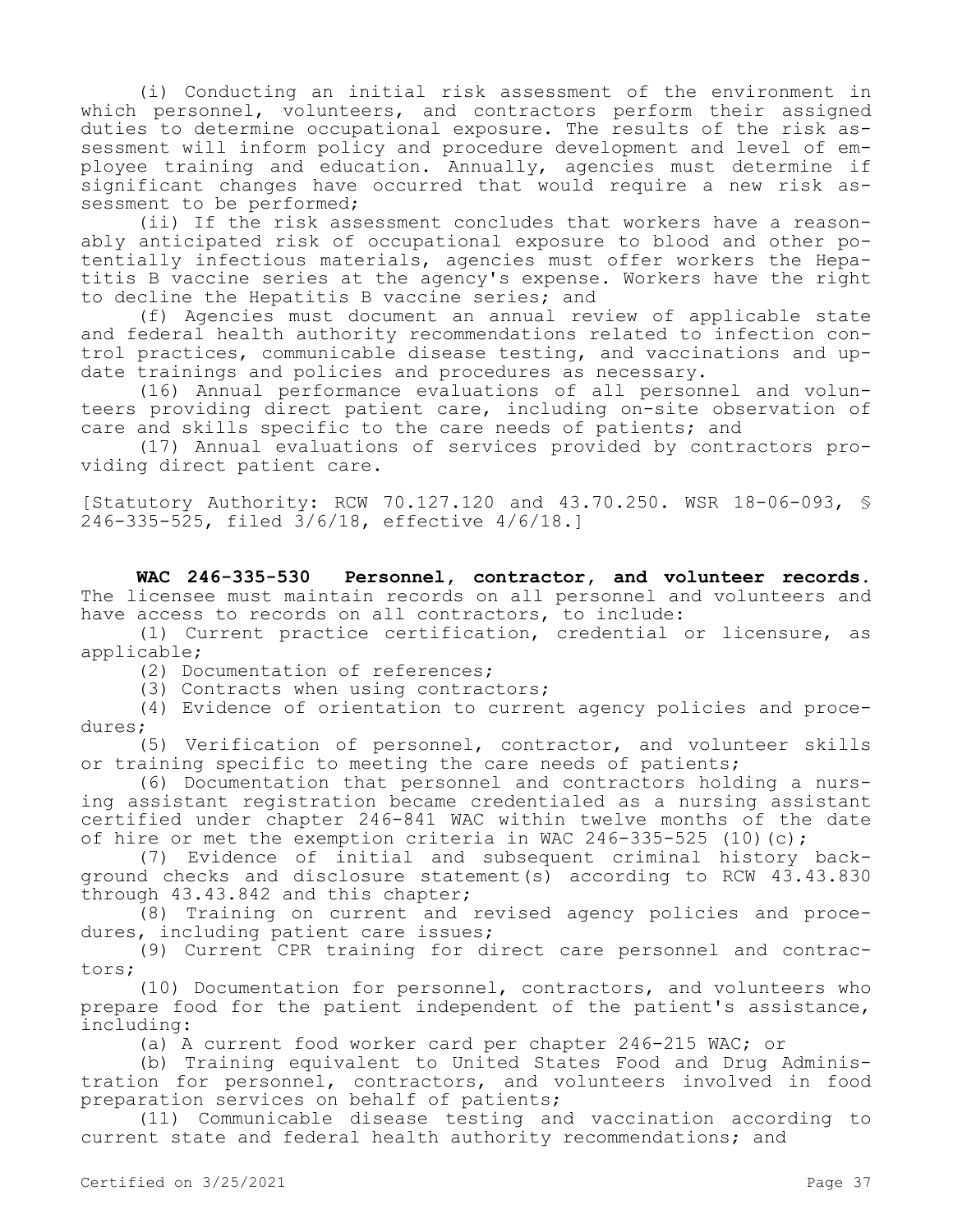(12) Documentation of performance evaluations of personnel and volunteers providing direct patient care and evaluations of services provided by contractors providing direct patient care as required in  $WAC$  246-335-525 (16) and (17).

[Statutory Authority: RCW 70.127.120 and 43.70.250. WSR 18-06-093, § 246-335-530, filed 3/6/18, effective 4/6/18.]

**WAC 246-335-535 Bill of rights.** A home health agency at the time of admission must provide each patient, designated family member, or legal representative with a written bill of rights affirming each patient's right to:

(1) Receive effective treatment and quality services from the home health agency for services identified in the plan of care;

(2) Be cared for by appropriately trained or credentialed personnel, contractors and volunteers with coordination of services;

(3) A statement advising of the right to ongoing participation in the development of the plan of care;

(4) A statement advising of the right to have access to the department's listing of licensed home health agencies and to select any licensee to provide care, subject to the individual's reimbursement mechanism or other relevant contractual obligations;

(5) A listing of the total services offered by the home health agency and those being provided to the patient;

(6) Refuse specific treatments or services;

(7) The name of the individual within the home health agency responsible for supervising the patient's care and the manner in which that individual may be contacted;

(8) Be treated with courtesy, respect, and privacy;

(9) Be free from verbal, mental, sexual, and physical abuse, neglect, exploitation, and discrimination;

(10) Have property treated with respect;

(11) Privacy and confidentiality of personal information and health care related records;

(12) Be informed of what the home health agency charges for services, to what extent payment may be expected from health insurance, public programs, or other sources, and what charges the patient may be responsible for paying;

(13) A fully itemized billing statement upon request, including the date of each service and the charge. Agencies providing services through a managed care plan are not required to provide itemized billing statements;

(14) Be informed about advanced directives and POLST and the agency's scope of responsibility;

(15) Be informed of the agency's policies and procedures regarding the circumstances that may cause the agency to discharge a patient;

(16) Be informed of the agency's policies and procedures for providing back-up care when services cannot be provided as scheduled;

(17) A description of the agency's process for patients and family to submit complaints to the home health agency about the services and care they are receiving and to have those complaints addressed without retaliation;

(18) Be informed of the department's complaint hotline number to report complaints about the licensed agency or credentialed health care professionals; and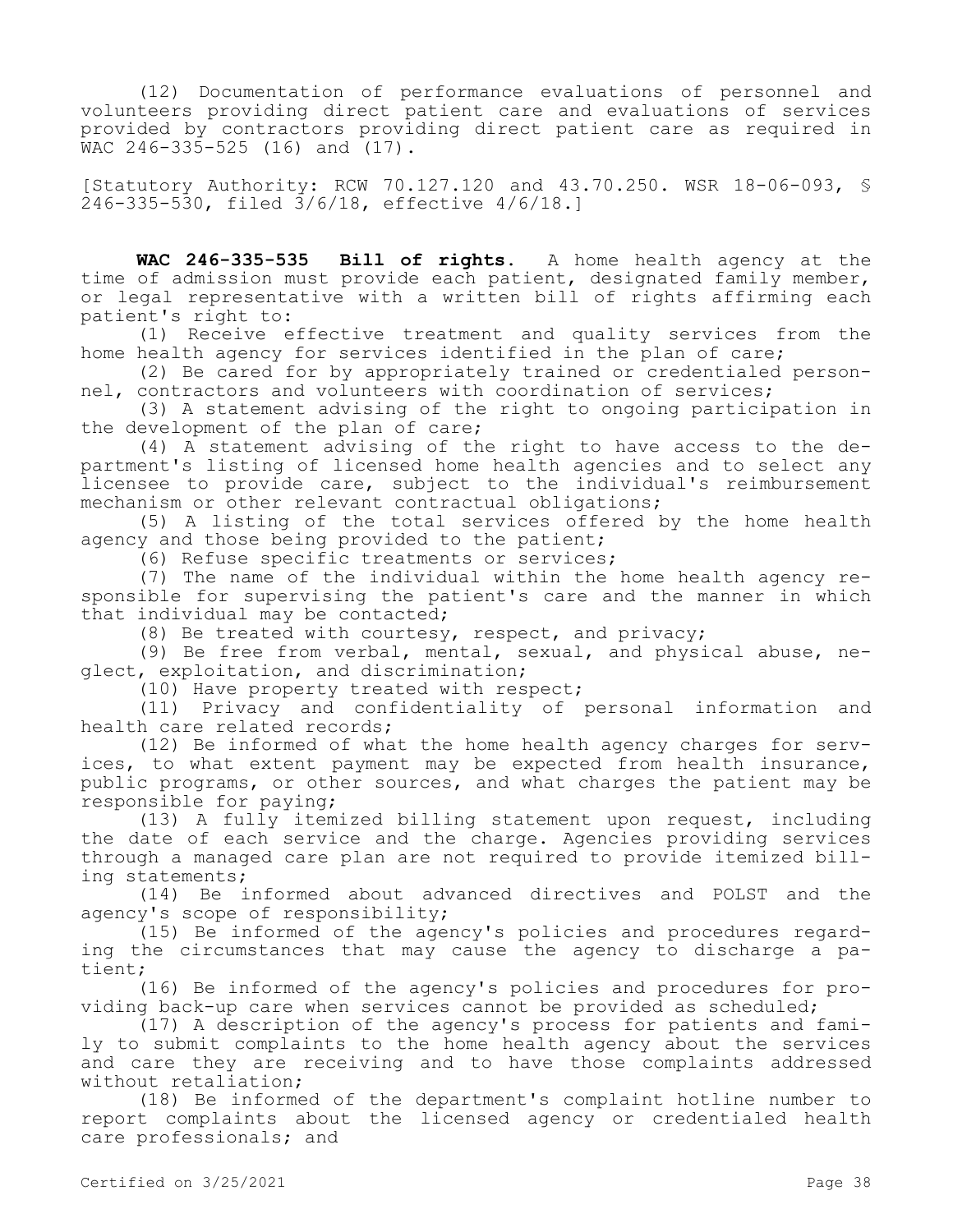(19) Be informed of the DSHS end harm hotline number to report suspected abuse of children or vulnerable adults.

(20) The home health agency must ensure that the patient rights under this section are implemented and updated as appropriate.

[Statutory Authority: RCW 70.127.120 and 43.70.250. WSR 18-06-093, § 246-335-535, filed 3/6/18, effective 4/6/18.]

**WAC 246-335-540 Home health plan of care.** Except as provided in subsections (5) and (6) of this section, the licensee must:

(1) Develop and implement a written home health plan of care for each patient with input from the patient, designated family member, or legal representative and authorizing practitioner;

(2) Ensure each plan of care is developed by appropriately trained or credentialed agency personnel and is based on a patient assessment;

(3) Ensure the home health plan of care includes:

(a) Current diagnoses and information on health status;

(b) Goals and outcome measures which are individualized for the patient;

(c) Types and frequency of services to be provided;

(d) Palliative care, if applicable;

(e) Use of telehealth or telemedicine, if applicable;

(f) Home medical equipment and supplies used by the patient;

(g) Orders for treatments and their frequency to be provided and monitored by the licensee;

(h) Special nutritional needs and food allergies;

(i) Orders for medications to be administered and monitored by the licensee including name, dose, route, and frequency;

(i) Medication allergies;

(k) The patient's physical, cognitive and functional limitations;

(l) Discharge and referral plan;

(m) Patient and family education needs pertinent to the care being provided by the licensee;

(n) Indication that the patient has a signed advanced directive or POLST, if applicable. Include resuscitation status according to advance directives or POLST, if applicable; and

(o) The level of medication assistance to be provided.

(4) Develop and implement a system to:

(a) Ensure and document that the plan of care is reviewed and updated by appropriate agency personnel according to the following time frames:

(i) For patients requiring acute care services, every two months;

(ii) For patients requiring maintenance services, every six months; and

(iii) For patients requiring only professional medical equipment assessment services or home health aide only services, every twelve months.

(b) Ensure the plan of care is signed or authenticated and dated by appropriate agency personnel and the authorizing practitioner, according to the time frames in (a) of this subsection;

(c) Ensure the signed or authenticated plan of care is returned to the agency within sixty days of the initial date of service or date of review and update;

(d) Inform the authorizing practitioner regarding changes in the patient's condition that indicate a need to update the plan of care;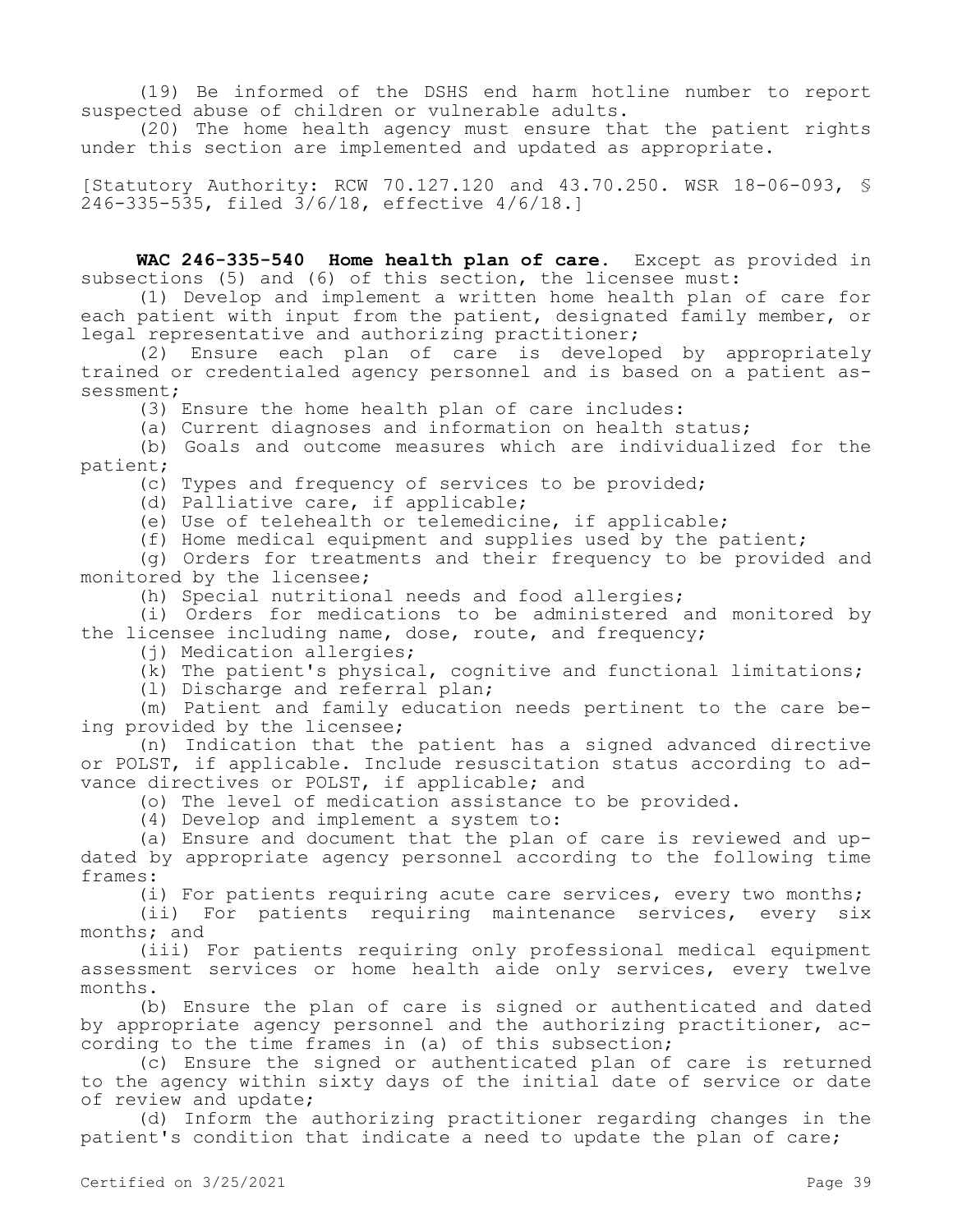(e) Obtain approval from the authorizing practitioner for additions and modifications;

(f) Ensure all verbal orders for modification to the plan of care are immediately documented in writing and signed or authenticated and dated by an agency individual authorized within their scope of practice to receive the order and signed or authenticated by the authorizing practitioner and returned to the agency within sixty days of the date the verbal orders were received.

(5) Home health agencies providing only home health aide services to a patient:

(a) May develop a modified plan of care by providing only the following information on the plan of care:

(i) Types and frequency of services to be provided;

(ii) Home medical equipment and supplies used by the patient;

(iii) Special nutritional needs and food allergies;

(iv) The patient's physical, cognitive and functional limitations; and

(v) The level of medication assistance to be provided.

(b) Do not require an authorizing practitioner signature on the plan of care.

(6) Home health agencies providing a one-time visit for a patient may provide the following written documentation in lieu of the home health plan of care requirements in subsection (3) of this section:

(a) Patient name, age, current address, and phone number;

(b) Confirmation that the patient was provided a written bill of rights under WAC 246-335-535;

- (c) Patient consent for services to be provided;
- (d) Authorizing practitioner orders; and
- (e) Documentation of services provided.

[Statutory Authority: RCW 70.127.120 and 43.70.250. WSR 18-06-093, § 246-335-540, filed 3/6/18, effective 4/6/18.]

**WAC 246-335-545 Supervision of home health services.** (1) A licensee must employ a director of clinical services;

(2) The director of clinical services must designate in writing a similarly qualified alternate to act in the director's absence;

(3) The licensee shall ensure the director of clinical services and the designated alternate completes a minimum of ten hours of training annually. Written documentation of trainings must be available upon request by the department. Training may include a combination of topics related to clinical supervision duties and the delivery of home health services. Examples of appropriate training include, but are not limited to:

(a) Agency sponsored in-services;

- (b) Community venues;
- (c) Community classes;
- (d) Conferences;
- (e) Seminars;

(f) Continuing education related to the director's health care professional credential, if applicable; and

(g) Supervisory responsibilities in the event of a natural disaster, man-made incident, or public health emergency.

(4) The director of clinical services or designee must be available during all hours patient care is being provided;

(5) The director of clinical services or designee must ensure: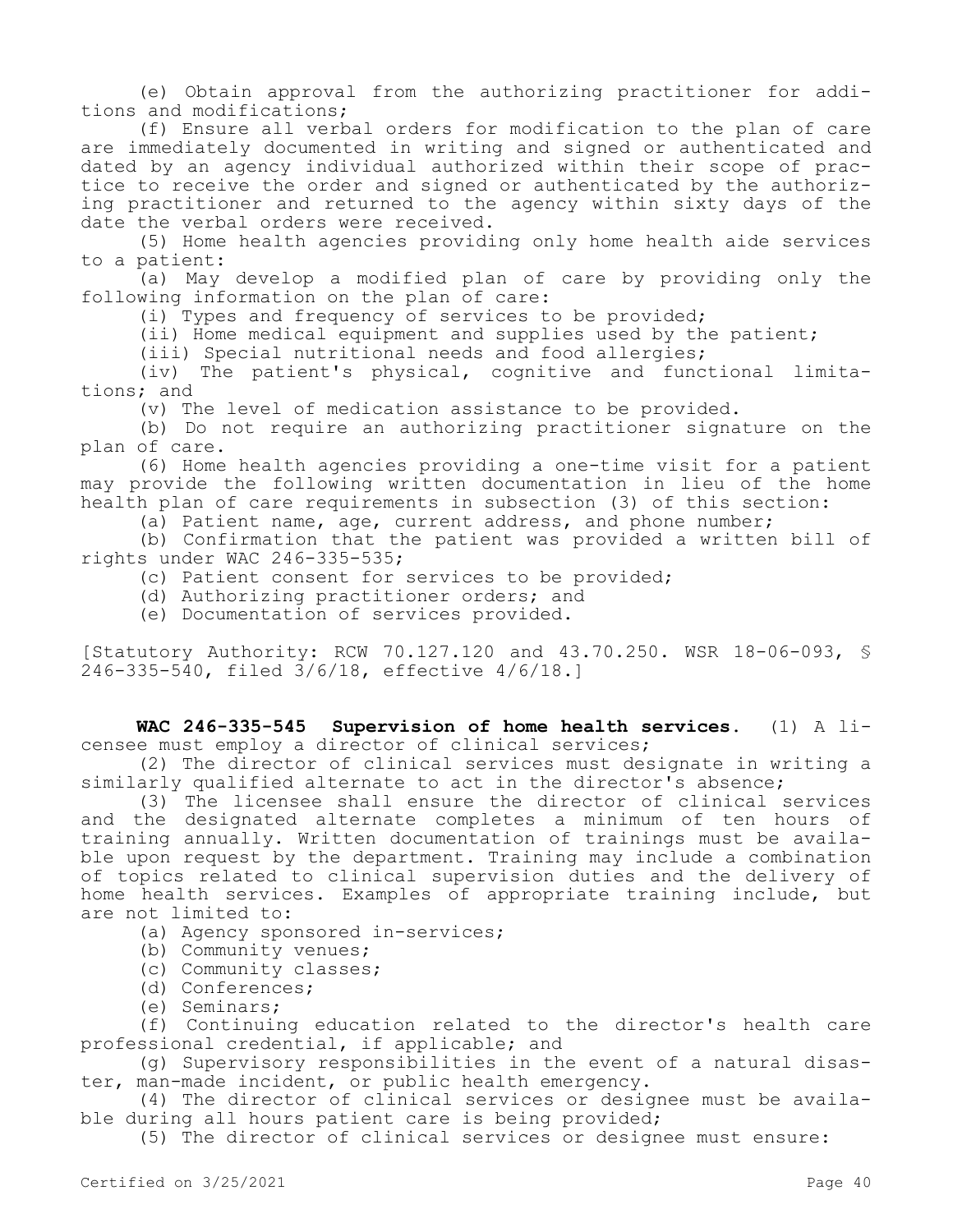(a) Coordination, development, and revision of written patient care policies and procedures related to each service provided;

(b) Supervision of all patient care provided by personnel and volunteers. The director of clinical services may delegate staff supervision responsibilities to a registered nurse or other appropriately credentialed professional;

(c) Evaluation of services provided by contractors;

(d) Coordination of services when one or more licensed agencies are providing care to the patient;

(e) Compliance with the plan of care;

(f) All direct care personnel, contractors, and volunteers observe and recognize changes in the patient's condition and needs, and report any changes to the director of clinical services or designee; and

(g) All direct care personnel, contractors, and volunteers initiate emergency procedures according to agency policy.

(6) The licensee must document supervision including, but not limited to:

(a) RN supervision when using the services of an RN or LPN, in accordance with chapter 18.79 RCW;

(b) For patients receiving acute care services, supervision of the home health aide services during an on-site visit with or without the home health aide present must occur once a month to evaluate compliance with the plan of care and patient satisfaction with care. The supervisory visit must be conducted by a licensed nurse or therapist in accordance with the appropriate practice acts;

(c) For patients receiving maintenance care or home health aide only services, supervision of the home health aide services during an on-site visit with or without the home health aide present must occur every six months to evaluate compliance with the plan of care and patient satisfaction with care. The supervisory visit must be conducted by a licensed nurse or licensed therapist in accordance with the appropriate practice acts; and

(d) Supervision by a licensed therapist when using the services of a therapy assistant in accordance with the appropriate practice acts.

(7) The licensee using home health aides must ensure:

(a) Each home health aide reviews the plan of care and any additional written instructions for the care of each patient prior to providing home health aide services and whenever there is a change in the plan of care; and

(b) Each home health aide assists with medications according to agency policy and this chapter.

[Statutory Authority: RCW 70.127.120 and 43.70.250. WSR 18-06-093, § 246-335-545, filed 3/6/18, effective 4/6/18.]

# **WAC 246-335-550 Patient records.** The licensee must:

(1) Maintain a current record for each patient consistent with chapter 70.02 RCW;

(2) Ensure that patient records are:

(a) Accessible in the licensee's office location for review by appropriate direct care personnel, volunteers, contractors, and the department;

(b) Written legibly in permanent ink or retrievable by electronic means;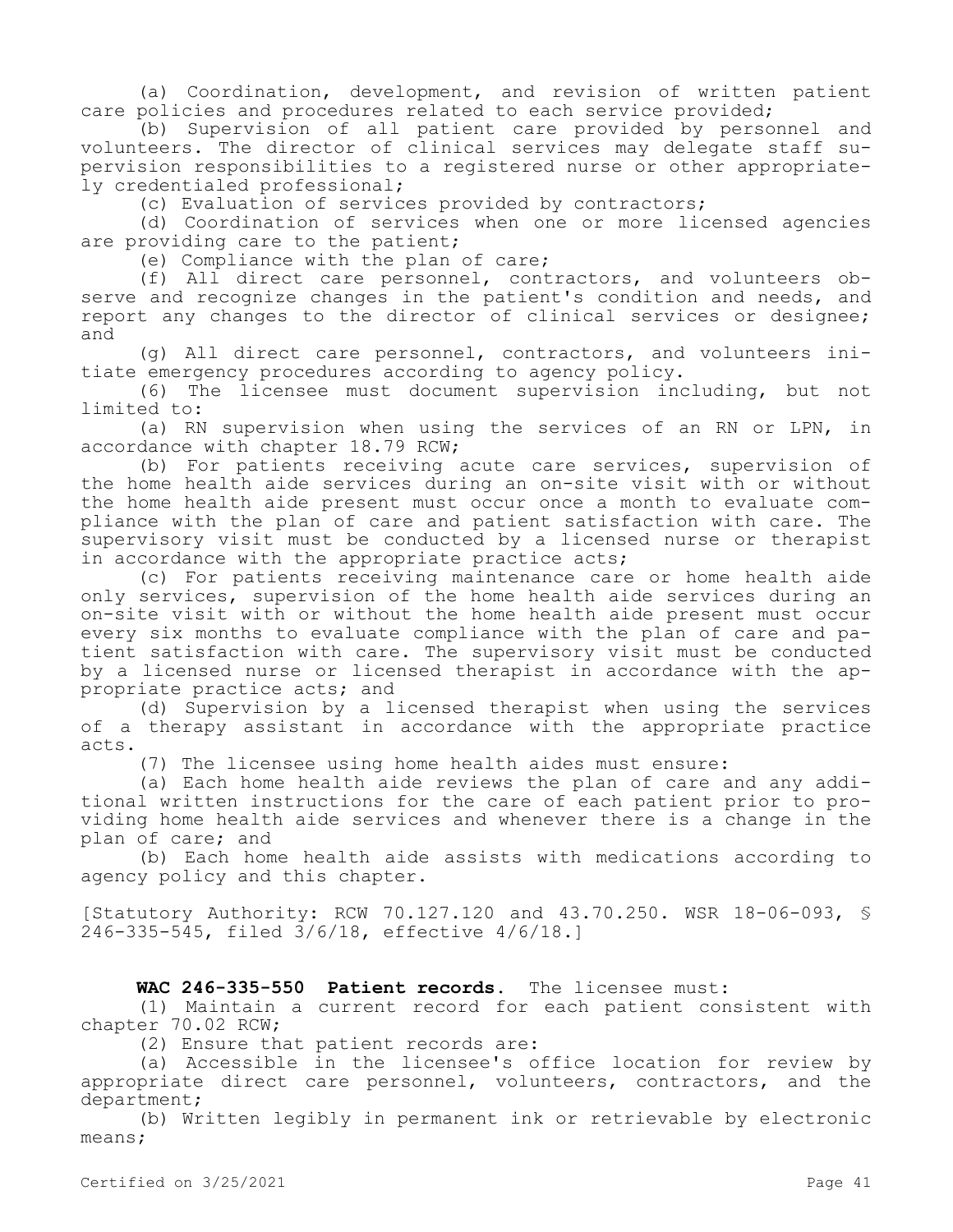(c) On the licensee's standardized forms or electronic templates;

(d) In a legally acceptable manner;

(e) Kept confidential;

(f) Chronological in its entirety or by the service provided;

(g) Fastened together to avoid loss of record contents (paper documents); and

(h) Kept current with all documents filed according to agency time frames per agency policies and procedures.

(3) Except as provided in subsection (4) of this section, include documentation of the following in each record:

(a) Patient's name, age, current address and phone number;

(b) Patient's consent for services, care, and treatments;

(c) Payment source and patient responsibility for payment;

(d) Initial assessment when providing home health services, except when providing home health aide only services under WAC 246-335-540(5);

(e) Plan of care according to WAC 246-335-540, depending upon the services provided;

(f) Signed or electronically authenticated and dated notes documenting and describing services provided during each patient contact;

(g) Observations and changes in the patient's condition or needs;

(h) For patients receiving home health, with the exception of home health aide only services per WAC 246-335-540(5), authorized practitioner orders and documentation of response to medications and treatments ordered;

(i) Supervision of home health aide services according to WAC 246-335-545(7); and

(i) Other documentation as required by this chapter.

(4) For patients receiving a one-time visit, provide the documentation required in WAC 246-335-540(6) in lieu of the requirements in subsection (3) of this section;

(5) Consider the records as property of the licensee and allow the patient access to his or her own record; and

(6) Upon request and according to agency policy and procedure, provide patient information or a summary of care when the patient is transferred or discharged to another agency or facility.

(7) The licensee must keep patient records for:

(a) Adults - Three years following the date of termination of services;

(b) Minors - Three years after attaining age eighteen, or five years following discharge, whichever is longer; and

(c) Patient death - Three years following the last date or termination of services if patient was on services when death occurred.

(8) The licensee must:

(a) Store patient records in a safe and secure manner to prevent loss of information, to maintain the integrity of the record, and to protect against unauthorized use;

(b) Maintain or release records in accordance with chapter 70.02 RCW; and

(c) After ceasing operation, retain or dispose of patient records in a confidential manner according to the time frames in subsection (7) of this section.

[Statutory Authority: RCW 70.127.120 and 43.70.250. WSR 18-06-093, § 246-335-550, filed 3/6/18, effective 4/6/18.]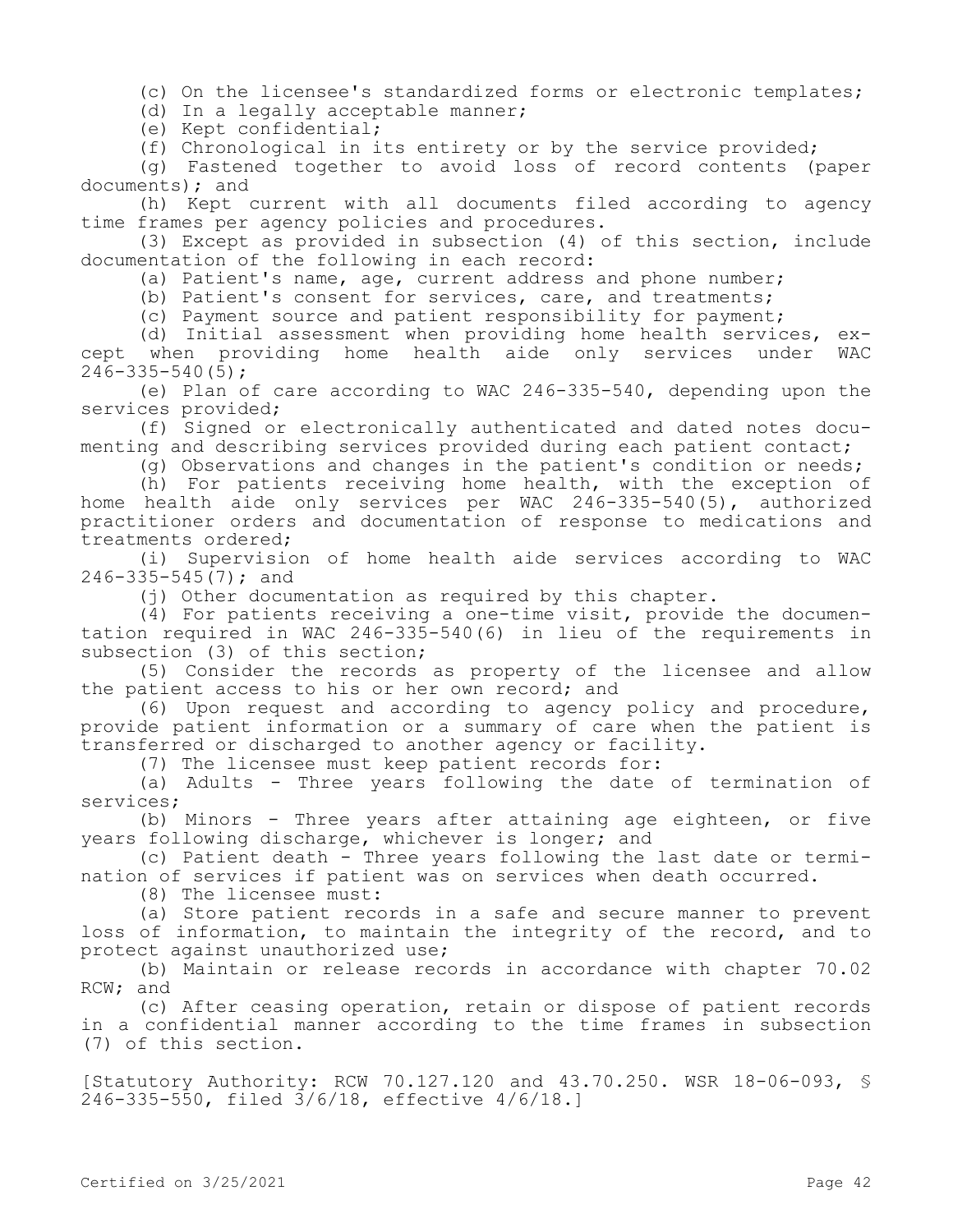**WAC 246-335-555 Quality improvement program.** Every home health licensee must develop and operationalize a quality improvement program to ensure the quality of care and services provided throughout all approved service areas including, at a minimum:

(1) A complaint process that includes a procedure for the receipt, investigation, and disposition of complaints regarding services provided;

(2) A method to identify, monitor, evaluate, and correct problems identified by patients, families, personnel, contractors, or volunteers; and

(3) A system to assess patient satisfaction with the overall services provided by the agency.

[Statutory Authority: RCW 70.127.120 and 43.70.250. WSR 18-06-093, § 246-335-555, filed 3/6/18, effective 4/6/18.]

**WAC 246-335-560 Home medical supplies and equipment.** This section applies to home health agencies providing or contracting for medical supplies or equipment services.

(1) The applicant or licensee must develop and implement policies and procedures to:

(a) Maintain medical supplies and equipment;

(b) Clean, inspect, repair and calibrate equipment per the manufacturers' recommendations, and document the date and name of individual conducting the activity;

(c) Ensure safe handling and storage of medical supplies and equipment;

(d) Inform the patient, designated family member, or legal representative of the cost and method of payment for equipment, equipment repairs and equipment replacement;

(e) Document the patient, designated family member, or legal representative's approval;

(f) Instruct each patient, designated family member, or legal representative to use and maintain supplies and equipment in a language or format the patient or family understands, using one or more of the following:

(i) Written instruction;

(ii) Verbal instruction; or

(iii) Demonstration.

(g) Document the patient, designated family member, or legal representative understanding of the instructions provided;

(h) Replace supplies and equipment essential for the health or safety of the patient; and

(i) Identify and replace equipment recalled by the manufacturer.

(2) If the applicant or licensee contracts for medical supplies or equipment services, develop and implement policies and procedures to ensure that contractors have policies and procedures consistent with subsection (1) of this section.

[Statutory Authority: RCW 70.127.120 and 43.70.250. WSR 18-06-093, § 246-335-560, filed 3/6/18, effective 4/6/18.]

# **Part 4 - Requirements Specific to Hospice Agency Services**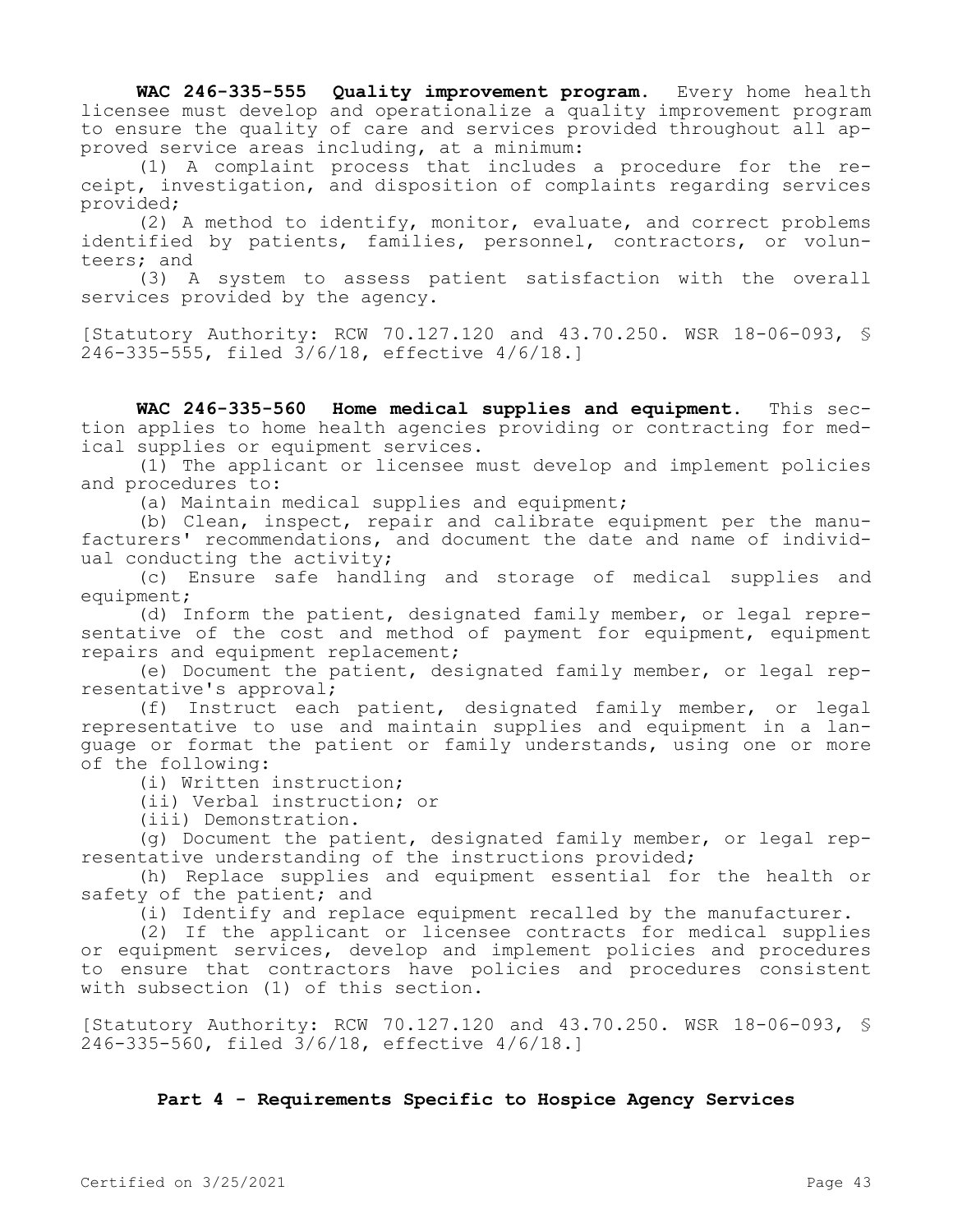WAC 246-335-605 Applicability. The requirements in WAC 246-335-605 through 246-335-660 apply to all in-home services agencies licensed to provide hospice services.

[Statutory Authority: RCW 70.127.120 and 43.70.250. WSR 18-06-093, § 246-335-605, filed 3/6/18, effective 4/6/18.]

**WAC 246-335-610 Definitions—Hospice.** The definitions in this section apply throughout WAC 246-335-605 through 246-335-660 unless the context clearly indicates otherwise:

(1) "Assessment" means an evaluation performed by an appropriate health care professional of a patient's physical, psychosocial, emotional and spiritual status related to their terminal illness and other health conditions. This includes evaluating the caregiver's and family's willingness and capability to care for the patient.

(2) "Authorizing practitioner" means the individual practitioners licensed in Washington state and authorized to approve a hospice plan of care:

(a) A physician licensed under chapter 18.57 or 18.71 RCW; or

(b) An advanced registered nurse practitioner as authorized under chapter 18.79 RCW.

(3) "Bereavement services" means emotional, psychosocial, and spiritual support and services provided before and after the death of the patient to assist with issues related to grief, loss, and adjustment.

(4) "Dietitian or nutritionist" means a person certified as such under chapter 18.138 RCW or registered by the Academy of Nutrition and Dietetics as a registered dietitian nutritionist; certified by the board for certification of nutrition specialists as a certified nutrition specialist; or certified by the American Clinical Board of Nutrition as a diplomate of the American Clinical Board of Nutrition.

(5) "Director of clinical services" means an individual responsible for nursing, therapy, nutritional, social, or related services that support the plan of care provided by in-home health and hospice agencies.

(6) "Home health aide" means an individual who is a nursing assistant certified under chapter 18.88A RCW.

(7) "Hospice agency" means a person administering or providing hospice services directly or through a contract arrangement to individuals in places of permanent or temporary residence under the direction of an interdisciplinary team composed of at least a nurse, social worker, physician, spiritual counselor, and a volunteer.

(8) "Hospice services" means symptom and pain management to a terminally ill individual, and emotional, spiritual and bereavement services for the individual and their family in a place of temporary or permanent residence, and may include the provision of home health and home care services for the terminally ill individual.

(9) "Interdisciplinary team" means the group of individuals involved in patient care providing hospice services including, at a minimum, a physician, registered nurse, social worker, spiritual counselor and volunteer.

(10) "Licensed practical nurse" or "LPN" means an individual licensed under chapter 18.79 RCW.

(11) "Medication administration" means assistance in the application, instillation or insertion of medications according to a plan of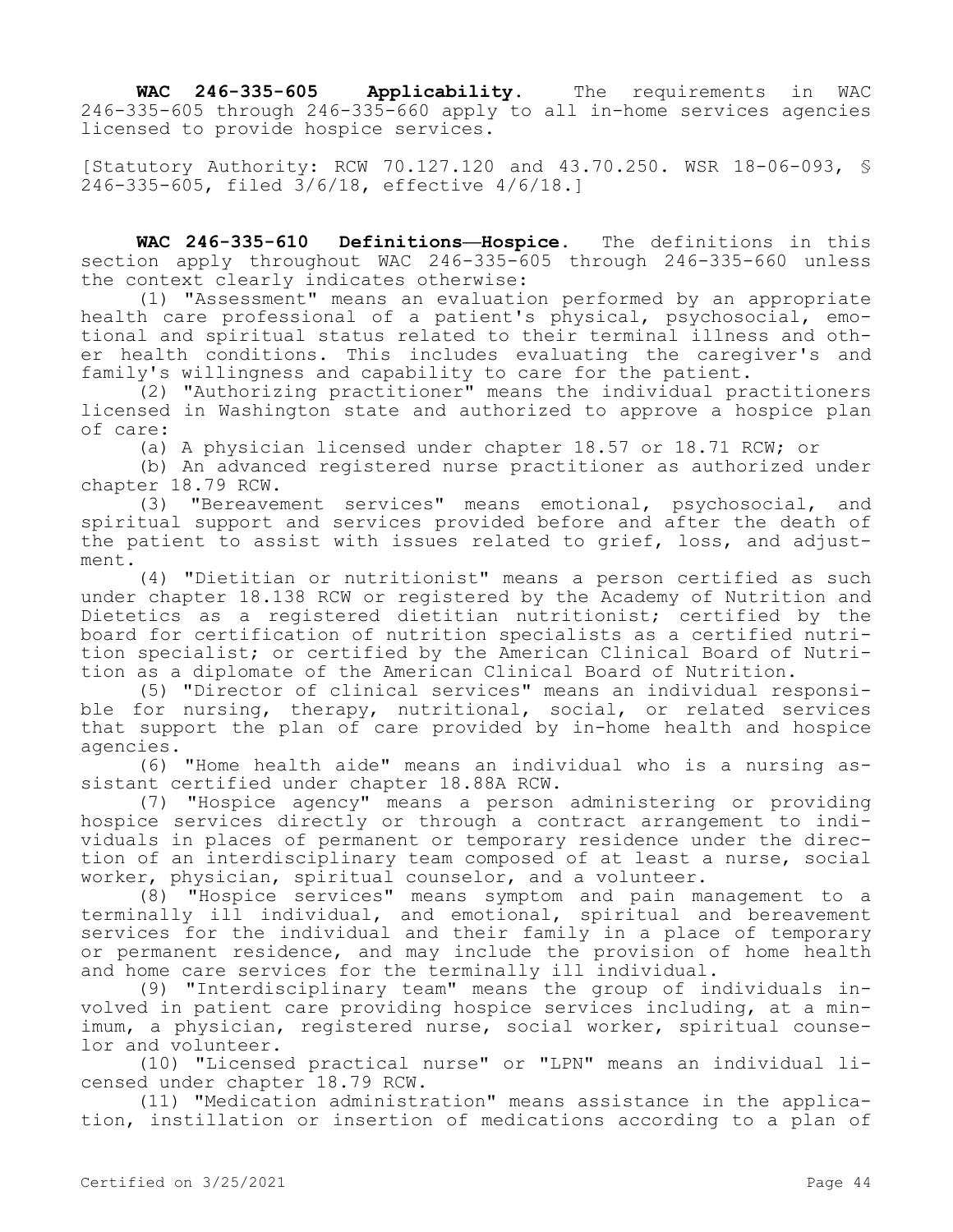care, for patients of an in-home services agency licensed to provide hospice or hospice care center services and are under the direction of appropriate agency health care personnel. The assistance is provided in accordance with the Nurse Practice Act as defined in chapters 18.79 RCW, 246-840 WAC, and the nursing assistant scope of practice as defined in chapters 18.88A RCW and 246-841 WAC.

(12) "Medical director" means a physician licensed under chapter 18.57 or 18.71 RCW responsible for the medical component of patient care provided in an in-home services agency licensed to provide hospice services according to WAC  $246-335-615$  (4)(a).

(13) "Patient" means an individual receiving hospice services.

(14) "Palliative care" means specialized care for people living with serious illness. Care is focused on relief from the symptoms and stress of the illness and treatment whatever the diagnosis. The goal is to improve and sustain quality of life for both the patient, loved ones, and other care companions. It is appropriate at any age and at any stage in a serious illness and can be provided along with active treatment. Palliative care facilitates patient autonomy, access to information, and choice. The palliative care team helps patients and families understand the nature of their illness, and make timely, informed decisions about care.

(15) "Registered nurse" or "RN" means an individual licensed under chapter 18.79 RCW.

(16) "Restraint" means:

(a) Any manual method, physical or mechanical device, material, or equipment that immobilizes or reduces the ability of a patient to move their arms, legs, body, or head freely. Restraint does not include devices, such as orthopedically prescribed devices, surgical dressings or bandages, protective helmets, or other methods that involve the physical holding of a patient from falling out of bed, or to permit the patient to participate in activities without the risk of physical harm, or to physically guide a patient from one location to another; or

(b) A drug or medication when it is used as a restriction to manage the patient's behavior or restrict the patient's freedom of movement and is not a standard hospice or palliative care treatment or dosage for the patient's condition.

(17) "Seclusion" means the involuntary confinement of a patient alone in a room or an area from which the patient is physically prevented from leaving.

(18) "Social worker" means a person with a degree from a social work educational program accredited and approved as provided in RCW 18.320.010 or who meets qualifications provided in 42 C.F.R. Sec. 418.114 as it existed on January 1, 2012.

(19) "Spiritual counseling" means services provided or coordinated by an individual with knowledge of theology, pastoral counseling or an allied field.

(20) "Telehealth" means a collection of means or methods for enhancing health care, public health, and health education delivery and support using telecommunications technology. Telehealth encompasses a broad variety of technologies and tactics to deliver virtual medical, health, and education services.

(21) "Telemedicine" means the delivery of health care services through the use of interactive audio and video technology, permitting real-time communication between the patient at the originating site and the provider, for the purpose of diagnosis, consultation, or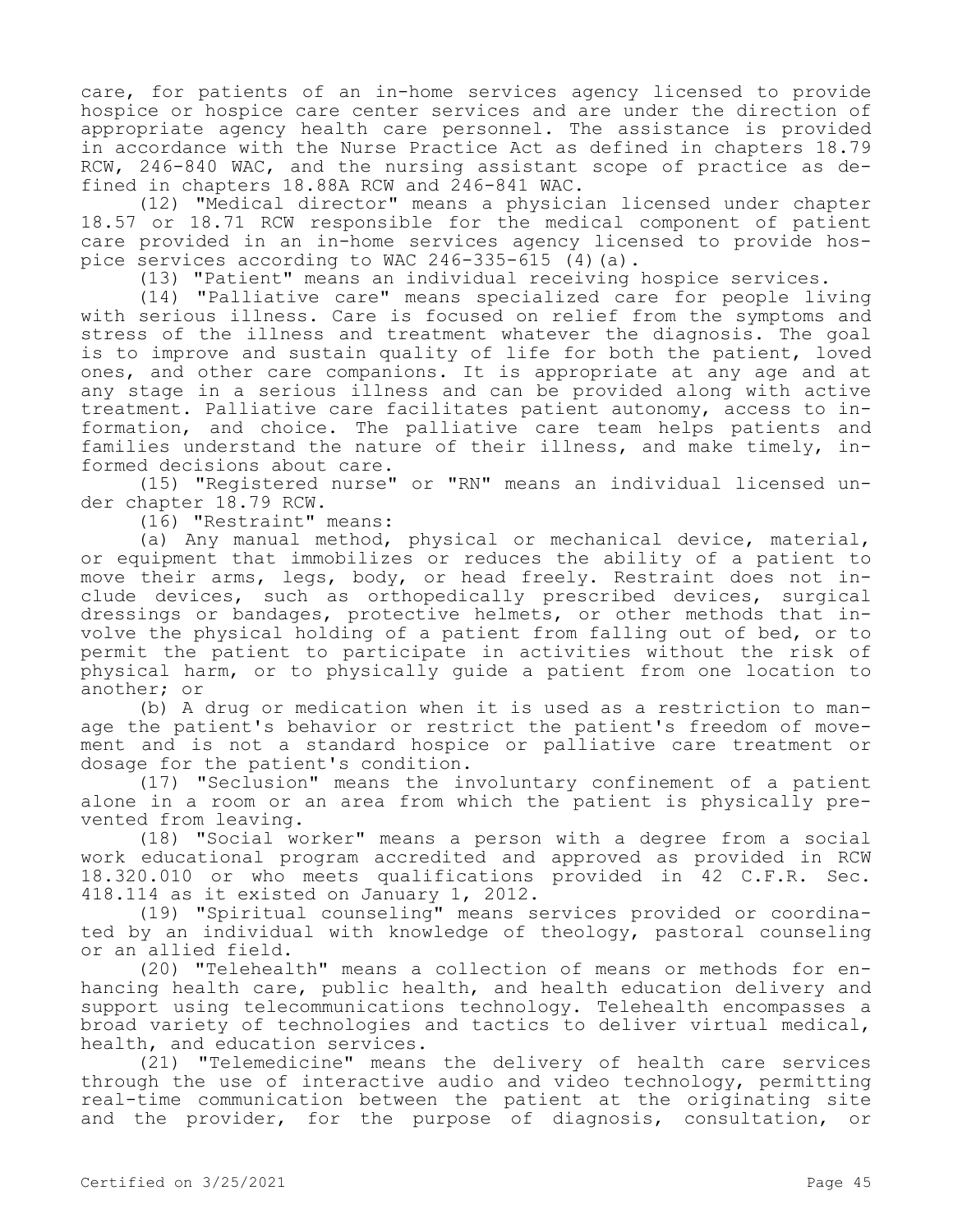treatment. Telemedicine does not include the use of audio-only telephone, facsimile, or electronic mail.

[Statutory Authority: RCW 70.127.120 and 43.70.250. WSR 18-06-093, § 246-335-610, filed 3/6/18, effective 4/6/18.]

**WAC 246-335-615 Plan of operation.** The applicant or licensee must develop and implement a plan of operation which includes:

(1) A description of the organizational structure;

(2) Personnel job descriptions according to WAC 246-335-625(2);

(3) Responsibilities of contractors and volunteers;

(4) Services to be provided;

(5) The days and hours of agency operation; and

(6) Criteria for management and supervision of hospice services throughout all approved service areas, which include:

(a) How the initial assessment and development of the plan of care will be completed per WAC 246-335-640;

(b) How supervision of personnel and volunteers and monitoring of services provided by contractors will occur which meet the requirements of WAC 246-335-645;

(c) How performance evaluations for personnel and volunteers and evaluation of services provided by contractors will be conducted per WAC 246-335-625 (15) and (16); and

(d) How the quality improvement program required in WAC 246-335-655 will be applied throughout all approved service areas.

(7) A process to inform patients of alternative services prior to ceasing operation or when the licensee is unable to meet the patient's needs;

(8) A plan for preserving records, including the process to preserve or dispose of records prior to ceasing operation according to WAC 246-335-650 (7) and (8); and

(9) Time frames for filing documents in the patient records;

(10) Emergency preparedness that addresses service delivery when natural disasters, man-made incidents, or public health emergencies occur that prevent normal agency operation. Include, at minimum: Risk assessment and emergency planning, communication plan, coordination of service delivery with emergency personnel to meet emergent needs of patients, and staff training;

(11) Availability of a bereavement program for up to one year after a patient's death;

(12) Availability of social services, spiritual counseling, volunteer services, and respite care;

(13) Assuring direct care personnel, contractors and volunteers have training specific to the needs of the terminally ill patients and their families;

(14) The applicant or licensee must identify an administrator. The administrator is appointed by and reports to the agency owner or governing body, is a hospice employee, and possesses education and experience required by the agency's policies or the hospice's governing body. The administrator is responsible to:

(a) Oversee the day-to-day operation and fiscal affairs of the agency;

(b) Implement the provisions of this section;

(c) Designate in writing an alternate to act in the administrator's absence;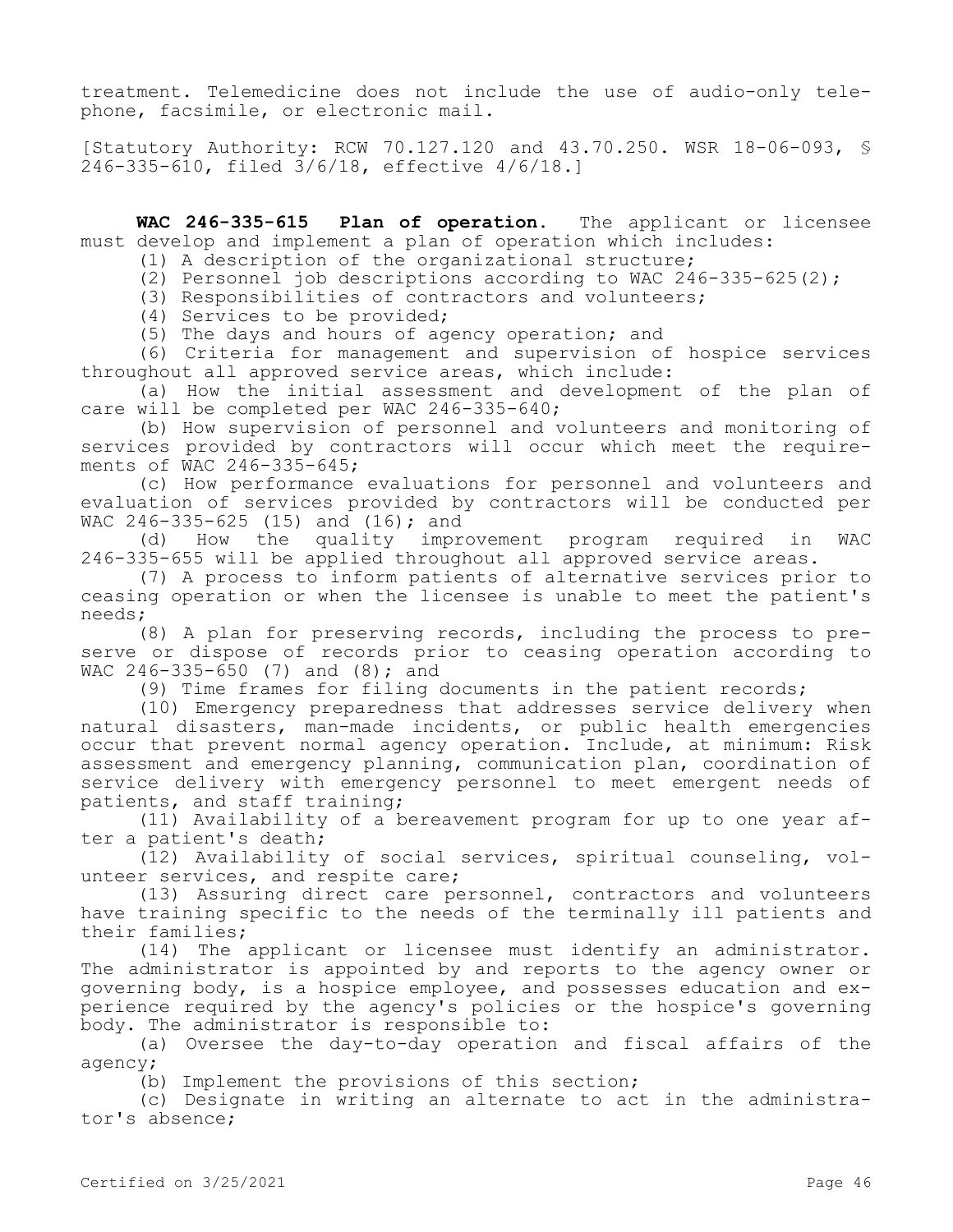(d) Provide management and supervision of services throughout all approved service areas according to subsection (6) of this section;

(e) Arrange for necessary services;

(f) Keep contracts current and consistent with WAC  $246 - 335 - 625(4)$ ;

(g) Serve as a liaison between the licensee, personnel, contractors and volunteers;

(h) Ensure personnel, contractors and volunteers are currently credentialed by the state of Washington, when appropriate, according to applicable practice acts and consistent with WAC  $246-335-625(5)$ ;

(i) Ensure personnel, contractors and volunteers comply with the licensee's policies and procedures;

(j) Implement a quality improvement process consistent with WAC  $246 - 335 - 655$ ;

(k) Manage recordkeeping according to WAC 246-335-650;

(l) Ensure supplies and equipment necessary to patient care are available, maintained, and in working order;

(m) Ensure the accuracy of public information materials; and

(n) Ensure current written policies and procedures are accessible to personnel, contractors, and volunteers during hours of operation.

(15) The applicant or licensee must identify a medical director who is responsible to:

(a) Advise the licensee on policies and procedures;

(b) Serve as liaison with a patient's authorizing practitioner;

(c) Provide patient care and family support;

(d) Approve modifications in individual plans of care; and

(e) Participate in interdisciplinary team conferences as required by WAC 246-335-640, hospice plan of care.

(16) The licensee must continue to update its plan of operation to reflect current practice, services provided by the agency, and state and local laws.

[Statutory Authority: RCW 70.127.120 and 43.70.250. WSR 18-06-093, § 246-335-615, filed 3/6/18, effective 4/6/18.]

**WAC 246-335-620 Delivery of services.** The applicant or licensee must develop and operationalize policies and procedures that describe:

(1) Admission, transfer, discharge, and referral processes:

(a) In order to minimize the possibility of patient abandonment, patients must be given at least a forty-eight hour written or verbal notice prior to discharge that will be documented in the patient record;

(b) Forty-eight hour notice is not required if hospice agency worker safety, significant patient noncompliance, or patient's failure to pay for services rendered are the reason(s) for the discharge;

(c) A Hospice agency discharging a patient that is concerned about their ongoing care and safety may submit a self-report to appropriate state agencies which identifies the reasons for discharge and the steps taken to mitigate safety concerns;

(2) Specific hospice services, including palliative care and any nonmedical services, available to meet patient, or family needs as identified in plans of care;

(3) Initial patient assessment completed by a registered nurse within seven calendar days of receiving and accepting a physician or practitioner referral for hospice services. Longer time frames are permitted when one or more of the following is documented: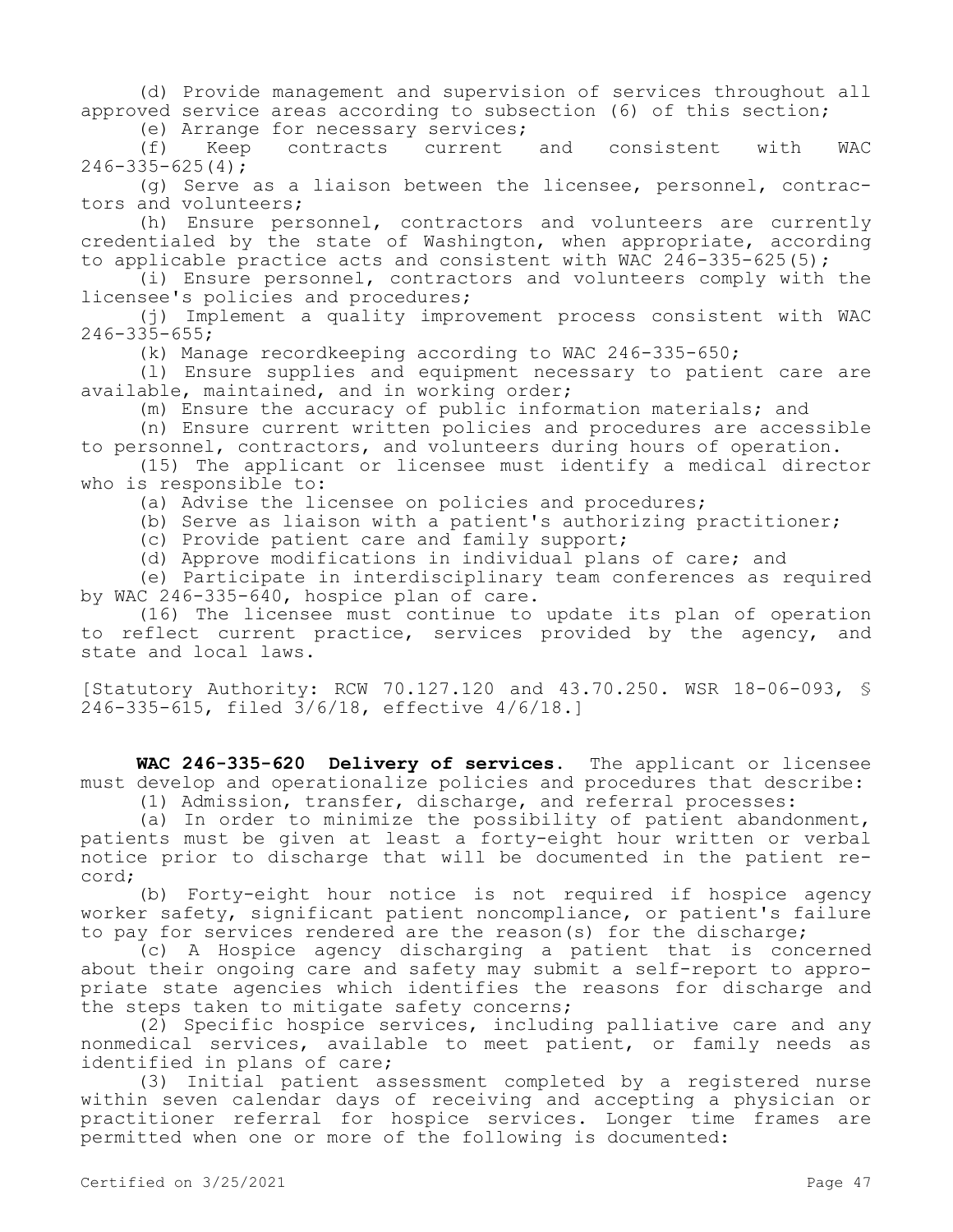(a) Longer time frame for completing the initial patient assessment is requested by physician or practitioner;

(b) Longer time frame for completing the initial patient assessment is requested by the patient, designated family member, or legal representative; or

(c) Initial patient assessment was delayed due to agency having challenges contacting the patient, designated family member, or legal representative.

(4) Agency personnel, contractor, and volunteer roles and responsibilities related to medication self-administration with assistance and medication administration;

(5) Coordination of care, including:

(a) Coordination among services being provided by a licensee having an additional home health or home care service category; and

(b) Coordination with other agencies when care being provided impacts patient health.

(6) Actions to address patient or family communication needs;

(7) Utilization of telehealth or telemedicine for patient consultation or to acquire patient vitals and other health data in accordance to state and federal laws;

(8) Management of patient medications and treatments in accordance with appropriate practice acts;

(9) Utilization of restraints and/or seclusion following an individualized patient assessment process;

(10) Emergency care of the patient;

(11) Actions to be taken upon death of a patient;

(12) Providing back-up care to the patient when services cannot be provided as scheduled. Back-up care which requires assistance with patient ADLs or patient health services must be provided by staff with minimum health care credentialing. Noncredentialed staff may provide back-up care only when assisting a patient with IADLs or in emergency situations;

(13) Actions to be taken when the patient has a signed advanced directive;

(14) Actions to be taken when the patient has a signed POLST form. Any section of the POLST form not completed implies full treatment for that section. Also include: In the event of a patient medical emergency and agency staff are present, provide emergency medical personnel with a patient's signed POLST form; and

(15) Nurse delegation according to the following:

(a) Delegation is only permitted for patients requiring specific nursing tasks that do not require clinical judgment.

(b) Hospice agencies coordinating patient care with a separate home care agency must ensure that a formal delegation contract has been established between the two agencies in order for the hospice nurse to delegate to the home care agency workers.

[Statutory Authority: RCW 70.127.120 and 43.70.250. WSR 18-06-093, § 246-335-620, filed 3/6/18, effective 4/6/18.]

**WAC 246-335-625 Personnel, contractor, and volunteer policies.**  The applicant or licensee must develop and operationalize personnel, contractor, and volunteer policies and procedures that describe:

(1) Employment criteria regarding discrimination consistent with chapter 49.60 RCW;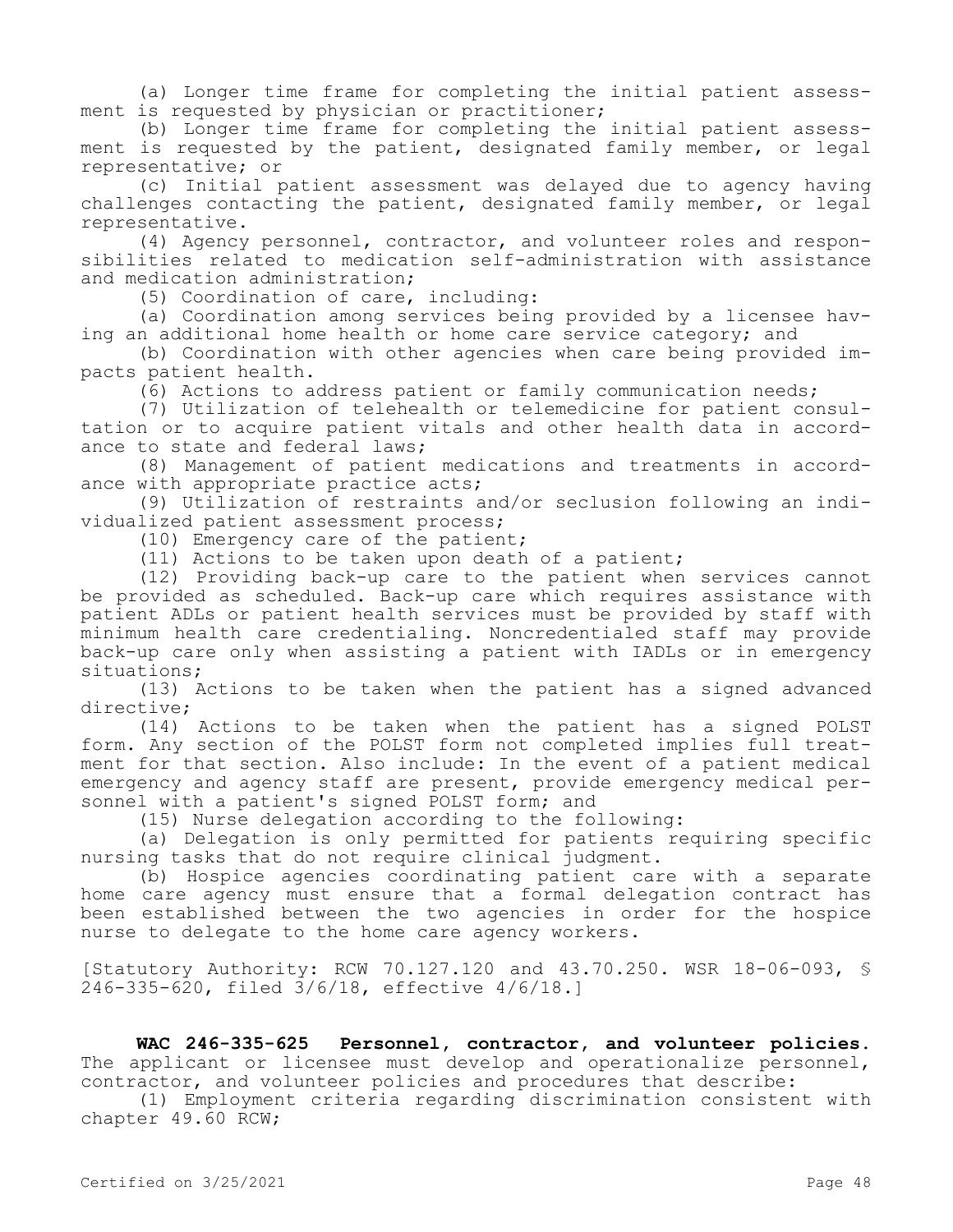(2) Job descriptions that contain responsibilities and are consistent with health care professional credentialing and scope of practice as defined in relevant practice acts and rules;

(3) References for personnel, contractors and volunteers;

(4) Contracting process when using a contractor. The contract should include, at minimum, a description of the duties the contractor will perform, and a statement indicating that the contractor, not the employer, is responsible for withholding any necessary taxes. As with personnel and volunteers, contractors are subject to all applicable requirements in this chapter;

(5) Credentials of health care professionals that are current and in good standing;

(6) Criminal history background checks and disclosure statements for personnel, contractors, volunteers, students, and any other individual associated with the licensee having direct contact with children under sixteen years of age, people with developmental disabilities, or vulnerable persons according to RCW 43.43.830 through 43.43.842 and the following:

(a) Criminal history background checks must be processed through the Washington state patrol;

(b) Disclosure statements must be approved by the department; and

(c) All criminal history background checks and disclosure statements required under this chapter must be renewed within two years from the date of the previous check.

(7) Character, competence, and suitability determination conducted for personnel, contractors, volunteers, and students whose background check results reveal nondisqualifying convictions, pending charges, or negative actions. Factors to consider when making a determination include, but are not limited to:

(a) Whether there is a reasonable, good faith belief that they would be unable to meet the care needs of the patient;

(b) Level of vulnerability of the patient under their care;

(c) Behaviors since the convictions, charges, negative actions or other adverse behaviors;

(d) Pattern of offenses or other behaviors that may put the patient at risk;

(e) Number of years since the conviction, negative action, or other issue;

(f) Whether they self-disclosed the conviction(s), pending charge(s) and/or negative action(s);

(g) Other health and safety concerns; and

(h) Although a licensee may determine, based on their assessment process, that an employee is suitable to work with vulnerable patients, the department has the final authority to deny, revoke, modify, or suspend any professional credential it issues based on application and criminal background check information.

(8) Mandatory reporting:

(a) Mandatory reporters shall report failure to comply with the requirements of chapters 246-335 WAC and 70.127 RCW to the department. The report must be submitted on department forms. Reports must be submitted within fourteen calendar days after the reporting person has knowledge of noncompliance that must be reported;

(b) Mandatory reporters shall report suspected abandonment, abuse, financial exploitation, or neglect of a person in violation of RCW 74.34.020 or 26.44.030 to the department of social and health services and the proper law enforcement agency. Reports must be submitted immediately when the reporting person has reasonable cause to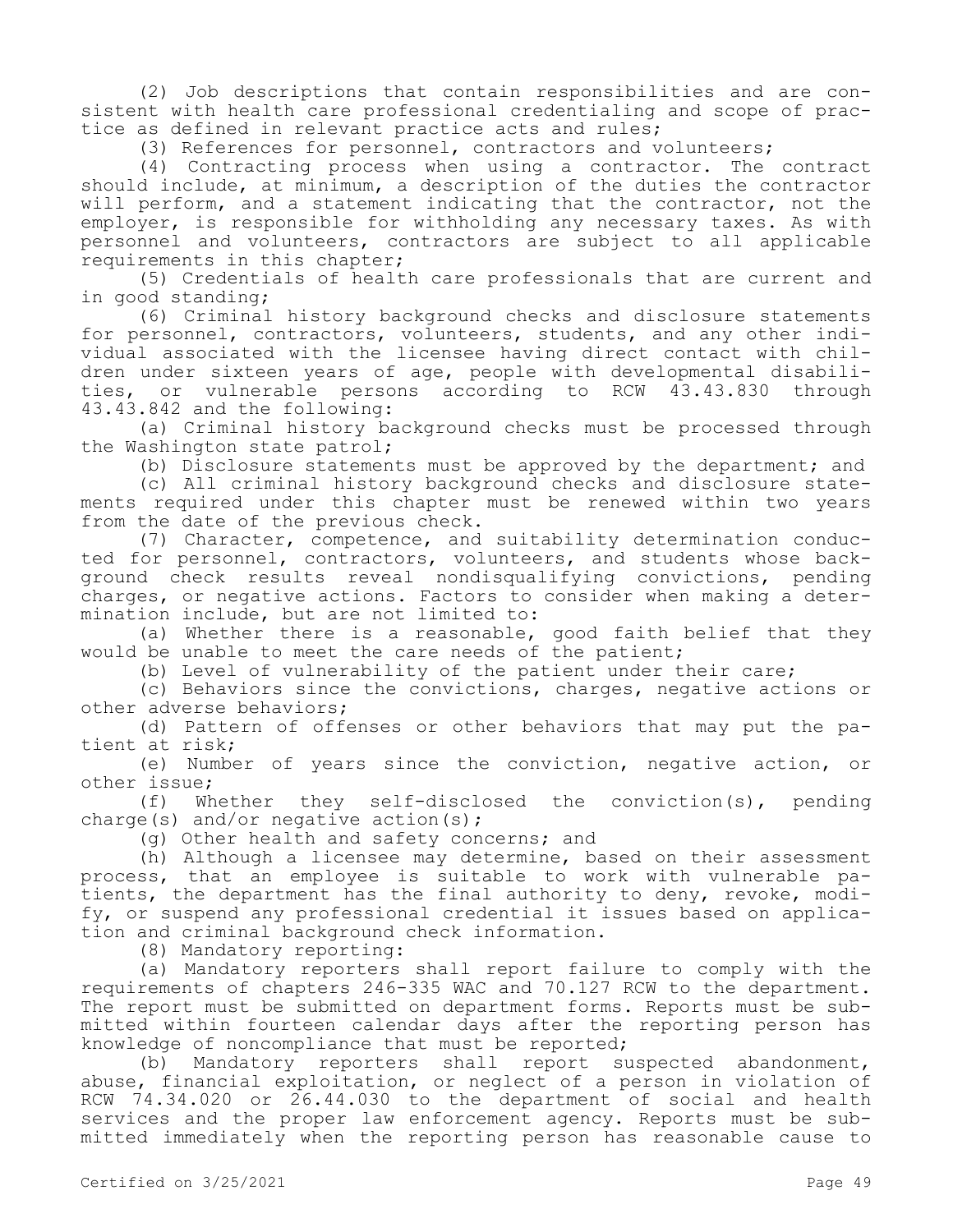believe that abandonment, abuse, financial exploitation, or neglect of a vulnerable adult has occurred.

(9) In-person orientation to current agency policies and procedures and verification of skills or training prior to independently providing patient care. Examples of skills verification include written testing, skills observation, and evidence of previous training and experience such as the nursing assistant training detailed in WAC 246-841-400;

(10) Training on the use of telehealth or telemedicine for patient consultation and the transmission of health data, if applicable;

(11) Ongoing training pertinent to patient care needs;

(12) Safe food storage, preparation and handling practices consistent with the United States Food and Drug Administration's recommendations for "food safety at home" for personnel, contractors, and volunteers involved in food preparation services on behalf of patients. Personnel, contractors, and volunteers may not provide patients with homemade food items or baked goods that they themselves prepared;

(13) Current cardiopulmonary resuscitation (CPR) training consistent with agency policies and procedures for direct care personnel and contractors. Internet-based classroom training is only permissible when the demonstration of skills is hands on and observed by a certified trainer;

(14) Infection control practices, communicable disease testing, and vaccinations. Policies and procedures must include, at minimum:

(a) Standard precautions such as hand hygiene, respiratory hygiene and cough etiquette, and personal protective equipment;

(b) Availability of personal protective equipment and other equipment necessary to implement client plans of care;

(c) Tuberculosis (TB) infection control program. Key elements include, but are not limited to:

(i) Conducting a TB risk assessment for all new employees upon hire. Agencies must use a tuberculosis risk assessment form provided by the department. Based on risk assessment results, determine the agency's responsibility to conduct TB testing of new employees. If TB testing is required, follow the department's tuberculosis risk assessment form testing recommendations;

(ii) Conducting an annual assessment of new TB risk factors for all employees. Agencies must use a tuberculosis risk assessment form provided by the department. Based on risk assessment results, determine agency's responsibility to conduct TB testing of employees. Retesting should only be done for persons who previously tested negative and have new risk factors since the last assessment; and

(iii) Ensuring workers receive TB related training and education at the time of hire or during new employee orientation. Training and education must be consistent with the department's Tuberculosis program's online posted educational materials.

(d) Actions to take when personnel, volunteers, contractors, or clients exhibit or report symptoms of a communicable disease in an infectious stage in accordance with chapters 246-100 and 246-101 WAC;

(e) Exposure to bloodborne pathogens such as Hepatitis B and HIV, and other potentially infectious materials in compliance with the department of labor and industries chapter 296-823 WAC. Key elements include, but are not limited to:

(i) Conducting an initial risk assessment of the environment in which personnel, volunteers, and contractors perform their assigned duties to determine occupational exposure. The results of the risk as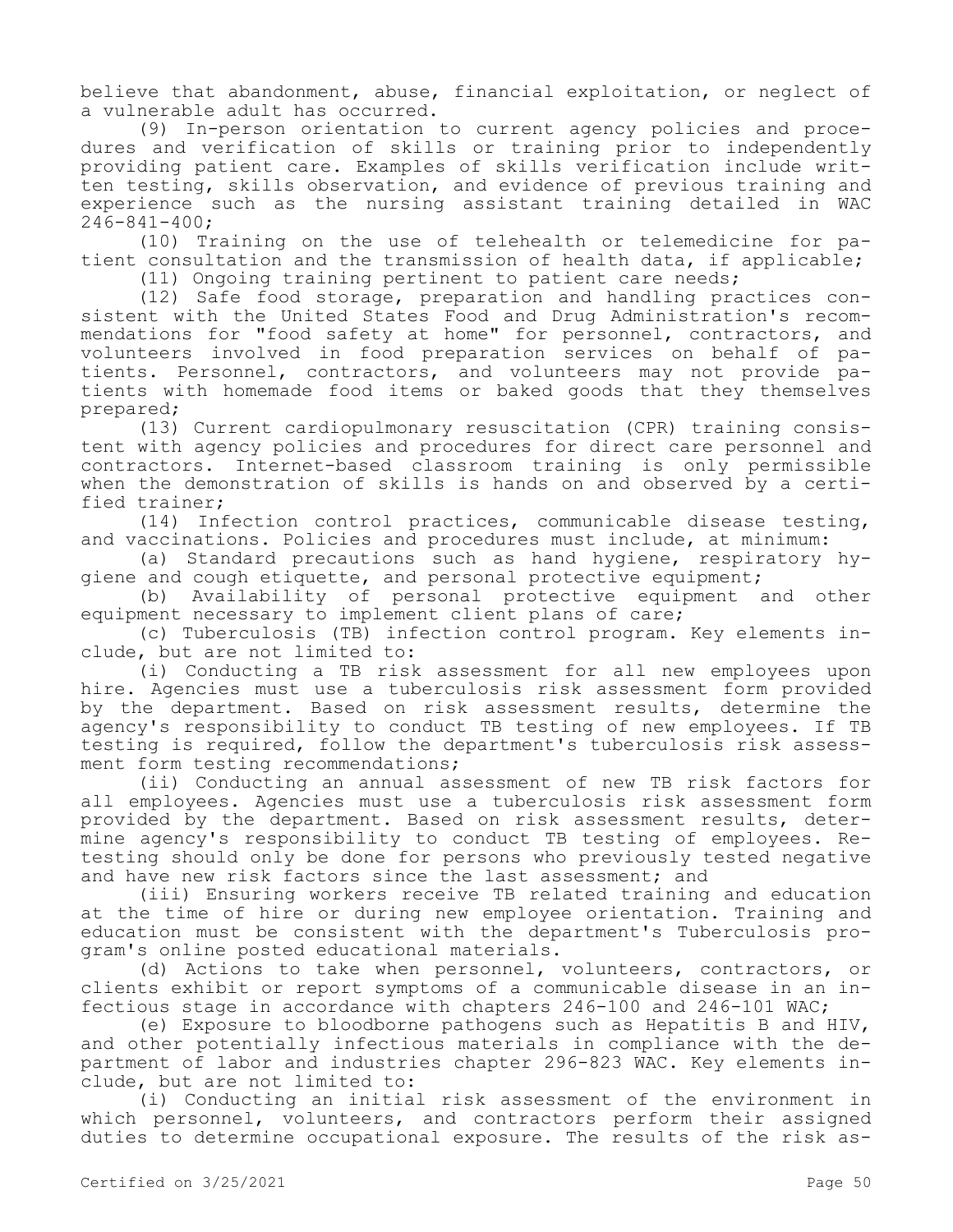sessment will inform policy and procedure development and level of employee training and education. Annually, agencies must determine if significant changes have occurred that would require a new risk assessment to be performed;

(ii) If the risk assessment concludes that workers have a reasonably anticipated risk of occupational exposure to blood and other potentially infectious materials, agencies must offer workers the Hepatitis B vaccine series at the agency's expense. Workers have the right to decline the Hepatitis B vaccine series; and

(f) Agencies must document an annual review of applicable state and federal health authority recommendations related to infection control practices, communicable disease testing, and vaccinations and update trainings and policies and procedures as necessary.

(15) Annual performance evaluations of all personnel and volunteers providing direct patient care, including on-site observation of care and skills specific to the care needs of patients; and

(16) Annual evaluations of services provided by contractors providing direct patient care.

[Statutory Authority: RCW 70.127.120 and 43.70.250. WSR 18-06-093, § 246-335-625, filed 3/6/18, effective 4/6/18.]

**WAC 246-335-630 Personnel, contractor, and volunteer records.**  The licensee must maintain records on all personnel and volunteers and have access to records on all contractors to include:

(1) Current practice certification, credential or licensure, as applicable;

(2) Documentation of references;

(3) Evidence of orientation to current agency policies and procedures;

(4) Contracts when using contractors;

(5) Verification of personnel, contractor, and volunteer skills or training specific to meeting the care needs of patients;

(6) Evidence of initial and subsequent criminal history background checks and disclosure statements according to RCW 43.43.830 through 43.43.842 and this chapter;

(7) Training on current and revised agency policies and procedures, including patient care issues;

(8) Current CPR training for direct care personnel and contractors;

(9) Documentation for personnel, contractors, and volunteers who prepare food for the patient independent of the patient's assistance, including:

(a) A current food worker cards per chapter 246-215 WAC; or

(b) Training equivalent to United States Food and Drug Administration for personnel, contractors, and volunteers involved in food preparation services on behalf of patients;

(10) Communicable disease testing and vaccination according to current state and federal health authority recommendations; and

(11) Documentation of performance evaluations of personnel and volunteers providing direct patient care and evaluations of services provided by contractors providing direct patient care as required in WAC 246-335-625 (15) and (16).

[Statutory Authority: RCW 70.127.120 and 43.70.250. WSR 18-06-093, § 246-335-630, filed 3/6/18, effective 4/6/18.]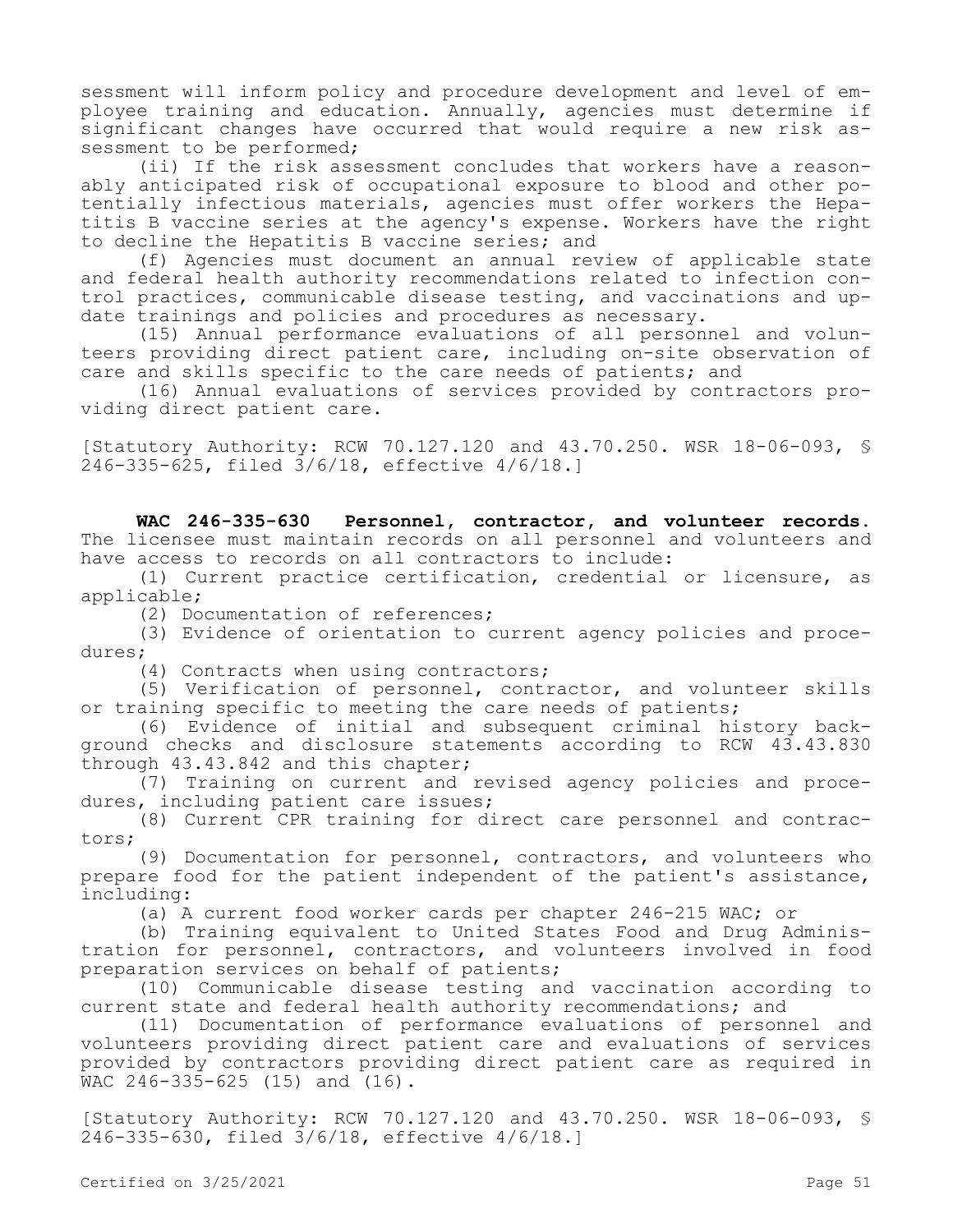**WAC 246-335-635 Bill of rights.** A hospice agency at the time of admission must provide each patient, designated family member, or legal representative with a written bill of rights affirming each patient's right to:

(1) Receive effective pain management and symptom control and quality services from the hospice agency for services identified in the plan of care;

(2) Be cared for by appropriately trained or credentialed personnel, contractors and volunteers with coordination of services;

(3) A statement advising of the right to ongoing participation in the development of the plan of care;

(4) Choose his or her attending physician;

(5) A statement advising of the right to have access to the department's listing of licensed hospice agencies and to select any licensee to provide care, subject to the individual's reimbursement mechanism or other relevant contractual obligations;

(6) A listing of the total services offered by the hospice agency and those being provided to the patient;

(7) Refuse specific services;

(8) The name of the individual within the hospice agency responsible for supervising the patient's care and the manner in which that individual may be contacted;

(9) Be treated with courtesy, respect, and privacy;

(10) Be free from verbal, mental, sexual, and physical abuse, neglect, exploitation, discrimination, and the unlawful use of restraint or seclusion;

(11) Have property treated with respect;

(12) Privacy and confidentiality of personal information and health care related records;

(13) Be informed of what the hospice agency charges for services, to what extent payment may be expected from health insurance, public programs, or other sources, and what charges the patient may be responsible for paying;

(14) A fully itemized billing statement upon request, including the date of each service and the charge. Agencies providing services through a managed care plan are not required to provide itemized billing statements;

(15) Be informed about advanced directives and POLST and the agency's scope of responsibility;

(16) Be informed of the agency's policies and procedures regarding the circumstances that may cause the agency to discharge a patient;

(17) Be informed of the agency's policies and procedures for providing back-up care when services cannot be provided as scheduled;

(18) A description of the agency's process for patients and family to submit complaints to the hospice agency about the services and care they are receiving and to have those complaints addressed without retaliation;

(19) Be informed of the department's complaint hotline number to report complaints about the licensed agency or credentialed health care professionals; and

(20) Be informed of the DSHS end harm hotline number to report suspected abuse of children or vulnerable adults.

(21) The hospice agency must ensure that the patient rights under this section are implemented and updated as appropriate.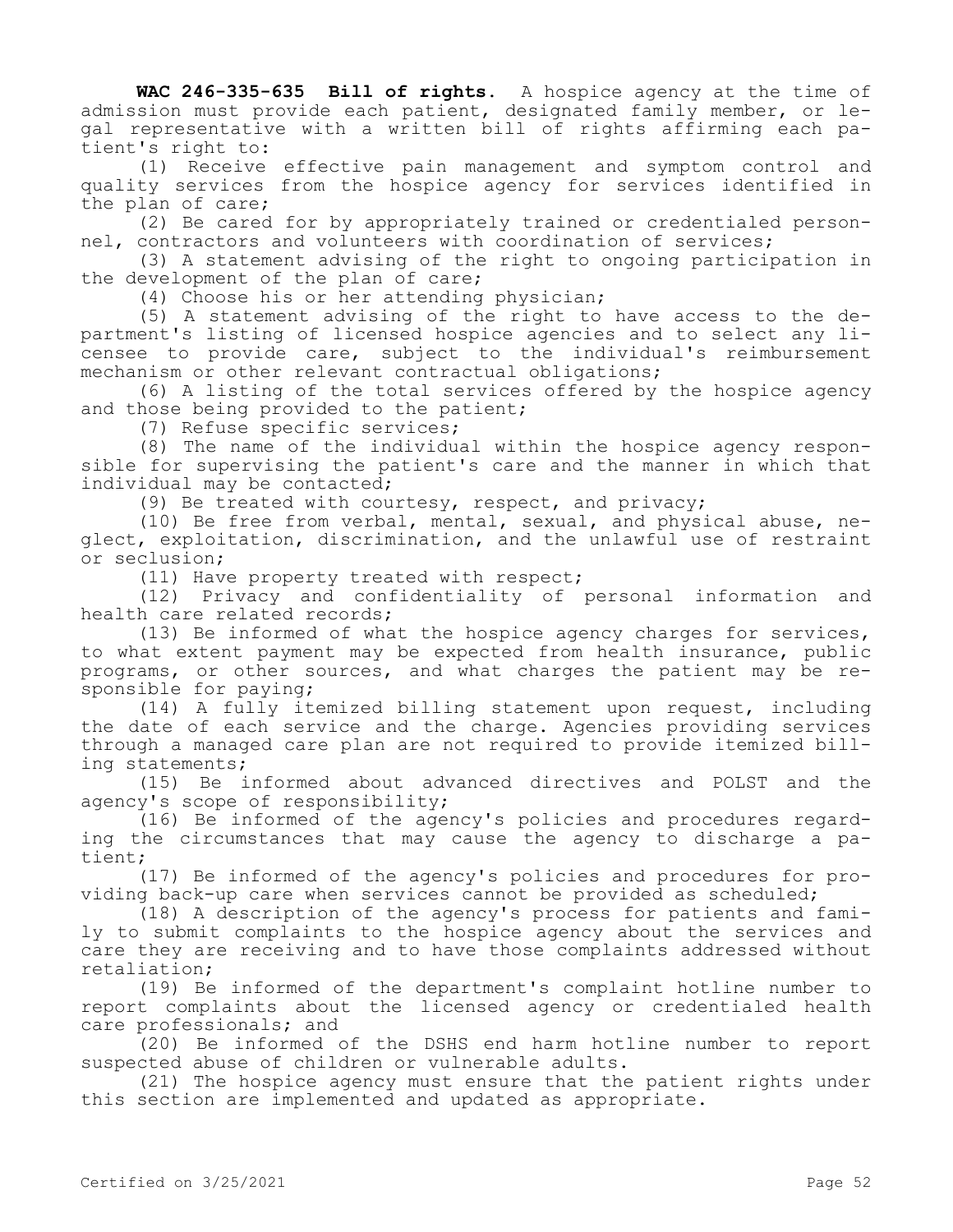[Statutory Authority: RCW 70.127.120 and 43.70.250. WSR 18-06-093, § 246-335-635, filed 3/6/18, effective 4/6/18.]

**WAC 246-335-640 Hospice plan of care.** Except as provided in subsection (5) of this section, the licensee must:

(1) Develop and implement a written hospice plan of care for each patient with input from the authorizing practitioner, appropriate interdisciplinary team members, and the patient, designated family member, or legal representative;

(2) Ensure each plan of care is developed by appropriately trained or credentialed agency personnel and is based on a patient and family assessment;

(3) Ensure the hospice plan of care includes:

(a) Current diagnoses and information on health status;

(b) Goals and outcome measures which are individualized for the patient;

(c) Symptom and pain management;

(d) Types and frequency of services to be provided;

(e) Palliative care, if applicable;

(f) Use of telehealth or telemedicine, if applicable;

(g) Home medical equipment and supplies used by the patient;

(h) Orders for treatments and their frequency to be provided and monitored by the licensee;

(i) Special nutritional needs and food allergies;

(j) Orders for medications to be administered and monitored by the licensee including name, dose, route, and frequency;

(k) Medication allergies;

(l) The patient's physical, cognitive and functional limitations;

(m) Patient and family education needs pertinent to the care being provided by the licensee;

(n) Indication that the patient has a signed advanced directive or POLST, if applicable. Include resuscitation status according to advance directives or POLST, if applicable; and

(o) The level of medication assistance to be provided.

(4) Develop and implement a system to:

(a) Ensure and document that the plan of care is reviewed by the appropriate interdisciplinary team members within the first week of admission and every two weeks thereafter;

(b) Ensure the plan of care is signed or authenticated and dated by appropriate agency personnel and the authorizing practitioner;

(c) Ensure the signed or authenticated plan of care is returned to the agency within sixty days from the initial date of service;

(d) Inform the authorizing practitioner regarding changes in the patient's condition that indicates a need to update the plan of care;

(e) Obtain approval from the authorizing practitioner for additions and modifications; and

(f) Ensure all verbal orders for modification to the plan of care are immediately documented in writing and signed or authenticated and dated by an agency individual authorized within the scope of practice to receive the order and signed or authenticated by the authorizing practitioner and returned to the agency within sixty days from the date the verbal orders were received.

(5) Hospice agencies providing a one-time visit for a patient may provide the following written documentation in lieu of the hospice plan of care requirements in subsection (3) of this section: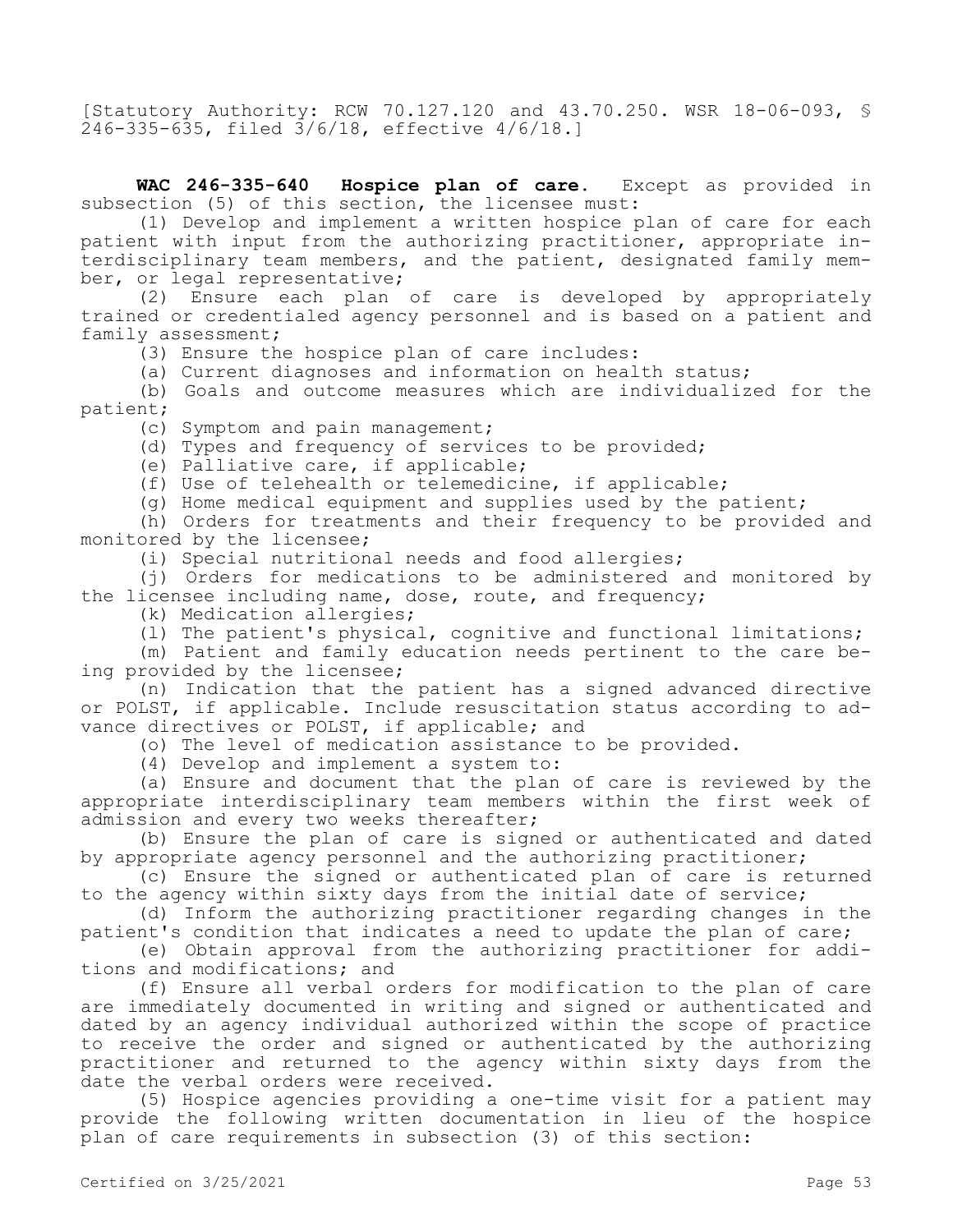(a) Patient's name, age, current address, and phone number;

(b) Confirmation that the patient was provided a written bill of rights under WAC 246-335-635;

(c) Patient consent for services to be provided;

(d) Authorizing practitioner orders; and

(e) Documentation of services provided.

[Statutory Authority: RCW 70.127.120 and 43.70.250. WSR 18-06-093, § 246-335-640, filed 3/6/18, effective 4/6/18.]

**WAC 246-335-645 Supervision of hospice services.** (1) A licensee must employ a director of clinical services.

(2) The director of clinical services must designate in writing a similarly qualified alternate to act in the director's absence.

(3) The licensee shall ensure the director of clinical services and the designated alternate completes a minimum of ten hours of training annually. Written documentation of trainings must be available upon request by the department. Training may include a combination of topics related to clinical supervision duties and the delivery of hospice services. Examples of appropriate training include, but are not limited to:

(a) Agency sponsored in-services;

- (b) Community venues;
- (c) Community classes;
- (d) Conferences;
- (e) Seminars;

(f) Continuing education related to the director's health care professional credential, if applicable; and

(g) Supervisory responsibilities in the event of a natural disaster, man-made incident, or public health emergency.

(4) The director of clinical services or designee must be available twenty-four hours per day, seven days per week.

(5) The director of clinical services or designee must ensure:

(a) Coordination, development, and revision of written patient and family care policies and procedures related to each service provided;

(b) Supervision of all patient and family care provided by personnel and volunteers. The director of clinical services may assign staff supervision responsibilities to a registered nurse or other appropriately credentialed professional;

(c) Evaluation of services provided by contractors;

(d) Coordination of services when one or more licensed agency is providing care to the patient and family;

(e) Compliance with the plan of care;

(f) All direct care personnel, contractors, and volunteers observe and recognize changes in the patient's condition and needs, and report any changes to the director of clinical services or designee; and

(g) All direct care personnel, contractors, and volunteers initiate emergency procedures according to agency policy.

(6) The licensee must document supervision including, but not limited to:

(a) RN supervision when using the services of an RN or LPN, in accordance with chapter 18.79 RCW;

(b) Licensed nurse supervision of home health aide services during an on-site visit with or without the home health aide present once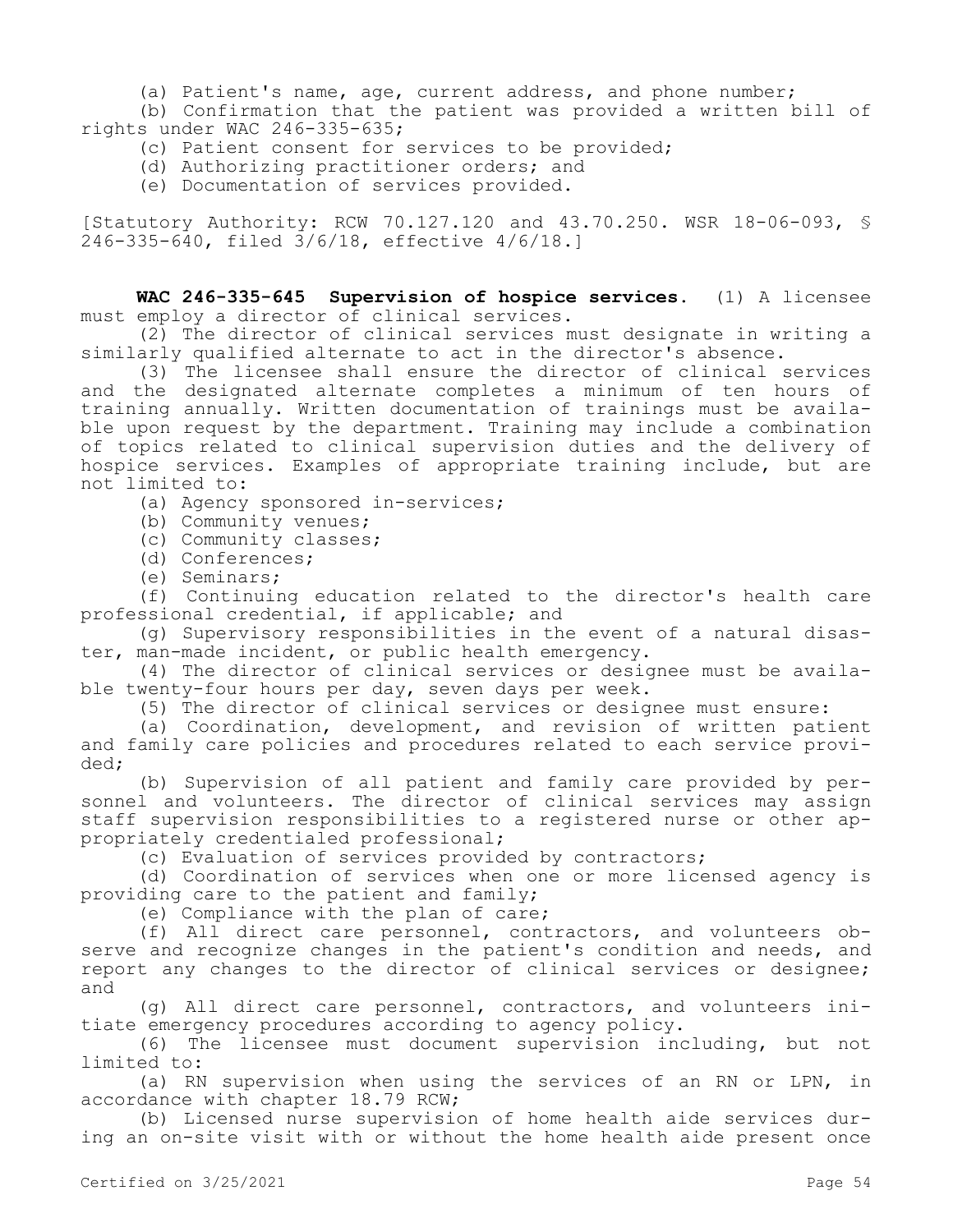a month to evaluate compliance with the plan of care and patient and family satisfaction with care; and

(c) Supervision by a licensed therapist when using the services of a therapy assistant in accordance with the appropriate practice acts.

(7) The licensee using home health aides must ensure:

(a) Each home health aide reviews the plan of care and any additional written instructions for the care of each patient prior to providing home health aide services and whenever there is a change in the plan of care; and

(b) Each home health aide assists with medications according to agency policy and this chapter.

[Statutory Authority: RCW 70.127.120 and 43.70.250. WSR 18-06-093, § 246-335-645, filed 3/6/18, effective 4/6/18.]

**WAC 246-335-650 Patient records.** The licensee must:

(1) Maintain a current record for each patient consistent with chapter 70.02 RCW;

(2) Ensure that patient records are:

(a) Accessible in the licensee's office location for review by appropriate direct care personnel, volunteers, contractors, and the department;

(b) Written legibly in permanent ink or retrievable by electronic means;

(c) On the licensee's standardized forms or electronic templates;

(d) In a legally acceptable manner;

(e) Kept confidential;

(f) Chronological in its entirety or by the service provided;

(g) Fastened together to avoid loss of record contents (paper documents); and

(h) Kept current with all documents filed according to agency time frames per agency policies and procedures.

(3) Except as provided in subsection (4) of this section, include documentation of the following in each record:

(a) Patient's name, age, current address and phone number;

(b) Patient's consent for services and care;

(c) Payment source and patient responsibility for payment;

(d) Initial assessment when providing hospice and hospice care center services;

(e) Plan of care according to WAC 246-335-640, depending on the services provided;

(f) Signed or electronically authenticated and dated notes documenting and describing services provided during each patient contact;

(g) Observations and changes in the patient's condition or needs;

(h) For patients receiving hospice and hospice care center services, authorized practitioner orders and documentation of response to medications and treatments ordered; and

(i) Other documentation as required by this chapter.

(4) For patients receiving a one-time visit, provide the documentation required in WAC 246-335-640(5) in lieu of the requirements in subsection (3) of this section.

(5) Consider the records as property of the licensee and allow the patient access to his or her own record.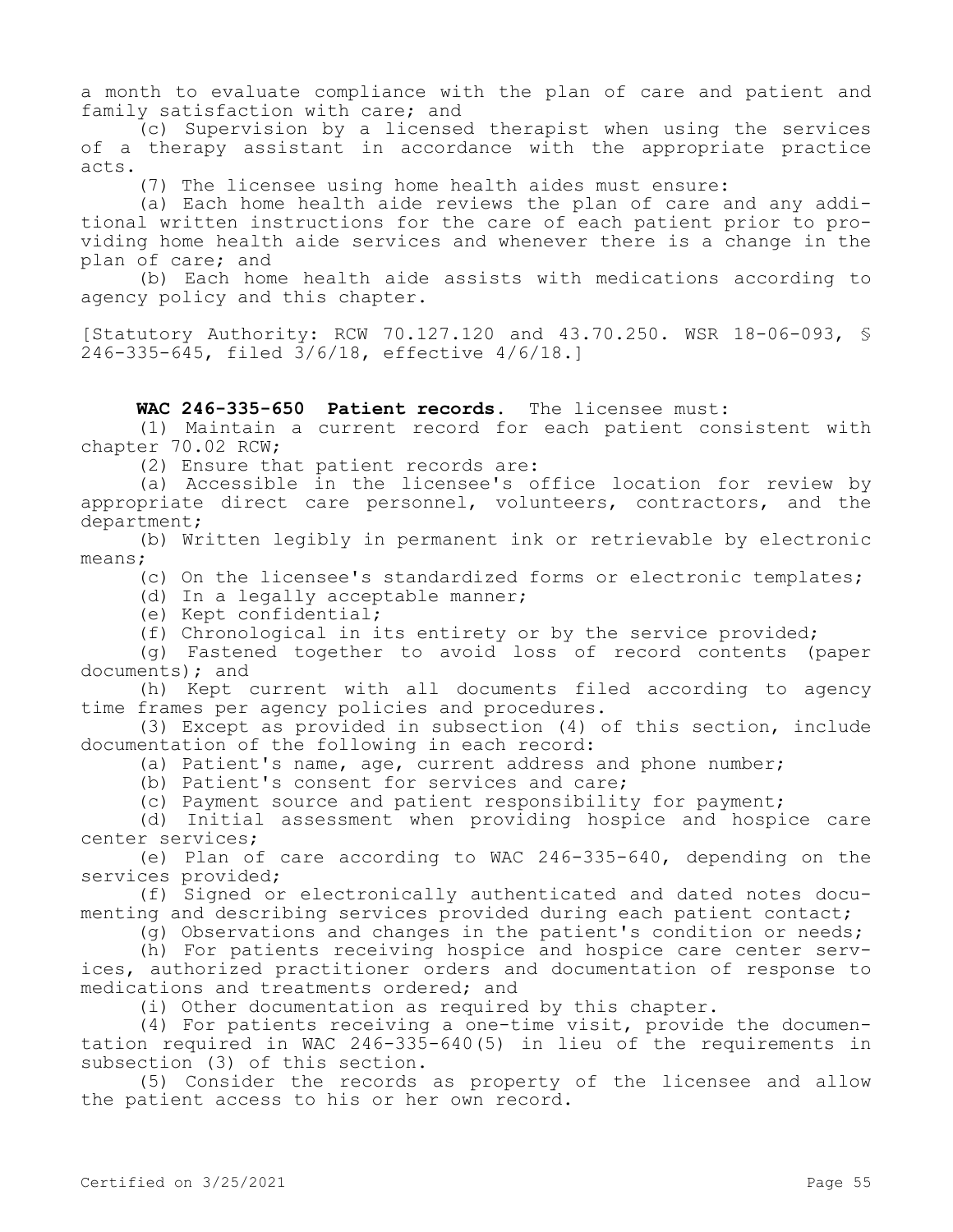(6) Upon request and according to agency policy and procedure, provide patient information or a summary of care when the patient is transferred or discharged to another agency or facility.

(7) The licensee must keep patient records for:

(a) Adults - Three years following the date of termination of services;

(b) Minors - Three years after attaining age eighteen, or five years following discharge, whichever is longer; and

(c) Patient death - Three years following the last date or termination of services if patient was on services when death occurred.

(8) The licensee must:

(a) Store patient records in a safe and secure manner to prevent loss of information, to maintain the integrity of the record, and to protect against unauthorized use;

(b) Maintain or release records in accordance to chapter 70.02 RCW; and

(c) After ceasing operation, retain or dispose of patient records in a confidential manner according to the time frames in subsection (7) of this section.

[Statutory Authority: RCW 70.127.120 and 43.70.250. WSR 18-06-093, § 246-335-650, filed 3/6/18, effective 4/6/18.]

**WAC 246-335-655 Quality improvement program.** Every hospice licensee must establish and implement a quality improvement program to ensure the quality of care and services provided throughout all approved service areas or within a hospice care center that includes, at a minimum:

(1) A complaint process that includes a procedure for the receipt, investigation, and disposition of complaints regarding services provided;

(2) A method to identify, monitor, evaluate, and correct problems identified by patients, families, personnel, contractors, or volunteers; and

(3) A system to assess patient satisfaction with the overall services provided by the agency.

[Statutory Authority: RCW 70.127.120 and 43.70.250. WSR 18-06-093, § 246-335-655, filed 3/6/18, effective 4/6/18.]

**WAC 246-335-660 Home medical supplies and equipment.** This section applies only to hospice agencies and hospice care centers providing or contracting for medical supplies or equipment services.

(1) The applicant or licensee must develop and implement policies and procedures to:

(a) Maintain medical supplies and equipment;

(b) Clean, inspect, repair and calibrate equipment per the manufacturers' recommendations, and document the date and name of individual conducting the activity;

(c) Ensure safe handling and storage of medical supplies and equipment;

(d) Inform the patient, designated family member, or legal representative of the cost and method of payment for equipment, equipment repairs and equipment replacement;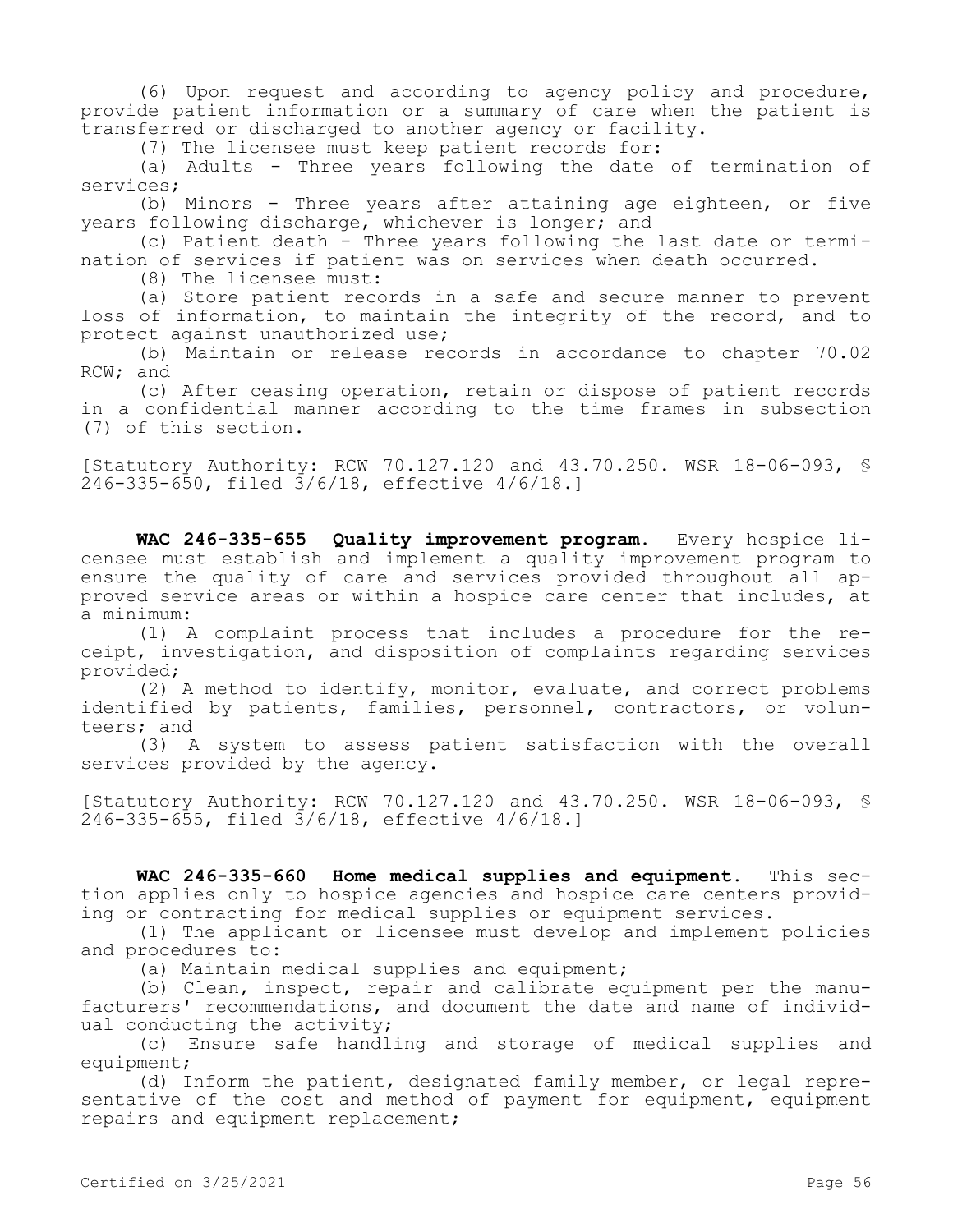(e) Document the patient, designated family member, or legal representative's approval;

(f) Instruct each patient or family to use and maintain supplies and equipment in a language or format the patient or family understands, using one or more of the following:

(i) Written instruction;

(ii) Verbal instruction; or

(iii) Demonstration.

(g) Document the patient, designated family member, or legal representative understanding of the instructions provided;

(h) Replace supplies and equipment essential for the health or safety of the patient; and

(i) Identify and replace equipment recalled by the manufacturer.

(2) If the applicant or licensee contracts for medical supplies or equipment services, develop and implement policies and procedures to ensure that contractors have policies and procedures consistent with subsection (1) of this section.

[Statutory Authority: RCW 70.127.120 and 43.70.250. WSR 18-06-093, § 246-335-660, filed 3/6/18, effective 4/6/18.]

#### **PARTS 5 THROUGH 12**

# **REQUIREMENTS FOR THE LICENSING, OPERATION, AND CONSTRUCTION OF HOSPICE CARE CENTERS**

# **Part 5 – Requirements Specific to Licensing and Operation of Hospice Care Centers**

**WAC 246-335-705 Applicability.** The requirements in WAC 246-335-705 through 246-335-768 apply to hospice care center services.

[Statutory Authority: RCW 70.127.120 and 43.70.250. WSR 18-06-093, § 246-335-705, filed 3/6/18, effective 4/6/18.]

**WAC 246-335-710 Definitions.** The definitions in this section apply throughout WAC 246-335-705 through 246-335-768 unless the context clearly indicates otherwise:

(1) "Construction" means:

(a) New building(s) to be used as a hospice care center;

(b) Addition(s) to or conversion(s), either in whole or in part, of an existing building or buildings to be used as a hospice care center or a portion thereof; or

(c) Alteration or modification to a hospice care center.

(2) "Homelike" means an environment having the qualities of a home, including privacy, comfortable surroundings, opportunities for patient self-expression, and supporting interaction with the patient's family, friends, and community.

(3) "Hospice care center" or "in-home services agency licensed to provide hospice care center services" means a homelike, noninstitutional facility where hospice services are provided, and that meet the requirements for operation under RCW 70.127.280 and applicable rules.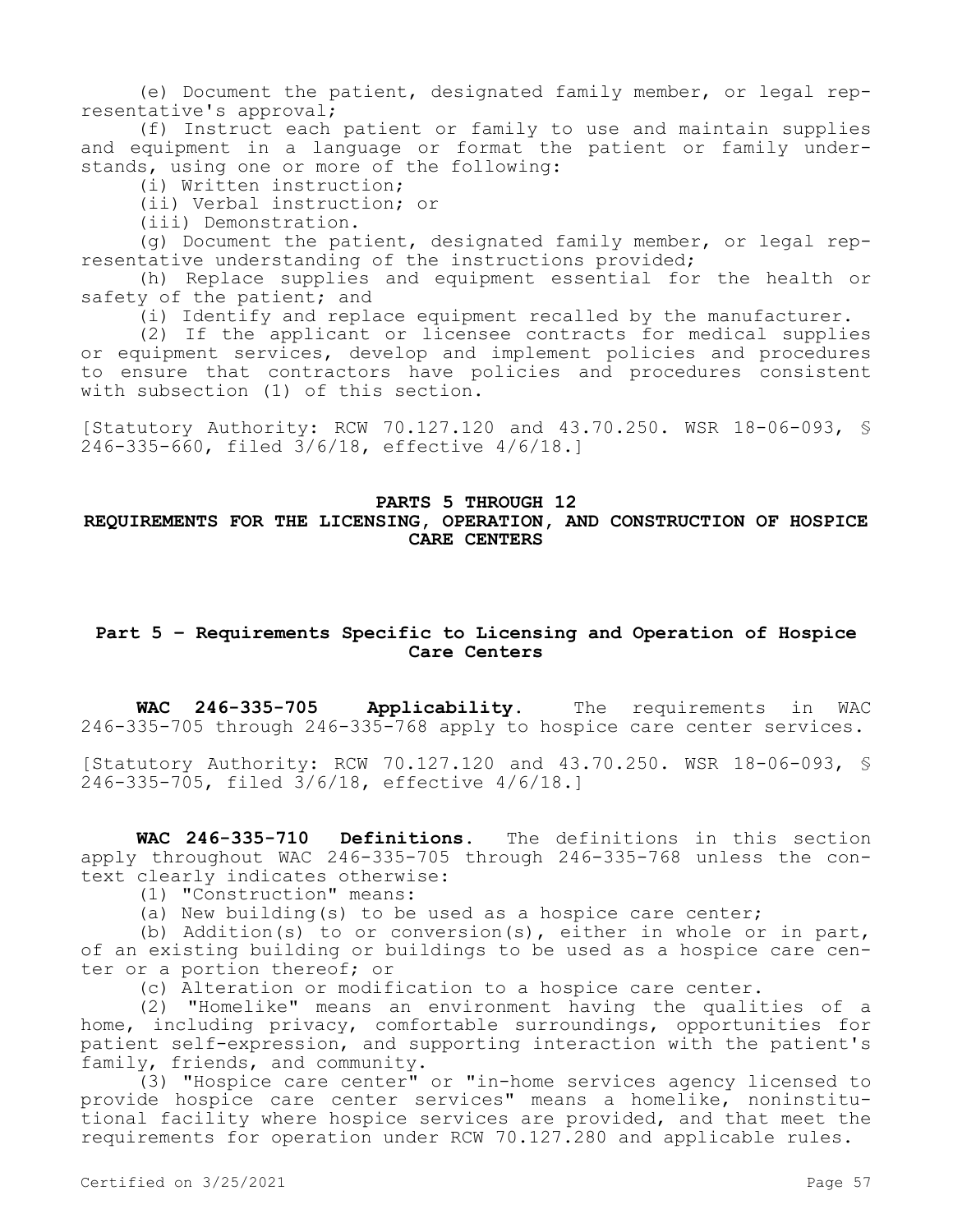(4) "Hospice care center service category" means the following different levels of care provided in a hospice care center:

(a) "Continuous care" means care for patients requiring a minimum of eight hours of one-to-one services in a calendar day, with assessment and supervision by an RN. An RN, LPN or home health aide may provide the care or treatment, according to practice acts and applicable rules, of acute or chronic symptoms, including a crisis in their caregiving;

(b) "General inpatient care" means care for patients requiring an RN on-site twenty-four hours a day, for assessment and supervision. An RN, LPN or home health aide may provide the care or treatment, according to practice acts and applicable rules, of acute or chronic symptoms, including a crisis in their caregiving;

(c) "Inpatient respite care" means care for patients whose caregivers require short-term relief of their caregiving duties;

(d) "Routine home care" means the core level of service for patients not receiving continuous care, general inpatient care, or inpatient respite care.

(5) "Hospice care center services" means hospice services provided in a hospice care center and may include any of the levels of care defined as hospice care center service categories.

(6) "Pressure relationships" of air to adjacent areas means:

(a) Positive (P) pressure is present in a room when the:

(i) Room sustains a minimum of  $0.001$  inches of  $H<sub>2</sub>O$  pressure differential with the adjacent area, the room doors are closed, and air is flowing out of the room; or

(ii) Sum of the air flow at the supply air outlets (in CFM) exceeds the sum of the air flow at the exhaust/return air outlets by at least 70 CFM with the room doors and windows closed.

(b) Negative (N) pressure is present in a room when the:

(i) Room sustains a minimum of  $0.001$  inches of  $H<sub>2</sub>O$  pressure differential with the adjacent area, the room doors are closed, and air is flowing into the room; or

(ii) Sum of the air flow at the exhaust/return air outlets (in CFM) exceeds the sum of the air flow at the supply air outlets by at least 70 CFM with the room doors and windows closed.

(c) Equal (E) pressure is present in a room when the:

(i) Room sustains a pressure differential range of plus or minus 0.0002 inches of H<sub>2</sub>O with the adjacent area, and the room doors are closed; or

(ii) Sum of the air flow at the supply air outlets (in CFM) is within ten percent of the sum of the air flow at the exhaust/return air outlets with the room doors and windows closed.

(7) "Sink" means one of the following:

(a) "Clinic service sink (siphon jet)" means a plumbing fixture of adequate size and proper design for waste disposal with siphon jet or similar action sufficient to flush solid matter of at least two and one-eighth inch diameter;

(b) "Service sink" means a plumbing fixture of adequate size and proper design for filling and emptying mop buckets;

(c) "Handwash sink" means a plumbing fixture of adequate size and proper design to minimize splash and splatter and permit handwashing without touching fixtures with hands, with adjacent soap dispenser with foot control or equivalent and single service hand drying device.

(8) "WISHA" means the Washington Industrial Safety and Health Act, chapter 49.17 RCW.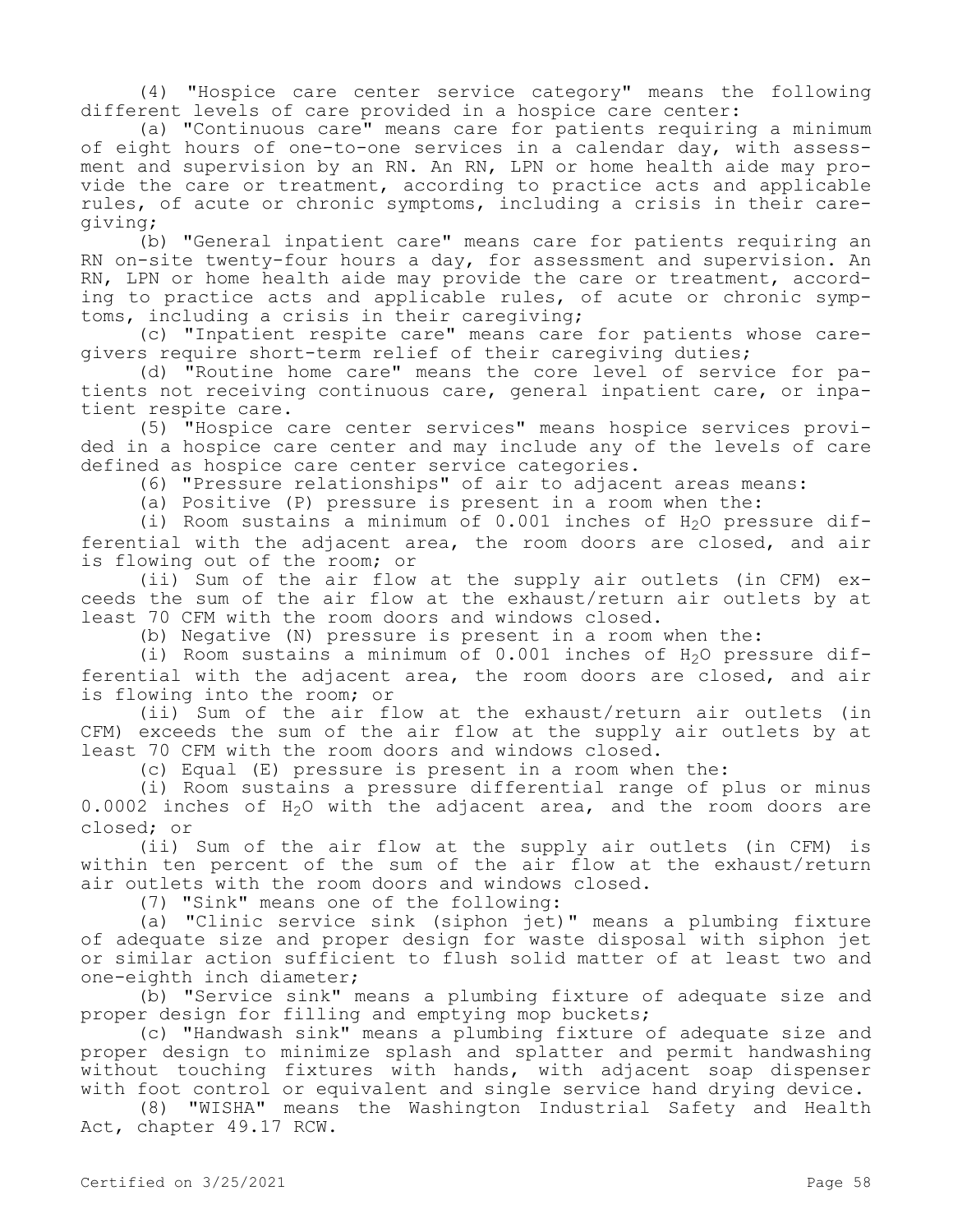[Statutory Authority: RCW 70.127.120 and 43.70.250. WSR 18-06-093, § 246-335-710, filed 3/6/18, effective 4/6/18.]

**WAC 246-335-712 License required.** (1) A person must possess a current license issued by the department before advertising, operating, managing, conducting, opening or maintaining a hospice care center.

(2) Prior to being approved to provide hospice care center services, an applicant must:

(a) Be licensed under chapter 70.127 RCW as an in-home services agency licensed to provide hospice services;

(b) Submit to the department an application to add hospice care center services to their existing in-home services license;

(c) Submit to the department fees specified in WAC 246-335-990;

(d) Obtain a certificate of need under chapter 70.38 RCW. A separate application and fee is required to go through the certificate of need process;

(e) Complete the department's construction review services process. A separate application and fee is required to go through the construction review services process;

(f) Receive a certificate of occupancy by local building officials;

(g) Develop and operationalize policies and procedures addressing the content of this chapter for the service category(ies) to be provided and consistent with WAC  $246-335-320$  (2)(q);

(h) Provide other information as required by the department; and

(i) Meet the requirements of this chapter as determined by an initial survey completed by the department.

[Statutory Authority: RCW 70.127.120 and 43.70.250. WSR 18-06-093, § 246-335-712, filed 3/6/18, effective 4/6/18.]

**WAC 246-335-714 General licensing requirements.** (1) Initial application. To apply for a hospice care center license, an applicant must meet the initial application requirements in WAC 246-335-320 (2)(a) through (g), (i), and (j), WAC 246-335-712(2), and submit documentation that no more than forty-nine percent of patient care days, in the aggregate on a biennial basis, will be provided in a hospice care center, as required under RCW 70.127.280 (1)(d).

(2) A hospice care center licensee must meet the renewal requirements in WAC 246-335-325.

(3) Change of ownership. A hospice care center licensee must meet the change of ownership requirements in WAC 246-335-330.

(4) Applicant or licensee responsibilities. A hospice care center applicant or licensee must meet the applicant or licensee responsibilities requirements in WAC 246-335-335.

(5) Survey and investigation. The department's survey and investigation responsibilities in WAC 246-335-340 apply to hospice care center applicants and licensees.

(6) Plan of operation. A hospice care center applicant or licensee must meet the plan of operation requirements in WAC 246-335-615, and ensure pets or animals living on the premises:

(a) Have regular examinations and immunizations, appropriate for the species, by a veterinarian licensed in Washington state;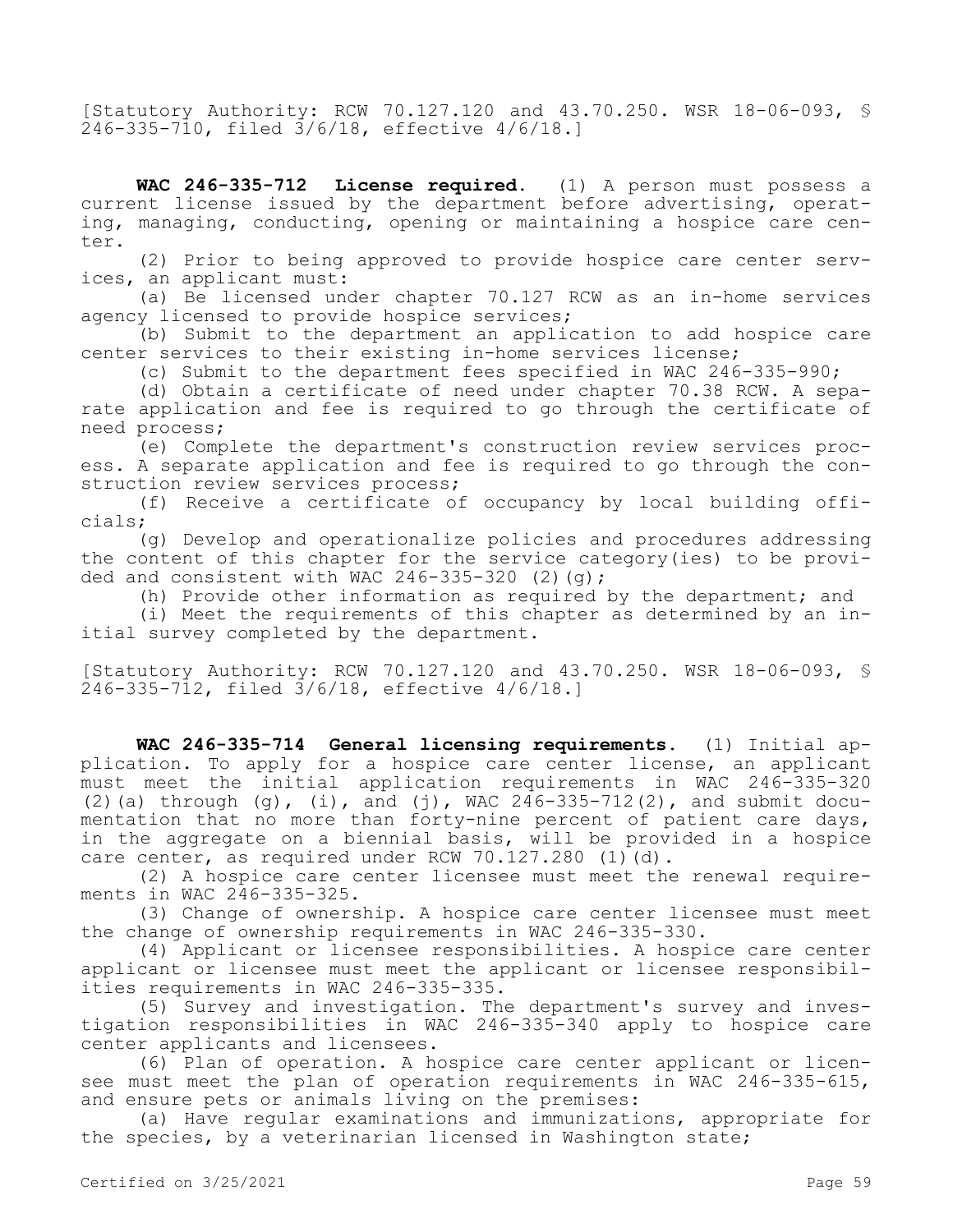(b) Be veterinarian certified as free of diseases transmittable to humans;

(c) Are restricted from food preparation areas; and

(d) Include only those customarily considered domestic pets.

(7) Delivery of services. A hospice care center applicant or li-

censee must:<br>(a) Meet the (a) Meet the delivery of services requirements in WAC 246-335-620; and

(b) Establish and implement policies and procedures that ensure:

(i) Auditory and physical privacy for the patient and family during the admitting process;

(ii) Patient rooms are private, unless the patient requests a roommate. Only two patients may share a room;

(iii) Each patient is provided a bed with a mattress appropriate to the special needs and size of the patient; and

(iv) Availability of clean bed and bath linens that are in good condition and free of holes and stains.

(8) Personnel, contractor, and volunteer policies. A hospice care center applicant or licensee must:

(a) Meet the personnel, contractor and volunteer policy requirements in WAC 246-335-625; and

(b) Ensure training in the safe storage and handling of oxygen containers and other equipment as necessary.

(9) Personnel, contractor, and volunteer records. A hospice care center applicant or licensee must meet the personnel, contractor, and volunteer records requirements in WAC 246-335-630.

(10) Bill of rights. A hospice care center applicant or licensee must:

(a) Meet the bill of rights requirements in WAC 246-335-635; or

(b) For patients already being served by the hospice agency operating the hospice care center, ensure:

(i) The bill of rights requirements have been provided to the patient, designated family member, or legal representative; and

(ii) Provide any additional information needed specific to the hospice care center.

(11) Plan of care. A hospice care center applicant or licensee must:

(a) Meet the plan of care requirements in WAC 246-335-640; or

(b) For patients already being served by the hospice agency operating the hospice care center, review the plan of care for any necessary revisions, and maintain the plan of care with any revisions in the hospice care center.

(12) Supervision. A hospice care center applicant or licensee must:

(a) Meet the supervision requirements in WAC 246-335-645; and

(b) Develop any necessary supervision requirements specific to:

(i) The hospice care center service category staffing requirements; and

(ii) Supervising personnel, volunteers and contractors who are employed by a separately licensed hospice agency.

(13) Patient records. A hospice care center applicant or licensee must meet the requirements in WAC 246-335-650.

(14) Quality improvement. A hospice care center applicant or licensee must:

(a) Meet the quality improvement requirements in WAC 246-335-655; or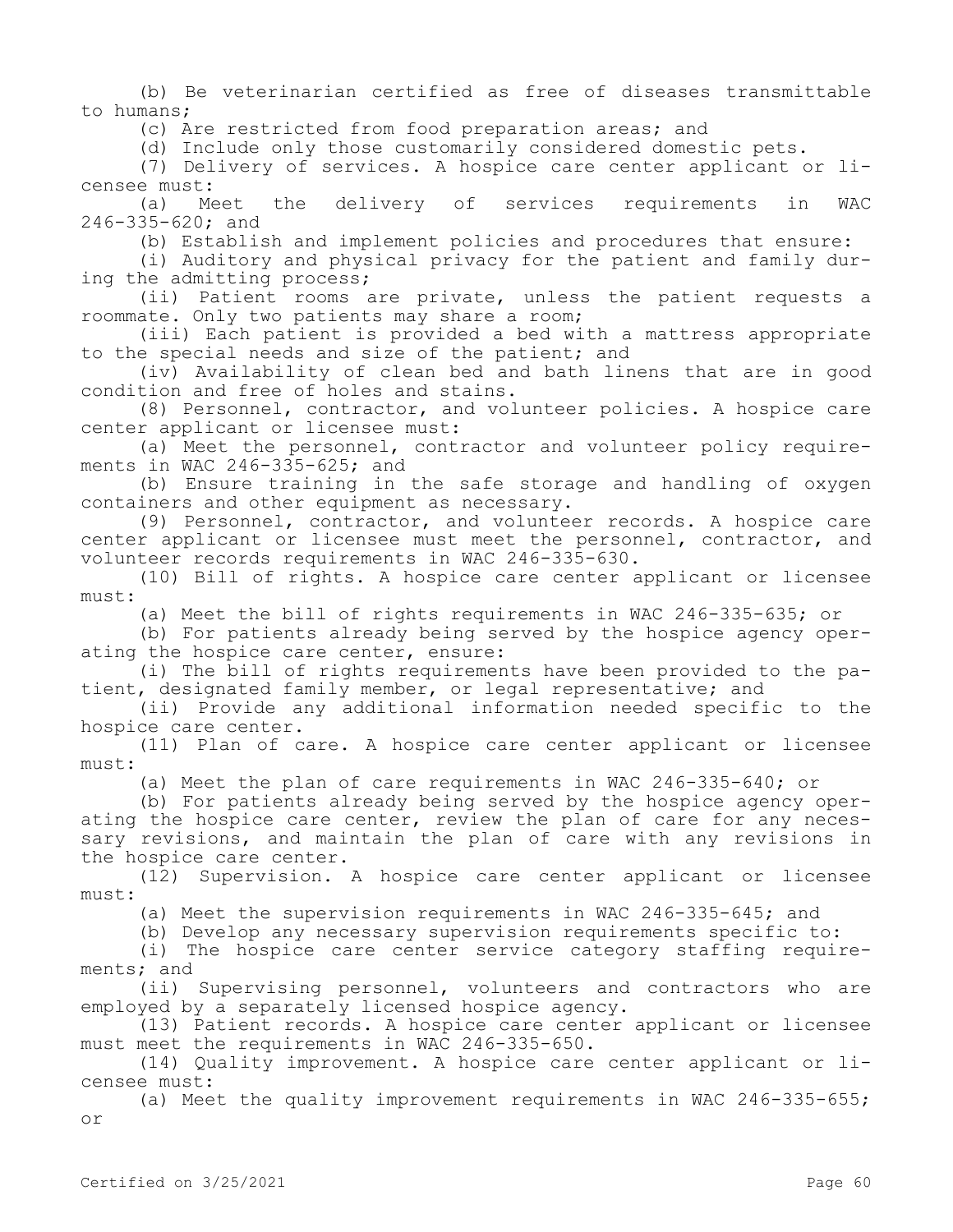(b) Ensure the hospice agency operating the hospice care center has a quality improvement program that applies to the hospice care center; or

(c) Implement any needed changes or additions to the current hospice agency quality improvement program.

(15) Home medical supplies and equipment. A hospice care center applicant or licensee must meet the home medical supplies and equipment requirements in WAC 246-335-660.

(16) Staffing requirements. A hospice care center applicant or licensee must implement the following staffing requirements:

(a) There must be adequate staffing on duty at all times. Considerations for determining adequate staffing include, but are not limited to:

(i) Number of patients currently admitted and residing in the center;

(ii) Specific patient care requirements;

(iii) Family care needs; and

(iv) Availability of support from other interdisciplinary team members.

(b) Two people, who may either be personnel, contractors or volunteers, must be on duty twenty-four hours per day, seven days per week;

(c) A registered nurse must be available twenty-four hours per day for consultation and direct participation in nursing care;

(d) A registered nurse must be on-site when required to perform duties specified in chapter 18.79 RCW;

(e) When providing general inpatient services, a hospice care center must comply with the staffing requirements in (a) through (d) of this subsection, and ensure:

(i) A registered nurse is present twenty-four hours per day, seven days per week, to direct nursing services; and

(ii) Care is provided by either an RN, LPN or home health aide to meet the needs of each patient in accordance with the plan of care.

(f) When providing continuous care services, a hospice care center must, in addition to the staffing requirements in (a) through (d) of this subsection, ensure:

(i) One-on-one staffing, directed by an RN, for a minimum of eight hours to a maximum of twenty-four hours per calendar day; and

(ii) Care is provided by either an RN, LPN or home health aide to meet the needs of each patient in accordance with the plan of care.

(17) A hospice care center may either be owned or leased. If the hospice agency leases space, all delivery of interdisciplinary services, including staffing and management, must be done by the hospice agency per RCW 70.127.280 (1)(g).

[Statutory Authority: RCW 70.127.120 and 43.70.250. WSR 18-06-093, § 246-335-714, filed 3/6/18, effective 4/6/18.]

**WAC 246-335-716 Nutritional services.** (1) Nutritional services must be supervised by an RN or dietitian or nutritionist as defined in WAC 246-335-610(4).

(2) Appropriate nutritional consultation must be provided to the patient and family regarding the patient's dietary needs.

(3) Food must be prepared and served at intervals appropriate to the needs of patients, recognizing the unique dietary needs and changes of the terminally ill.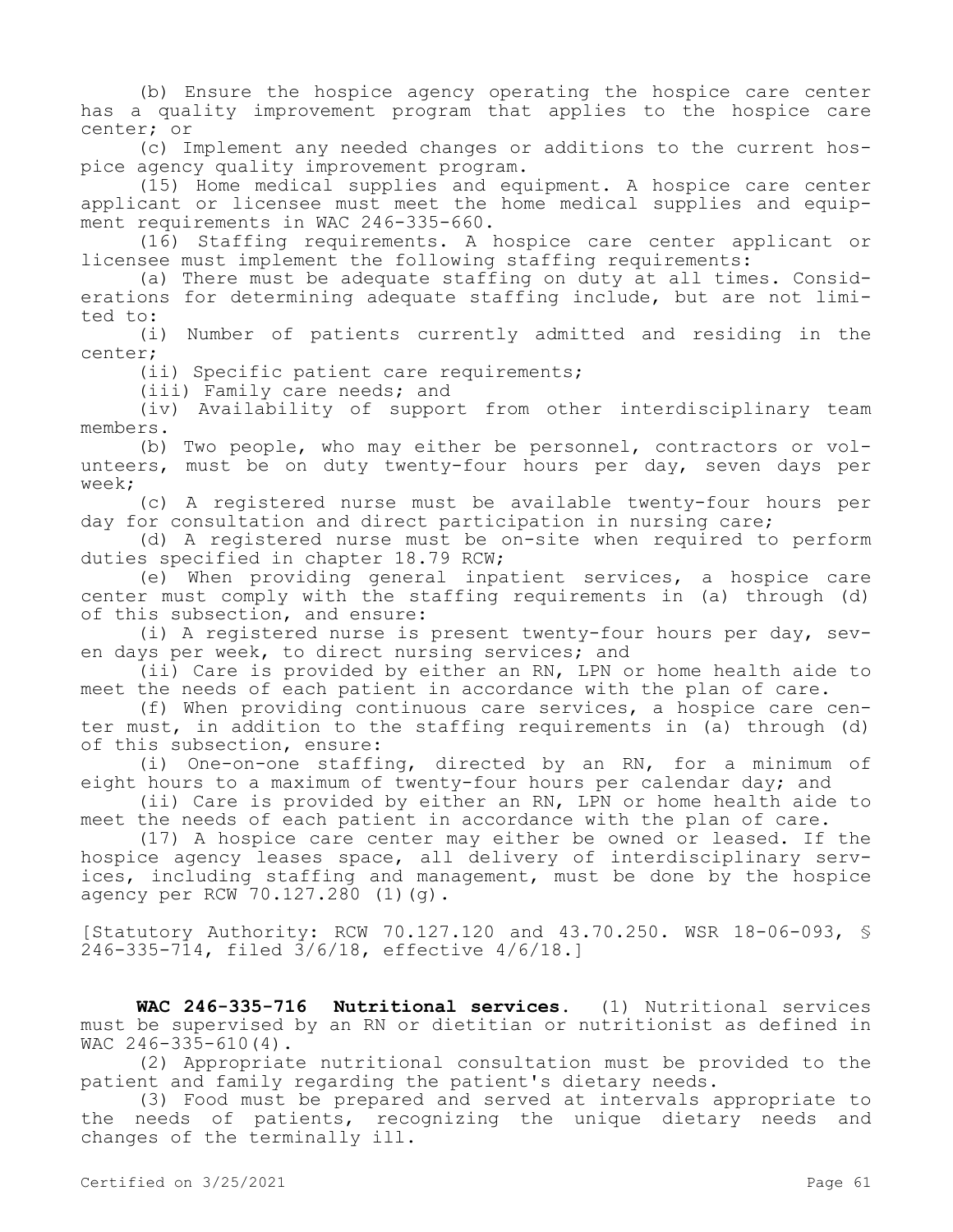(4) Nutritional services must either be provided directly or through written agreement with a food service company.

(5) Food service sanitation must meet the requirements of chapter 246-215 WAC.

(6) Policies and procedures on nutritional services must include:

- (a) Food storage;
- (b) Food preparation;
- (c) Food service; and

(d) Scheduled cleaning of all food service equipment and work areas.

(7) A copy of the procedures must be kept within or adjacent to the food service area and must be available for reference by nutritional service personnel and other personnel at all times.

[Statutory Authority: RCW 70.127.120 and 43.70.250. WSR 18-06-093, § 246-335-716, filed 3/6/18, effective 4/6/18.]

**WAC 246-335-718 Infection control.** A hospice care center applicant or licensee must develop and implement written policies and procedures addressing infection control pertinent to the hospice care center and consistent with WAC 246-335-625(14).

[Statutory Authority: RCW 70.127.120 and 43.70.250. WSR 18-06-093, § 246-335-718, filed 3/6/18, effective 4/6/18.]

**WAC 246-335-720 Emergency preparedness.** A hospice care center applicant or licensee must:

(1) Develop and operationalize written policies and procedures governing emergency preparedness and fire protection;

(2) Develop a written emergency preparedness plan, rehearsed at least annually with personnel, contractors, and volunteers that addresses service delivery when natural disasters, man-made incidents, or public health emergencies occur that prevent normal facility operation. Include, at minimum: Risk assessment and emergency planning, communication plan, subsistence needs, evacuation plans, sheltering in place, care of casualties, tracking patients and staff during an emergency, and staff training and drills to test emergency plan; and

(3) Develop a fire protection plan to include:

(a) Instruction for all personnel, contractors or volunteers in use of alarms, firefighting equipment, methods of fire containment, evacuation routes and procedures for calling the fire department and the assignment of specific tasks to all personnel, contractors and volunteers in response to an alarm; and

(b) Fire drills for each shift of personnel.

[Statutory Authority: RCW 70.127.120 and 43.70.250. WSR 18-06-093, § 246-335-720, filed 3/6/18, effective 4/6/18.]

**WAC 246-335-722 Pharmaceutical services.** The licensee must ensure that all pharmaceutical services are provided consistent with chapter 246-865 WAC and the following requirements:

(1) Pharmaceutical services must be available twenty-four hours per day to provide medications and supplies through a licensed pharmacy;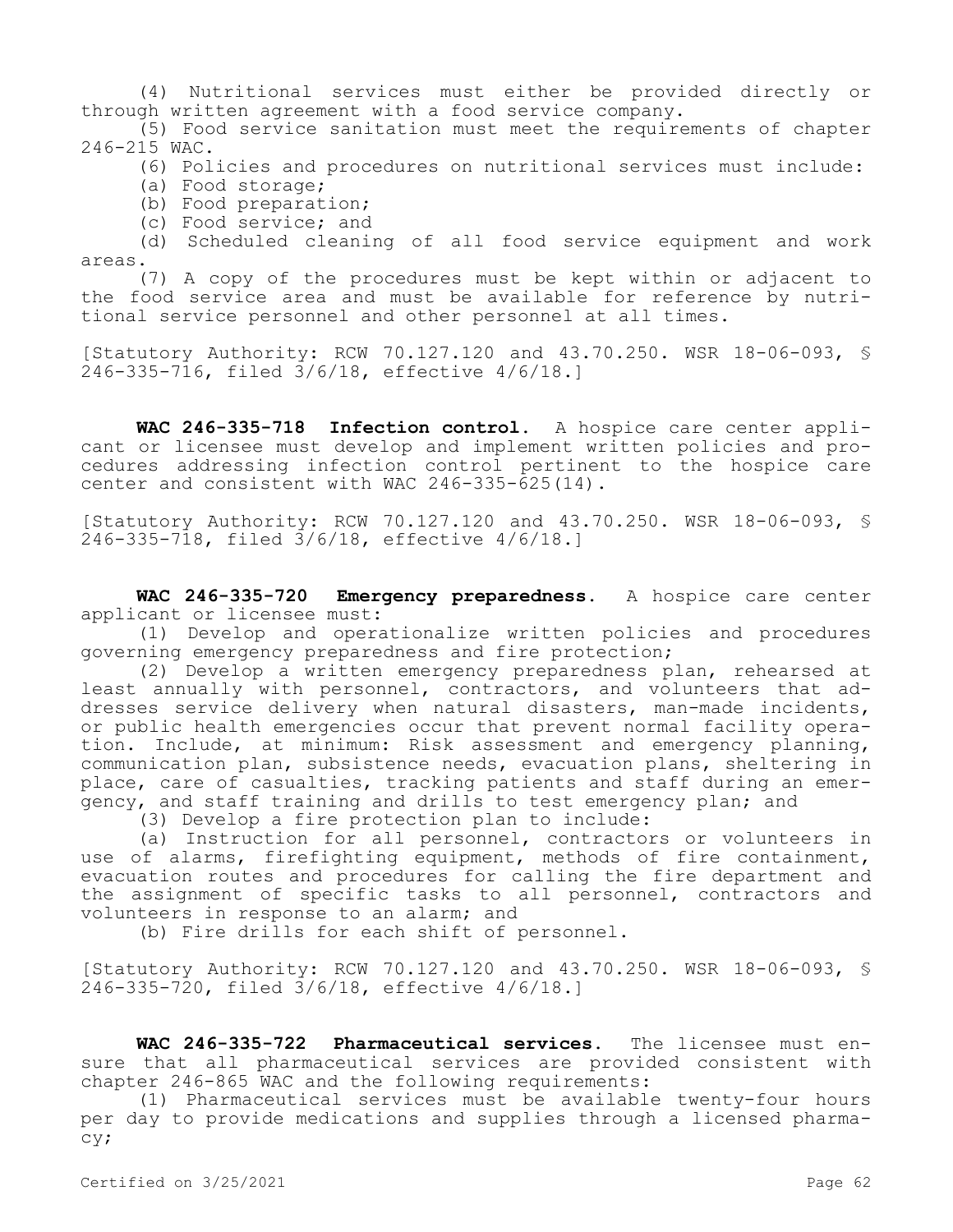(2) A licensed pharmacist must provide sufficient on-site consultation to ensure that medications are ordered, prepared, disposed, secured, stored, accounted for and administered in accordance with the policies of the center and chapter 246-865 WAC;

(3) Medications must be administered only by individuals authorized to administer medications;

(4) Medications may be self-administered in accordance with WAC  $246 - 865 - 060$  (7)(f);

(5) Drugs for external use must be stored apart from drugs for internal use;

(6) Poisonous or caustic medications and materials including housekeeping and personal grooming supplies must show proper warning or poison labels and must be stored safely and separately from other medications and food supplies;

(7) The hospice care center must maintain an emergency medication kit appropriate to the needs of the center;

(8) Medications brought into the hospice care center by patients to be administered by an appropriate health care professional while in the center must be specifically ordered by an authorizing practitioner and must be identified by a pharmacist or licensed nurse with pharmacist consultation prior to administration;

(9) Drugs requiring refrigeration must be kept in a separate refrigeration unit;

(10) Schedule II through IV controlled substances must be:

(a) Kept in a separate keyed storage unit;

(b) When heat sensitive, be kept in a locked refrigeration unit; and

(c) When no longer needed by the patient, disposed of in compliance with chapter 246-865 WAC;

(11) In addition to the requirements in subsection (10) of this section, schedule III and IV controlled substances must be:

(a) Stored apart from other drugs; or

(b) Stored on a separate shelf, drawer, or compartment with schedule II controlled substances;

(12) The hospice care center must provide for continuation of drug therapy for patients when temporarily leaving the center in accordance with WAC 246-865-070;

(13) If planning to use an automated drug distribution device, the hospice care center must first receive pharmacy quality assurance commission approval; and

(14) If planning to provide pharmacy services beyond the scope of services defined in this section, the hospice care center must comply with the requirements for a licensed pharmacy in chapter 246-869 WAC.

[Statutory Authority: RCW 70.127.120 and 43.70.250. WSR 18-06-093, § 246-335-722, filed 3/6/18, effective 4/6/18.]

**WAC 246-335-724 Exemptions and alternative methods.** Hospice care centers applying for an exemption to any of the requirements in WAC 246-335-705 through 246-335-724 must comply with the requirements in WAC 246-335-355.

[Statutory Authority: RCW 70.127.120 and 43.70.250. WSR 18-06-093, § 246-335-724, filed 3/6/18, effective 4/6/18.]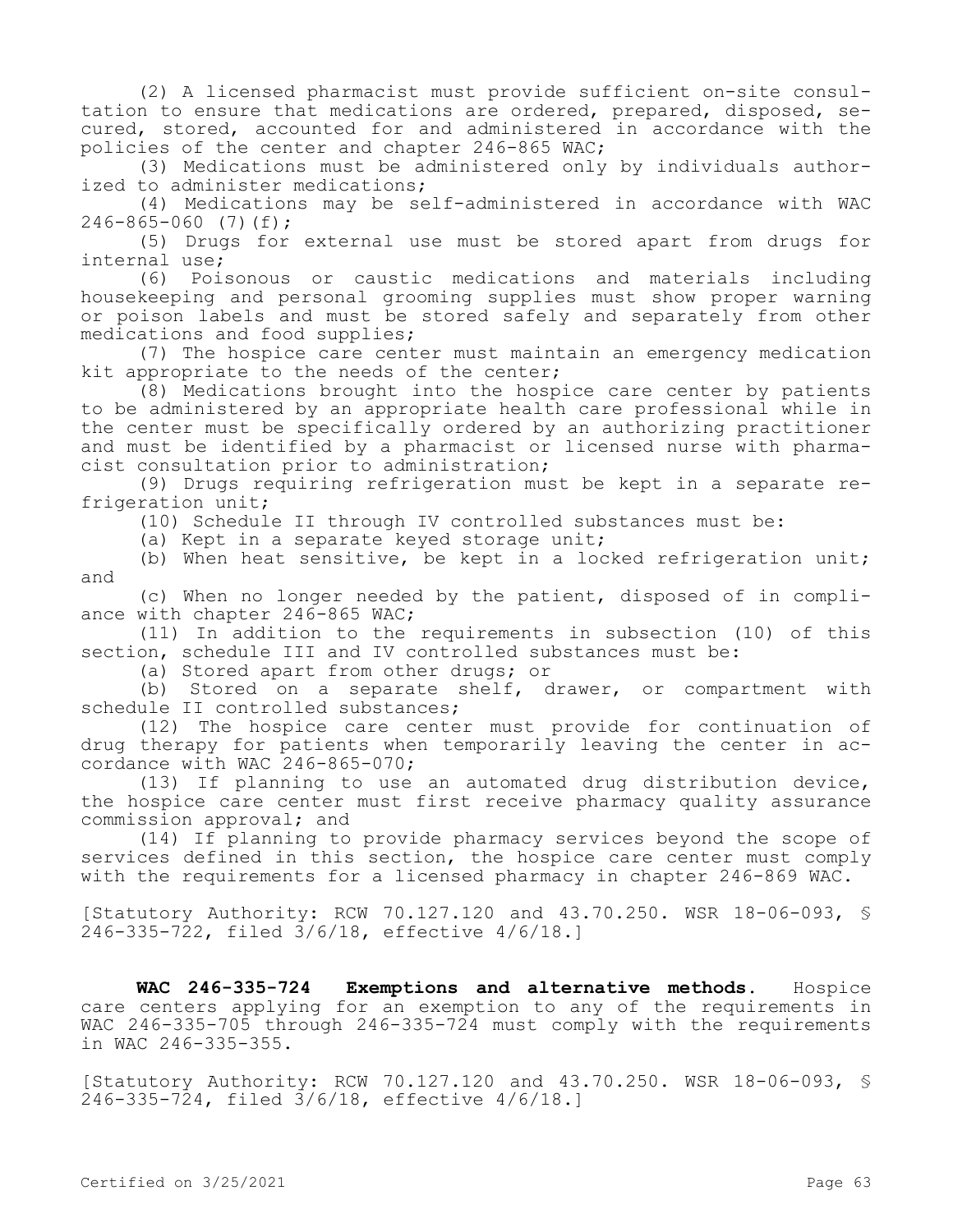### **Part 6 – Physical Environment Requirements**

**WAC 246-335-726 Applicability.** The purpose of the following construction regulations in WAC 246-335-726 through 246-335-768 is to provide minimum standards for a safe, homelike, and effective patient care environment in hospice care centers consistent with other applicable rules without redundancy and contradictory requirements. Rules allow flexibility in achieving desired outcomes and enable hospice care centers to respond to changes in technologies and health care innovations. Compliance with these rules do not relieve the hospice of the need to comply with applicable state and local building and zoning codes. Where differences in interpretations occur, the hospice will follow the most stringent requirement.

(1) These rules apply to all construction as defined in WAC 246-335-710.

(2) The requirements in WAC 246-335-726 through 246-335-768 in effect at the time the application, fee, and construction documents are submitted to the department for review will apply for the duration of the construction project.

[Statutory Authority: RCW 70.127.120 and 43.70.250. WSR 18-06-093, § 246-335-726, filed 3/6/18, effective 4/6/18.]

**WAC 246-335-728 Construction and design codes.** A hospice care center applicant must, through its design, construction, and necessary permits demonstrate compliance with the following codes and local jurisdiction standards:

(1) The state building code as adopted by the state building code council under the authority of chapter 19.27 RCW;

(2) The National Fire Protection Association, Life Safety Code, NFPA 101, as adopted by the Centers for Medicare and Medicaid Services;

(3) The National Fire Protection Association, Health Care Facilities Code, NFPA 99, as adopted by the Centers for Medicare and Medicaid Services; and

(4) Ventilation of health care facilities, American National Standards Institute; American Society of Heating, Refrigerating and Air-conditioning Engineers; American Society for Healthcare Engineering Standard 170-2013.

[Statutory Authority: RCW 70.127.120 and 43.70.250. WSR 18-06-093, § 246-335-728, filed 3/6/18, effective 4/6/18.]

**WAC 246-335-730 Design, construction review and approval of plans.** (1) Drawings and specifications for new construction, excluding minor alterations, must be prepared by or under the direction of, an architect registered under chapter 18.08 RCW. The services of a consulting engineer registered under chapter 18.43 RCW may be used for the various branches of work where appropriate. The services of a registered engineer may be used in lieu of the services of an architect if the scope of work is primarily engineering in nature.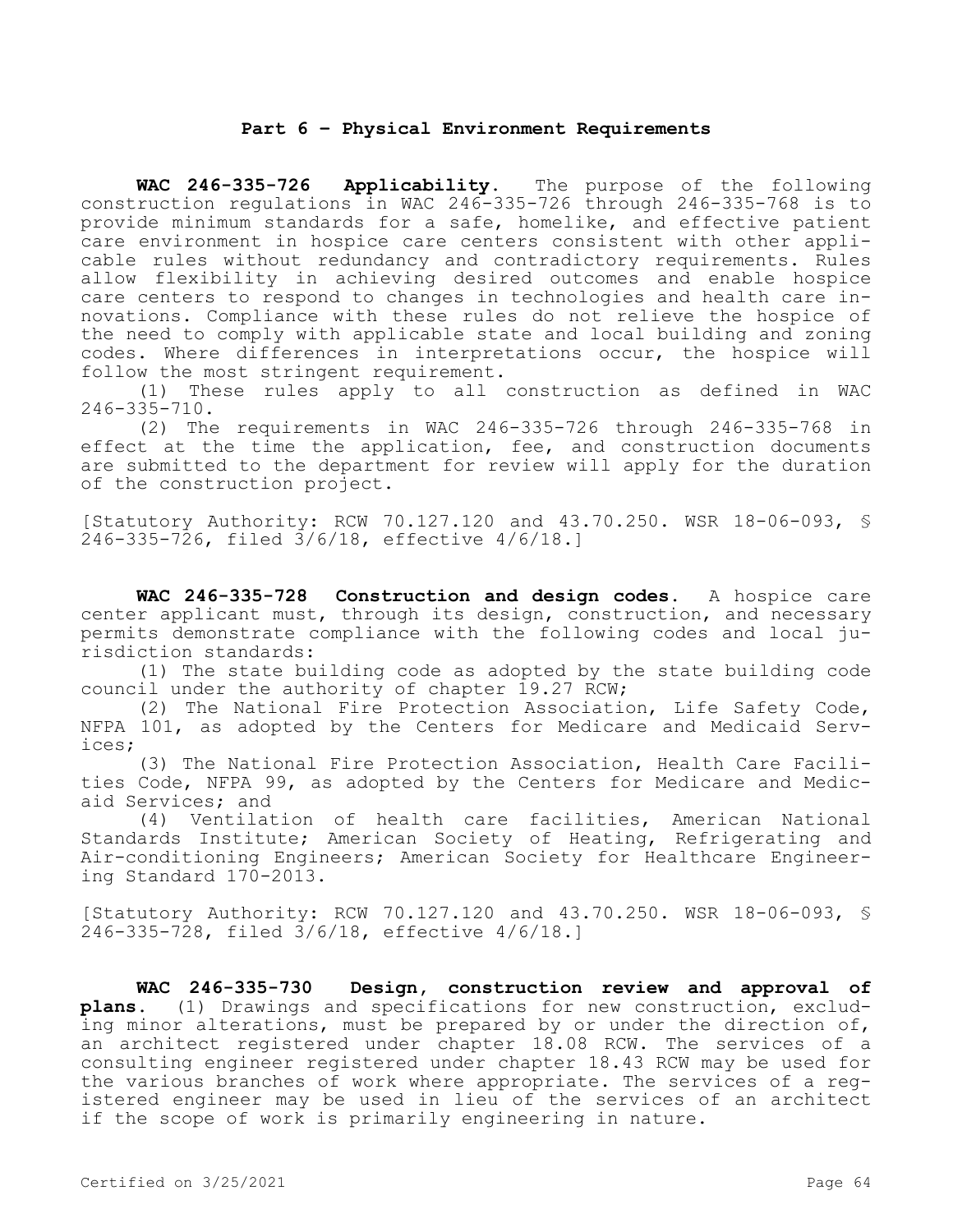(2) A hospice care center applicant or licensee will meet the following requirements:

(a) Preconstruction. Request and attend a presubmission conference with the department for projects with a construction value of two hundred fifty thousand dollars or more. The presubmission conference must be scheduled to occur for the review of construction documents that are no less than fifty percent complete;

(b) Construction document review. Submit construction documents for proposed new construction to the department for review within ten days of submission to the local authorities. Compliance with these standards and regulations does not relieve the hospice care center of the need to comply with applicable state and local building and zoning codes. The construction documents must include:

(i) A written program containing the following:

(A) Information concerning services to be provided and operational methods to be used;

(B) An interim life safety measures plan to ensure the health and safety of occupants during construction and installation of finishes; and

(C) An infection control risk assessment indicating appropriate infection control measures, keeping the surrounding area free of dust and fumes, and ensuring rooms or areas are well ventilated, unoccupied, and unavailable for use until free of volatile fumes and odors;

(ii) Drawings and specifications to include coordinated architectural, mechanical, and electrical work. Each room, area, and item of fixed equipment and major movable equipment must be identified on all drawings to demonstrate that the required facilities for each function are provided;

(iii) A floor plan of the existing building showing the alterations and additions, and indicating location of any service or support areas;

(iv) Required paths of exit serving the alterations or additions; and

(v) Verification that the capacities and loads of infrastructure systems will accommodate planned load.

(c) Resubmittals. The hospice care center or licensee will respond in writing when the department requests additional or corrected construction documents;

(d) Construction. Comply with the following requirements during the construction phase:

(i) The hospice care center applicant or licensee will not begin construction until all of the following items are complete:

(A) The department has approved the construction documents or granted authorization to begin construction;

(B) The local jurisdictions have issued a building permit; and

(C) The hospice care center applicant or licensee has notified the department in writing when construction will commence;

(ii) The department will issue an "authorization to begin construction" when the construction documents have been conditionally approved or when all of the following items have been reviewed and approved:

(A) A signed form acknowledging the risks if starting construction before the plan review has been completed. The acknowledgment of risks form shall be signed by the:

(I) Architect;

(II) Hospice chief executive officer, chief operations officer, or designee; and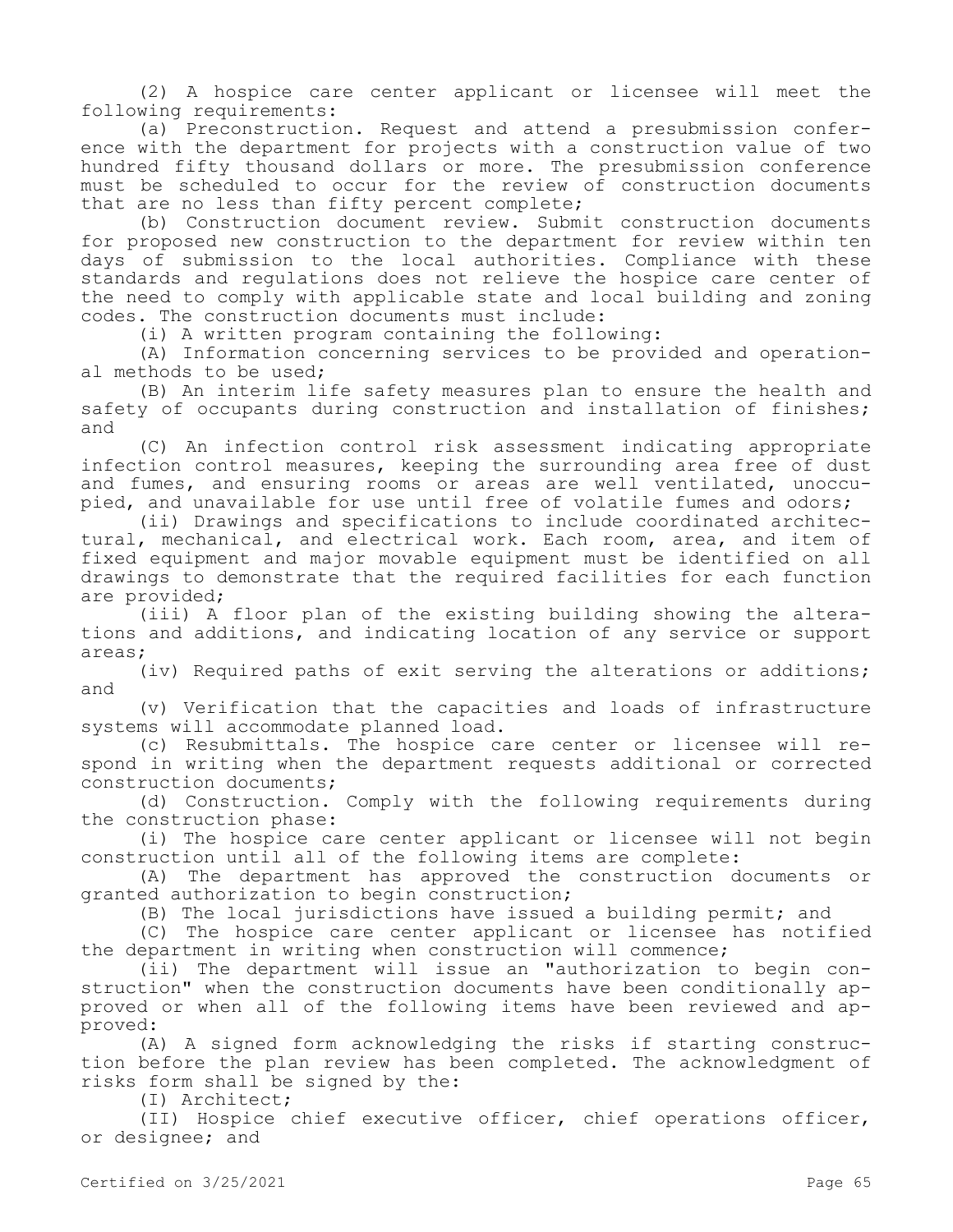(III) Hospice facilities director.

(B) The infection control risk assessment;

(C) The interim life safety plan; and

(D) A presubmission conference has occurred;

(iii) Submit to the department for review any addenda or modifications to the construction documents;

(iv) Ensure construction is completed in compliance with the final department approved documents;

(v) The hospice care center applicant or licensee will allow any necessary inspections for the verification of compliance with the construction documents, addenda, and modifications.

(e) Project closeout. The hospice will not use any new or remodeled areas until:

(i) The department has approved construction documents;

(ii) The local jurisdictions have completed all required inspections and approvals, when applicable or given approval to occupy; and

(iii) The facility notifies the department in writing when construction is completed and includes a copy of the local jurisdiction's approval for occupancy.

[Statutory Authority: RCW 70.127.120 and 43.70.250. WSR 18-06-093, § 246-335-730, filed 3/6/18, effective 4/6/18.]

**WAC 246-335-732 Site and site development.** A hospice care center applicant or licensee must provide a site with utilities that meet state building code and local regulations including:

(1) Potable water supply meeting requirements in chapters 246-270, 246-290, and 246-291 WAC;

(2) Natural drainage or properly designed/engineered drainage system;

(3) An approved public sewer system or on-site sanitary sewage system meeting requirements in chapter 246-272A or 246-272B WAC;

(4) Physical access to community emergency services;

(5) Parking area, drives, and walkways:

(a) Convenient for patients, personnel, contractors, volunteers, and visitors, while avoiding interference with patient privacy and comfort;

(b) With surfaces useable in all weather and traffic conditions; and

(c) Illuminated at night.

[Statutory Authority: RCW 70.127.120 and 43.70.250. WSR 18-06-093, § 246-335-732, filed 3/6/18, effective 4/6/18.]

# **Part 7 – General Design Requirements**

**WAC 246-335-734 General requirements.** A hospice care center applicant or licensee must meet the following general design elements for patient and family care and support areas as described in this chapter.

(1) Design of the hospice care center must take into account:

(a) The number of patient rooms planned which must not include more than twenty patient beds;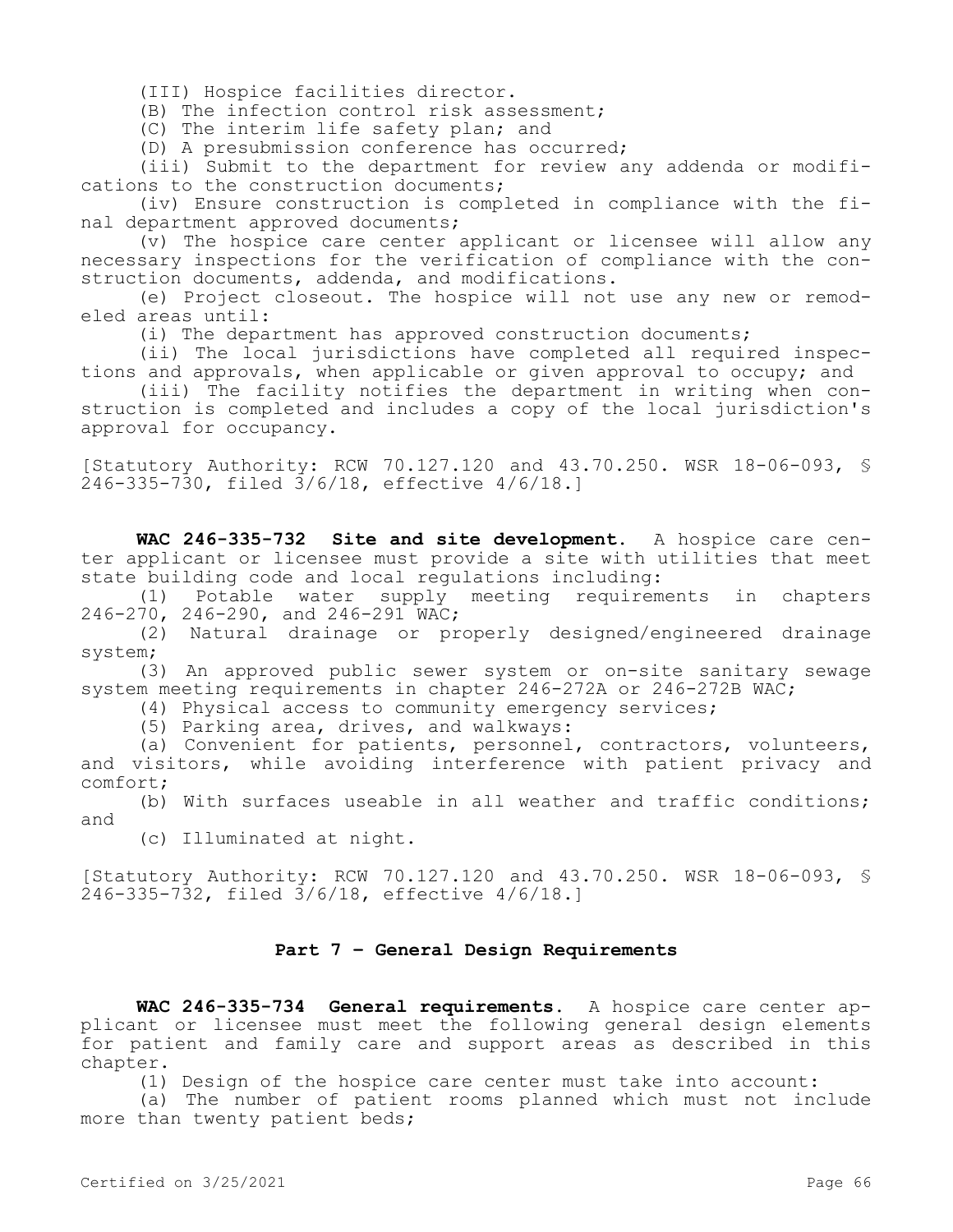(b) The requirements for patient rooms as specified in WAC 246-335-756; and

(c) The family, personnel and public area requirements for space, which may include multiuse areas, as specified in WAC 246-335-760.

(2) A hospice care center may either be freestanding or a separate portion of another building.

(3) The hospice care center must have a separate external entrance, clearly identifiable to the public.

(4) If patient rooms are located above grade level, the hospice care center must have at least one elevator or lift designed for patient transport by gurney or equivalent.

(5) Doors must be designed with:

(a) Provisions for personnel, contractors, and volunteers to gain immediate emergency access to patient occupied rooms or areas;

(b) The ability to swing outward from patient toilet and bathing rooms or equipped with double acting or rescue door hardware; and

(c) Vision panels in all pairs of opposite swinging doors.

(6) Stairways must be designed with slip-resistant floor surfaces and ramps with slip-resistant or carpeted floor surfaces are required.

(7) Design and construction must address the prevention of entrance and infestation by pests.

(8) Interior finishes must be suitable to the function of an area including:

(a) Floors must be finished with:

(i) Easily cleanable or maintainable surfaces;

(ii) Slip-resistant surfaces at entrances and other areas;

(iii) Edges covered and top set base with toe at all wall junctures;

(b) Carpets are not permitted in toilets, bathrooms, kitchens, utility rooms, janitor closets, and other areas where flooding or infection control is an issue;

(c) Ceiling finishes must be easily cleanable or maintainable;

(d) Walls must be:

(i) Protected from impact in high traffic areas;

(ii) Finished with easily cleanable surfaces; and

(iii) Finished with water-resistant paint, glaze, or similar water-resistant finish extending above the splash line in all rooms or areas subject to splash or spray.

(9) The design must include space and adequate storage for facility drawings, records, and operation manuals.

[Statutory Authority: RCW 70.127.120 and 43.70.250. WSR 18-06-093, § 246-335-734, filed 3/6/18, effective 4/6/18.]

**WAC 246-335-736 Furnishings.** Furnishings of the hospice care center must be homelike and include lounge furniture in addition to furnishings in patient rooms. Accessories such as wallpaper, bedspreads, carpets and lamps must be:

(1) Selected to create a homelike atmosphere; and

(2) Installed per manufacturer installation standards.

[Statutory Authority: RCW 70.127.120 and 43.70.250. WSR 18-06-093, § 246-335-736, filed 3/6/18, effective 4/6/18.]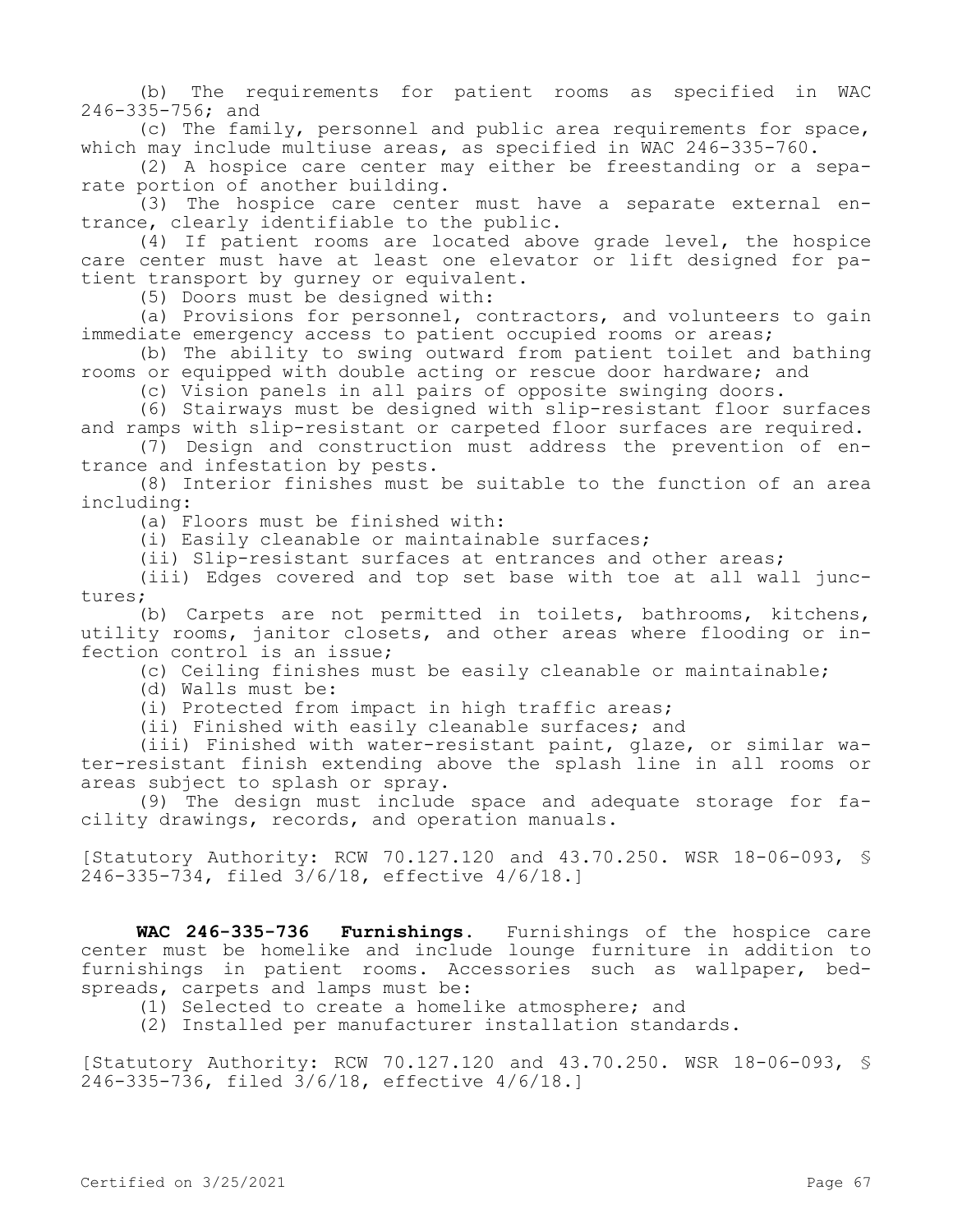**WAC 246-335-738 Pharmaceutical services area.** (1) Pharmaceutical services area(s) must be accessible only to authorized personnel. (2) A hospice care center must provide pharmacy services area(s)

consistent with WAC 246-865-050 which include adequate space for:

(a) A work counter;

(b) A handwash sink;

(c) A soap and paper towel dispenser;

(d) Drug storage units constructed of metal, solid wood, or plywood which provide:

(i) Locked storage for all drugs;

(ii) Separate keyed storage for Schedule II through IV controlled substances;

(iii) Segregated storage for each patient's drugs;

(e) A lockable refrigerator for storage of heat sensitive drugs; and

(f) Other storage needed according to the hospice care center's functional program.

[Statutory Authority: RCW 70.127.120 and 43.70.250. WSR 18-06-093, § 246-335-738, filed 3/6/18, effective 4/6/18.]

**WAC 246-335-740 Food preparation.** (1) A hospice care center applicant or licensee must:

(a) Locate food preparation areas to prevent objectionable heat, noise and odors to patient rooms;

(b) Provide a nourishment center for use by patients and family with:

(i) A refrigerator capable of maintaining 45°F or less;

(ii) A two-compartment sink;

(iii) A range with exhaust hood and/or microwave;

(iv) Work surfaces;

(v) Storage for single service utensils and food items;

(vi) Soap and paper towel dispensers or equivalent;

(vii) Space for waste containers; and

(viii) A self-dispensing ice machine if not provided elsewhere in the hospice care center.

(2) The following requirements only apply if the hospice care center is planning to prepare meals and snacks for patients on-site:

(a) When primarily preparing individual meals or snacks for patients, in addition to the requirements in subsection (1) of this section, the nourishment center must include:

(i) A separate refrigerator for patients' food items capable of maintaining 45°F or less;

(ii) Separate storage for patient food items, cooking and eating utensils;

(iii) A handwash sink; and

(iv) A domestic dishwasher with a continuous supply of 155°F of water.

(b) When primarily preparing meals for fifteen or fewer patients at a time, the kitchen and equipment for preparation of patient meals and snacks must comply with chapter 246-215 WAC, Food sanitation, except, the hospice care center may use domestic or home type kitchen appliances including mechanical dishwashers; and

(c) When primarily preparing meals for sixteen or more patients at a time, the kitchen for preparation of patient meals and snacks must comply with chapter 246-215 WAC, Food sanitation.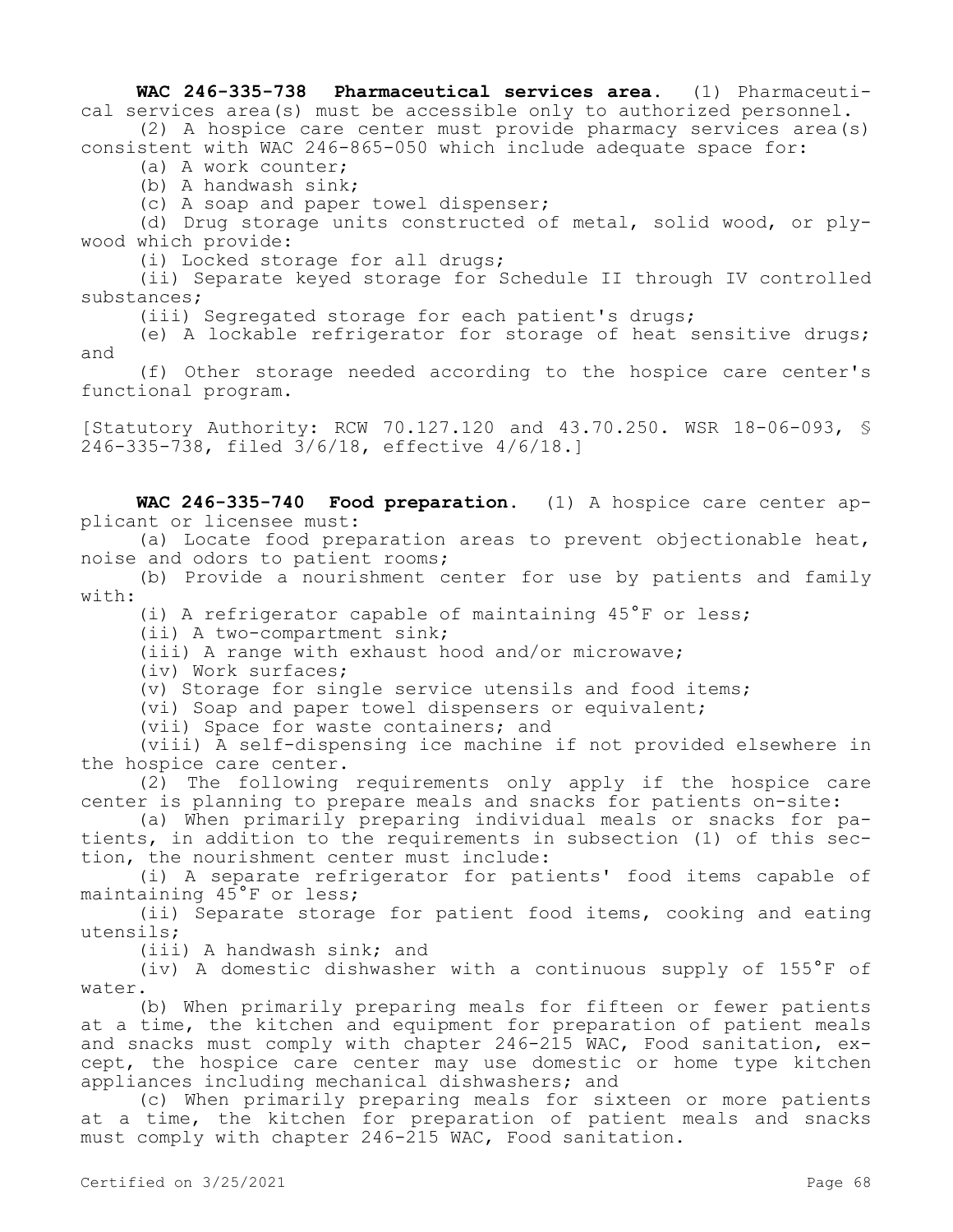[Statutory Authority: RCW 70.127.120 and 43.70.250. WSR 18-06-093, § 246-335-740, filed 3/6/18, effective 4/6/18.]

**WAC 246-335-742 Linen handling facilities.** A hospice care center applicant or licensee must provide linen handling facilities with the capacity for receiving, holding, sorting, and separating soiled and clean linens either in:

(1) Clean and soiled utility rooms meeting the requirements of WAC 246-335-746; or

(2) In a separate linen handling facility meeting the following requirements:

(a) Floor drain(s) located in the soiled linen area;

(b) Handwash sink in soiled and clean processing areas;

(c) Negative air pressure gradient with direction of air flow from clean side of room to dirty side of room is shared;

(d) A folding area on clean side of room; and

(e) Separate clean linen storage located to avoid sources of moist or contaminated air with:

(i) Storage for reserve supply of linens, blankets, and pillows; and

(ii) Space for carts or shelves.

[Statutory Authority: RCW 70.127.120 and 43.70.250. WSR 18-06-093, § 246-335-742, filed 3/6/18, effective 4/6/18.]

**WAC 246-335-744 Laundry facilities.** A hospice care center applicant or licensee must provide laundry service through the use of:

(1) A commercial laundry service; or

(2) On-site laundry facilities with:

(a) A system to avoid through traffic or excessive heat, noise or odors to travel to patient rooms;

(b) Equipment capacity for processing laundry;

(c) Arrangement for uninterrupted work flow from soiled to clean function;

- (d) Washing machine(s);
- (e) Floor drains as required for equipment;
- (f) Dryer(s);
- (g) Dryer exhaust to the exterior and make-up air; and
- (h) A handwash sink.

[Statutory Authority: RCW 70.127.120 and 43.70.250. WSR 18-06-093, § 246-335-744, filed 3/6/18, effective 4/6/18.]

**WAC 246-335-746 Utility rooms.** (1) A hospice care center applicant or licensee must provide a clean utility room with no direct connection to soiled utility services, including:

- (a) Sufficient clean storage and handling area(s);
- (b) Closed storage for clean and sterile supplies and equipment;
- (c) A work surface;
- (d) A handwash sink;
- (e) Soap and towel dispenser; and
- (f) A self-closing door.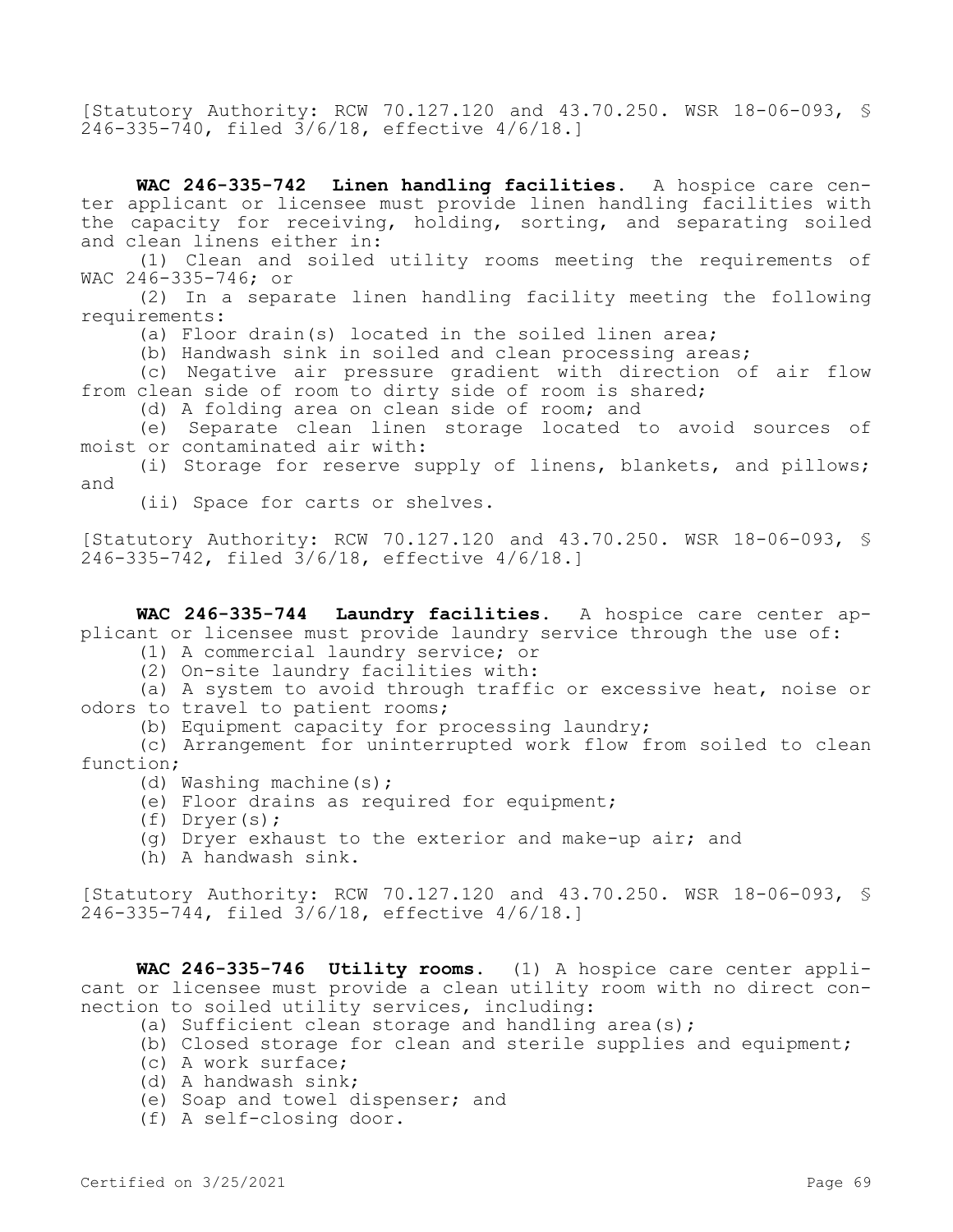(2) The hospice care center must provide a soiled utility room on each floor of the center with no direct connection to clean utility services, including:

(a) A clinic service sink, siphon jet or equivalent with bedpan flushing attachment unless bedpan flushing devices are furnished in all patient toilets;

(b) A counter top, two-compartment sink, and gooseneck spout or equivalent;

- (c) Storage for cleaning supplies and equipment;
- (d) Soap and towel dispenser;
- (e) Locked storage for chemicals; and
- (f) A self-closing door.

[Statutory Authority: RCW 70.127.120 and 43.70.250. WSR 18-06-093, § 246-335-746, filed 3/6/18, effective 4/6/18.]

### **Part 8 – Specific Design Requirements**

**WAC 246-335-748 Plumbing.** An applicant must design and install plumbing, including:

(1) Backflow prevention. Devices on plumbing fixtures, equipment, facilities, buildings, premises, or areas which may cause actual or potential cross-connections of systems in order to prevent the backflow of water or other liquids, gases, mixtures, or substances into a water distribution system or other fixtures, equipment, facilities, buildings, or areas;

(2) Trap primers in floor drains and stand pipes subject to infrequent use;

(3) Wrist, knee or foot faucet controls or equivalent and gooseneck spouts on handwash sinks;

- (4) Insulation on:
- (a) Hot water piping systems;
- (b) Cold water and drainage piping; and
- (c) Piping exposed to outside temperatures.
- (5) Equipment to deliver hot water at point of use as follows:
- (a) 120°F or less for handwash sinks and bathing fixtures;
- (b) 160°F or more for laundry washers;
- (c) 120°F or more for laundry washers using chemical sanitation.

[Statutory Authority: RCW 70.127.120 and 43.70.250. WSR 18-06-093, § 246-335-748, filed 3/6/18, effective 4/6/18.]

**WAC 246-335-750 Medical gases.** If oxygen is stored or used on the premises, the following must apply in addition to other codes and regulations:

(1) Electrical equipment used in oxygen-enriched environments must be properly designed for use with oxygen and should be labeled for use with oxygen; and

(2) "No smoking" signs must be posted where oxygen is being administered.

[Statutory Authority: RCW 70.127.120 and 43.70.250. WSR 18-06-093, § 246-335-750, filed 3/6/18, effective 4/6/18.]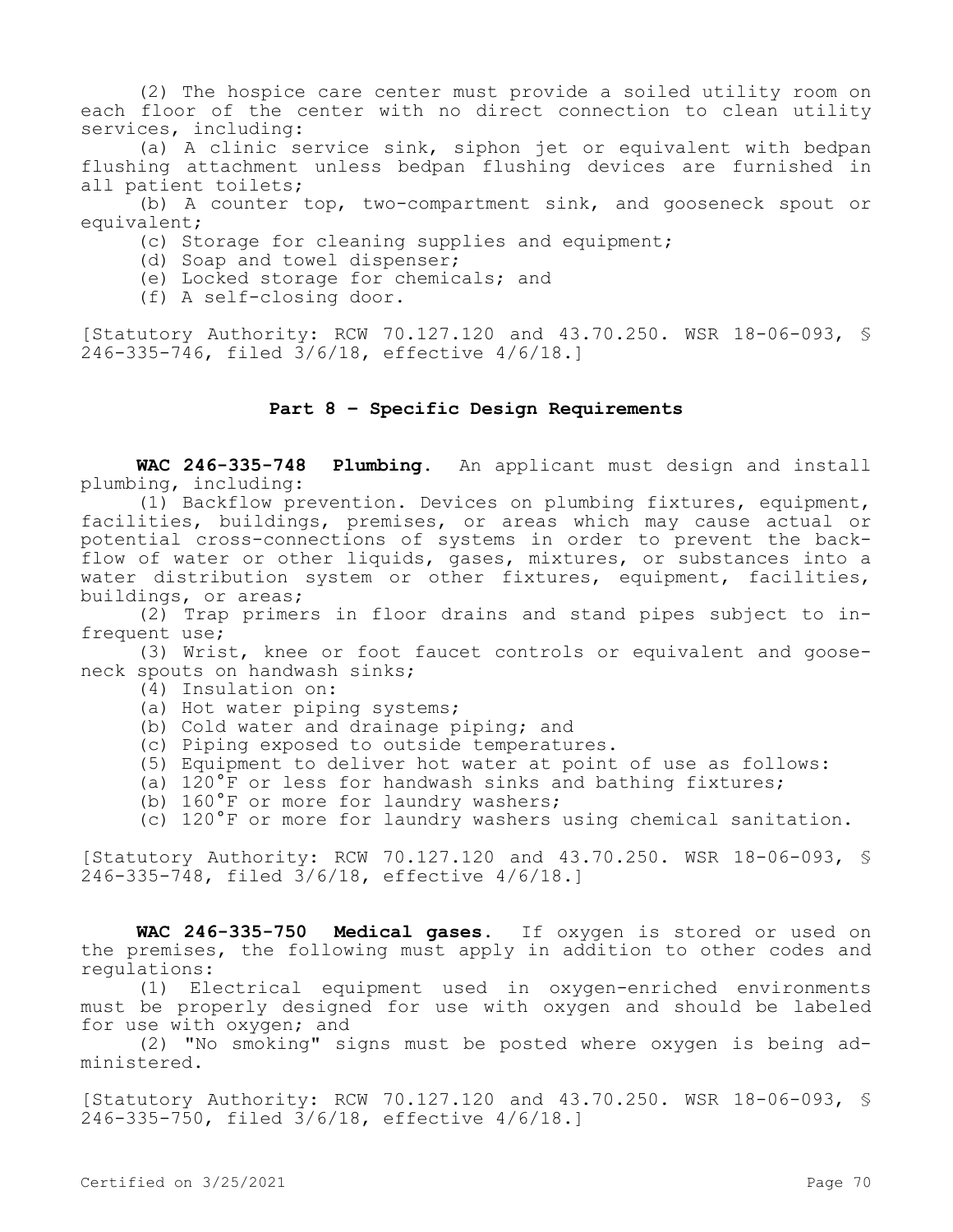**WAC 246-335-752 Heating, ventilating and air conditioning.** (1) Hospice care centers must have systems to provide individual temperature control for patient rooms to ensure patient preference and comfort. The hospice care center must have the capacity to maintain:

(a) Patient rooms at 70°F in summer and 80°F in winter; and

(b) Nonpatient care areas at 75°F in summer and 70°F in winter.

(2) Provide air pressurization differentials within the facility to promote the movement air from clean areas into dirty areas per American Society of Heating, Refrigerating and Air-conditioning Engineers (ASHRAE) 170.

(3) Provide air changes in areas per ASHRAE 170.

[Statutory Authority: RCW 70.127.120 and 43.70.250. WSR 18-06-093, § 246-335-752, filed 3/6/18, effective 4/6/18.]

**WAC 246-335-754 Electrical and communication systems.** A hospice care center applicant or licensee must provide general electrical service including:

(1) Tamper proof receptacles in patient rooms, toilets, and bathing facilities, and family and public areas;

(2) Ground fault circuit interrupter (GFCI) receptacle when located within five feet of water source and above counters that contain sinks;

(3) Emergency electrical service with:

(a) Adequate emergency lighting in patient rooms;

(b) At a minimum, provisions must be made for emergency lighting for means of egress; and

(c) Power, appropriate to provide continuous operation of life support equipment.

(4) Lighting fixtures with:

(a) Number, type, and location to provide illumination for the functions of each area;

(b) A reading light and control, conveniently located for patient use at each bed in the patient rooms; and

(c) Protective lens or protective diffusers on overhead light fixtures:

(i) Over patient beds;

(ii) In areas where patient care equipment and supplies are processed; and

(iii) In nourishment centers or kitchen areas.

(d) A night light or equivalent low level illumination; and

(e) Night light switches and general illumination switches located adjacent to the opening side of patient room doors.

(5) An electronic means of communication that notifies on-duty personnel, contractors, or volunteers and that must:

(a) Be located at the head of the bed in patient rooms and in all common areas accessible by the patients;

(b) Be physically or verbally accessible by patients slumped forward on the floors of either the toilet, bathing facility, or dressing room; and

(c) Consider the patient's communication needs.

[Statutory Authority: RCW 70.127.120 and 43.70.250. WSR 18-06-093, § 246-335-754, filed 3/6/18, effective 4/6/18.]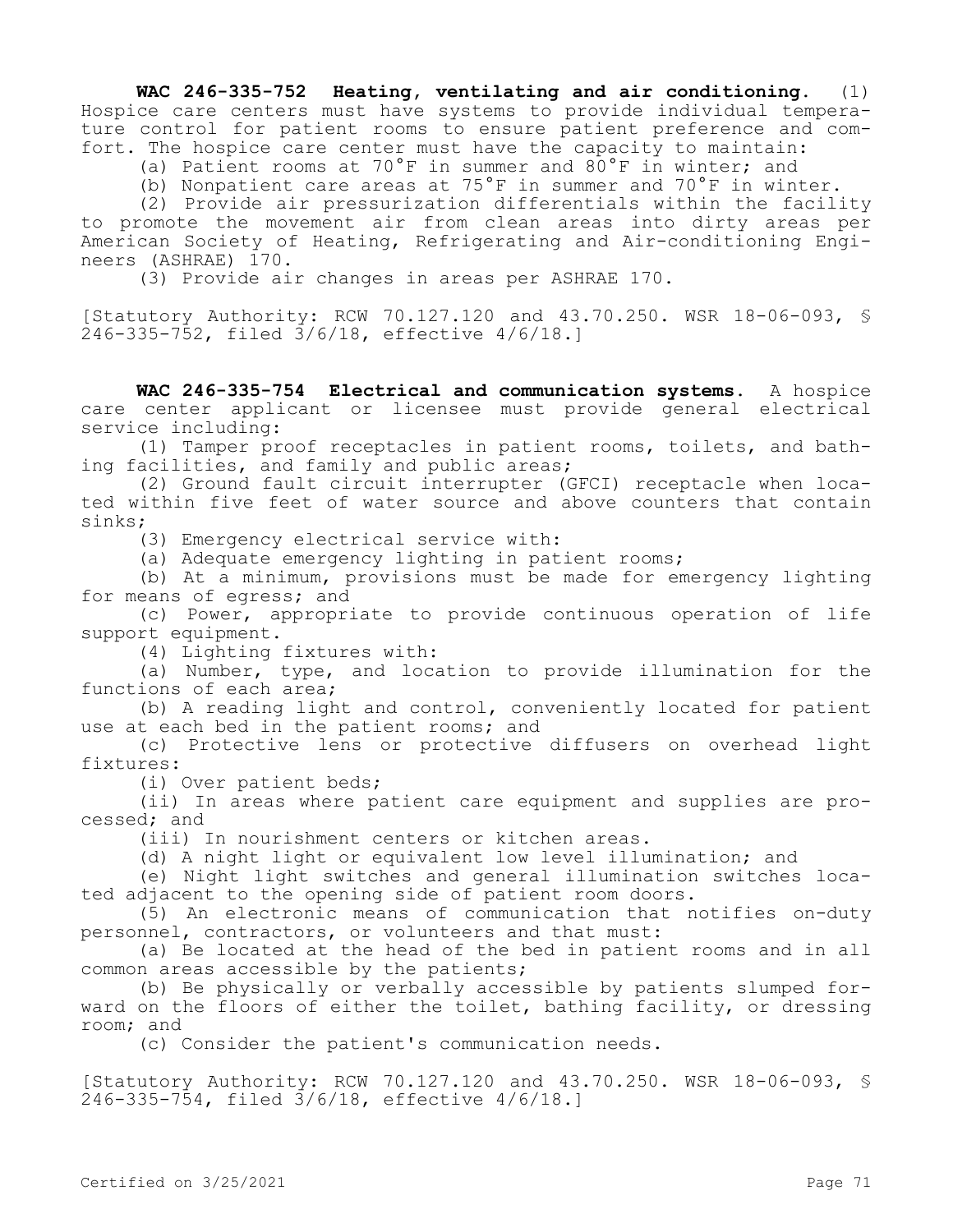# **Part 9 – Patient Areas**

**WAC 246-335-756 Patient rooms.** (1) A hospice care center applicant or licensee must locate patient rooms to exclude through traffic and minimize the penetration of objectionable odors and noise from other areas of the center.

(2) Hospice care centers must ensure each patient room is:

(a) Directly accessible from a corridor; and

(b) A minimum of one hundred square feet for private rooms and one hundred sixty square feet for rooms allowing a roommate.

(3) All operable windows or openings that serve for ventilation must be provided with screening.

(4) Patient room must be located above grade level.

(5) Patient beds must be placed so they do not interfere with entrance, exit or traffic flow within the room.

(6) Patient rooms must be safe, private, clean and comfortable, allowing the patient to use personal belongings to the extent possible and include:

(a) Seating for several family members, with provision for at least one sleeping accommodation in patient rooms;

(b) A window with a view of landscaping to the exterior;

(c) A telephone readily available for the patient and family to make and receive confidential calls; and

(d) A space suitable for hanging full-length garments and secure storage of personal belongings within the patient room.

[Statutory Authority: RCW 70.127.120 and 43.70.250. WSR 18-06-093, § 246-335-756, filed 3/6/18, effective 4/6/18.]

**WAC 246-335-758 Patient toilets and bathing facilities.** (1) Each patient toilet must adjoin the patient room and include:

(a) Bedpan flushing equipment if bedpan flushing equipment is not located in a soiled utility room;

- (b) A handwash sink;
- (c) Single service soap and towel dispensers;
- (d) Slip resistant floor surfaces;
- (e) A toilet paper holder;

(f) Backing to support mounting of all accessories; and

(g) Mirror and shelving or equivalent at each handwash sink.

(2) There must be at least one patient toilet in the hospice care center meeting the accessibility requirements in chapter 51-50 WAC for every four patient beds. A minimum of one patient toilet meeting the accessibility requirements is required for each hospice care center.

(3) Bathing facilities, which may be separate from patient toilet rooms, must include:

(a) Slip resistant floors;

- (b) An adequate supply of hot water available at all times;
- (c) A towel bar, hook, or ring;
- (d) A robe hook; and

(e) Grab bars that are easily cleanable and resistant to corrosion.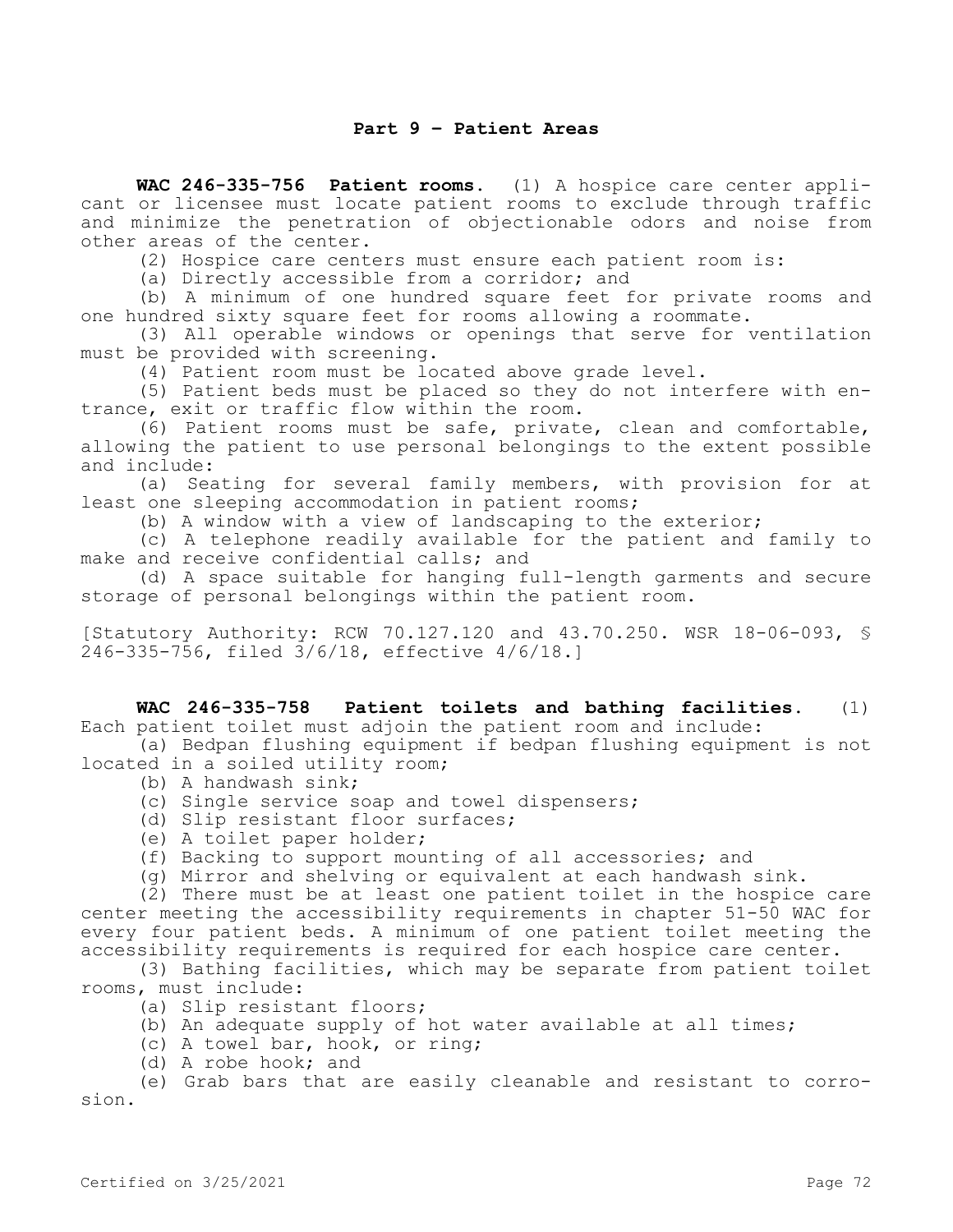[Statutory Authority: RCW 70.127.120 and 43.70.250. WSR 18-06-093, § 246-335-758, filed 3/6/18, effective 4/6/18.]

**Part 10 – Family, Personnel, Volunteer, Contractor, and Public Areas**

**WAC 246-335-760 Family, personnel, volunteer, contractor, and public areas.** (1) A hospice care center applicant or licensee must provide family use areas with:

(a) A minimum of two hundred square feet;

(b) Comfortable seating for several family members;

(c) Provision for families and patients to share meals;

(d) Drinking water;

(e) A public telephone;

(f) Information desk or directory signage; and

(g) Exterior, clear glass windows with a maximum sill height of thirty-six inches.

(2) Hospice care centers must provide a private space at least one hundred fifty square feet in size for every ten beds and an additional seventy-five square feet for every additional five beds. The private space should be designed for:

(a) Private group, family, and individual interviews and counseling;

(b) Interdisciplinary weekly conferences and personnel, contractor, and volunteer breaks; and

(c) Spiritual services.

(3) Hospice care centers must provide additional space for personnel, contractors and volunteers. This space must be designed to accommodate:

(a) Secure storage for medical records;

(b) Personnel, contractor, and volunteer break areas;

(c) Personnel, contractor, and volunteer work areas;

(d) General storage; and

(e) At least one personnel, contractor, and volunteer toilet room with handwash sink.

(4) Hospice care centers must provide one visitor toilet room with handwash sink for every ten beds.

[Statutory Authority: RCW 70.127.120 and 43.70.250. WSR 18-06-093, § 246-335-760, filed 3/6/18, effective 4/6/18.]

## **Part 11 – Facility Support**

**WAC 246-335-762 Environmental services facilities.** (1) The hospice care center must provide a waste handling area including storage area in a separate area designed to maintain pest control, or in an outside, enclosed space with:

(a) A handwash sink located adjacent to the path of travel back into patient care areas;

(b) If planned, an interior waste container wash area with floor drain connected to a sanitary sewage system and hose bibs with hot and cold water;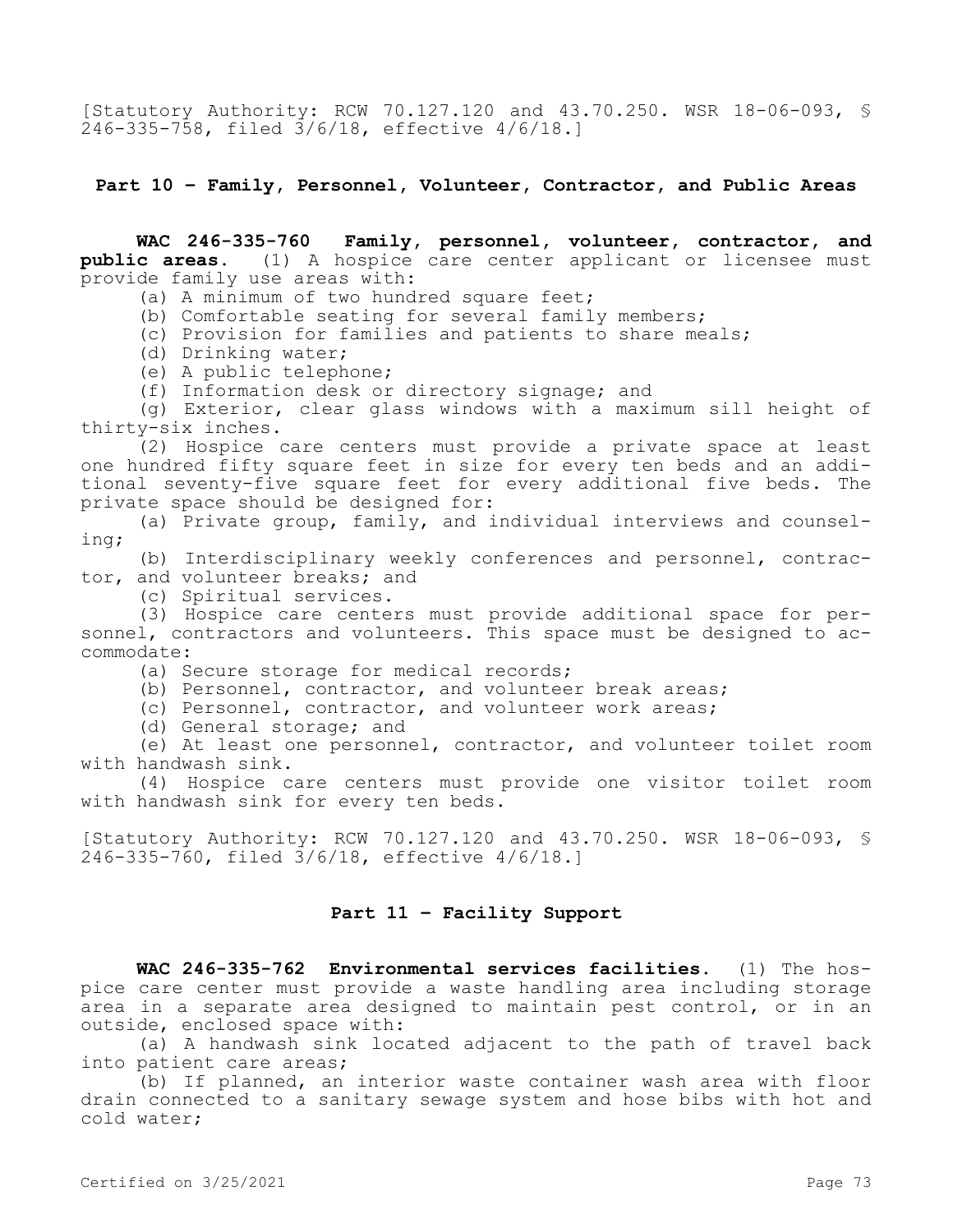(c) If planned, an exterior waste dumpster and compactor storage area with hose bibs for cold water.

(2) The hospice care center must provide a locked housekeeping supply room on each floor with:

(a) A service sink or equivalent;

(b) Soap and towel dispenser;

(c) A mop rack storage area for mobile housekeeping equipment and supplies; and

(d) Storage for chemicals.

[Statutory Authority: RCW 70.127.120 and 43.70.250. WSR 18-06-093, §  $246 - 335 - 762$ , filed  $3/6/18$ , effective  $4/6/18$ .]

**WAC 246-335-764 Maintenance facilities.** A hospice care center applicant or licensee must:

(1) If planning a maintenance shop, ensure it is located and designed for easy delivery and removal of equipment and to minimize noise and dust to the rest of the hospice care center with:

(a) Storage for solvents, flammable and combustible liquids; and

(b) Storage for supplies and equipment.

(2) Provide a separate room or area specifically for repair, and testing of electronic or other medical equipment according to the functional program.

[Statutory Authority: RCW 70.127.120 and 43.70.250. WSR 18-06-093, § 246-335-764, filed 3/6/18, effective 4/6/18.]

**WAC 246-335-766 Receiving, storage and distribution facilities.**  A hospice care center applicant or licensee must:

(1) Provide bulk and general supply storage constructed to control pests and prevent spoilage, contamination, damage, and corrosion of goods including:

(a) Protection against inclement weather;

(b) Secured spaces with appropriate environmental conditions in accordance with federal and state laws and rules on supplies and medication storage if pharmaceuticals are stored; and

(c) Off-floor storage when required to prevent contamination and water damage to stores.

(2) Provide receiving and unloading area with:

(a) Administrative work space;

(b) Security and protection for supplies; and

(c) Location to prevent vehicle exhaust from entering the hospice care center.

(3) Provide storage if needed for:

(a) Flammable and combustible liquid storage;

(b) Laboratory chemicals;

(c) Medical compressed gases;

(d) Gaseous oxidizing materials;

(e) Pesticides, cleaning compounds, and toxic substances; and

(f) Mobile housekeeping equipment.

[Statutory Authority: RCW 70.127.120 and 43.70.250. WSR 18-06-093, § 246-335-766, filed 3/6/18, effective 4/6/18.]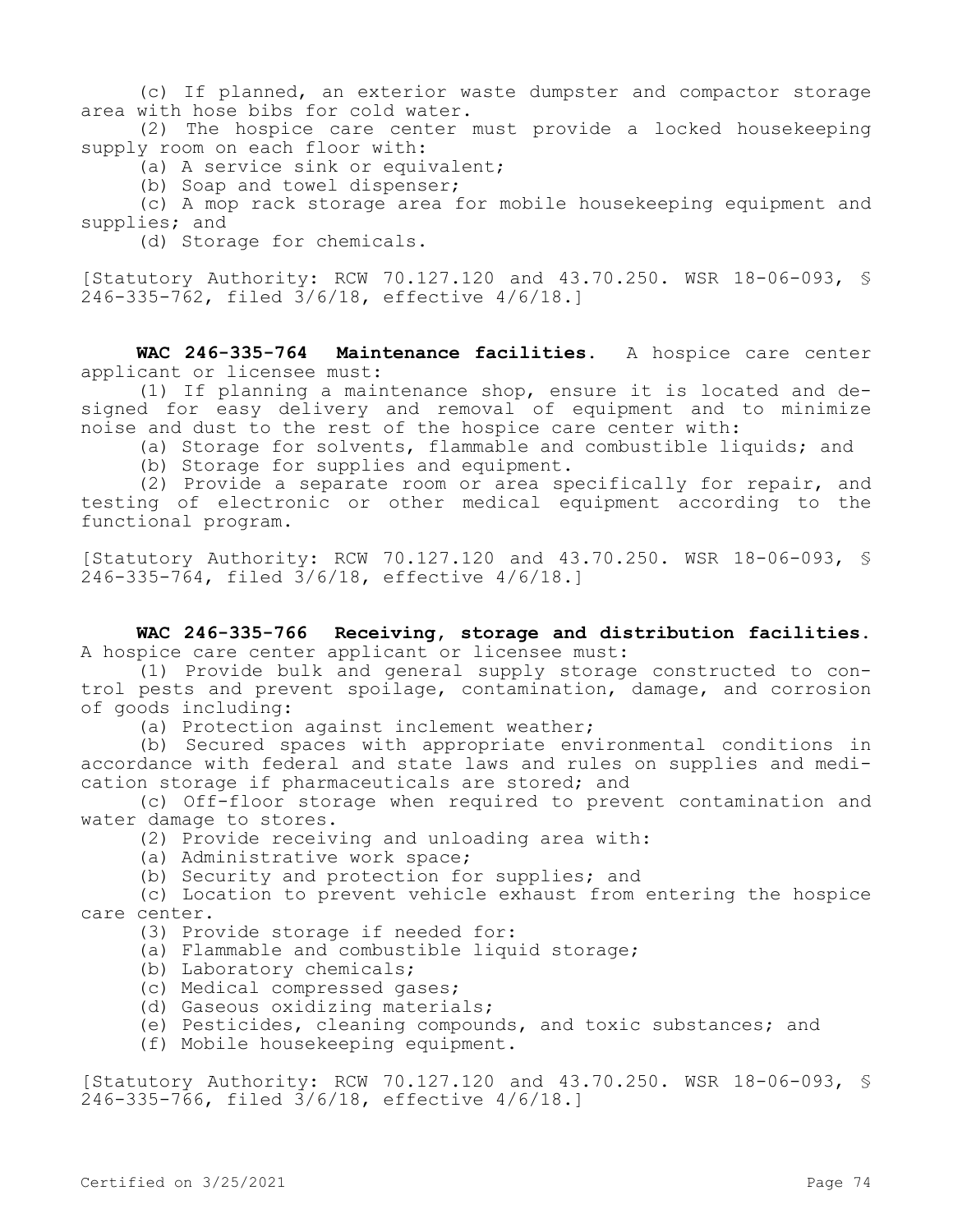## **Part 12 – Exemptions and Alternative Methods**

**WAC 246-335-768 Exemptions and alternative methods.** Hospice care centers applying for an exemption to any of the requirements in WAC 246-335-726 through 246-335-766 must comply with the requirements in WAC 246-335-355.

[Statutory Authority: RCW 70.127.120 and 43.70.250. WSR 18-06-093, § 246-335-768, filed 3/6/18, effective 4/6/18.]

## **Part 13 - Fees**

**WAC 246-335-990 Fees.** (1) Initial license. An applicant shall submit to the department an initial twelve-month license fee of three thousand two hundred eighty-three dollars for each service category (home care, home health, hospice) for persons not currently licensed to provide in-home services in Washington state.

(2) Adding new service categories to existing license. A licensee shall submit to the department an initial twelve-month license fee of three thousand two hundred eighty-three dollars for each new service category (home care, home health, hospice, hospice care center) for licensees not currently licensed in that category to provide in-home services in Washington state.

(3) Renewal license. A licensee shall submit to the department a twenty-four month renewal fee for home care, home health and hospice agencies, based on the number of full-time equivalents (FTEs), which is a measurement based on a forty hour week and is applicable to paid agency personnel or contractors, according to Table 1 of this section. The department will assume a minimum of 1 FTE for each approved service area per service category. The licensee shall submit to the department a twenty-four month renewal fee for hospice care centers, based on the number of beds, according to Table 1 of this section:

|  |  |  |  |  |  |  | (a) For licenses with a single service category: |
|--|--|--|--|--|--|--|--------------------------------------------------|
|--|--|--|--|--|--|--|--------------------------------------------------|

| # of FTEs           | Home Care  | Home Health | Hospice    | $#$ of<br><b>Beds</b> | Hospice Care<br>Center |
|---------------------|------------|-------------|------------|-----------------------|------------------------|
| 5 or less           | \$1,530.00 | \$3,283.00  | \$1,642.00 | 5 or less             | \$1,642.00             |
| 6 to 15             | \$1,783.00 | \$4,618.00  | \$1,856.00 | 6 to 10               | \$2,190.00             |
| $16 \text{ to } 50$ | \$1,916.00 | \$5,256.00  | \$2,383.00 | 11 to $15$            | \$3,283.00             |
| 51 to 100           | \$2,244.00 | \$6,623.00  | \$4,120.00 | $16 \text{ to } 20$   | \$4,378.00             |
| 101 or more         | \$2,408.00 | \$6,820.00  | \$4,335.00 |                       |                        |

**Table 1 - Renewal Fees**

(b) For licenses with multiple service categories:

(i) One hundred percent of the home health category fee and seventy-five percent of the appropriate service category fee for each additional service category (home care, hospice, hospice care center); or

(ii) One hundred percent of the hospice category fee and seventyfive percent of the appropriate service category fee for each additional service category (home care, hospice care center).